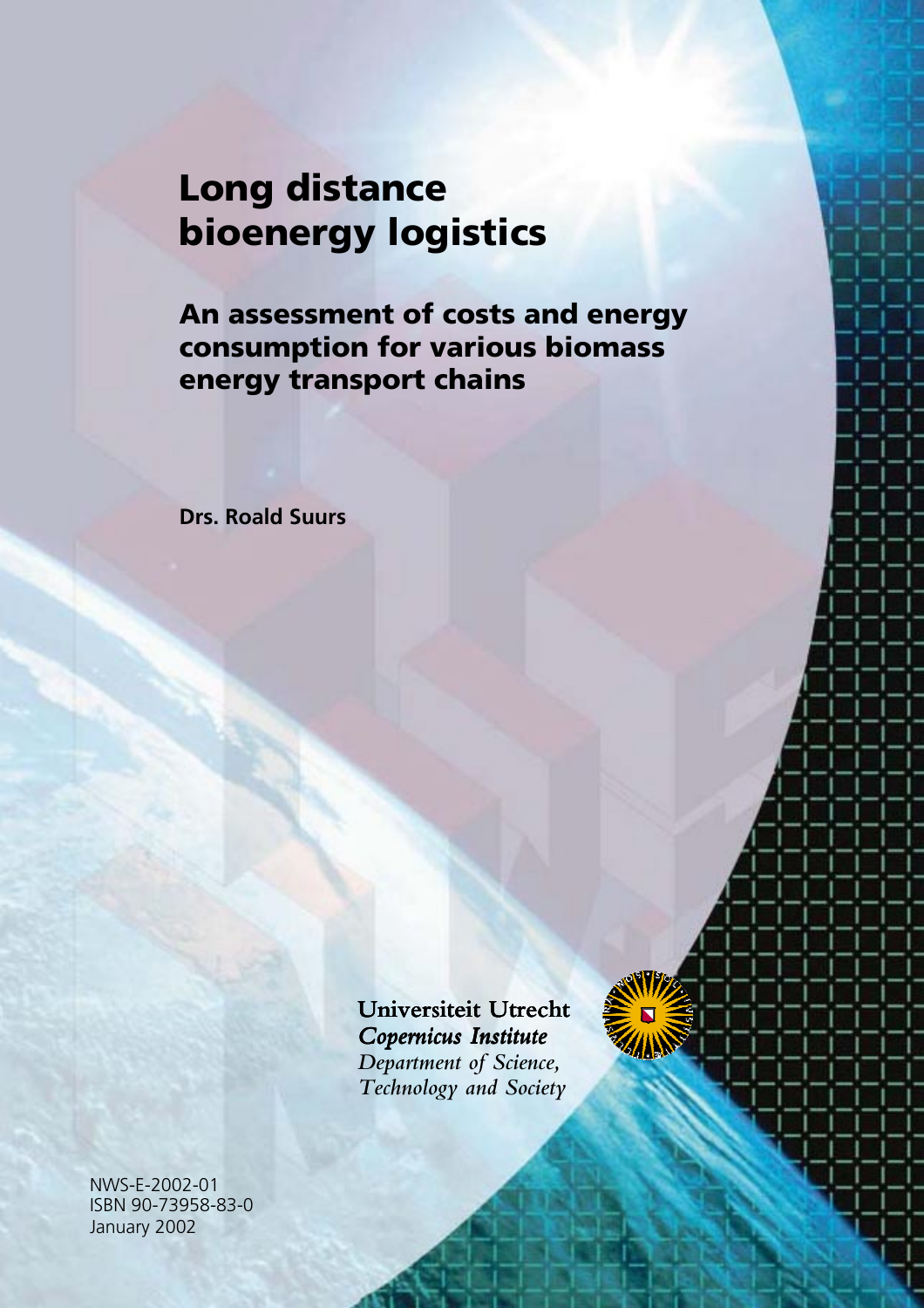# **Long distance bioenergy logistics**

An assessment of costs and energy consumption for various biomass energy transport chains

## **Author:**

## Drs. Roald Suurs

**January 2002 Report NWS-E-2002-01 ISBN 90-73958-83-0**

**Supervision:** Dr. André Faaij Ir. Carlo Hamelinck

**Utrecht University** *Department of Science, Technology and Society*

Padualaan 14 3584 CH Utrecht, The Netherlands Tel. +31 (0)30 2537643/00 Fax +31 (0)30 2537601 E-mail: [A.Faaij@chem.uu.nl](mailto:A.Faaij@chem.uu.nl)

**Co-Supervision:** Dr. Pål Börjesson Prof. Dr. Lars Nilsson

**Lund University** *Department of Environmental and Energy Systems Studies*

Gerdagatan 13 223 62 Lund, Sweden Tel. +46 (0)46 2228642 Fax. +46 (0)46 2228644 E-mail: [Pal.Borjesson@miljo.lth.se](mailto:Pal.Borjesson@miljo.lth.se)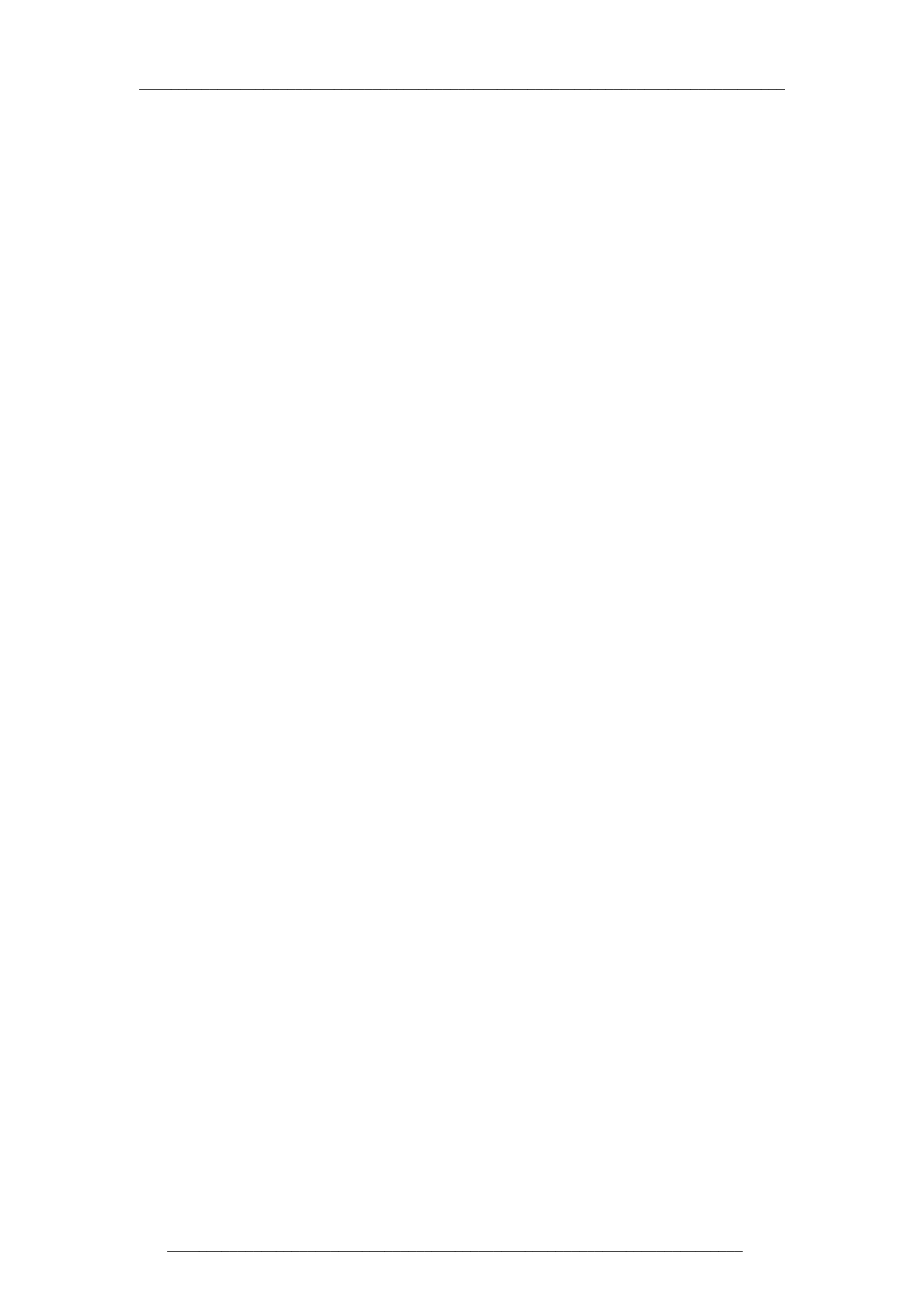## <span id="page-3-0"></span>**Preface**

Last spring, I started working on this graduation thesis, within the framework of my study, Science and Policy. With the help of Carlo Hamelinck and André Faaij a research project was defined, focussing on long distance biomass energy logistics. This project gave me the opportunity to spend some time living abroad and at the same time engage in the challenging task of conducting a research that is both socially and environmentally sensible. After a short and hectic period of making arrangements for a three-months stay in Sweden, I went to Lund and started gathering contacts and information. My research was characterised by innumerable phone calls and e-mails with people into biomass energy research, shipping management and forestry operations. I soon found out, that knowledge with respect to my subject is scarcely available and that finding the right contacts can be a full-time job. Back in Utrecht, the only real task left was to combine and interpret all data, in order to create a clear and credible report. This was a serious challenge, since a large share of my work consisted of coping with uncertainties. With the help of many people, I nevertheless succeeded in the completion of this work.

I want to thank Carlo and André for their enthusiasm and valuable support, and of course all other colleagues and students at the department in Utrecht. A significant part of my work has been performed in Sweden at the University Department of Environmental and Energy Systems Studies in Lund. I have been supported there with great expertise and enthusiasm by Pål Börjesson and Lars Nilsson, for which I am very grateful. I want to express my gratitude to all other colleagues and particular to Joakim, Maria and Suse for their extraordinary friendliness and hospitality. Tack så mycket!

No research project ever evolves without its moments of adversity or disarray. Perhaps mostly, because usually a period of study is frequently interrupted by this thing called life. I want to express my love and gratitude to those people who supported me, and will (maybe) continue to do so, with the latter: My parents and Anouk, for always being there and for giving me unconditional support. Walter, for preserving me from many a floating-point-overflow and for being a friend. Jochem, for the 'het is gelukt, gewoon doorlopen' doctrine. The Vink™ for nicely repairing my bike whenever it was necessary. Martijn, for preparing me for doom-soon. Jessica, for the 'kan je denken' doctrine. Ingrid, for showing true intelligence, occasionally. Lex, for his invaluable spiritual contribution. Claudia, for existing, and teaching me how not to pull analogies out of context. Ianthe, for running through the corn with me and being 'licht en luchtig'.

Best regards / Ha det bra, Roald Suurs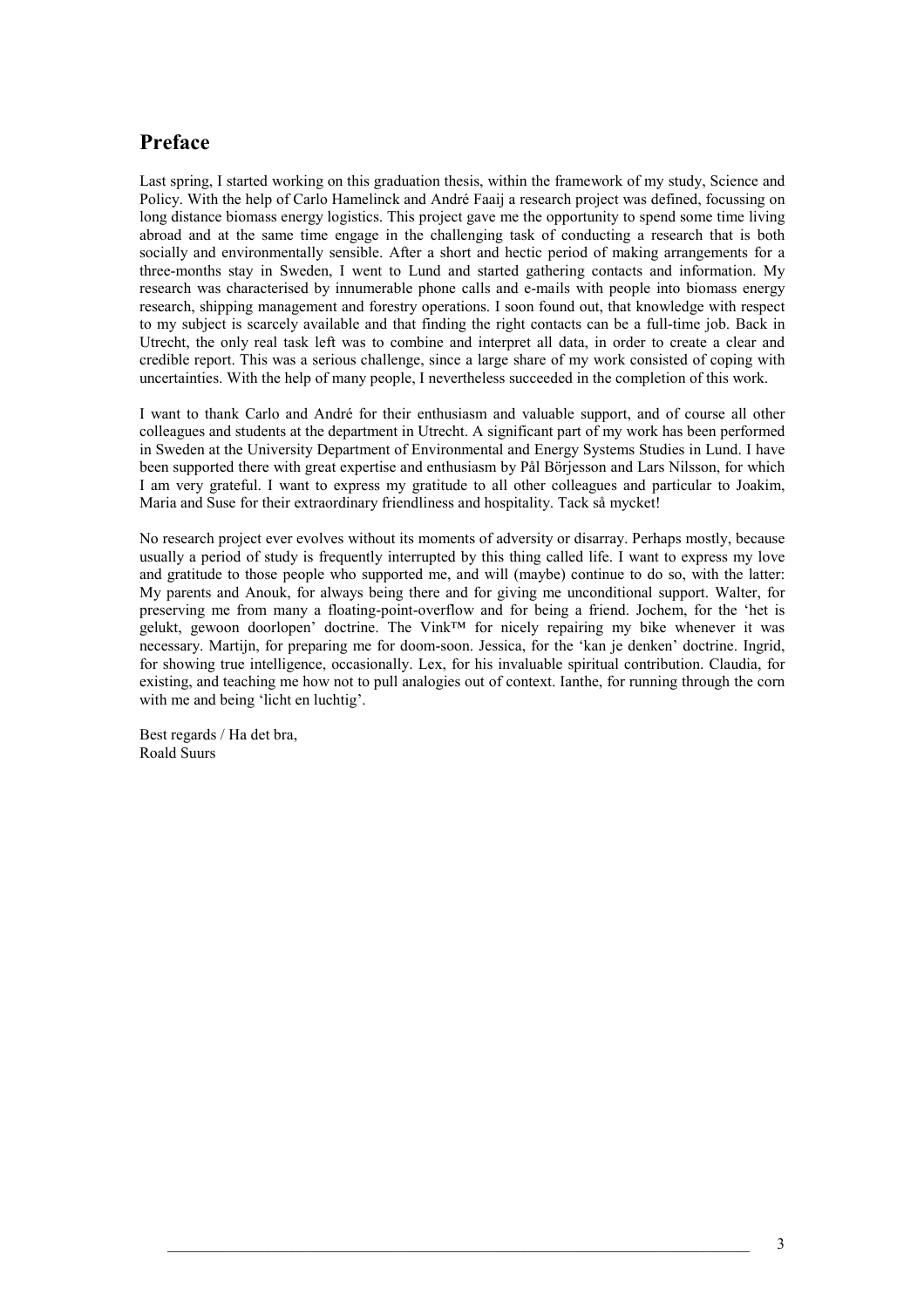$4 \quad \qquad$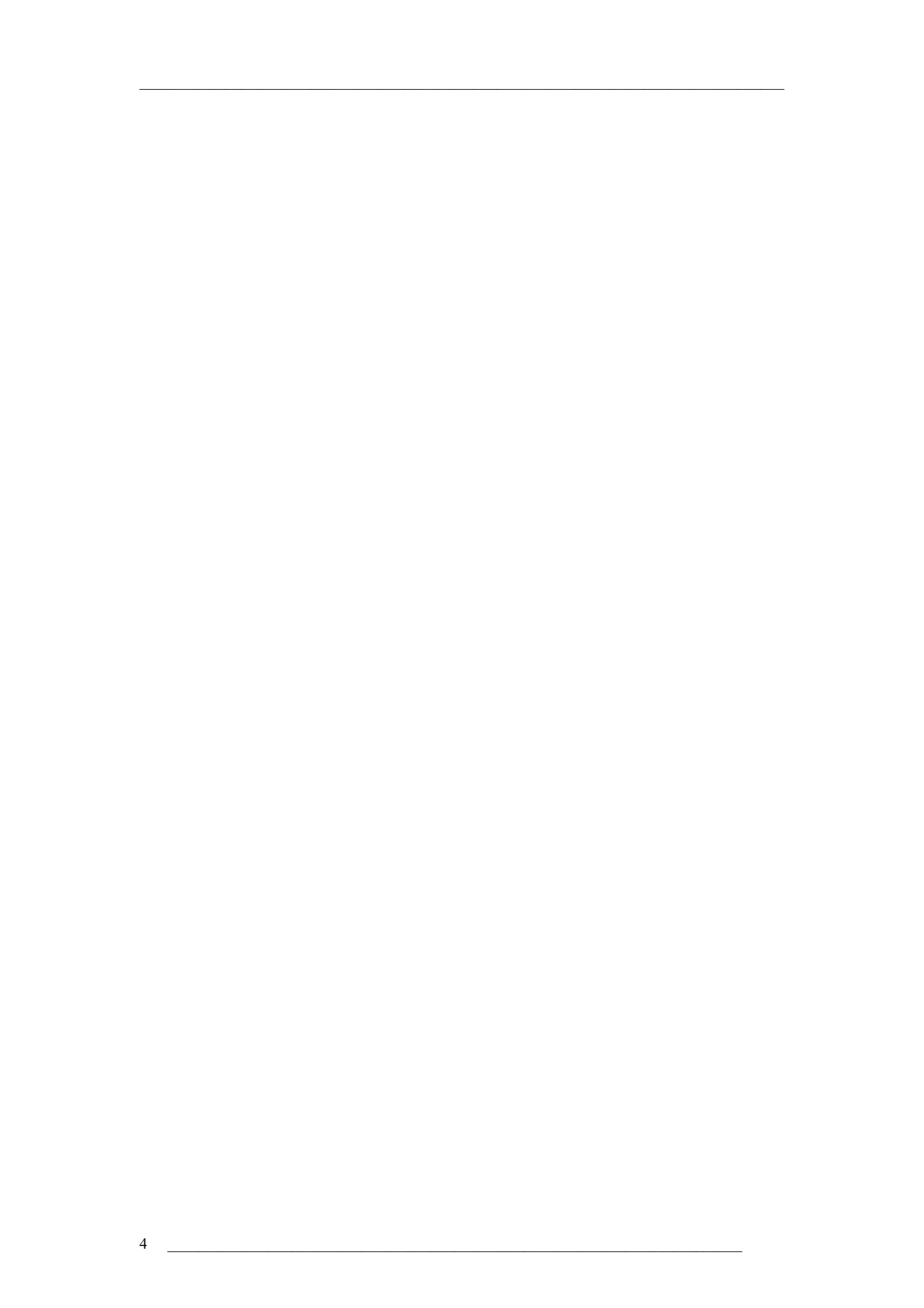## <span id="page-5-0"></span>**Abstract**

This study gives an analysis of costs and energy consumption, associated with long distance bioenergy transport systems. In order to create the possibility of obtaining an insight in the system's key factors, a model has been developed, taking into account different production systems, pretreatment operations and transport options. Various transport chains were constructed, which were subjected to a sensitivity analysis with respect to factors like transport distance, fuel prices and equipment operation times. Scenarios analysed are Latin-America and Europe for which the distinguishing parameters were assumed to be the transport distances and biomass prices. For both regions, an analysis is made for a situation where ship transports are applied for both, a coastal and an inland biomass supply. In case of European biomass, a train transport was considered as well. In order to explore possibilities for improvement, the effects of these variables on costs and energy consumption within a chain, were assessed.

Delivered biomass can be converted to power or methanol. Model results are as follows: Total costs for European bioenergy range from 11.2-21.2  $\epsilon/GJ_{\text{MeOH}}$  for methanol and 17.4-28.0  $\epsilon/GJ_{\text{e}}$  for electricity. For Latin-America, costs ranges are 11.3-21.8  $\epsilon/GJ_{\text{MeOH}}$  for methanol and 17.4-28.7  $\epsilon/GJ_{\text{e}}$  for electricity. The lower end of these ranges is represented by transport chains that are characterised by the use of high density energy carriers such as logs, pellets or liquid fuels.

Transport chains, based on the transport of high density energy carriers, such as logs and pellets, are the most attractive for all scenarios considered. The transport of chips should be avoided categorically due to their low density and high production costs. Transport chains based on the early production of liquid energy carriers such as methanol or pyrolysis oil seem to be promising alternatives as well.

With respect to energy consumption, the transport of chips is highly unfavourable for the same reasons as stated above. The use of pelleting operations implies a high energy input, however due to energy savings as a result of more efficient transport operations, this energy loss is compensated. Energy consumption figures for the drying step can possibly be reduced to a large extent by utilising waste heat.

By far the most influential parameters are the operation window of the system and the harvest window. Other factors of importance are the interest rate and the international transport distance. Pretreatment operations do contribute an important share to the total costs and energy use, however energy costs and load factor figures, determining the application of pretreatment equipment exert a relatively weak influence.

Weak spots within this study are the shortage of data with respect to storage and transport of liquid fuels.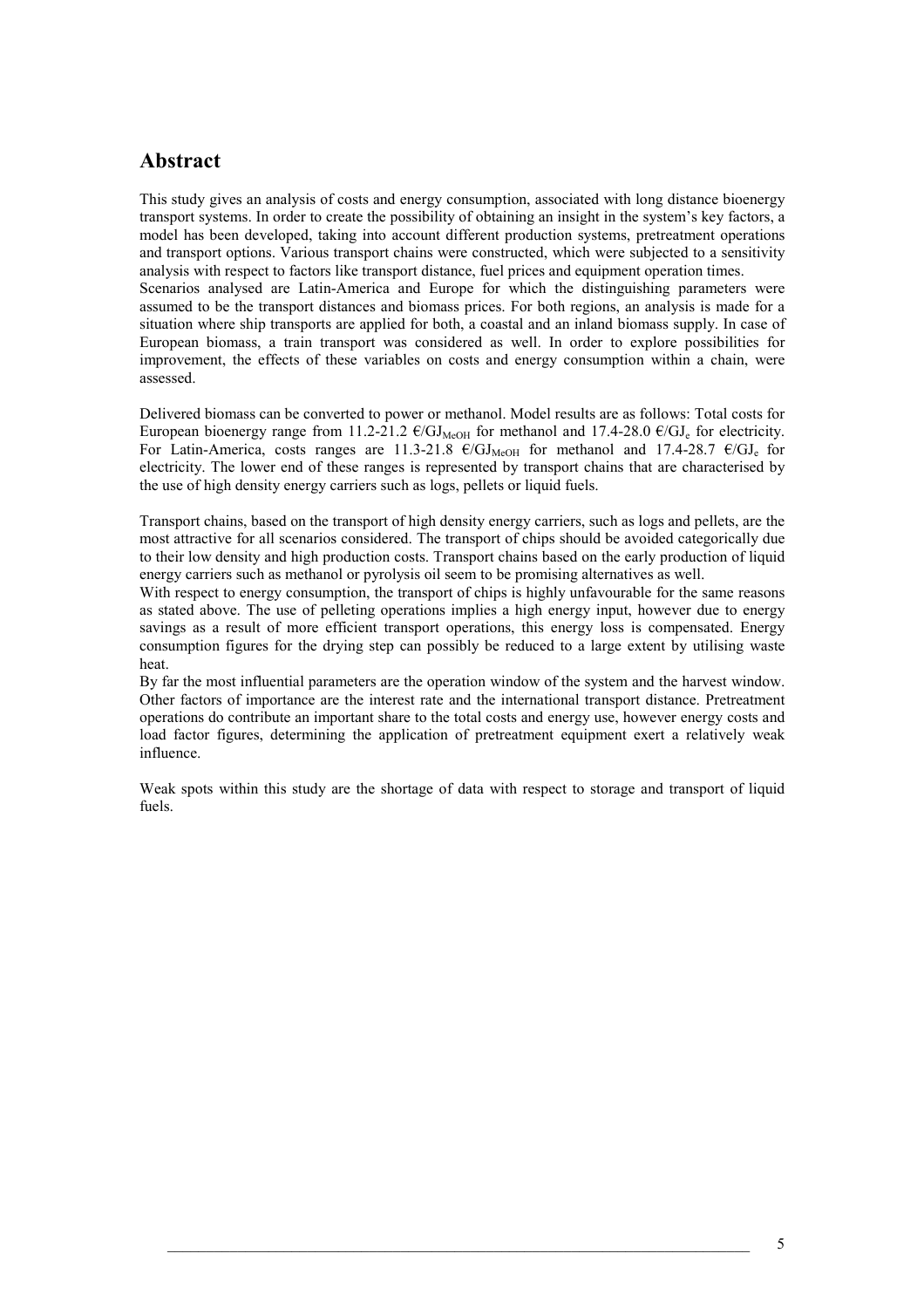$6 \quad \qquad$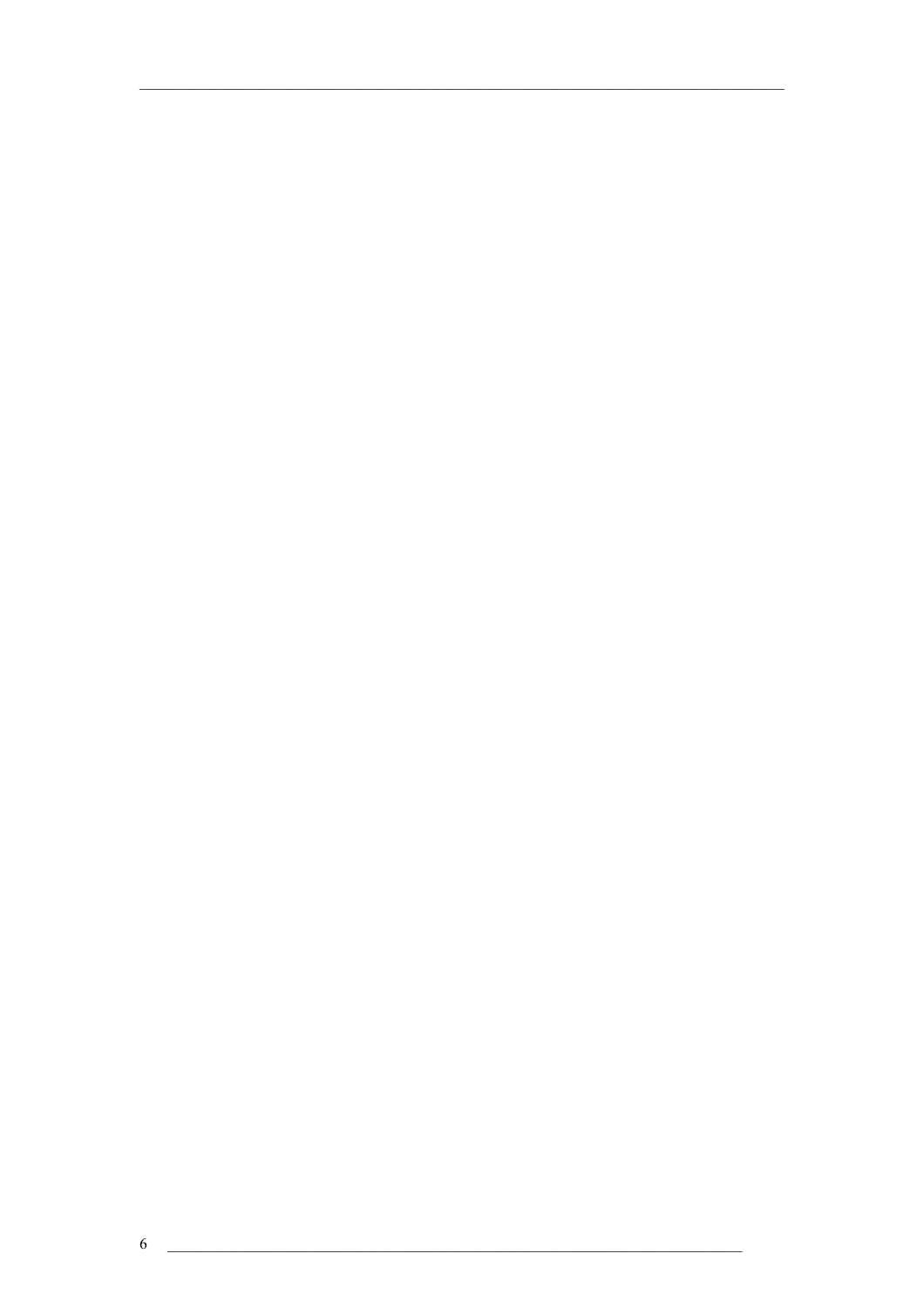## **Contents**

| 1            |                |  |  |  |  |
|--------------|----------------|--|--|--|--|
|              | 1.1            |  |  |  |  |
|              | 1.2            |  |  |  |  |
|              | 1.3            |  |  |  |  |
| $\mathbf{2}$ |                |  |  |  |  |
|              | 21             |  |  |  |  |
|              | 2. I . I       |  |  |  |  |
|              | 2.1.2          |  |  |  |  |
|              | 2.2            |  |  |  |  |
|              | 2.2.1          |  |  |  |  |
|              | 2.2.2          |  |  |  |  |
|              | 2.2.3<br>2.2.4 |  |  |  |  |
|              | 2.2.5          |  |  |  |  |
| 3            |                |  |  |  |  |
|              |                |  |  |  |  |
|              | 3.1<br>32      |  |  |  |  |
|              | 3.2.1          |  |  |  |  |
|              | 3.2.2          |  |  |  |  |
|              | 3.2.3          |  |  |  |  |
|              | 3.3            |  |  |  |  |
|              | 3.3.1          |  |  |  |  |
|              | 3.3.2          |  |  |  |  |
|              | 3.3.3          |  |  |  |  |
|              | 3.4            |  |  |  |  |
|              | 3.5            |  |  |  |  |
|              | 3.5.1          |  |  |  |  |
|              | 3.5.2          |  |  |  |  |
| 4            |                |  |  |  |  |
|              | 4.1            |  |  |  |  |
|              | 4.2            |  |  |  |  |
|              | 4.2.1          |  |  |  |  |
|              | 4.2.2          |  |  |  |  |
| 5            |                |  |  |  |  |
|              | 5.1            |  |  |  |  |
|              | 5.1.1          |  |  |  |  |
|              | 5.1.2          |  |  |  |  |
|              | 5.1.3          |  |  |  |  |
|              | 5.1.4          |  |  |  |  |
|              | 5.2<br>5.3     |  |  |  |  |
|              |                |  |  |  |  |
| 6            |                |  |  |  |  |
|              | 6.1            |  |  |  |  |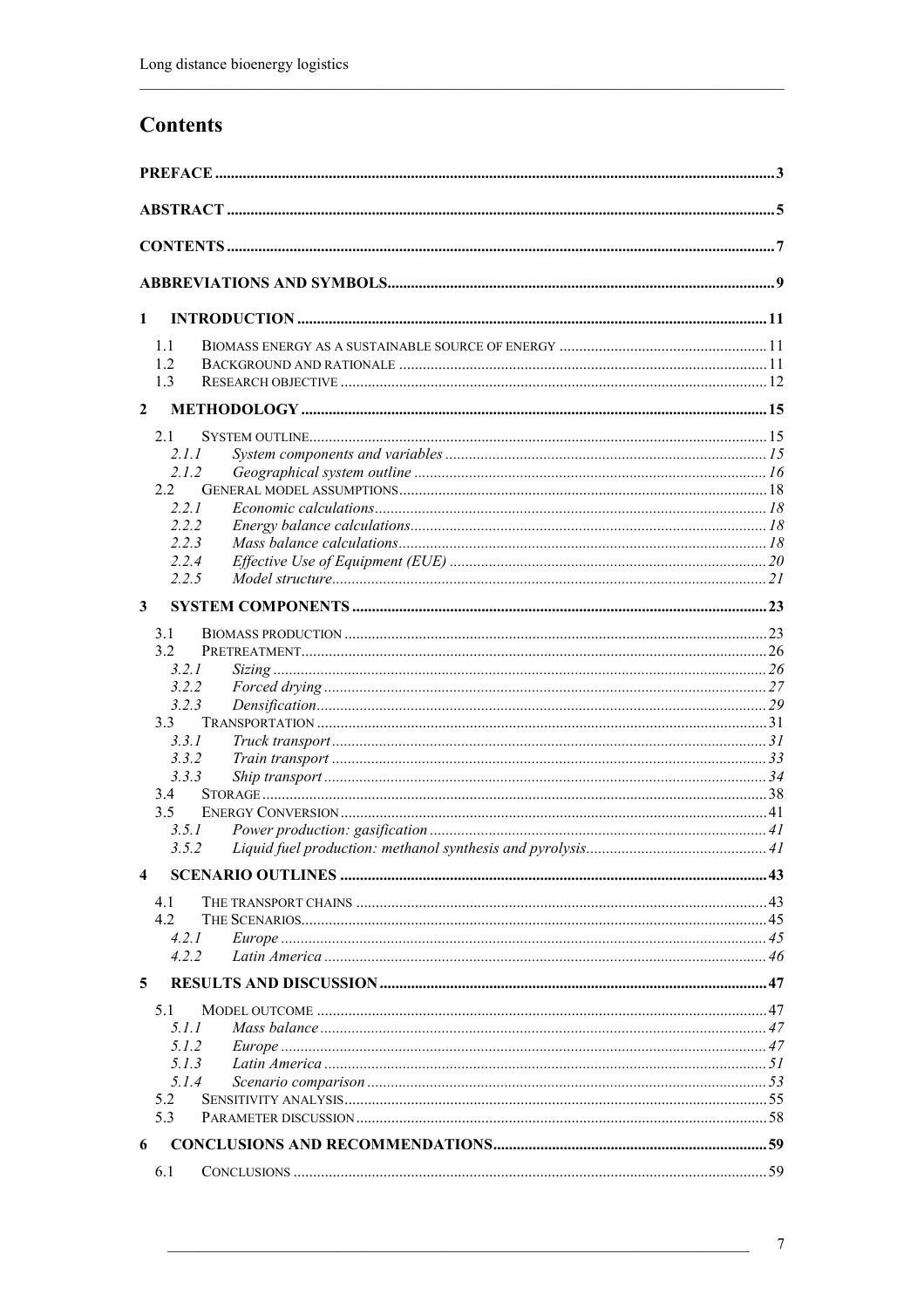| 6.2         |  |
|-------------|--|
| $7^{\circ}$ |  |
|             |  |
|             |  |
|             |  |
|             |  |
|             |  |
|             |  |
|             |  |
|             |  |
|             |  |
|             |  |
|             |  |
|             |  |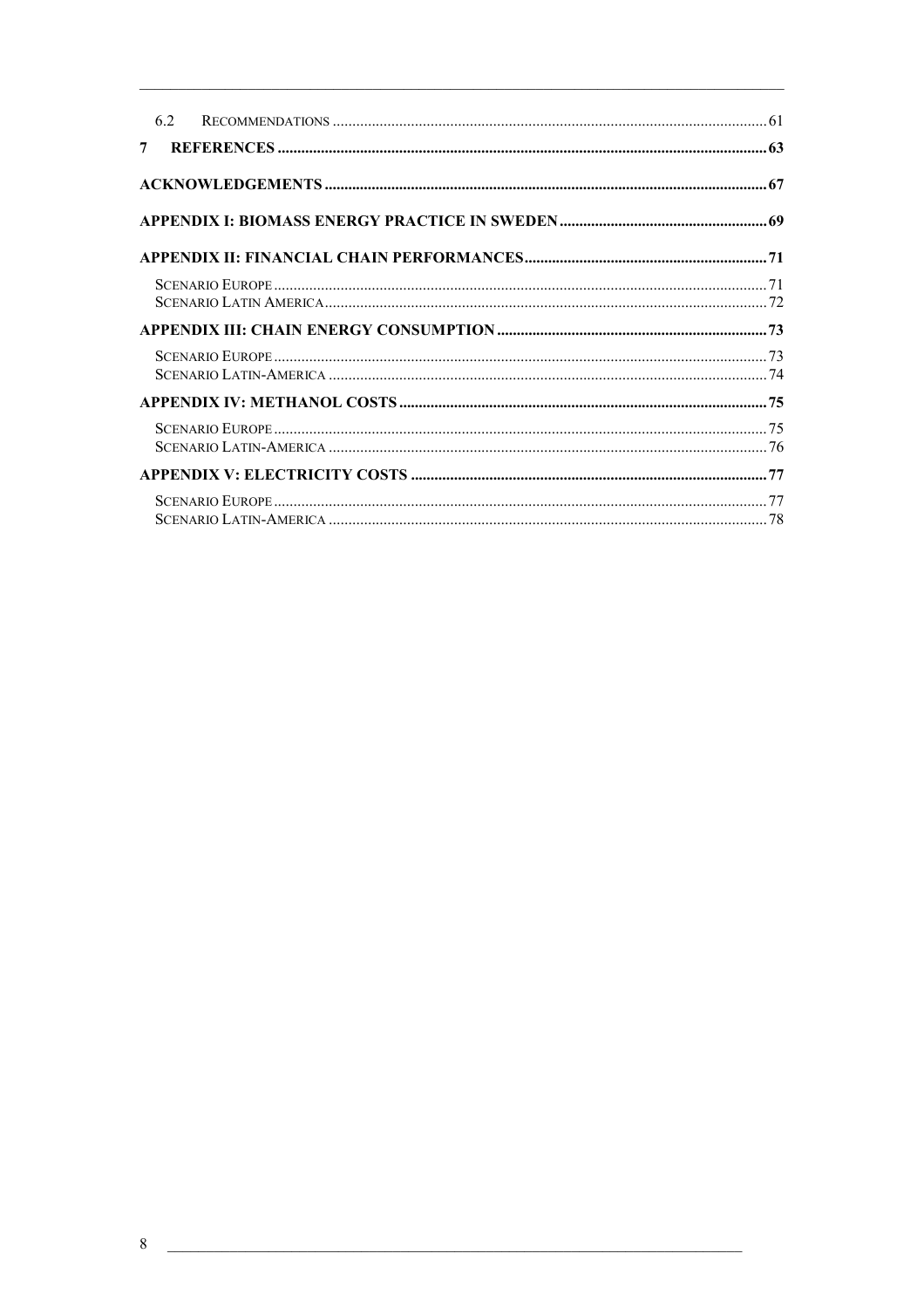## <span id="page-9-0"></span>**Abbreviations and symbols**

| dwt                         | Dead-weight: the total weight of cargo, cargo equipment, bunkers,<br>provisions, water, stores and spare parts which a vessel can lift<br>when loaded to her maximum draught as applicable under the<br>circumstances. The dead-weight is expressed in metric tonnes. |
|-----------------------------|-----------------------------------------------------------------------------------------------------------------------------------------------------------------------------------------------------------------------------------------------------------------------|
| <b>GCW</b>                  | Gross Combination Weight: the sum total of truck weight and its<br>load.                                                                                                                                                                                              |
| GJ <sub>bio</sub>           | GJ biomass energy based on biomass energy content, excluding<br>possible conversion losses                                                                                                                                                                            |
| $GJ_{e}$                    | GJ electric energy                                                                                                                                                                                                                                                    |
| $\mathrm{GJ}_{\text{prim}}$ | GJ primary energy equivalent                                                                                                                                                                                                                                          |
| $\mathrm{GJ_{th}}$          | GJ thermic energy                                                                                                                                                                                                                                                     |
| grt                         | Gross tonnage: The measure of the overall size of a vessel<br>determined in accordance with the provisions of the international<br>convention on measurement of vessels usually expressed in register<br>ton; 1 register ton = $2.83$ m <sup>3</sup> .                |
| <b>HHV</b>                  | Higher heating value: the thermal energy released during the<br>combustion of a substance, including heat associated with the<br>condensation of water. The HHV value is independent of the<br>moisture content of the substance.                                     |
| knots                       | Nautical miles/hour; $1 \text{ knot} = 1.852 \text{ km/h}$ .                                                                                                                                                                                                          |
| <b>LHV</b>                  | Lower heating value: the thermal energy released during the<br>combustion of a substance. Heat associated with the condensation<br>of water is not included. The LHV value depends on the moisture<br>content of the substance.                                       |
| MC                          | Moisture content (% weight basis).                                                                                                                                                                                                                                    |
| t                           | tonne                                                                                                                                                                                                                                                                 |
| $t_{dm}$                    | tonne dry matter.                                                                                                                                                                                                                                                     |
| $t_{\rm fw}$                | tonne fresh weight.                                                                                                                                                                                                                                                   |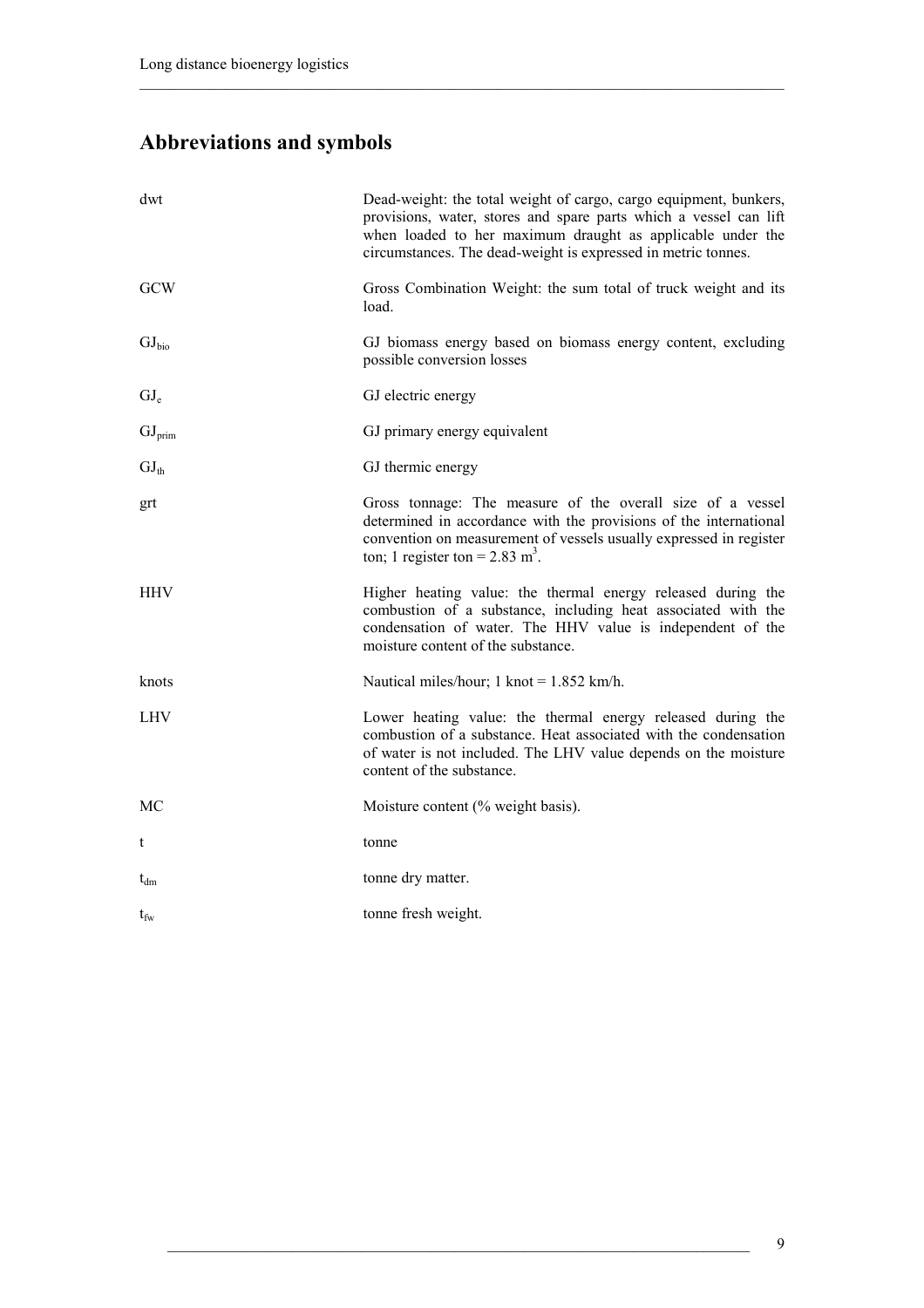$\overline{\phantom{a}}$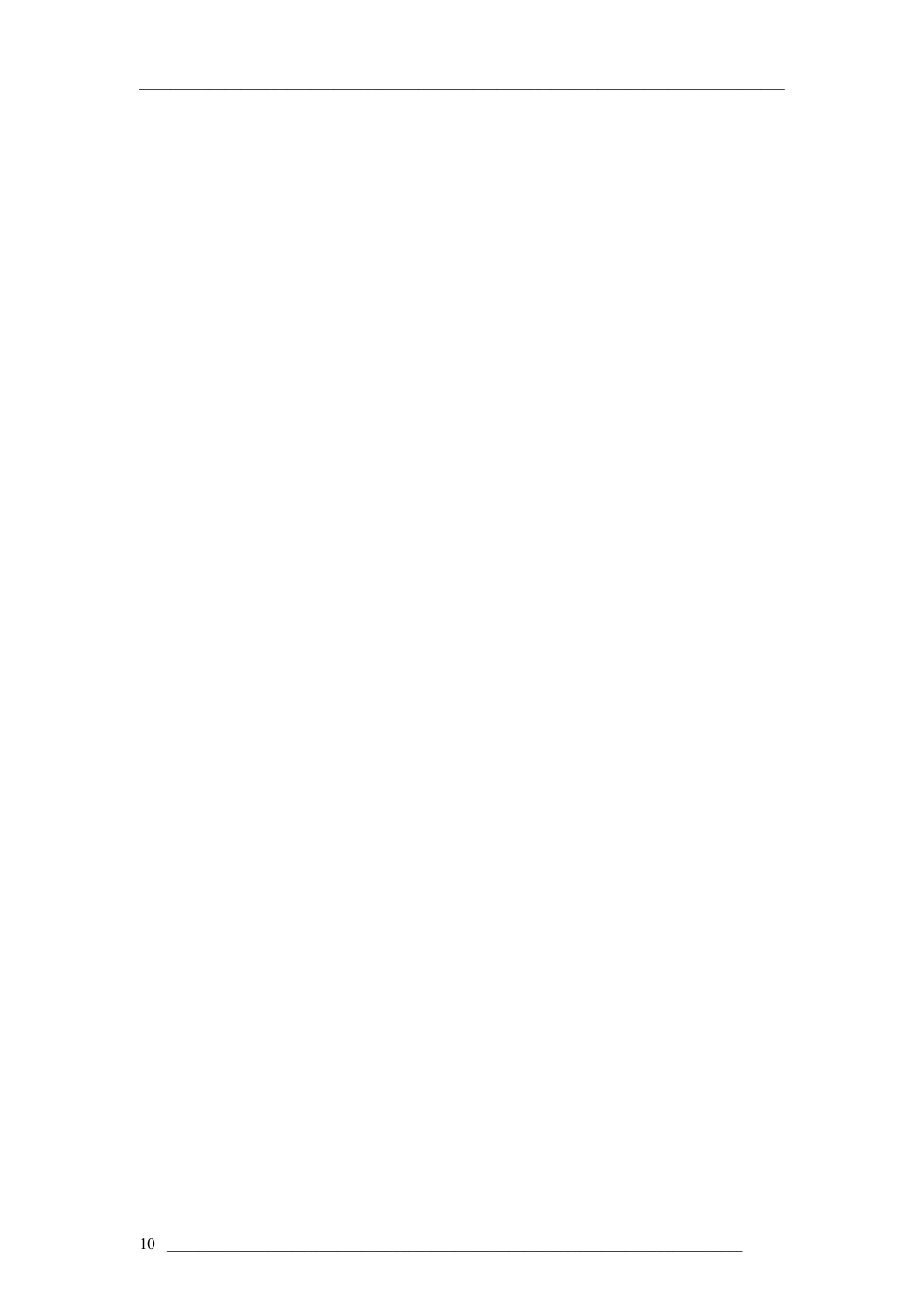## <span id="page-11-0"></span>**1 Introduction**

## **1.1 Biomass energy as a sustainable source of energy**

One of the main issues of global concern is the degradation of the world's energy supply. Global power consumption is growing rapidly and the exploitation of fossil carbon reserves will someday in the future reach its limits. Furthermore, combustion of fossil fuels causes numeral environmental problems, such as atmospheric pollution, acidification and the emission of greenhouse gases. Another concern in this matter is the dependency of the world's energy consumers on a small group of fossil energy suppliers, most notably the OPEC member states. A possible way to deal with these problems, is the development of cleaner and renewable energy sources. Biomass is a promising source of renewable energy with regard to a variety of criteria such as availability, conversion efficiency and usability (i.e. power, as well as fuel can be produced). Due to plant uptake of  $CO<sub>2</sub>$  from the atmosphere, in the long term biomass energy can be produced and consumed on a practically  $CO<sub>2</sub>$ -neutral basis. Disadvantages are the current high(er) costs of biomass energy compared to energy from fossil fuels and the land areas which are required for substantial amounts of energy (Faaij, 2000).

## **1.2 Background and rationale**

Bioenergy has the potential to become one of the world's most important sources of energy. At the moment bioenergy is mainly derived from waste material and forestry residues, while biomass from energy crops is only marginally utilized. The potential supply of forestry residues on a global scale could amount to 14-110 EJ (Lysen, 2000). However, the increase of forestry operations is limited and to match the growing demand for bioenergy (estimated to become 20-50 EJ in 2050 (Lysen, 2000)), in the long term dedicated energy plantations are essential. In theory, energy farming on current agricultural land could contribute over 800 EJ, without jeopardising the world's food supply (Lysen, 2000). An estimation of the world's potential energy supply from different biomass categories is presented in Table 1.1. As can be seen the total contribution of bioenergy to the future world's energy supply could be as high as 1100 EJ. This figure exceeds the current global energy use of 400 EJ (Lysen, 2000).

| <b>Biomass category</b>                  | Potential annual energy supply 2050 (EJ) |
|------------------------------------------|------------------------------------------|
| Energy crops current agricultural ground | $0 - 870$                                |
| Energy crops degraded ground             | $60 - 150$                               |
| Food production residues                 | 15                                       |
| Forestry residues                        | $14 - 110$                               |
| Manure                                   | $5 - 55$                                 |
| Organic waste                            | $5 - 50$                                 |
| Biomaterials (increased demand)          | minus $0 - 150$                          |
| Total                                    | $99 - 1100$                              |
| i) Lysen $(2000)$ .                      |                                          |

**Table 1.1: Estimated potential global annual energy supply in 2050 i) .**

The key drivers behind large-scale production and export of biofuels are the climate policies of various Western European countries. In the Netherlands, energy producers have already shown interest in the possibility of importing biomass in order to produce 'green' energy (Faaij, 2001b) and various studies have given indications that intercontinental trade of biofuels or even bulk transport of wood could be economically feasible and does certainly not lead to dramatic energy losses (Agterberg et al., 1998).

Current insights suggest that some world regions (like for example Latin America and Eastern Europe) have a much larger bioenergy production potential than others. The basis for these potentials is a combination of large land areas with good crop production potential, low population density and often extensive agricultural practices. Consequently various countries may become net suppliers of renewable bioenergy to countries that are net importers of energy (Faaij, 2001b). In order for bioenergy to be available to importing regions a distribution of biofuels over relatively long distances is necessary. This implies extra costs, complex logistics and energy losses, hence a transportation problem exists. When transporting biofuels, a variety of alternative chains can be constructed.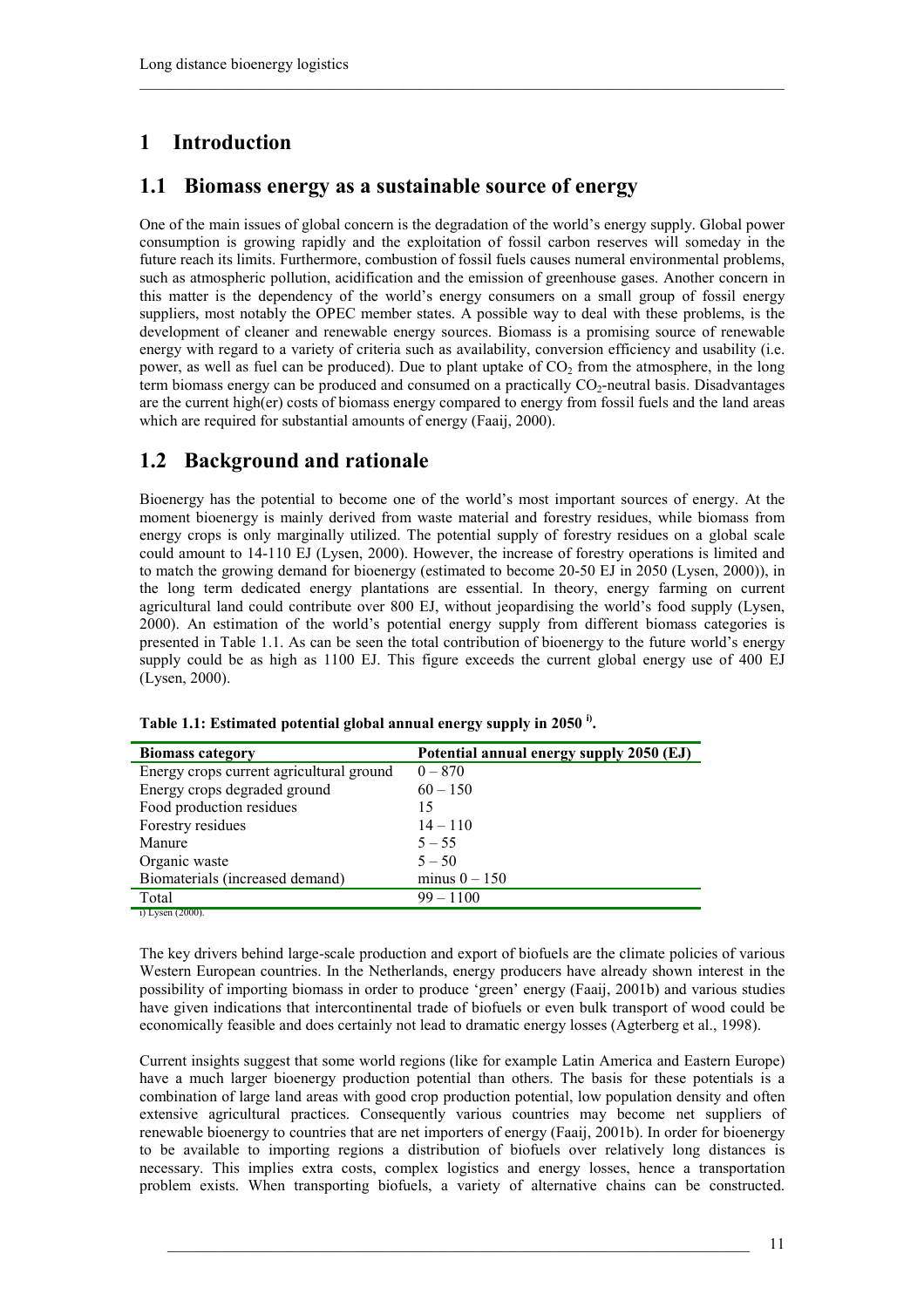<span id="page-12-0"></span>International bioenergy trade can include direct transport of biomass materials (chips, logs, bales), intermediate energy carriers (such as bio-oil or charcoal) or high quality energy carriers such as ethanol, methanol, Fischer-Tropsch liquids and hydrogen or even electricity (Faaij, 2001b). Besides, factors like the production method of biomass, the transport type and the order and choice of pretreatment operations are of importance. The chain composition is expected to largely influence costs and energy expenditure and therefore this study will compare a variety of supposedly realistic transport chains. On a lower level, an individual chain's performance is influenced by a large number of variables, such as transport distance, fuel prices and equipment performance. In order to explore possibilities for improvement, it is important to gain insight in the effects of these variables on costs and energy consumption within a chain.

Earlier projects have been done on biomass transport systems, the most important of them are those conducted by Wasser (1995) and Agterberg (1998). Wasser (1995) explores the possibilities of supplying foreign wood fuels for power generation in the Netherlands. Two regions are analysed with regard to their potential for biomass export, Estonia and Uruguay. Little attention is given to overland transport and logistics and biomass pretreatment isn't discussed either. A costs overview is presented but energy balances are left out of account. Agterberg (1998) has produced an extensive research on possible bioenergy trade routes. An import chain analysis is presented for three countries, Sweden, Estonia and Ecuador. Costs as well as energy balances are taken into account and even employment effects have been considered. However, the report is explorative in nature and lacks detail with regard to timing and organisation of transport and logistics. Storage, pretreatment and transfer aren't studied thoroughly either.

Within this study a more detailed analysis of costs and energy consumption of transport chains is given than has been done in earlier studies. The most important improvement is the use of a parameterised model structure. This creates the possibility of constructing a variety of chains, while the influence of different factors can easily be adjusted and analysed. Other novelties are the application of flash pyrolysis to produce a high density energy carrier, the use of train transport and the modelling of chain mass balances, taking into account dry-matter losses and moisture content.

## **1.3 Research objective**

The main objective of this study is to obtain an insight in the impact of different key factors, on chain performance. In order to obtain this information a number of realistic chain structures will be chosen, thereby taking into account a variety of transport options, pretreatment technologies and conversion options. In order to embed this analysis in a practical context, a number of import scenarios are defined for both, Europe and for Latin-America. For each scenario the different transport chains are analysed and compared in order to answer the following question:

• What pretreatment, transport and conversion technologies should be applied and at what point in the chain, in order to minimise total costs and energy expenditure?

The next step is to perform a sensitivity analysis with regard to the most important system parameters that determine a chain's performance. Factors like transport distances and equipment load factors are to be taken into account. The following research question can then be answered:

What factors have the biggest influence on costs and energy consumption of a bioenergy transport chain?

With these questions answered it will be possible to indicate a most efficient chain structure with regard to costs and energy use and most important, performance ranges can be given, depending on recognised key factors, which creates the possibility to identify aspects for potential improvement.

As will be discussed in the Section [2,](#page-15-0) some choices have been made with regard to the different bioenergy carriers considered. This research considers both, forestry residues and dedicated energy crops. For the latter, Salix and Eucalyptus are considered, since these crops are widely available within the regions considered. With regard to the transport of liquid energy carriers, methanol and pyrolysis oil are considered, since these are assumed to be representatives for liquid fuels in general, such as ethanol or biodiesel (Faaij, 2000).

The next section will explain the general methodology. In Section [3](#page-23-0) different system components will be presented and validated. All input data will be discussed and costs and energy expenditures of the individual components will be presented. The next step will be to project a number of scenarios, differing with respect to biomass production costs, distances and transport means (Section [4\)](#page-43-0). Model parameters will be adjusted to fit the specific situation for the respective areas. These adjustments are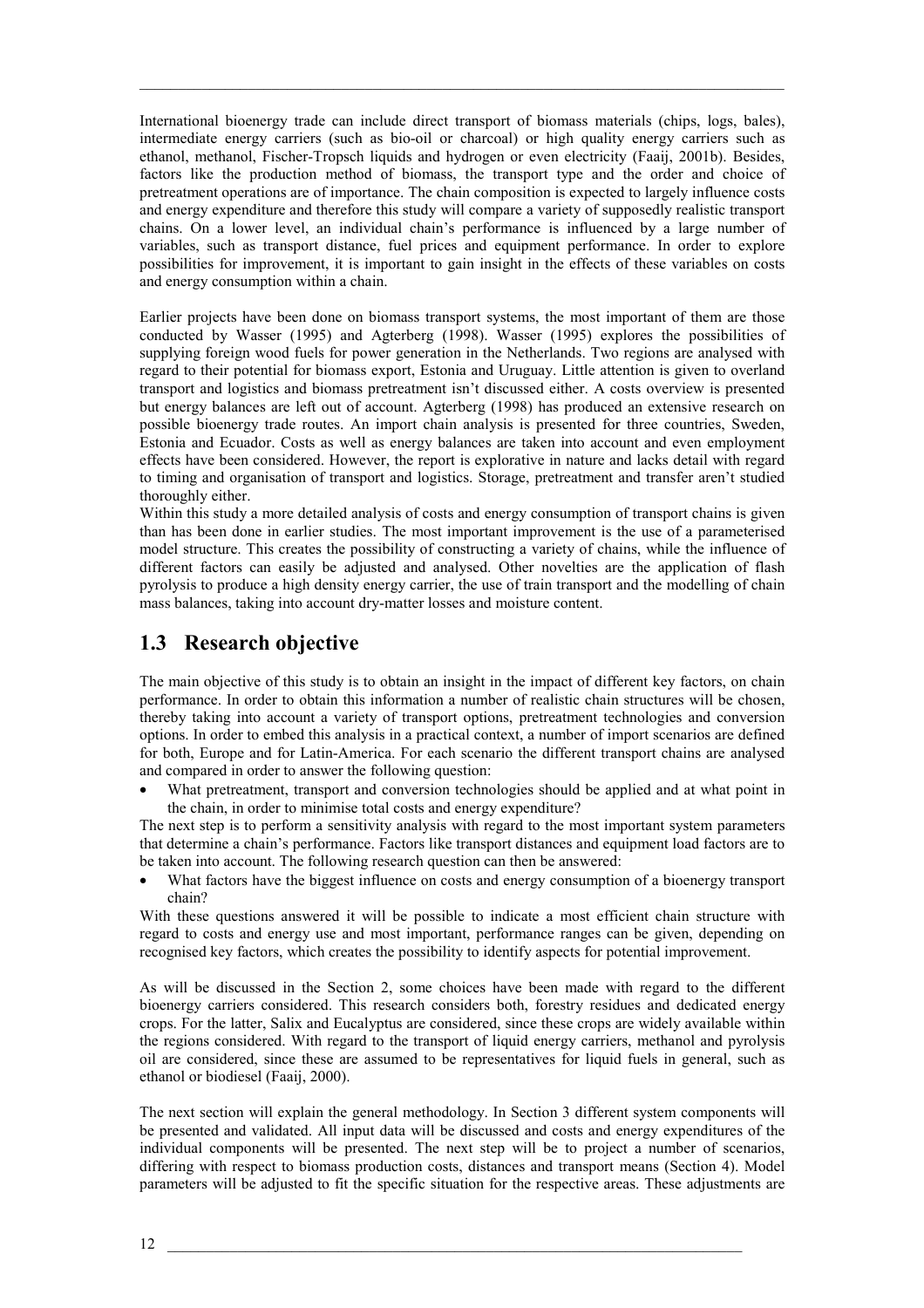geographical, agricultural, but also organisational in nature. Section 5 will give the calculated costs and energy use for all scenarios, accompanied by a parameter discussion. Finally Section 6 will deal with the overall conclusion and recommendations for further study.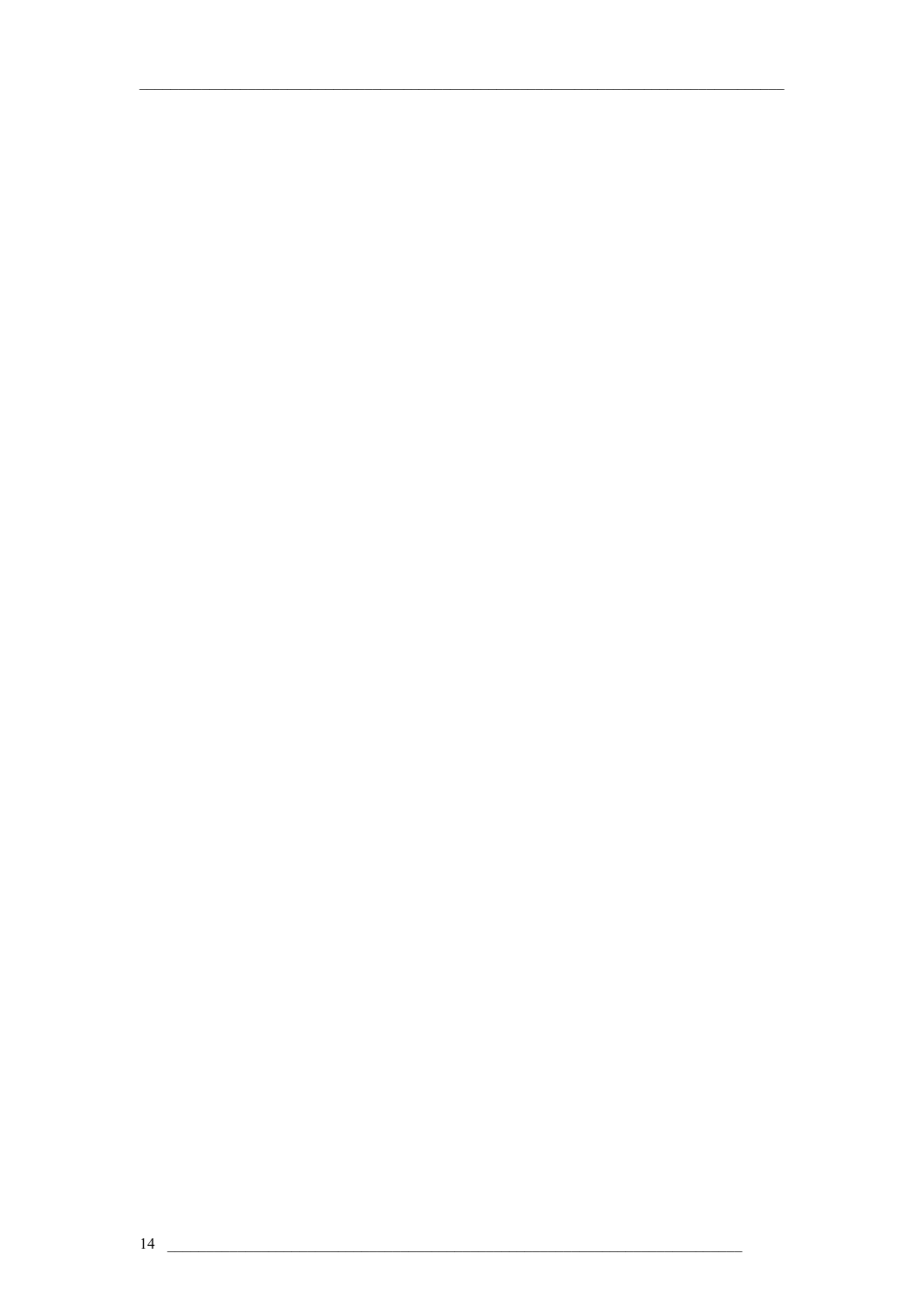## <span id="page-15-0"></span>**2 Methodology**

In order to analyse different transport chains a model study has been performed. This has resulted in a spreadsheet with a modular structure, giving detailed calculations of costs and energy use for different pretreatment technologies, truck, train and ship transport and the cultivation and energy conversion of biomass. The model input has been derived from interviews and literature. A major part of this background research has been done in Sweden, which is one of the leading countries on the subject of biomass handling (See Appendix I: Biomass energy practice in Sweden).

The next section will deal with the outline of this model. It presents the general approach and discusses the most fundamental assumptions.

## **2.1 System outline**

In this section a description of the model structure will be presented. To start with, all system components will be discussed and subsequently the most important system variables are presented. The system components will be embedded within a logistic model, which will be discussed as well. Finally the outline of the computer model which has been constructed in order to integrate and analyse these chain components will be described.

#### 2.1.1 System components and variables

Within this study four different system components are distinguished: biomass production, pretreatment, transport and energy conversion. Each system component represents a number of choices in determining the structure of a system's chain. In Table 2.1 the components are presented, together with the options considered within this research.

| <b>System components</b> |                | <b>Options</b>                       |
|--------------------------|----------------|--------------------------------------|
| Biomass production       | Resource       | forestry residues, energy crops      |
|                          | Harvest method | felling, chipping, baling            |
| Pretreatment             |                | storage, chipping, drying, pelleting |
| Transport                |                | truck, train, ship                   |
| Energy conversion        |                | power, methanol, pyrolysis oil       |
|                          |                |                                      |

#### **Table 2.1: System components and the options considered.**

For each component a separate costs and energy analysis can be made, based on a wide set of variables. A more elaborate description of the system components will be given in the next section but in order to obtain an insight in the system, the key variables are presented in Table 2.2.

|  | Table 2.2: System variables. |
|--|------------------------------|
|  |                              |

| <b>System component</b> | <b>Variables</b>              |
|-------------------------|-------------------------------|
| Biomass production      | Harvesting window             |
| Pretreatment            | Equipment capacity            |
|                         | Capital and maintenance costs |
|                         | Power, Fuel, Heat consumption |
|                         | Operation time                |
|                         | Dry matter loss               |
| Transport               | Transport distance            |
|                         | Cargo capacity                |
|                         | Cargo weight and volume       |
|                         | Capital and maintenance costs |
|                         | Fuel consumption              |
|                         | Operation time                |
| Energy conversion       | Conversion efficiency         |
|                         | Capital and maintenance costs |
|                         | Operation time                |

Chain components can be ordered and arranged in many ways but they are interdependent so there is a limited degree of freedom in choosing alternatives (for example pelleting is only possible with chipped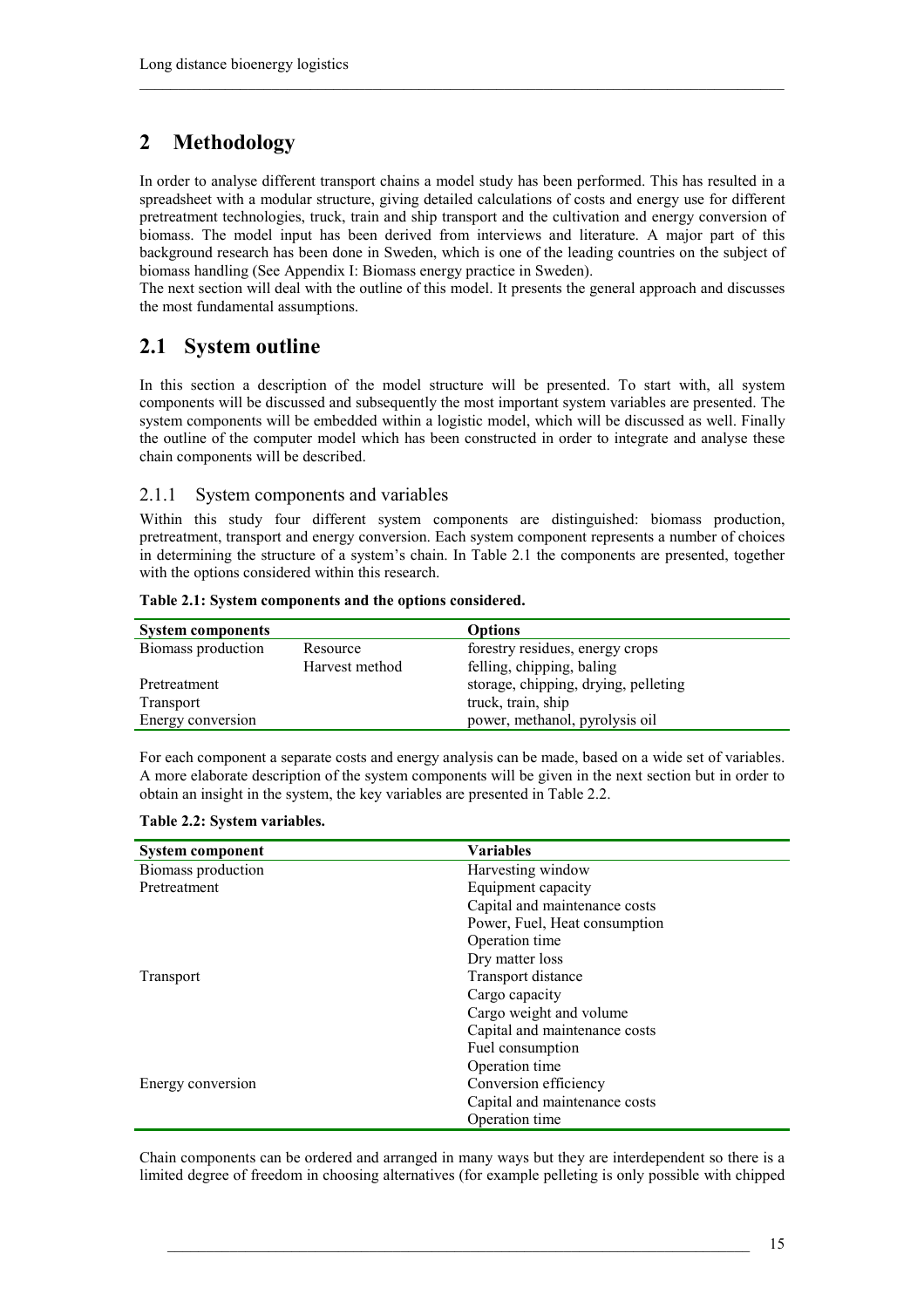<span id="page-16-0"></span>biomass). Besides, some arrangements are unrealistic because of obvious disadvantages (for example pelleting of already transported biofuels isn't advisable because the advantages of a higher energy density are only to be gained during transport). In order to be able to define realistic transport chains the system components have been subjected to a geographical framework, representing the spatial context of the system. Section 2.1.2 describes this concept.

### 2.1.2 Geographical system outline

The system's spatial context offers a structural basis for the arrangement of the various system components. A situation with five possible transfer points is assumed: the production site, a central gathering point (CGP), two transport terminals (export and import) and the energy plant. Figure 2.1 gives a graphical view of the situation. The system consists of a maximum of four transport sections:

- Production site Central gathering point
- Central gathering point Export terminal
- Long distance transport
- Import terminal Energy plant

The long distance transport step is assumed to take place by train or ship. For the other sections a truck transport is considered the most realistic. Biomass is collected locally at small scale production sites. After an optional conversion the material can be transported to a CGP. The CGP offers facilities for a number of smaller sites so it can operate at a higher processing scale, making the use of costs intensive pretreatment and conversion technologies economically feasible. Subsequently two possibilities are taken into account concerning long distance transport, ship transport and train transport. For the first option, biofuels have to be transported to a harbour from where they will be shipped to the destination country's import terminal. For the second option it is assumed that the biofuels are directly transferred on a freight train. In the destination country the biofuels have to be delivered to an energy plant or other end-user. This last transport from the harbour to the end-user is assumed to be only necessary when ship transport is applied.



**Figure 2.1: Geographical system outline.**

The various transport distances are kept variable to create the possibility of assessing different situations. The distance for international transport for example, is strongly depending on the case considered. It can range from 500 km, for France or Germany to 10,000 km for Brazil or Canada. The distance between production site and CGP can be set to zero in case of a large scale production and the distance from CGP to export terminal (harbour) can be set to zero in case of a situation with a coastal CGP.

At three points within the chain, the biofuels can be subjected to pretreatment and conversion operations, in order to improve or preserve the quality of the material. These points include the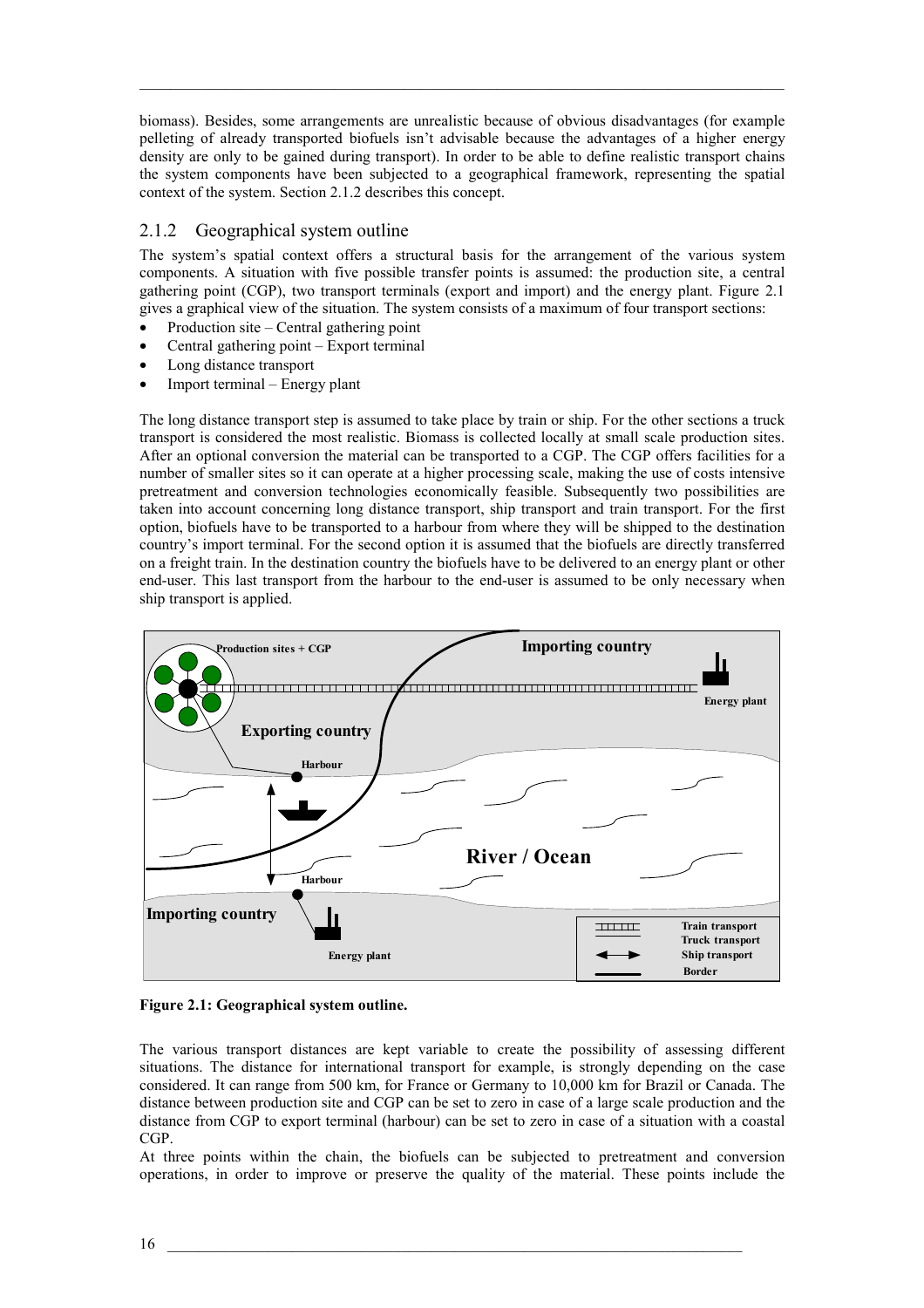production site, the CGP and the energy plant. Operations involve sizing, drying and densification but also the conversion of woody biomass to liquid fuels like methanol or pyrolysis oil. Depending on the complexity of the technology involved, some of these treatments can only be applied at certain locations within the chain. The possibilities at each processing point are discussed below:

#### **Local production site**

Besides harvest integrated baling or chipping, the biomass can be converted to pyrolysis oil right away. According to some sources this can be done on a small scale with minimal scale disadvantages. Other techniques for energy densification like drying, methanol synthesis or pelleting, are only efficient on a large scale so this will only be considered for conversion at the central gathering point. However, in case of possible high-intensity production sites, the local production site might be considered a CGP itself. This creates interesting options when considering advanced pretreatment technologies. Storage is possible as well.

#### **Central Gathering Point**

At the CGP, logs and bales can be converted to pellets or chips if desired. Furthermore a conversion to liquid energy carriers is possible. Conversions to be taken into account are methanol synthesis and pyrolysis. Drying and storage are also possible at this site with possible costs and energy advantages due to positive scale effects but also due to the possibility of using process heat for drying purposes. The latter is of course only relevant when a fuel conversion, pelleting operation or another heat producing step is included within the chain.

#### **Demanding country**

The final step in the chain will be the conversion of woody biomass to electricity or a liquid energy carrier like methanol or pyrolysis oil. Chipping and drying operations are available as well.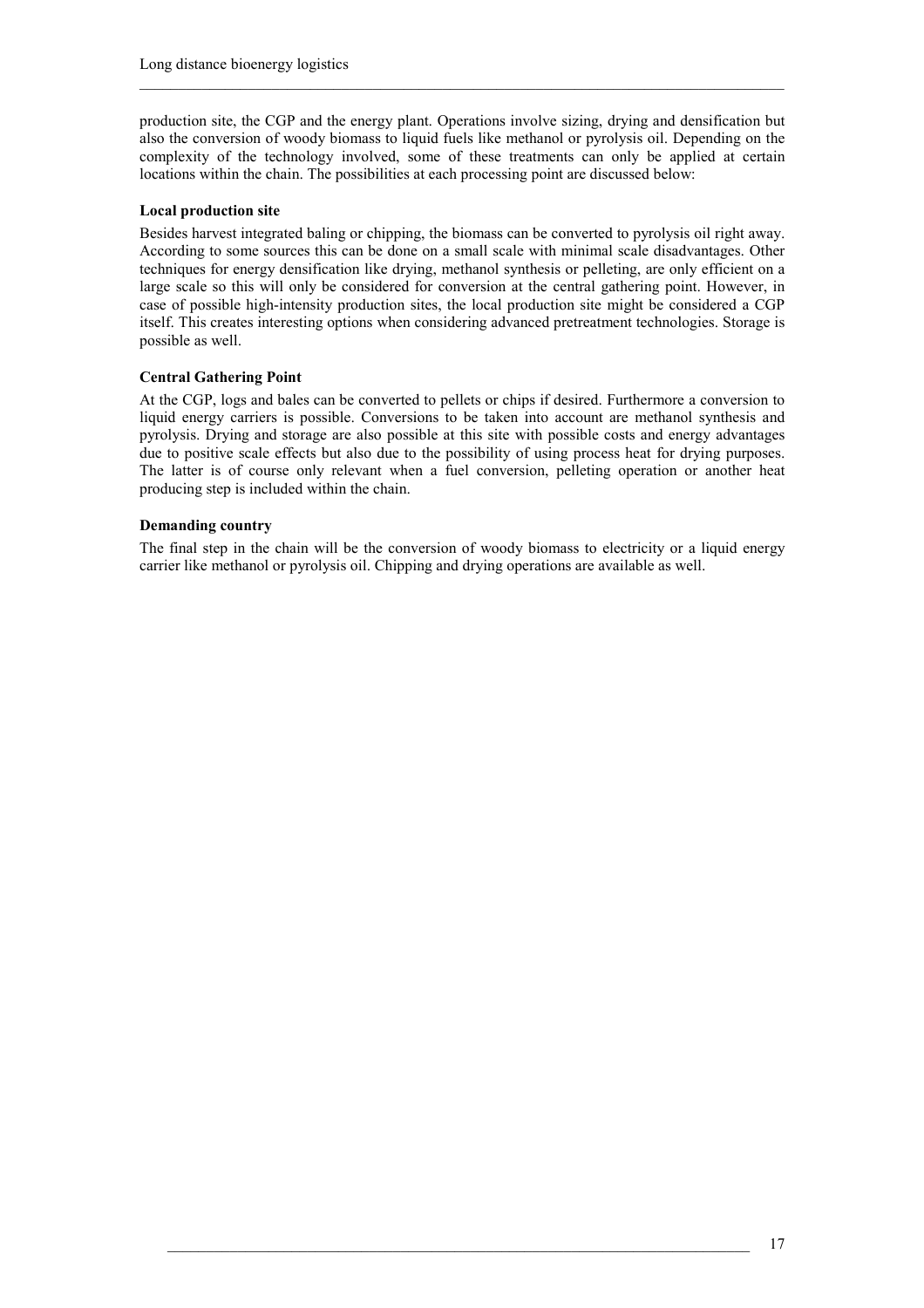## <span id="page-18-0"></span>**2.2 General model assumptions**

This section presents some fundamental methodology, concerning the model calculations.

#### 2.2.1 Economic calculations

All monetary values are corrected for devaluation at an assumed annual GDP deflation of 3.0% for the EU and 2.5% for the United States (OECD, 1996) and presented in 2001-Euros<sup>1</sup>. Capital investments are calculated by annuitising the total investment costs, taking into account a yearly paid interest of 10%. Operation and maintenance (O&M) costs are determined by taking a specific percentage over the total investment costs of the equipment involved. Variable costs associated with fuel and energy consumption are calculated by consumption parameters and fuel or energy prices. Heat prices strongly depend on the situation considered. In this study heat prices are assumed to be 2.4  $\epsilon/GJ$ , except at points where waste heat can be utilised free of charge. Electricity prices are assumed to be 3.5 €ct/kWh (Halen, 2000).

#### 2.2.2 Energy balance calculations

In order to calculate the total fossil energy consumption from the use of different secondary energy carriers, the efficiency factors applied, are presented in Table 2.3.

| <b>Energy Carrier</b> | <b>Efficiency (LHV basis)</b> | <b>Source</b>                 |
|-----------------------|-------------------------------|-------------------------------|
| Electricity:          | 0.43                          | Dornburg (1999)               |
| Diesel:               | 0.89                          | Hendriks (2000); Jager (1998) |
| Heat:                 | 0.90                          | Dornburg (1999)               |
| Crude oil $(HFO)$ :   | 0 99                          | Hendriks (2000)               |

| Table 2.3: Energy conversion efficiencies for secondary energy carriers. |  |  |
|--------------------------------------------------------------------------|--|--|
|--------------------------------------------------------------------------|--|--|

Some of these efficiencies can possibly be improved on the long term. Especially with regard to electricity production, where the efficiency could increase to 0.54 if in the future fuel and electricity production are combined (Hendriks, 2000). It must be noted that production efficiencies for electricity could be lower as well (for example in technologically underdeveloped countries). Heat can be obtained at a higher efficiency when CHP-installations are possible.

#### 2.2.3 Mass balance calculations

All calculations in this study are based on a demand driven system. To be able to meet up to a certain need for bioenergy at the end of a transport chain, it is necessary to compensate the scale at the supplyend of the chain for the inevitable dry matter losses during storage, transport and handling. A consequence of this feature is that at different points within a chain, the system's logistic capacity, expressed by the number of tonnes of material to be processed each year, must differ. Near the end of the transport chain, the logistic capacity of the system is nearly equal to the demand, whereas at the top, logistic capacities need to be higher. Another important factor to be taken into account, concerning this issue, is the moisture content of the material. When considering a supply of biomass with a 50% moisture content, the facilities at the top of the chain need to process nearly twice as many tonnes as the facilities at the bottom (assuming the biomass is practically dry at the bottom of the chain). Obviously when most processing capacities are volume limited, rather than mass limited, the influence of moisture contents on the logistic capacity is of minor importance with respect to chain performance. Ideally, the difference between the logistic capacity at the top and the bottom of the chain are as low as possible. In order to calculate the logistic capacity on different points within a chain, a mass balance approach has been used. [Table 2.4](#page-19-0) gives a typical example of such a mass balance.

**1 Currency exchange rates august 2001.**

|  |  |  | EUR DM NLG USD SEK FFR SFR CAD BPD FIM |                                                   |
|--|--|--|----------------------------------------|---------------------------------------------------|
|  |  |  |                                        | 1,00 1,96 2,20 0,94 9,45 6,56 1,52 1,41 0,63 5,95 |

l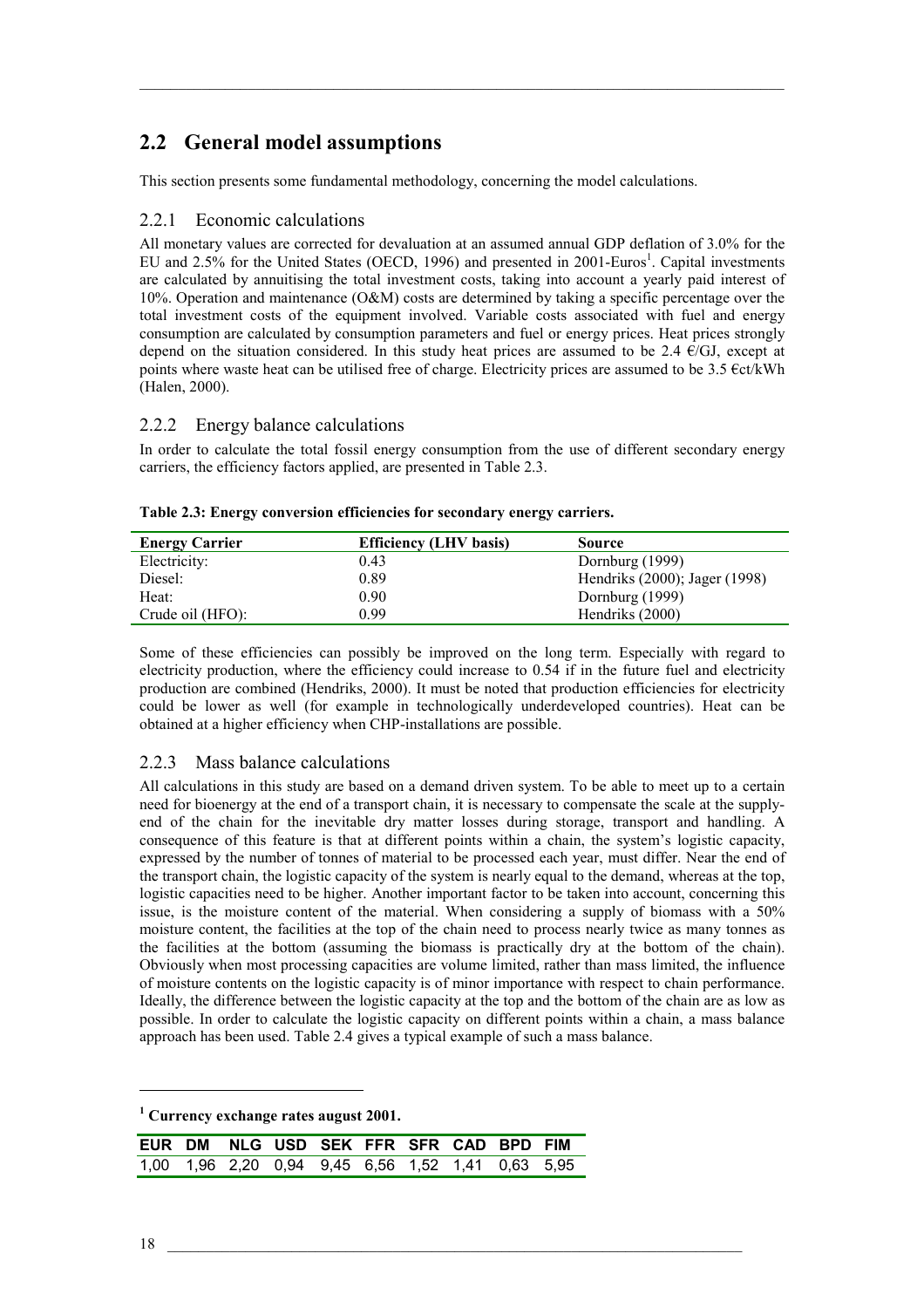<span id="page-19-0"></span>All calculated costs and energy data are normalised with respect to the amount of biomass dry tonnes before the energy conversion. This quantity determines the end scale of the system (for the given example the end scale amounts  $2 \text{ Mt}_{dm}$ ). This means that for chains based on an early conversion of biomass to liquid fuel, the chemical dry matter losses during conversion are not taken into account with respect to the normalisation of costs and energy figures. Hence a comparison is possible for all chains.

| <b>Chain structure</b>     | Dry   | Dry<br>matter left matter loss content | Moisture | <b>Moisture</b><br>content loss | Logistic<br>capacity |           |
|----------------------------|-------|----------------------------------------|----------|---------------------------------|----------------------|-----------|
|                            |       |                                        |          |                                 | $Mt_{dm}$            | $Mt_{fw}$ |
| Production                 | 100 % |                                        | 50 %     |                                 | 2.53                 | 5.07      |
| Harvesting and forwarding  | 100 % | $17\%$                                 | 50 %     |                                 | 2.53                 | 5.07      |
| Storage in pile            | 83 %  |                                        | 50 %     | 10%                             | 2.10                 | 3.83      |
| Baling                     | 83 %  | $2\%$                                  | 45 $%$   |                                 | 2.10                 | 3.83      |
| Storage at roadside        | 81 %  |                                        | 45 %     |                                 | 2.06                 | 3.75      |
| Local transport            | 81 %  |                                        | 45 $%$   |                                 | 2.06                 | 3.75      |
| Central storage            | 81 %  | $3\%$                                  | 45 %     | 3%                              | 2.06                 | 3.75      |
| Central chipping           | 79 %  |                                        | 44 %     |                                 | 2.00                 | 3.54      |
| Central drying             | 79 %  |                                        | $44\%$   | 77%                             | 2.00                 | 3.54      |
| Train transport            | 79 %  |                                        | $10\%$   |                                 | 2.00                 | 2.22      |
| Storage at conversion unit | 79 %  |                                        | $10\%$   |                                 | 2.00                 | 2.22      |
| Conversion                 | 79 %  |                                        | $10\%$   |                                 | 2.00                 | 2.22      |

Table 2.4: A typical chain mass balance with an annual conversion scale of 2 Mt<sub>dm</sub>.

The moisture content and dry matter losses depend on the technology used, as well as the organisation within a chain. Mass balance values are derived from Forsberg (1999) and presented in Table 2.5. Dry matter losses during covered storage are taken from Feenstra (1995) and amount up to 3.0 % each month. In this study it is assumed that dry matter losses only occur as a result of decomposition when biomass is chipped and has a moisture content above 20% (Van den Heuvel, 1995; Feenstra, 1995). Mass losses also occur during energy conversion operations such as pyrolysis or methanol synthesis. With regard to the costs and energy calculations made in this study, it is assumed that mass losses until the first moment of transport, are included in biomass production costs.

| <b>Operation</b>                                                                             | Dry matter loss                     |  |  |  |
|----------------------------------------------------------------------------------------------|-------------------------------------|--|--|--|
| Harvesting and forwarding                                                                    | $2\%$                               |  |  |  |
| Storing in pile                                                                              | $15\%$                              |  |  |  |
| Baling residues                                                                              | $2\%$                               |  |  |  |
| Forwarding bales                                                                             | $0\%$                               |  |  |  |
| Storage at roadside                                                                          | $2\%$                               |  |  |  |
| Truck transfer and transport                                                                 | $0\%$                               |  |  |  |
| Ship transfer and transport                                                                  | $0\%$                               |  |  |  |
| Train transfer and transport                                                                 | $0\%$                               |  |  |  |
| Covered storage <sup>1)</sup>                                                                | $3\%$ / month for chips with MC>20% |  |  |  |
| Chipping residues or bales                                                                   | $0\%$                               |  |  |  |
| Drying chips                                                                                 | $0\%$                               |  |  |  |
| Pelleting chips                                                                              | $0\%$                               |  |  |  |
| Pyrolysis <sup>11</sup>                                                                      | 37%                                 |  |  |  |
| Methanol <sup>iii)</sup>                                                                     | 44%                                 |  |  |  |
| Forsberg (1999) except i) Feenstra (1995), ii) Schenkeveld (2001) and iii) Hamelinck (2001). |                                     |  |  |  |

| Table 2.5: Dry matter losses and mass efficiencies (ii and iii) within a biomass transport system. |  |  |  |
|----------------------------------------------------------------------------------------------------|--|--|--|
|                                                                                                    |  |  |  |

The material's moisture content is expressed in weight percentages. The moisture content decreases only marginally during storage. Feenstra (1995) uses 1.5%point each month for covered storage, however chips increase in moisture content during uncovered storage, by the same amount. The volume of the material is regarded to be independent of its moisture content. Moisture characteristics of chips, bales and pellets will be discussed in Section [3.2](#page-26-0) on biomass pretreatment technologies but for completeness' sake their values are already presented in [Table 2.6.](#page-20-0)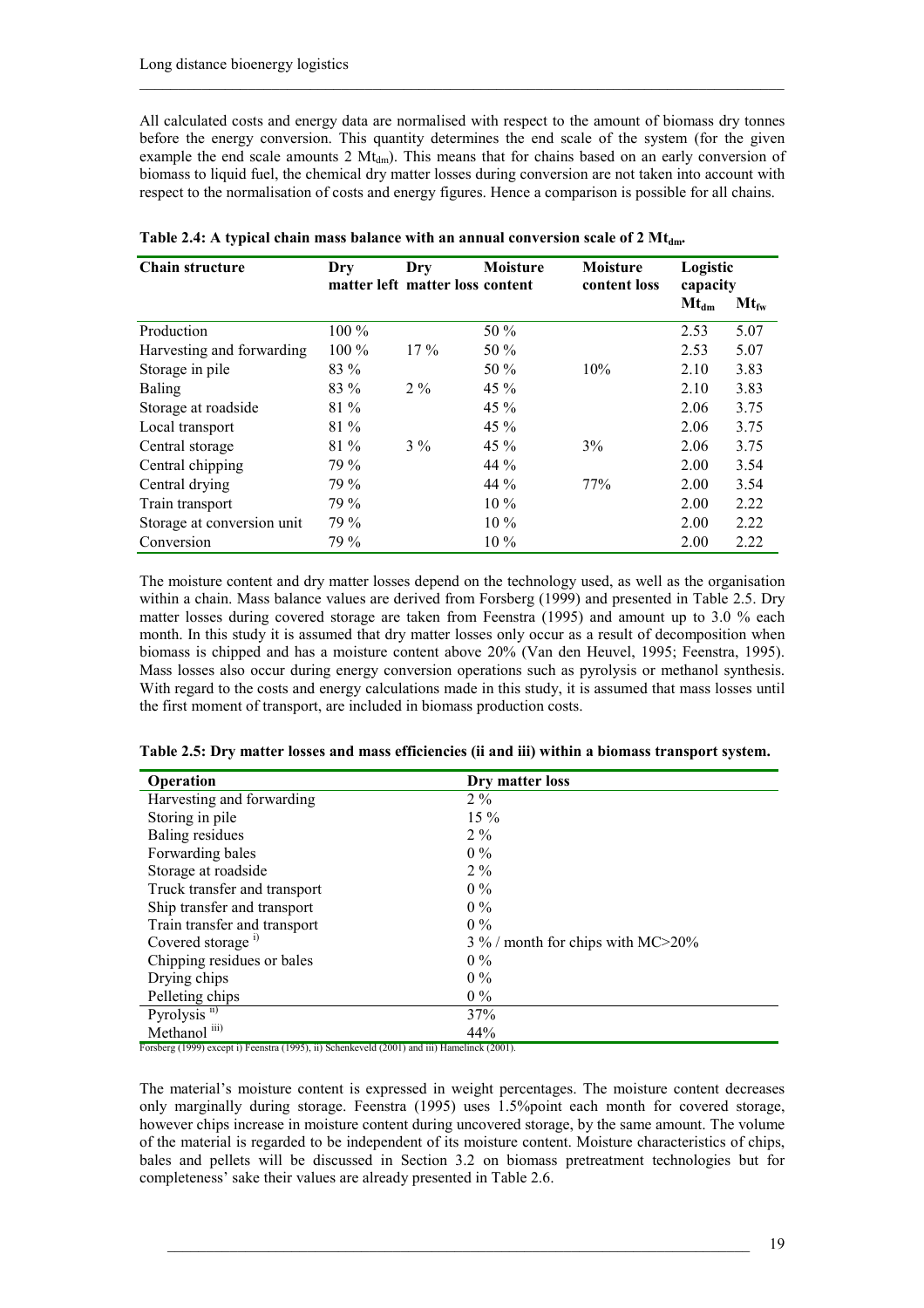<span id="page-20-0"></span>

| Table 2.6: Moisture content changes during operations. |  |  |
|--------------------------------------------------------|--|--|
|--------------------------------------------------------|--|--|

| <b>Operation</b>                   | Moisture content                                        |
|------------------------------------|---------------------------------------------------------|
| Storage in pile and/or at roadside | results in 35-45 % (assuming an original value of 50 %) |
| Covered storage                    | decrease of 1.5 % point / month (wet chips only)        |
| Forced drying                      | results in 10 $\%$                                      |
| Pelleting                          | results in $8\%$                                        |

#### 2.2.4 Effective Use of Equipment (EUE)

When considering high value investments, an important aspect to take into account besides the economical lifetime of the equipment involved, is the actual effective operation time. A piece of equipment won't be effectively utilised for the full 100% of its lifetime. Two factors are considered to be of importance to determine the equipment's EUE-factor:

#### **Practical load factor (PLF)**

During the operation of a machine, a piece of equipment can be working a maximum number of 8766 hours each year. Obviously, for many cases this figure will be rather somewhere around 1800 (45 weeks a year and one 8 hour working shift) due to the limited allocation of labour units. The PLF is also reduced by micro scale feedstock limitations. For example when truck loads are available only part of a day. Or when equipment has to be transferred from one harvesting site to an other, this will reduce the practical load factor.

#### **Operation window (OW)**

When considering biofuel transport, the effective use of certain equipment units can possibly be reduced by a limited feedstock supply due to seasonal effects. The operation window is defined by the number of months of uninterrupted functioning during one year. Theoretically a year can have multiple operation windows. It is of high importance to keep the system's operation window as wide as possible, possibly by combining multiple biomass chains with the use of the same capital. A schematic of this concept is presented in Figure 2.2.

|           | <b>OPERATION WINDOW</b> |           |  |
|-----------|-------------------------|-----------|--|
| No supply | <b>Biomass supply</b>   | No supply |  |
| 3 months  | 4 months                | 5 months  |  |

#### **Figure 2.2: Schematic representation of a system's operation window.**

#### **Technical load factor (TLF)**

Some installations need to be 'down' for a certain amount of time each year, in order to perform maintenance work. When this time is less than the amount of months left out of the operation window, this factor can be ignored. In the other case the amount of time exceeding the 'no supply' period must be subtracted from the operation window.

#### **EUE-factor**

The combined factor determining the amount of time of effective use for the capital can be calculated with Equation 2.1.

|  | EUEF = PLF*OW – 8766*MAX{ [(1-OW)-(1/8766)*(8766-TLF)], 0 } | Equation 2.1 |
|--|-------------------------------------------------------------|--------------|
|--|-------------------------------------------------------------|--------------|

| with: | EUEF Effective use of equipment factor $(h/y)$ |  |
|-------|------------------------------------------------|--|
|       |                                                |  |

- PLF Practical Load Factor (h/y)
- $OW$  Operation window  $(y/y)$
- TLF Technical Load Factor (h/y)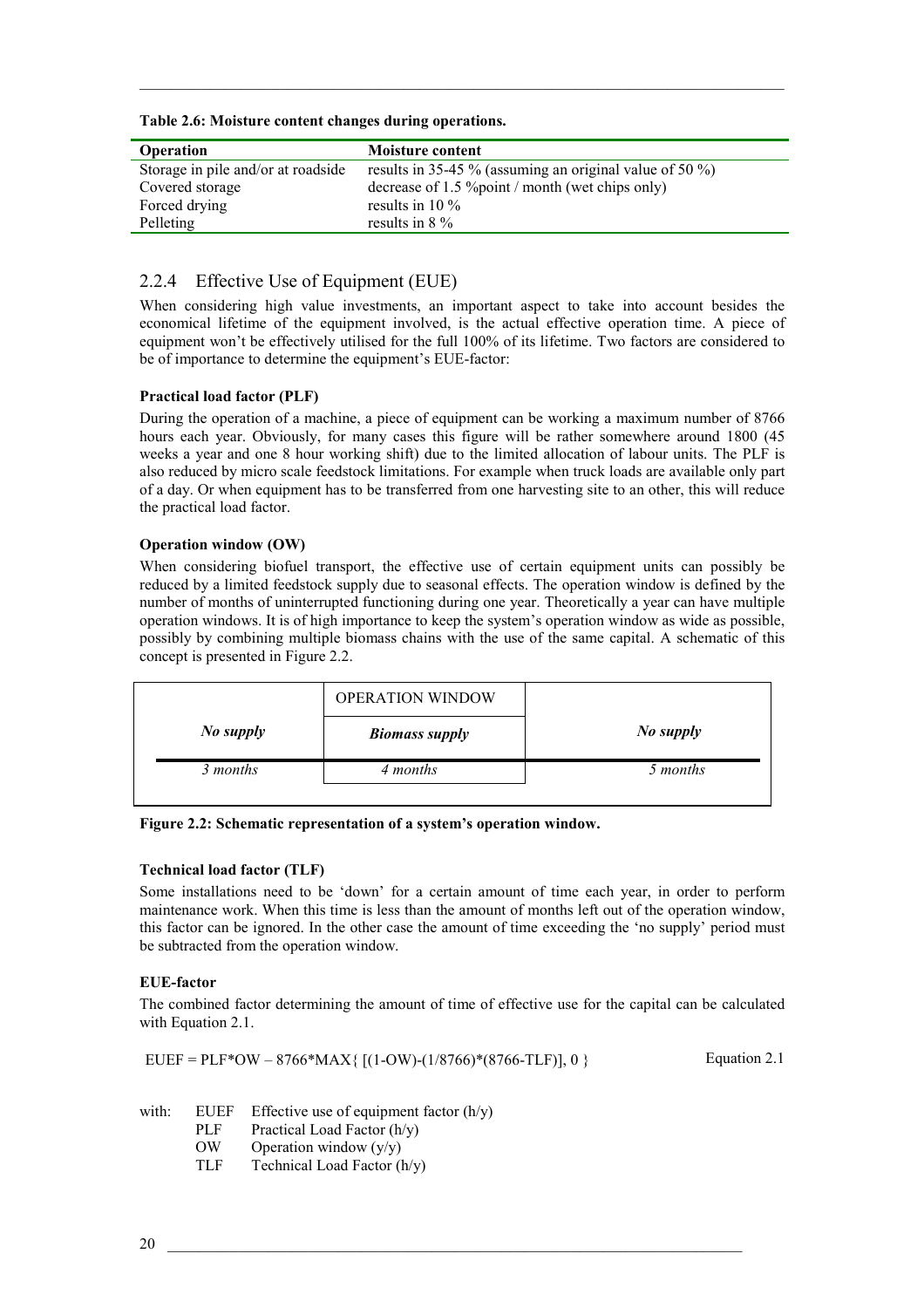<span id="page-21-0"></span>For this study maintenance is considered to take place during operation time so the TL-factor will be fixed at its maximum of 8766 h/y. The practical load factor and the operation window determine the effectiveness of capital use.

#### 2.2.5 Model structure

A schematic of the model structure is presented in Figure 2.3. General parameters are entered as input data and a chain structure is defined. Subsequently costs and energy consumption values are determined for each system component, taking into account mass balances and dry matter losses. Finally the separate output values are summed up and presented.



**Figure 2.3: Schematic representation of the model.**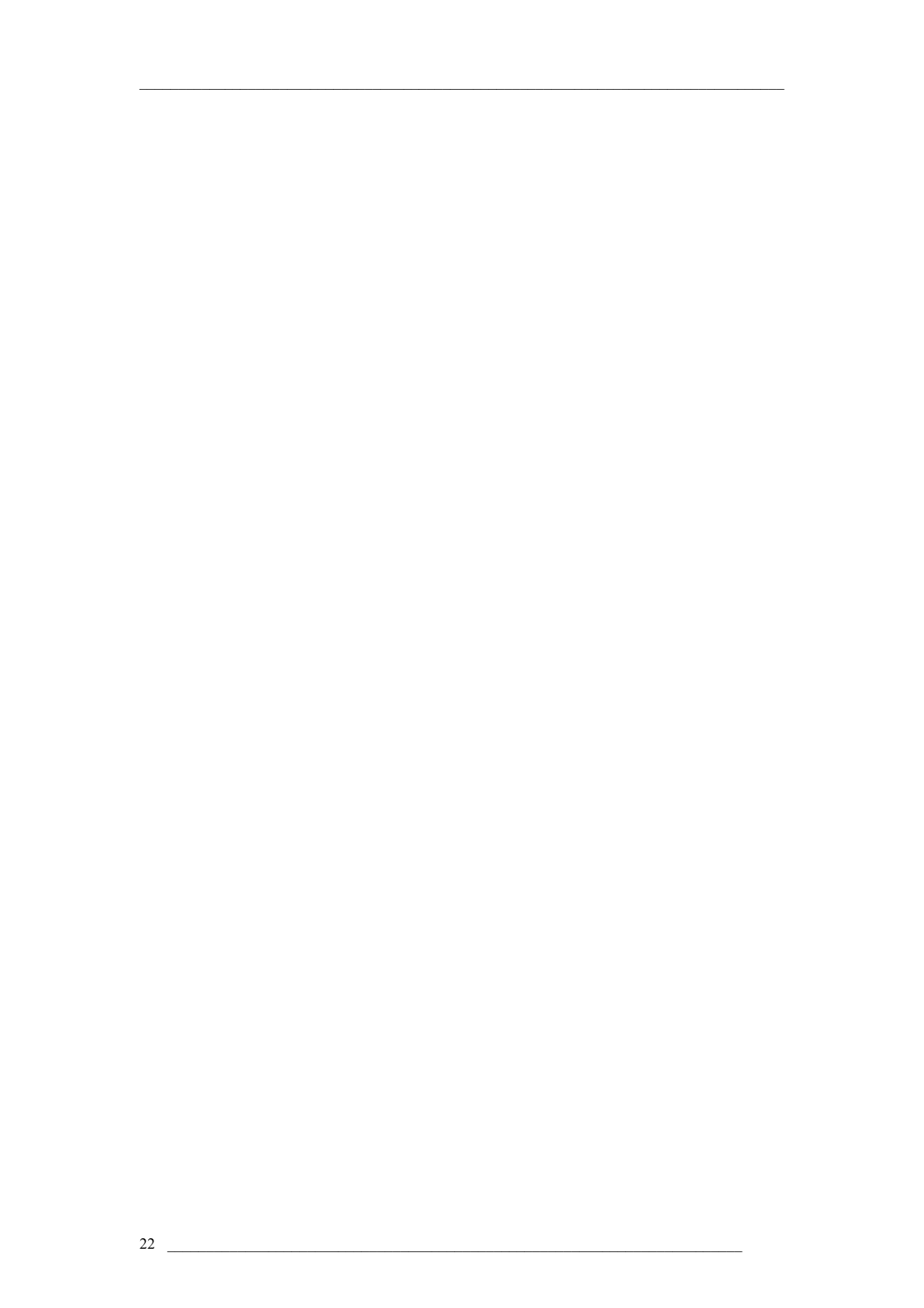## <span id="page-23-0"></span>**3 System components**

### **3.1 Biomass production**

Two sources of biomass are considered in this study, forest residues and dedicated energy crops. Forest residues consist of the foliage of trees and tree tops (branches and crowns), unmarketable bolts and undergrowth trees. They form the most notable and also economically significant source of raw material in the production of wood fuels. Forest residues are currently available in large amounts in Sweden, as well as in the Baltic states. Sites with dedicated energy crops are also to be found in these areas but absolute production levels are still very low. In Sweden, mainly Salix is grown as energy crop. Agricultural plots of Salix can be found scattered all over the country (18000 ha in southern Sweden (Savolainen, 2000)), but cultivation and harvest are still rather inefficient due to the small scale of operation. This means prices are presently still relatively high. However, in the future production and efficiency could improve so prices for dedicated energy crops are expected to evolve to the same range as forest residue wood (Svenningsson, 2001). Latin America offers great potential for large scale Eucalyptus cultivation. In Brazil already an area of 6 Mha of plantations exist, which are used for pulpwood as well as energy production. For the north-east part alone a potential of 8-13 EJ for eucalyptus energy exists (Azar and Larson, 2000).

#### **Harvest window**

In Sweden and other European countries, forest residues are available during the whole year, since spruce trees, which make out the major part of the area concerned can be harvested anytime of the year. However it offers some advantages to harvest during the winter because the wood can dry over the summer. During that time it is also possible for the needles to dry and fall of, so valuable nutrients are preserved for the forest ecosystem. Salix is always harvested during winter time after leaf-fall and when the soil is frozen (Savolainen, 2000). Eucalyptus can be harvested during the whole year (Damen, 2001), however drying conditions are sub optimal during the rain season so differences in biomass quality can be expected (Lowe, 1994).

#### **Forestry residues**

Felling areas are typically 0.5-1 ha in size and spread throughout a large area of the country, typically of a magnitude of 100.000 ha. An annual production of 0.26-0.60  $t_{dm}/h$ a.y is assumed (Börjesson, 1996). Different harvesting methods exist in the modern forestry sector. Sweden and Finland are two of the most advanced countries in the field of forestry and harvesting operations are fully mechanised in both countries. While cutting down the trees, the harvesters sort out the logs and the branches on different piles. These materials are recovered in different ways:

#### *Residue logs*

Logs are mainly used for valuable applications like timber and paper. The lower part of the tree stem is used for the timber industry whereas the next three meters are normally destined for the pulp industry, however when energy prices are close to paper prices, this part can be used for energy production as well. The top part of the tree stem and the branches will be available for energy production. Furthermore, logs from thinnings will be available for energy production. However it is important to realize that the supply of logs is strongly depending on the market mechanism of competing demanders. Since the energy production is one of the less valuable forms of utilisation, the possibility must be taken into account that even in the future, residue logs will not be available for energy production in sufficient amounts. In this study logs are assumed to be from spruce trees with a bulk density of approximately 0.3  $t_{dm}/m^3$  (Håkansson, 1994). At the time of harvest, residue logs have a moisture content of about 50%.

#### *Residue chips*

The branches are scooped up by machines and formed into huge storage piles, typically about  $4x(25-$ 50)x4 meters in size. These residues are left drying for the summer and after about 6 months the moisture content will decrease from 55% to 30-45% during outside storage (Forsberg, 1999; Savolainen, 2000). Gradually parts of the pile will be chipped locally and transported directly to the conversion plant. Chips are usually fired right away when they are still wet, however this is not an option to be considered when long distance transport is necessary. Chips have a relatively low bulk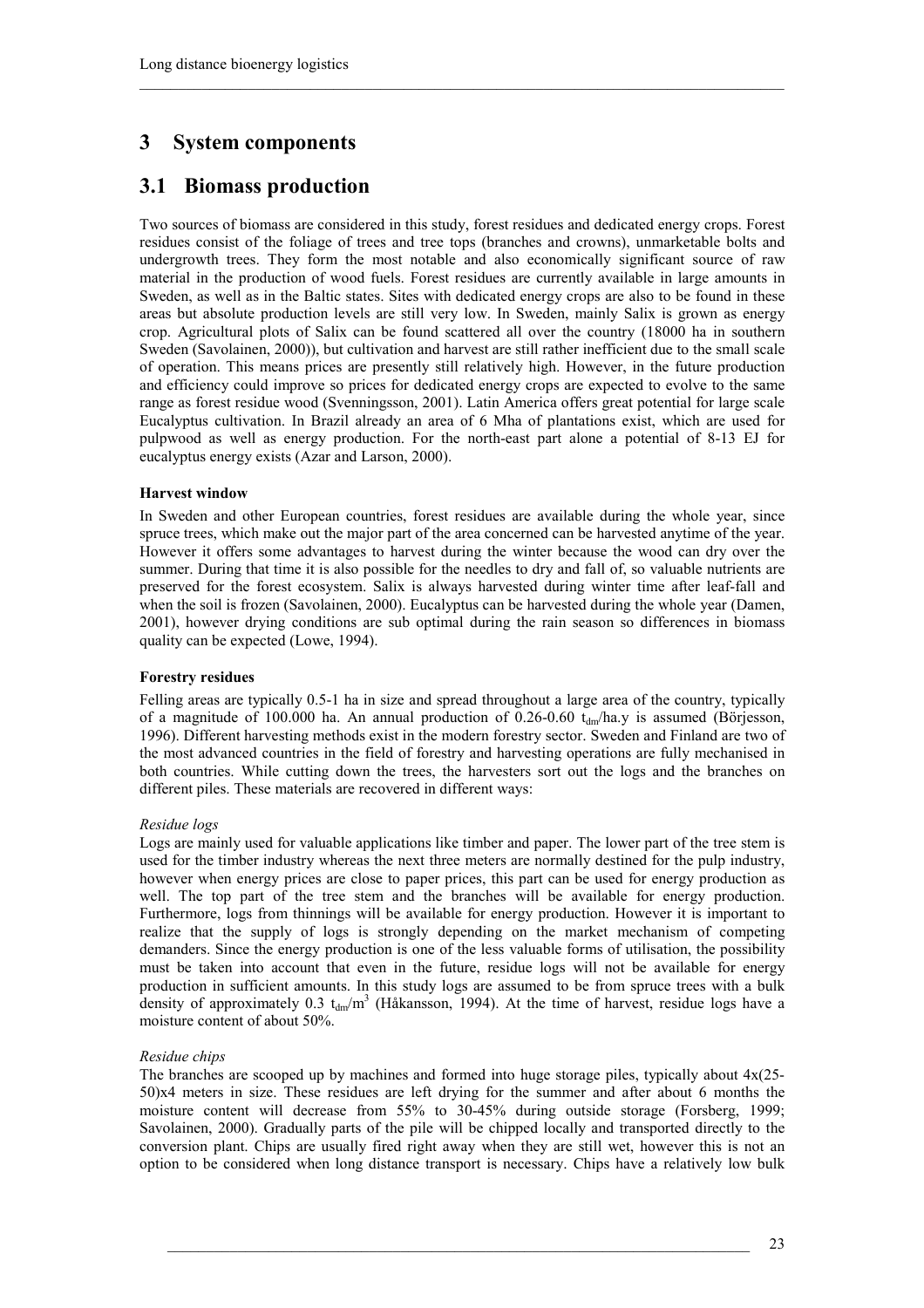density of about 0.15  $t_{dm}/m^3$  (Savolainen, 2000). The chips possess a moisture content of 50% at the moment of harvest.

#### *Composite Residue Bales*

A new development in harvesting technology is the compression of forest residues into log-shaped compressed bales or compressed-residue-bales (CRL's). These CRL's have a diameter of about 0.75 m and are about 3 m in length. They have a bulk density of 0.15-0.23  $t_{dm}/m^3$  and normally an initial moisture content of 50% (Glöde, 2000b). CRL's can be handled like logs by conventional forestry equipment and therefore no special investments are needed. In Sweden 50 million tonnes of pulpwood and sawlogs are handled every year so an increase in the range of several millions will hardly be noticed (Glöde, 2000b; Glöde, 2000a; Andersson, 2000/2001; Andersson, 2000; Skogforsk, 2000). The CRL's moisture content depends on the humidity of the feedstock material. In case of fresh residues, the bales will have a moisture content of 45% but after in-field drying lower figures can be reached  $(30\%)$ .

#### **Dedicated energy crops**

Two types of dedicated energy crops are considered in this study, Salix and Eucalyptus. Both crops are short rotation coppices, meaning that plantations are coppiced 3 to 4 times, with 3 to 6 year intervals, after which the cycle ends and the plantation is renewed. The harvesting site area is typically of a relatively small scale (1,000-10,000 ha) but for the future large scale cultivation areas (>100,000 ha) are considered as well.

#### *Salix*

Salix is the most important crop type for biomass cultivation in Northern conditions. Salix can be harvested every 4 years with an average annual production of 9-17  $t_{dm}/h$ a.y (Börjesson, 1996). A cultivation stand is usually utilised for 25 years. There are two possible ways of harvesting the plants. The first method is to directly chip the material during the harvesting operation. This direct chipping system presents a special problem where storage is concerned. The harvested 3-4 years old plant usually contains approximately 50% water and a lot of easily degradable rich nutrients. These properties together with a large surface area encourage fungal growth, resulting in dry matter losses and health hazards (toxic fumes). The alternative harvesting method for Salix is the whole stem harvester which cuts the stems on-board during harvesting and discharges a bundle on the ground. The bundles are collected by harvesters with large capacities. The bundles can be dried outside during summer; the moisture content will decrease to 30-45% before autumn (Savolainen, 2000). In this study Salix chips and bundles are assumed to be handled for transfer and transport, in the same way as respectively residue chips and CRL's.

#### *Eucalyptus*

In Latin America and southern Europe, Eucalyptus is one of the most important sustainable sources of biomass. Eucalyptus can be harvested as chips, or cut down with a chainsaw (Lowe, 1994). According to Damen (2001), yields of 22.4  $t_{dm}/\text{ha}$ .y are to be expected. The bulk density of eucalyptus stems is 0.28  $\epsilon/t_{dm}$  (Van den Broek, 2000). The moisture content of cut trees is reduced from 60% to 35% after 4 weeks of drying in the field (Lowe, 1994). It is possible to harvest throughout the year without seriously jeopardising coppice regrowth or increasing tree mortality rate, however the rate of moisture loss during in-field-drying depends highly on the weather conditions. In this study it is assumed that during the rain season, in-field-drying is not possible.

#### **Costs**

Figures on biomass cultivation costs are ubiquitous, however it is difficult to distinguish between cost figures and prices. Because the European wood market has been rather competitive during the last years profit margins are now very low in the wood fuel sector. Some Swedish forestry companies even decided to quit the business altogether (Svenningsson, 2001) so generally prices will not be much higher than costs figures. An overview is presented in [Table 3.1.](#page-25-0)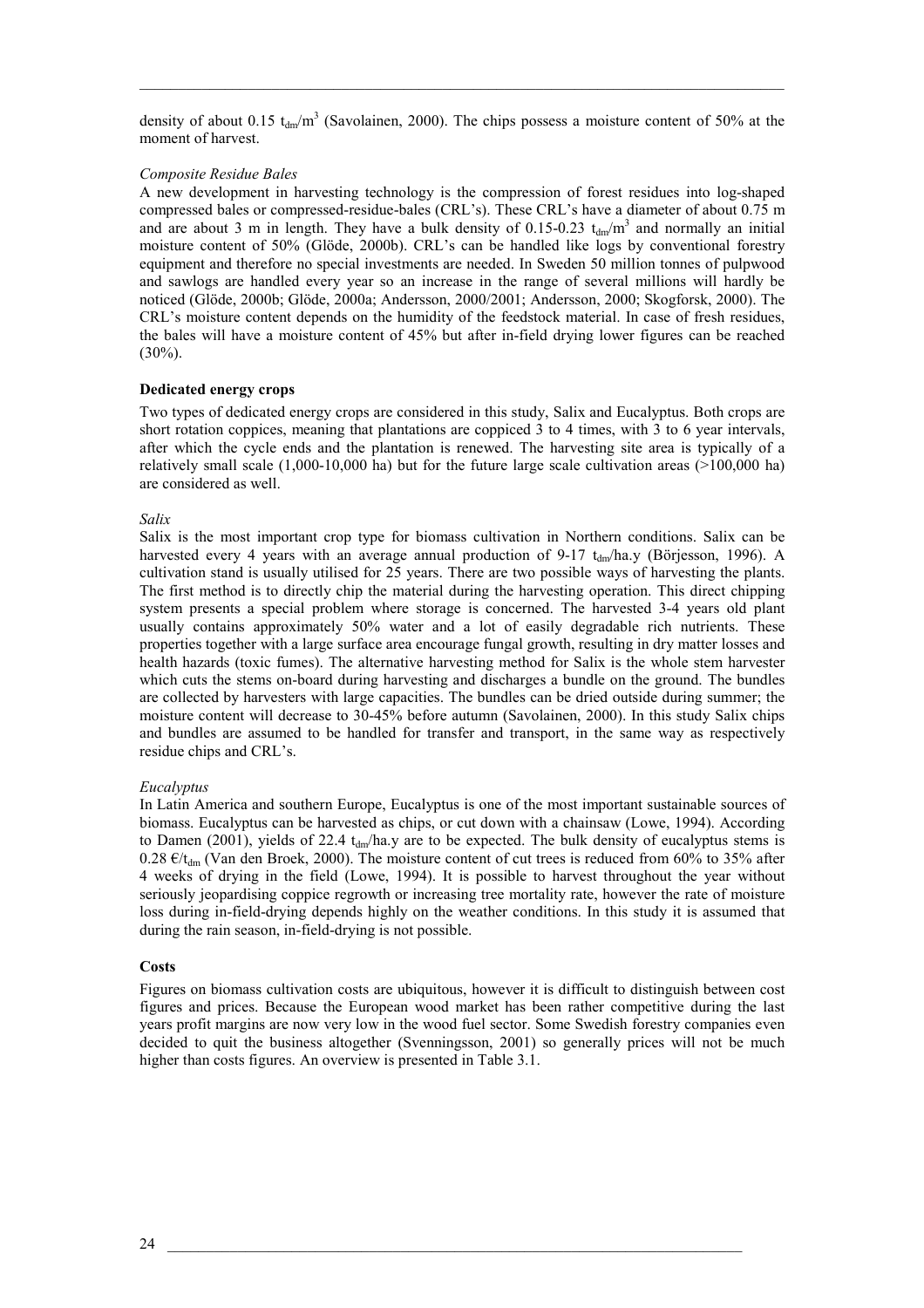| <b>Production</b>           | Range               | Average             | Origin                                                                               | Literature reference |
|-----------------------------|---------------------|---------------------|--------------------------------------------------------------------------------------|----------------------|
| costs ( $\epsilon/t_{dm}$ ) | $(\epsilon/t_{dm})$ | $(\epsilon/t_{dm})$ |                                                                                      |                      |
| 13.64-15.49                 | 11.8-25.5           | 18.62               | Finland                                                                              | Savolainen (2000)    |
| 11.78-17.29                 |                     |                     | Estonia / S. America Wasser (1995)                                                   |                      |
| 18.05-25.46                 |                     |                     | Estonia                                                                              | Agterberg (1998)     |
| 28.70-30.55                 | 28.7-57.2           | 42.96               | Finland                                                                              | Savolainen (2000)    |
| 48.68                       |                     |                     | Sweden, residues                                                                     | Andersson (2001)     |
| 29.79-38.51                 |                     |                     | Sweden, CRL's                                                                        | Andersson (2001)     |
| 37.13                       |                     |                     | Sweden                                                                               | <b>SNEA</b> (2000)   |
| 57.22 (45.38)               |                     |                     | Sweden                                                                               | Börjesson (1996)     |
| 20.99-28.26                 | $21.0 - 27.6$       | 24.30               | Finland                                                                              | Savolainen (2000)    |
| 22.52-27.61                 |                     |                     | Sweden CRL's                                                                         | Andersson (2001)     |
| 58.71                       | 53.3-125.0          | 89.14               | Sweden                                                                               | Agterberg (1998)     |
| 80.90 (53.28)               |                     |                     | Sweden                                                                               | Börjesson (1996)     |
| Eucalyptus chips 17.4-43.5  | $4.7 - 43.5$        | 24.1                | <b>Brazil</b>                                                                        | Azar (2000)          |
| 19.6-22.9                   |                     |                     | <b>Brazil</b>                                                                        | Damen (2001)         |
| $4.7 - 11.6$                |                     |                     | Nicaragua                                                                            | van den Broek (2000) |
| $3.0 - 4.5$                 | $3.0 - 4.5$         | 3.8                 | Nicaragua                                                                            | van den Broek (2000) |
|                             |                     |                     |                                                                                      |                      |
|                             |                     |                     | i) All prices exclude costs for transport from roadside to a storage terminal (CGP). |                      |

<span id="page-25-0"></span>**Table 3.1: Costs ranges of different biomass forms excluding off-site transport i) .**

#### **Energy**

Energy inputs are based on Börjesson (1996) and Forsberg (1999). Energy expenses due to transport of biomass have been deducted from the original figures where necessary. The results are presented in Table 3.2.

**Table 3.2: Total energy input during production of different biomass forms excluding off-site transport, including motor fuels, seeds, fertilizers, ash, lime, pesticides, machinery and machine transport.**

| <b>Biomass form</b>                                                                              |                 | Energy input $(GJ/t_{dm})$ | Source            |
|--------------------------------------------------------------------------------------------------|-----------------|----------------------------|-------------------|
| Forestry residue chips                                                                           | final fellings  | $0.3 - 0.5$                | Börjesson (1996)  |
|                                                                                                  | thinnings       | $0.9 - 1.9$                | Börjesson (1996)  |
| CRL's                                                                                            |                 | $0.3 - 0.5$                | Forsberg $(1999)$ |
| Salix                                                                                            | chips           | $0.4 - 1.0$                | Börjesson (1996)  |
|                                                                                                  | bundles $^{i)}$ | $0.2 - 0.8$                | Börjesson (1996)  |
| Eucalyptus                                                                                       | chips $^{i)}$   | $0.36 - 0.4$               | Damen (2001)      |
|                                                                                                  | bundles         | $0.18 - 0.22$              | Damen (2001)      |
| $\Omega$ . For objective $\Omega$ 19 C I/tdm is added for Eugebratis and subtracted for $\Omega$ |                 |                            |                   |

i) For chipping, 0.18 GJ/tdm is added for Eucalyptus and subtracted for Salix.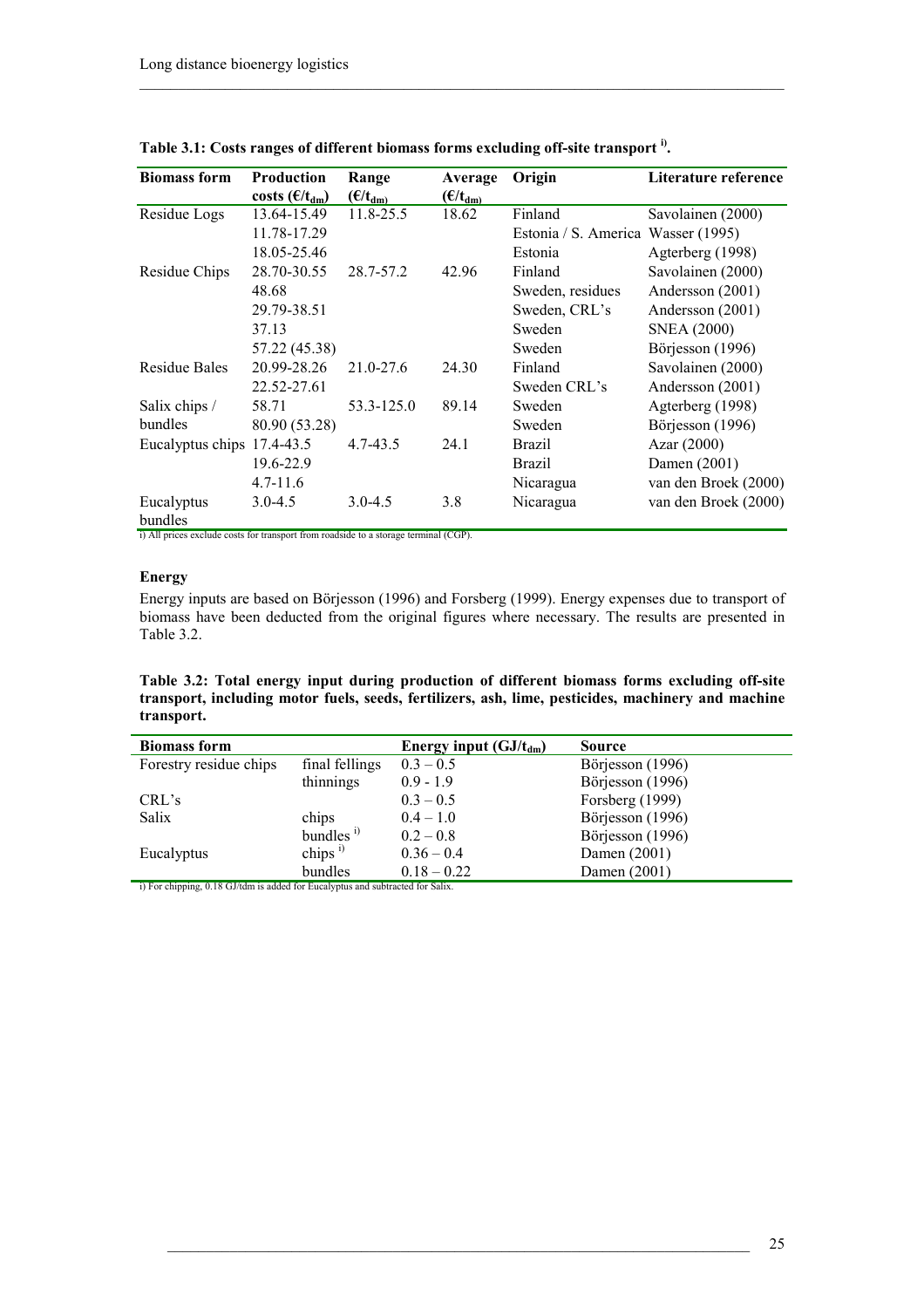## <span id="page-26-0"></span>**3.2 Pretreatment**

In order to improve the efficiency of the transport chain, different pretreatment methods are available. Logistics, costs and energy aspects relevant to these techniques will be discussed in this section. These techniques are sizing, drying and densification of biomass.

### 3.2.1 Sizing

To make handling more easy, a shredder can be used to size the wood to chips of 5-50 mm length. As described in Section [3.1](#page-23-0) it is common to chip forestry residues locally and transport them directly to an energy plant. For the case considered in this study this option isn't advisable, since because of their small size and high moisture content, chips are highly susceptible to fungal growth and tend to decompose when kept for longer periods of time. These features put serious limitations on chip handling. To avoid fungal growth and dry matter losses, the chips should be artificially dried or chipped as late as possible in the transport chain. A possible advantage to be gained from this principle is the increased efficiency of the chain due to positive scale effects. As local chipping is considered to be included in the harvesting operation, this chapter exclusively discusses central biomass chipping at large scale (i.e. CGP or energy plant).

The practical load factor for central chipping equipment is typically 1500 hours a year (Feenstra, 1995). This figure must be corrected for the width of the operation window. The processing capacities depend on the type of chipper. Some large scale chipping installations are presented in Table 3.3. Capacities range from 5 to 80  $t_{fw}/h$ .

| <b>Type</b>                                                                                                                                                                                                                                                          |          | Roll crusher <sup>i)</sup> Hammermill <sup>i)</sup> MP Bolagen <sup>ii)</sup> |        |
|----------------------------------------------------------------------------------------------------------------------------------------------------------------------------------------------------------------------------------------------------------------------|----------|-------------------------------------------------------------------------------|--------|
| Capacity $(t_{\rm fw}/h)$                                                                                                                                                                                                                                            | $1 - 10$ | 25-50                                                                         | 80     |
| Power. Consump. $(kW_e)$ 65                                                                                                                                                                                                                                          |          | 240                                                                           | 1320   |
| Capital costs (1000 $\epsilon$ )                                                                                                                                                                                                                                     | 137.32   | 358.22                                                                        | 529.07 |
| Maintenance (% invest.) 20                                                                                                                                                                                                                                           |          | 20                                                                            | 20     |
| Lifetime $(y)$<br><u>The contract of the contract of the contract of the contract of the contract of the contract of the contract of the contract of the contract of the contract of the contract of the contract of the contract of the contract </u><br>$\sqrt{2}$ |          |                                                                               | 15     |

**Table 3.3: Characteristics of different chipping installations.**

i) Pierik (1995) ii) Malmborg (2001).

#### **Costs**

Chipping costs are based on annuitised capital costs, maintenance and energy costs. Because capacity figures in literature are based on fresh weight figures without specifying the moisture content of the material, it is impossible to determine the exact capital investments needed. In this study it is assumed that the feedstock material described in literature has a moisture content of 50%. All figures are corrected in order to make the operation speed independent of the material's moisture content. Table 3.4 gives the calculated results for the total chipping costs for three different chipping installations, including O&M as well as electricity costs.

| Table 3.4: Total specific costs of chipping woody biomass for three chipping machines $(\epsilon/t_{dm})$ <sup>i)</sup> . |  |
|---------------------------------------------------------------------------------------------------------------------------|--|
|---------------------------------------------------------------------------------------------------------------------------|--|

| <b>Operation window</b>                                                                                               | Roll crusher | <b>Hammermil</b> | <b>MP</b> Bolagen |  |
|-----------------------------------------------------------------------------------------------------------------------|--------------|------------------|-------------------|--|
| 12 months                                                                                                             | ხ.პ          |                  |                   |  |
| 9 months                                                                                                              | 8.7          | 4.7              | ר י               |  |
| 6 months                                                                                                              | 13 O         |                  |                   |  |
| <b>EXTERNAL PROPERTY ASSESSED ASSESSED AND A CONTRACT OF A PARTICULAR AND A CONTRACT OF A REPORT OF A CONTRACT OF</b> |              |                  |                   |  |

i) Electricity prices are assumed to be 3.5 €ct/kWh (Halen, 2000).

A literature survey has been conducted to validate these calculations. The results show that the specific costs found in most literature sources are higher. Sikkema (1993) comes up with a figure of 20.1  $\epsilon/t_{fw}$ (31.0  $\varepsilon/t_{dm}$ ) and Feenstra (1995) even reports a figure of 23.8  $\varepsilon/t_{fw}$  (66.8  $\varepsilon/t_{dm}$ ). Andersson (2000/2001) uses even 25.43  $\epsilon/t_{dm}$  but Savolainen (2000) estimates the costs of central chipping at only a mere 4.2-6.7  $\epsilon/t_{dm}$ . It must be noted that the scales involved are relatively low (about 10  $t_{fw}/h$  for Feenstra compared to 80  $t_{fw}$ h for Malmborg) and this might explain the big differences.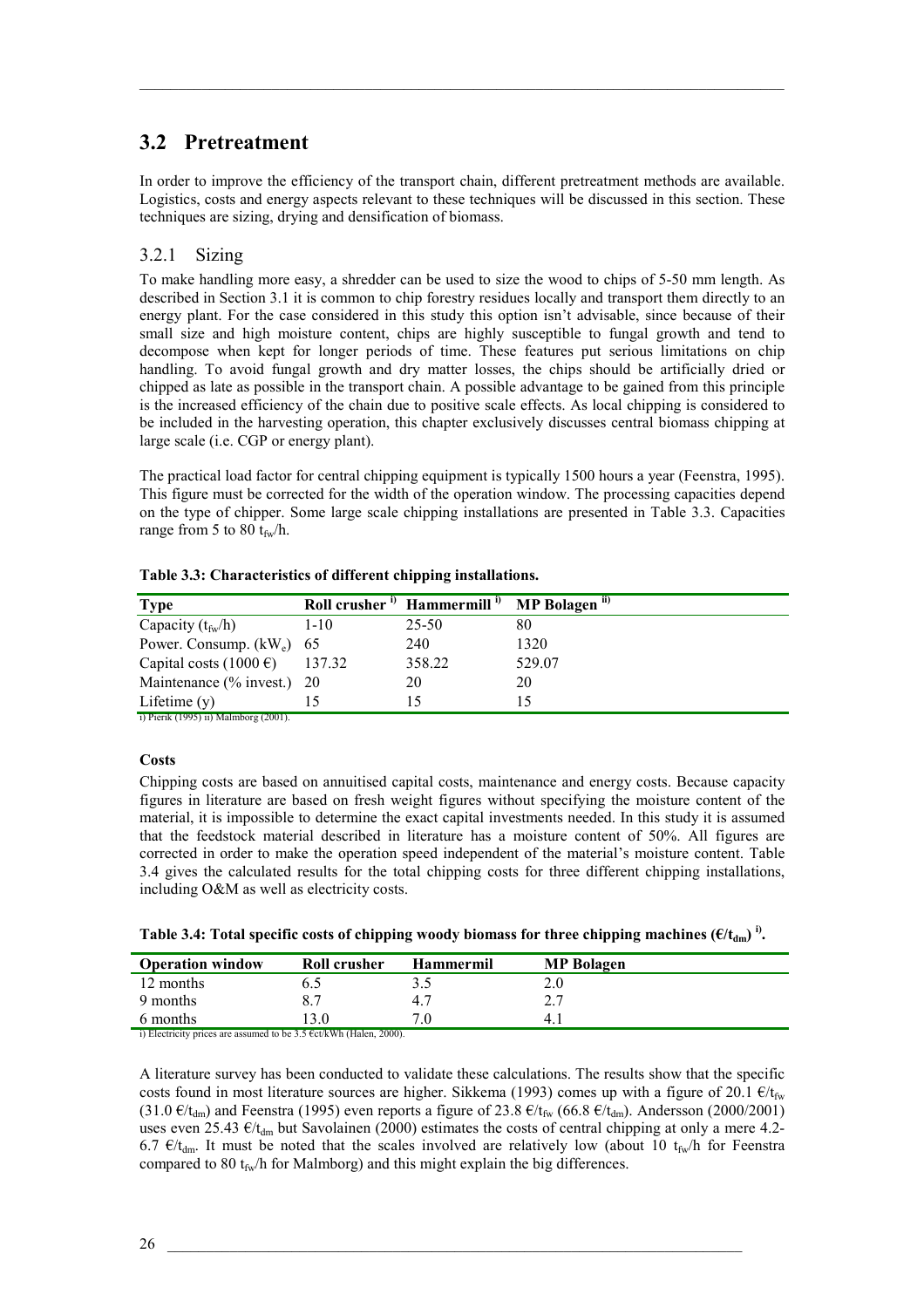#### <span id="page-27-0"></span>**Energy**

The calculated specific energy consumption is calculated with the use of the power figures presented above. Total power consumption is assumed to be linearly dependent on the installed capacity and therefore the specific energy consumption is independent of the scale of operation. Table 3.5 gives the calculated total specific power consumption for the machines considered.

**Table 3.5: Total specific primary energy consumption of chipping woody biomass for three** chipping machines  $(\mathrm{GJ}_{\mathrm{prim}}/\mathrm{t}_{\mathrm{dm}})$ <sup>i</sup>).

| <b>Type</b>                                                                                    | <b>Roll crusher</b> | Hammermill | <b>MP Bolagen</b> |  |
|------------------------------------------------------------------------------------------------|---------------------|------------|-------------------|--|
| Primary energy consumption $(GJ_{\text{prim}}/t_{\text{dm}})$ 0.18                             |                     |            | 0.23              |  |
| i) A primary energy conversion efficiency of 0.43 is assumed for electricity (Dornburg, 1999). |                     |            |                   |  |

Figures range from 0.1 to 0.2  $GI/t_{dm}$ . Again the literature values are significantly higher (Van den Heuvel, 1995; Feenstra, 1995). Most figures range from 400 to 3000 MJ/t<sub>dm</sub>. However the reports show great variations and even a low figure of 29-64 MJ/t<sub>dm</sub> is mentioned for forestry chippers (Van den Heuvel, 1995). Chipping technology is still in development, which might explain these big variations in energy consumption.

#### 3.2.2 Forced drying

Three different reasons exists for the artificial drying of woody biomass. Just after felling, woody biomass has a moisture content of typically about 50%. Depending on the feedstock criteria of the plant used to convert the wood to power or liquid fuel, this might be too wet. A solution to this problem is to upgrade the biomass quality by drying it. A second reason for reducing the moisture content of the material is the decomposition risk associated with wet biomass. Biomass forms like chips will quickly start to decompose, resulting in high dry matter losses in only a matter of weeks. An accompanying effect is the fire and health hazards caused by the rotting material. The third reason for reducing the moisture content is of a logistic nature. Drying reduces the weight of the material and this could bring down the transport costs in the other parts of the chain. However drying doesn't seriously affect the volume of the material so it is important to know what factors are determining the transport costs, weight or volume. This matter will be further analysed in Section [3.3.](#page-31-0) All dryers demand the feedstock material to be sized to chips so a sizing step will always precede the drying operation.

Different types of dryers are available. The most simple and common technology for biomass drying is the rotary drum dryer (RDD). With this technology the biomass is dried by bringing it in direct contact with hot air or flue gas while rotating it around in a drum. A more recent technology is the fluidised bed dryer (FBD), which uses a continuous flow of gas, flowing through a bed, consisting of biomass particles and inert material like sand. The heated gas enters the bed at the bottom and leaves at the top. A third technology which is even more sophisticated is the recompressive dryer (RD). This machine utilises steam heat without the requirement of an external heat source (Pierik and Curvers, 1995).

All technologies have different characteristics but it is beyond the scope of this study to take these into account. Pierik (1995) has done an elaborate study on drying equipment in which costs and technical parameters of the different dryers are presented. [Table 3.6](#page-28-0) summarises some of the information which is considered relevant to this study.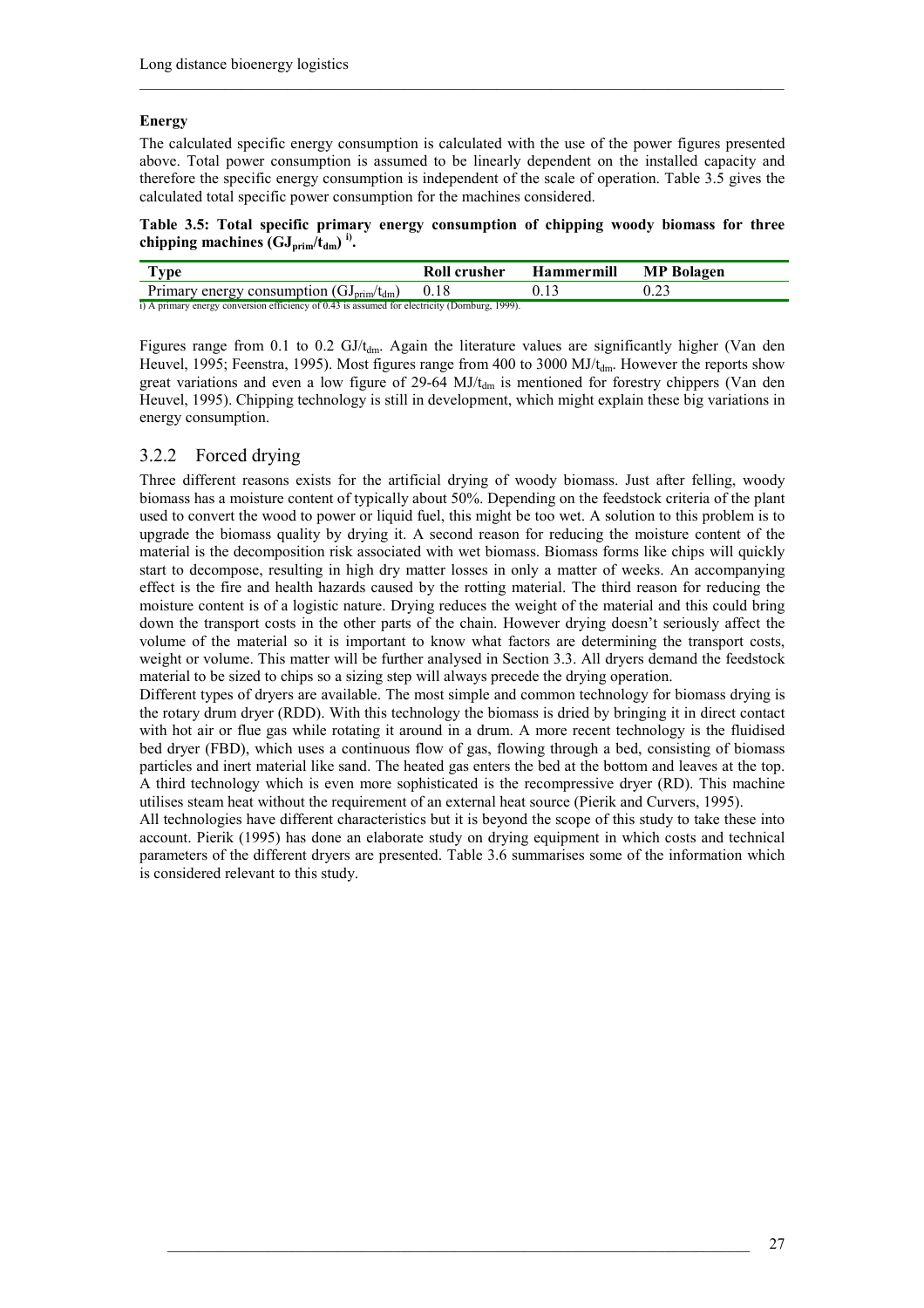| Type <sup>2</sup>                             | <b>RDD</b>       |                              |      |                                                                                   |      | <b>FBD</b>             | <b>RD</b> |
|-----------------------------------------------|------------------|------------------------------|------|-----------------------------------------------------------------------------------|------|------------------------|-----------|
| Brand <sup>3</sup>                            | VdB <sup>1</sup> | $VdB^{ii}$ St <sup>ii)</sup> |      | $\overline{Fl/A^{ii}}$ Gdk <sup>ii</sup> ) E W <sup>ii</sup> ) V, F <sup>ii</sup> |      |                        |           |
| Capacity $(t_{\text{fw}}/h)$                  | 100              | 36                           | 17.8 |                                                                                   |      | 33.48 25-45 14.57 38,2 |           |
| Heat consump. $(MW_{th})$                     | 12.5             | $\gamma$                     | 10   |                                                                                   |      | 20.47 4.875 -          |           |
| Electr. consump. $(kW_e)$                     | <b>2000</b>      | 750                          | 120  | 180                                                                               | 50   | 294                    | 3629      |
| Moisture input $(\% )$                        | 70-80 50         |                              | 50   | 50                                                                                | 60   | 50                     |           |
| Moisture output $(\% )$                       | $7 - 10$         | 10                           | 10   | 15                                                                                | 15   | 15                     |           |
| Capital costs (mln $\epsilon$ )               | 5.0              | 4.1                          | 1.6  | 6.5                                                                               | 0.61 | 1.4                    | 5.1       |
| Maintenance (% invest.)                       | 3                | 3                            | 3    | 3                                                                                 | 3    | 3                      |           |
| Lifetime $(y)$                                | 15               |                              |      | 10-15 10-15 10-15 10-15 10-15 ?                                                   |      |                        |           |
| $\overline{\phantom{a}}$<br>$(8001)$ $(8001)$ |                  |                              |      |                                                                                   |      |                        |           |

<span id="page-28-0"></span>**Table 3.6: Characteristics of different drying installations.**

i) De Jonge (2001); ii) Pierik (1995).

The capacities of the equipment considered, range from about 15 to 100  $t_{fw}/h$ . According to De Jonge (2001) a large scale drying installation is usually operative for 8500 h/y, being practically 24 hours a day. This makes the potential EUE-factor very high but effectively it might be reduced by the presiding supply restrictions.

#### **Costs**

Costs are calculated by adding up capital investment, maintenance, operation, power and heat costs. Lifetime is assumed to be 15 year for all systems and operation and maintenance is assumed to be 3% of the total investment costs. For operation a salary of  $25 \in \mathcal{F}/h$  and a crew of two persons is considered reasonable (De Jonge, 2001). Power is assumed to be available at 65 €ct/MWh and heat prices are 0.13 €ct/kWh (Halen, 2000), however it must be noted that both, heat and electricity prices are highly dependent on the local conditions (for example the availability of waste heat from CHP or the national energy supply structure) and can vary by a high amount. It must be noted that heat consumption figures are unknown for two of the RDD-type dryers. This slightly distorts the cost picture for those dryers.

| Table 3.7: Total specific costs for drying chipped biomass from 40% to 10% moisture content |  |  |  |  |  |  |  |
|---------------------------------------------------------------------------------------------|--|--|--|--|--|--|--|
| $(\epsilon/t_{dm})$ <sup>i)</sup> .                                                         |  |  |  |  |  |  |  |

| Operation<br>window | <b>RDD</b><br>VdB | $VdB$ <sup>ii)</sup> | St   | $F1/A$ <sup>11)</sup> | Gdk | <b>FBD</b><br>E W                                                                                                                                       | <b>RD</b><br>$V.F^{11}$ |
|---------------------|-------------------|----------------------|------|-----------------------|-----|---------------------------------------------------------------------------------------------------------------------------------------------------------|-------------------------|
| 12 months           | 37                | 7.1                  | 91   | 8.9                   | 4.3 | 10.6                                                                                                                                                    | 23.8                    |
| 9 months            | 4.8               | 8.7                  | 10.6 | 11 0                  | 49  | 12.2                                                                                                                                                    | 30.2                    |
| 6 months            | 6.8               | 119                  | 135  | 153                   | 6 I | 15.5                                                                                                                                                    | 43.1                    |
|                     |                   |                      |      |                       |     | i) Power is assumed to be available at 0.035 C/kWh and heat prices are 65 Ect/MWh (Halen, 2000); All calculations are based on 40% MC figures; ii) Heat |                         |

consumption figures are unknown for these dryers.

The prices for biomass drying, range from 3.8 to 23.8  $\epsilon/t_{dm}$  for a 12 months operation window and from 6.1 to 43.1  $\epsilon/t_{dm}$  for the smaller operation window of 6 months. If the more expensive alternatives are discarded, it can be seen that biomass can be dried for about 4-15  $\epsilon/t_{dm}$ . Literature values aren't far of from this estimate. Van den Heuvel (1995) indicates a price range of 1.1-12.9  $\epsilon/t_{dm}$  for respectively 20-50% MC so it seems that the calculations presented above are correct. However, Feenstra (1994) uses figures of 6.5-17.3  $\epsilon/t_{dm}$  for respectively 25-50% MC which is actually very close to the results from the calculations in this study.

#### **Energy**

The specific energy consumption is calculated with the use of the power figures presented above. In a similar way to the calculations for the sizing operation the total power consumption is assumed to be linearly dependent on the installed capacity and therefore the specific energy consumption is independent of the scale of operation. Table 3.8 gives the calculated primary energy consumption.

#### Table 3.8: Total specific primary energy consumption for drying sized biomass (GJ<sub>prim</sub>/t<sub>dm</sub>)<sup>i</sup>).

 2 RDD: Rotary Drum Dryer; FBD: Fluidised Bed Dryer; RD: Recompressive Dryer

<sup>&</sup>lt;sup>3</sup> Brand names as presented in Pierik (1995)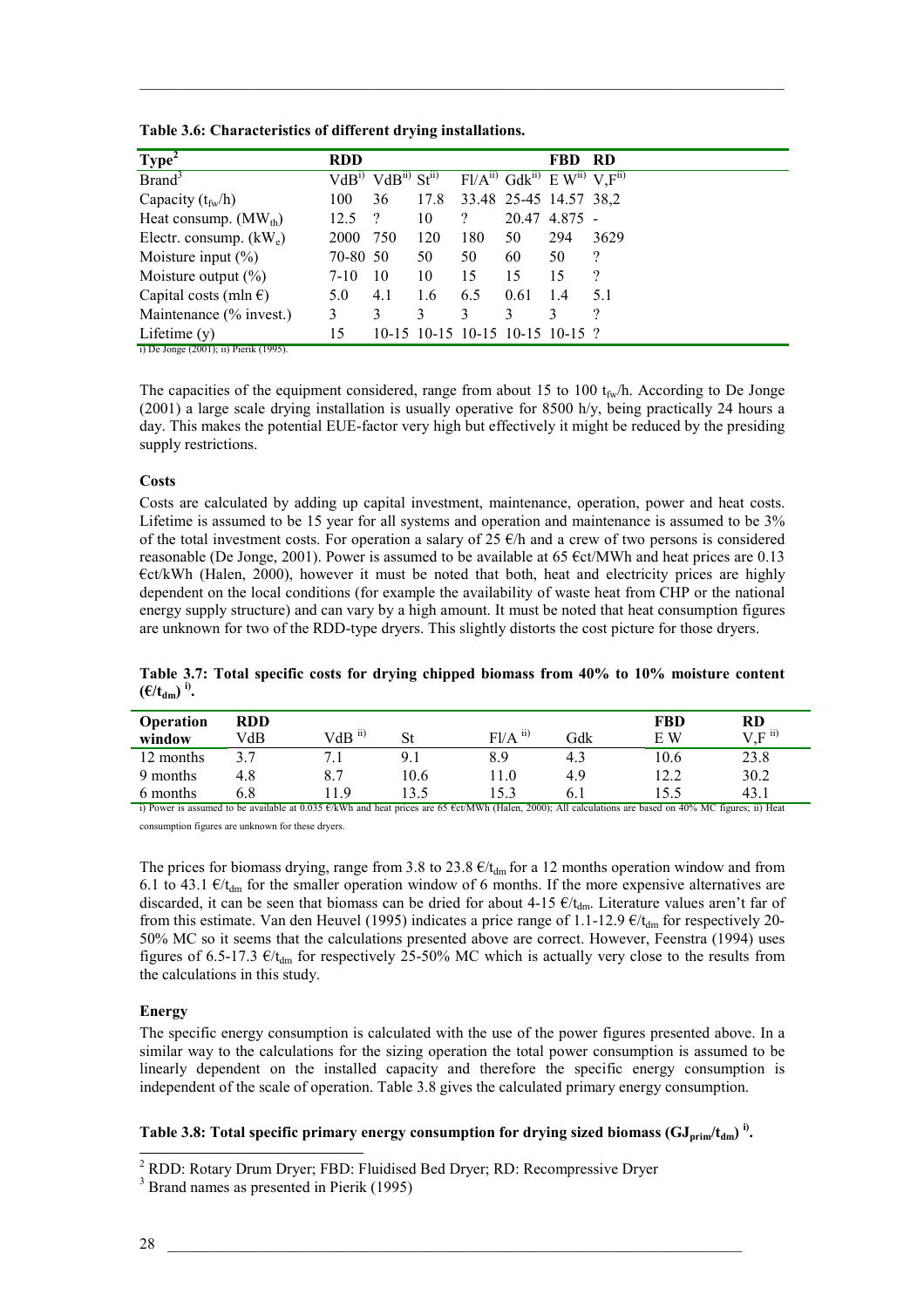<span id="page-29-0"></span>

| Type                                                                                                                                                       | RDD |            |           |                       |    | FBD      | RD                |  |
|------------------------------------------------------------------------------------------------------------------------------------------------------------|-----|------------|-----------|-----------------------|----|----------|-------------------|--|
| <b>Brand</b>                                                                                                                                               | VdB | $VdR^{11}$ | <b>St</b> | $F1/A$ <sup>11)</sup> |    | $Gdk$ EW | V F <sup>11</sup> |  |
| Energy consumption $(GJ_{prim}/t_{dm})$ 1.1                                                                                                                |     |            | 3.9       |                       | 39 |          |                   |  |
| i) A primary energy conversion efficiency of 0.90 is assumed for heat and of 0.43 for power (Dornburg, 1999); ii) Heat consumption figures are unknown for |     |            |           |                       |    |          |                   |  |

these dryers. Calculations are based on 50% MC figures.

If the incomplete data are left out of the range, primary energy consumption varies between 1.1 and 3.9  $GJ/t<sub>dm</sub>$ . Literature values proof to be similar in magnitude as studies by Van den Heuvel (1995) and Feenstra (1994) indicate a range of 1.3-5.6  $\text{GJ}_{\text{prim}}/\text{t}_{\text{dm}}$ .

#### 3.2.3 Densification

One of the more sophisticated methods for upgrading woody biomass is to compress it into dry pellets. Pellets are a high-quality fuel. They consist of compressed wood and are typically 6-12 mm in diameter. Generally speaking, there are two reasons to make pellets. The first is that their transport is cheaper and safer than with wet or dried bulky biomass and the second is that they can be immediately substituted for coal (Colquitt, 2001). The allowed moisture content of the feedstock depends on the type of equipment used. The produced pellets have a bulk density of 0.5-0.7  $t_{fw}/m^3$  and a moisture content of 8% (Van den Heuvel, 1995; Brikettenergi, 2001a; Brikettenergi, 2001b). Refined wood fuels can be stored without risk of decomposition or self-ignition. The energy content does not change during storage so dry matter losses are of no concern during storage. However, the refined fuel must be protected against rain (Brikettenergi, 2001a). Table 3.9 summarises some key characteristics for different densification machines from Pierik (1995).

**Table 3.9: Characteristics of different densification installations, excluding all pretreatment equipment i).**

| <b>Type</b>                               | <b>Extruder</b> |             |                                     |              |          |                  | <b>Roller Press</b> |
|-------------------------------------------|-----------------|-------------|-------------------------------------|--------------|----------|------------------|---------------------|
| <b>Brand</b>                              |                 |             | Valm SRL ECO Briq Fr. Hausm Spaenex |              | Desmi    | M. Wirth A. Kahl |                     |
| Capacity $(t_{fw}/h)$                     | $0.2 - 3.2$     | $0.8 - 1.0$ | $0.1 - 2.0$                         | $0.15 - 3.0$ | $11-20$  | $0.25 - 0.46$    | $0.5 - 5.0$         |
| Elect. cons. $(kWh/t_{\rm fw})$ 34-90     |                 | 22-28       | 41-130                              | 36-56        | 29       | 30-60            | 60-70               |
| Capital costs (1000 $\epsilon$ ) 13.7-271 |                 | 92.3-115    | $7.0 - 140$                         | 6.4-366      | 77.1-129 | $12.2 - 22.5$    | 18.3-366            |
| i) Pierik (1995).                         |                 |             |                                     |              |          |                  |                     |

It is assumed for all machine types that the feedstock material has to be chipped and dried to a moisture content of 10% before pelleting is possible (Forsberg, 1999) which means that a drying step will always precede the pelleting step. It must be noted that this assumption is uncertain, since equipment characteristics available are not clear on this. Specific investment costs are high so it is important to keep the machinery running continually. It is assumed that the pelleting machine operates at a practical load-factor of 7300 h/y (Feenstra, 1995).

#### **Costs**

Table 3.10 gives some cost ranges, calculated with the use of the characteristics mentioned above. It is assumed that only machinery with the highest capacities will be used. Therefore, in all calculations, the high end of the given costs and capacity ranges is taken to be the most reasonable. The capital lifetime is assumed to be 10 years for all systems and annual operation and maintenance costs areassumed to make up 40% of the total investment costs. The latter parameters are derived from Agterberg (1998).

|                  | Extruder                                                  |      |      |      |     |                 | <b>Roller Press</b> |
|------------------|-----------------------------------------------------------|------|------|------|-----|-----------------|---------------------|
|                  | <b>Operation Valm SRL ECOBrig Fr. Hausm Spaenex Desmi</b> |      |      |      |     | M Wirth A. Kahl |                     |
| window           |                                                           |      |      |      |     |                 |                     |
| 12 months $10.8$ |                                                           | 10.9 | 82   | 12.6 | 6.7 | 66              | 9.0                 |
| 9 months         | 132                                                       | 14.2 | 10.2 | 16.1 | 85  | 80              | 111                 |
| 6 months         | 18.0                                                      | 20.8 | 112  | 23.1 | 122 | 10.9            | 153                 |

**Table 3.10: Specific costs of pelleting chipped wood in**  $E/t_{dm}$ **.** 

So it can be seen that costs range of 10-20  $\epsilon/t_{dm}$  must be expected. Validation of these calculations is hard because financial information is scarcely available. According to Van den Heuvel (1995) costs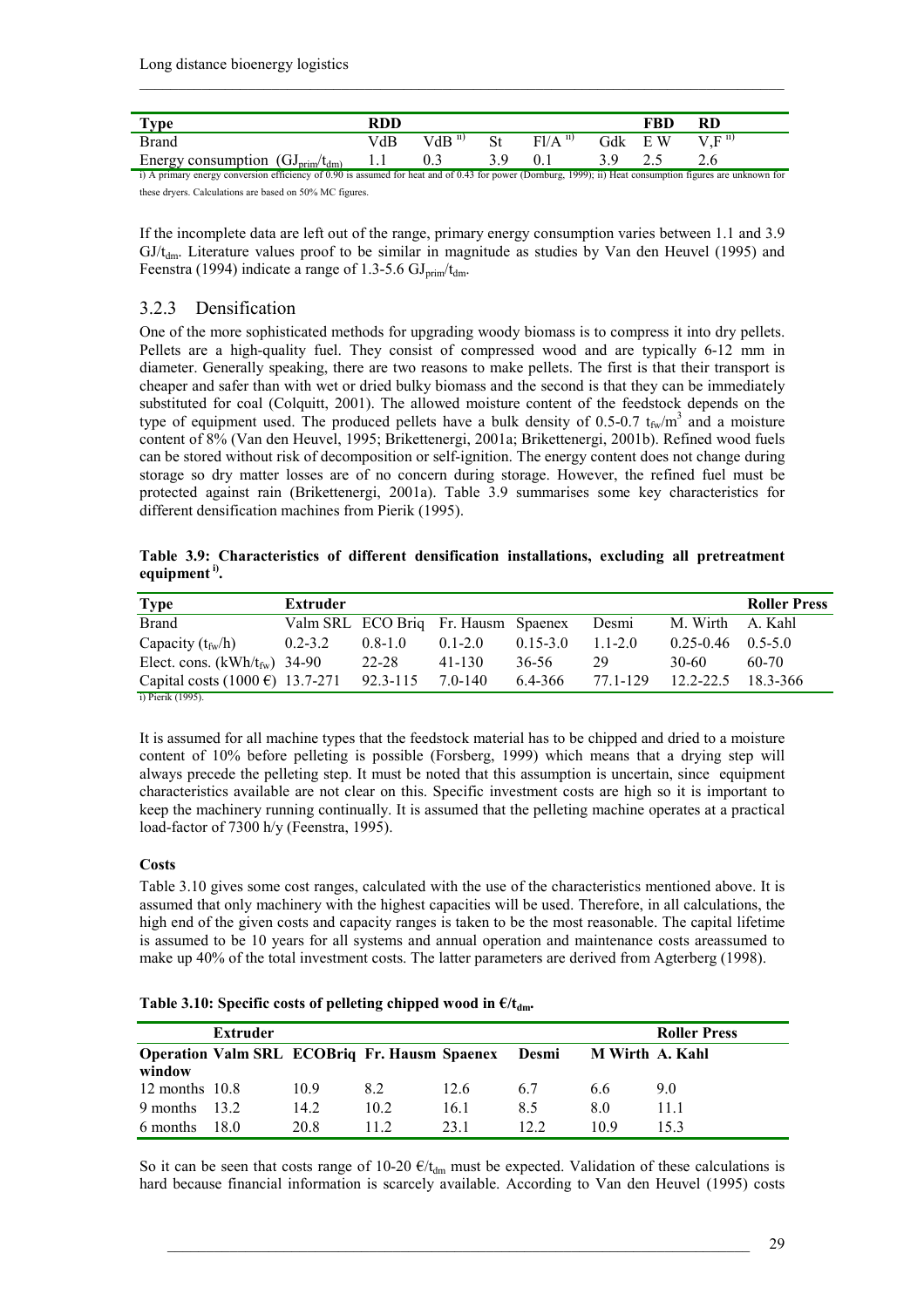will be around 24.4  $\epsilon/t_{dm}$  but this is a crude estimate so the results from the calculations described above are probably more reliable. One possible explanation for this big difference is that drying and chipping costs are included in many literature figures. However Samson (2000) seems to contradict this for direct pelleting costs are about 43  $\epsilon/t_{fw}$  according to a survey of wood pellet producers. Feenstra (1995) as well gives a figure of 57  $\epsilon/t_{dm}$ . An estimate which comes closer to the results calculated is given by Agterberg (1998), who reveals a figure of 48  $\epsilon/t_{dm}$ , but this figure includes chipping, drying and even storage; simple pelleting costs are quite similar to calculated figures.

#### **Energy**

The primary energy consumption during pelleting is based upon the power characteristics presented in [Table 3.9.](#page-29-0) Energy expenditure is considered to be linearly dependent on production scales. The results are presented in Table 3.11.

| <b>Type</b>                        | Extruder                                                 |      |      |      |      |      | <b>Roller Press</b> |
|------------------------------------|----------------------------------------------------------|------|------|------|------|------|---------------------|
| Brand                              | Valm SRL ECOBrig Fr. Hausm Spaenex Desmi M Wirth A. Kahl |      |      |      |      |      |                     |
| Energy consumption 0.84            |                                                          | 0.26 | 0.52 | 0.52 | 0.27 | 0.56 | 0.65                |
| $(GJ_{\text{prim}}/t_{\text{dm}})$ |                                                          |      |      |      |      |      |                     |

|  |  |  |  |  | Table 3.11: Specific primary energy costs of pelleting dried wood chips. |
|--|--|--|--|--|--------------------------------------------------------------------------|
|--|--|--|--|--|--------------------------------------------------------------------------|

According to Savolainen (2000), the energy needed for the production of pellets is generally approximately 10% of their own energy content, which is consumed in drying the raw material. In case of dry raw material being used, the pellet consumption consumes only about 1 to 2% of their energy content. This implies an energy consumption of about  $0.2$ -0.4 GJ/ $t_{dm}$  in magnitude, which is close to the calculated values. Van den Heuvel (1995) indicates a value of 0.4 GJ/t<sub>dm.</sub> and a study by Feenstra (1995) reveals a value of 0.2 GJ/ $t_{dm}$  for pelleting paper. So it seems that calculated energy consumption figures are not far of from most literature values.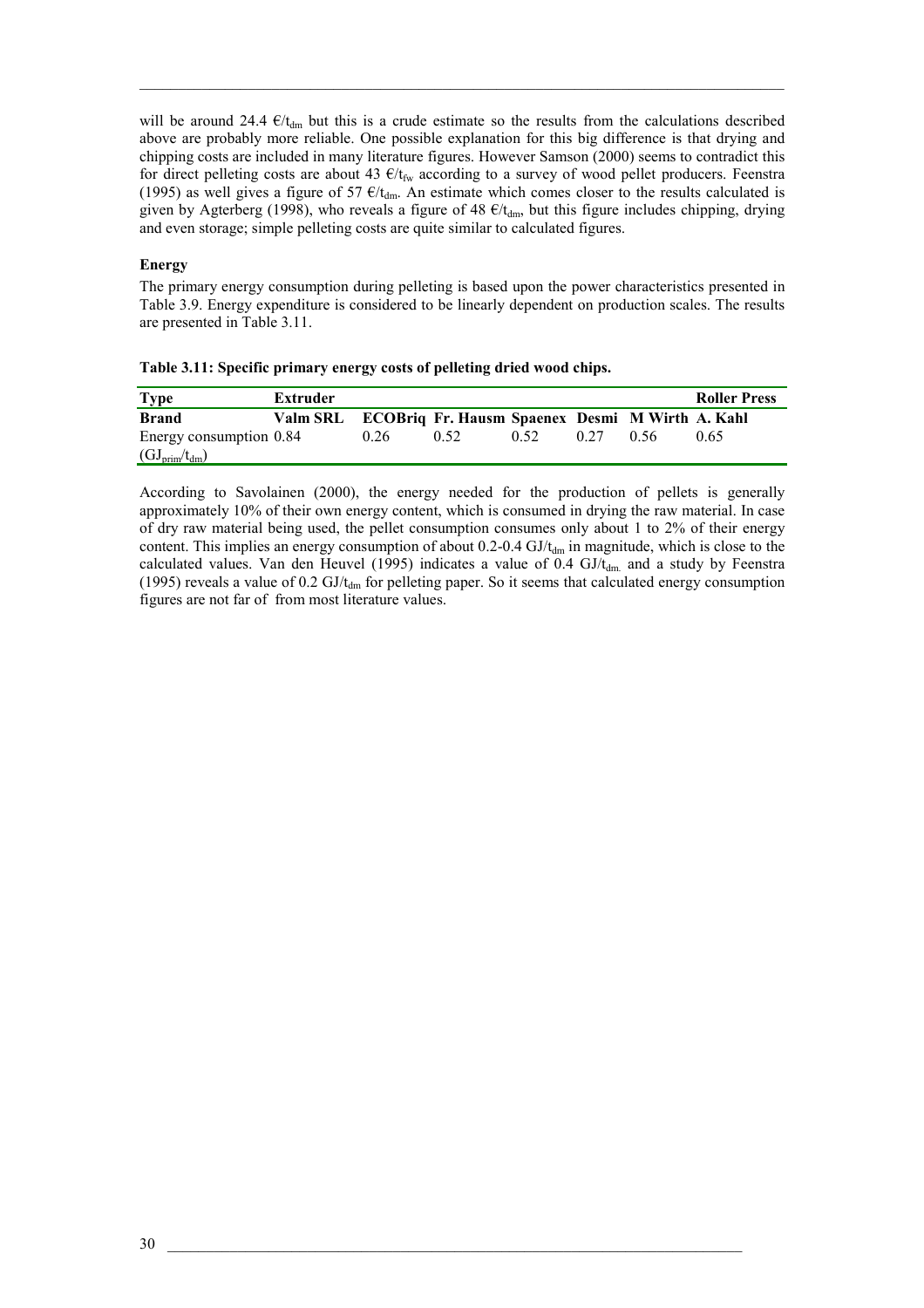## <span id="page-31-0"></span>**3.3 Transportation**

This section will deal with the different modalities of transport used to move biomass from its location of origin to a distant demander. In this study, truck transport, train transport and oceanic ship transport are considered. These forms of transport will be discussed separately.

### 3.3.1 Truck transport

On relatively short transport distances, trucks can be used for transport. In the situation considered, three links exist where transport most probably will take place by truck:

- Transport from the production site to the central gathering point
- Transport from the central gathering point to the export terminal
- Transport from the import terminal to the energy conversion plant

The first two transport links are considered to differ only with respect to the distance and the characteristics of the transported cargo. Between the first and the second link the biofuel might have been upgraded to a product of a higher quality (i.e. a higher energy density). The third link considered is different from the first two because it is likely to be located in another country (The Netherlands) so different rules might apply for road transport. According to Ehrning (2001) truck capacities are restricted to the allowed Gross Combination Weights in different countries, as given in Table 3.12.

| Location         | <b>GCW</b> (tonnes) | Load capacity (tonnes) |
|------------------|---------------------|------------------------|
| Sweden / Finland | 60                  | 40                     |
| Norway           | 50                  | 30                     |
| Europe           | 40                  |                        |

#### **Table 3.12: Allowed Gross Combination Weights i) .**

i) Ehrning (2001).

Costs don't depend much on the type of transport but are more sensitive to the bulk density and moisture content of the cargo. In this study four different types of truck are considered. Table 3.13 depicts their most relevant characteristics.

| <b>Truck type</b>             | Dutch bulk |      | Swedish bulk Chemical tanker <sup>i)</sup> Pellets truck |    |
|-------------------------------|------------|------|----------------------------------------------------------|----|
| Truck capacity max (ton)      | 25         | 40   |                                                          | 35 |
| Truck capacity max (m3)       | 120        | 130  | 33                                                       | 80 |
| Average speed (km/h)          | 65.        | 65   | 65                                                       | 65 |
| Fuel use (L Diesel/100 km) 34 |            | 45   | 45                                                       | 45 |
| Km-costs (€/km)<br>_________  | 124        | 0.85 | 1 74                                                     |    |

#### **Table 3.13: Characteristics of different truck types.**

i) km-costs and fuel use are assumed to be equal to solid bulk transports.

The first truck (NL) is a virtual Dutch truck with the maximum possible volume and weight capacity, of which the characteristics are based on Van den Heuvel (1995). The Swedish trucks (SV) have a maximum capacity of 40 ton and 130  $m<sup>3</sup>$  according to Söderhielm (2001) and Malmborg (2001). When transporting methanol, a chemical tanker is needed, of which the capacities are in the order of 25 tonnes and  $33 \text{ m}^3$  according to Walsum (2001). The other features are considered to be equal to solid bulk transport. For pyrolysis oil transport, it is assumed that the same tanker can be used. The last truck (PT) is solely used for transporting pellets. Information is provided by Mared (2001) of Brikettenergi, a pelleting company in Huskvarna. These trucks are specially equipped with spouts to quickly facilitate a large number of households with heating fuel and might therefore be unnecessary for the more crude transport operations, considered in this study. It is assumed that pellets can be transported by a bigger regular Swedish truck as well, which is cheaper.

In order to gain insight in the logistic aspect of truck transport, average speed and transfer time are of importance. All trucks are considered to travel at an average speed of 65 km/h. Transfer speeds are based on Malmborg (2001), who states that trucks can be loaded or unloaded at a rate of two truckloads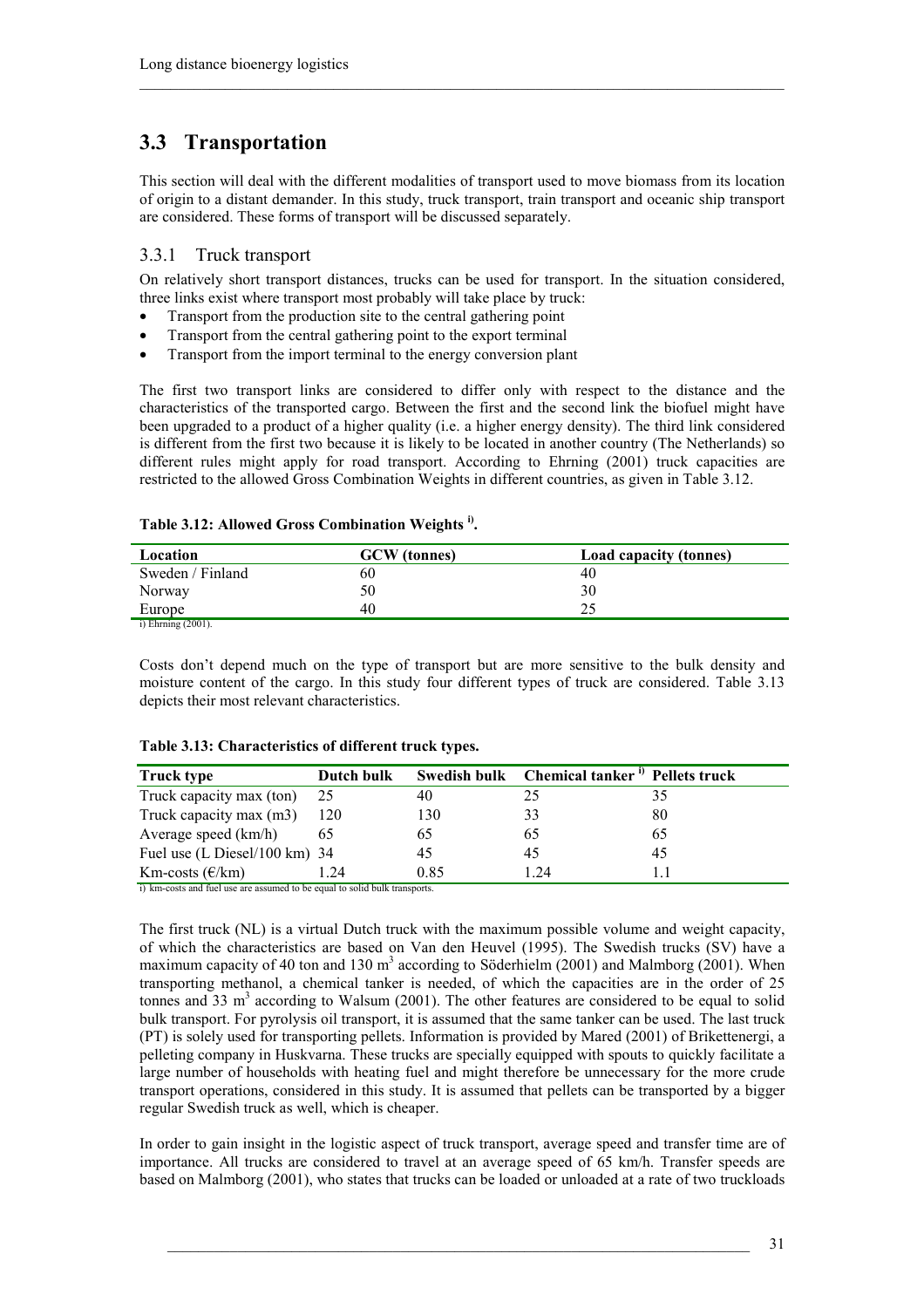<span id="page-32-0"></span>per hour. A value of 240 m<sup>3</sup>/h is assumed for logs, bundles and bales and a value of 260 m<sup>3</sup>/h for chips and pellets. The utilisation of pumps and spouts for the transfer of methanol and pyrolysis oil results in much higher transfer speeds. Values are estimated to be approximately  $500 \text{ m}^3/\text{h}$ . This kind of equipment could increase the transfer speed for chips and pellets as well, however so far no information was available for truck transfer.

Depending on the average speed and loading rate it takes a certain amount of time per truck to fulfil one transport cycle. Given the scale and operation window of the transport, the total number of trucks to be utilised can be calculated as formulated in Equation 3.1.

$$
TN = \frac{LC/(OW \cdot 365)}{CC/TT}
$$

**Equation 3.1**

| with: | TN  | Number of transport entities needed (--)                 |
|-------|-----|----------------------------------------------------------|
|       | LC  | Logistic capacity ( $m3$ or t)                           |
|       | OW. | Operation window $(y/y)$                                 |
|       | CC  | Cargo capacity of the type of transport used $(m3$ or t) |
|       | TT  | Total transport time (days)                              |

At a logistic capacity of 20  $\text{Mm}^3$  and a total transport time of 9 hours, including transfer, continuously about 160 trucks are required to fulfil all necessary transports within 12 months. The logistic pressure on the transfer facilities can be indicated by calculating the time interval between each incoming truck with the aid of Equation 3.2. A 24 hour work shift is assumed and all trips are spread out evenly over the day. For the situation considered above, about 3.5 minutes exist between two subsequent deliveries or pick-ups. This figure is independent on the transport distance.

$$
TI = \frac{CC \cdot OW \cdot 365 \cdot 24 \cdot 60}{LC}
$$

**Equation 3.2**

with: TI Time interval between two transports (minutes)

LC Logistic capacity  $(m^3 \text{ or } t)$ 

 $OW$  Operation window  $(v/v)$ 

CC Cargo capacity of the type of transport used  $(m<sup>3</sup> or t)$ 

When transporting materials with a low energy density, the bulk density of the cargo might be lower than the mass-volume ratio of the truck used. In that case the number of necessary truck rides can be limited by applying special densification techniques to the material. In case of material with a high energy density, the maximum allowed tonnage is crucial. A lot of weight is caused by the water contained in the biomass so the number of necessary truck rides can possibly be reduced by drying the material before transport.

#### **Costs**

Costs are derived by calculating the costs corresponding with the amount of truck-kilometres necessary to transport the total amount of biofuel [\(Table 3.13](#page-31-0) last row) and adding transfer costs (two-way trips). Loading and unloading costs are calculated on volume-basis and are about 0.87  $\epsilon/m^3$ , according to Van den Heuvel (1995) including handling from storage to truck. A study by Lysen (1992) presents a range of 1,2-2,1  $\epsilon$ /t corresponding with a range of 0.2-1.3  $\epsilon$ /m<sup>3</sup> depending on the material's moisture content and density. A range of 0.29-0.56  $E/t_{dm}$  is given by Feenstra (1995), which can be converted to approximately 0.03-0.3  $\epsilon/m^3$ , depending on the density. So it seems that transfer costs are susceptible to strong variations. An average value of 0.5  $\epsilon/m^3$  will be assumed for now. This figure is generally applied to all different types of cargo. Although it is likely that specific costs for methanol and pyrolysis oil transport will be somewhat higher, a lack of data on this subject calls for a generic approach. Truck transport costs are independent on the system's scale. Some typical results are presented in [Table 3.14.](#page-33-0)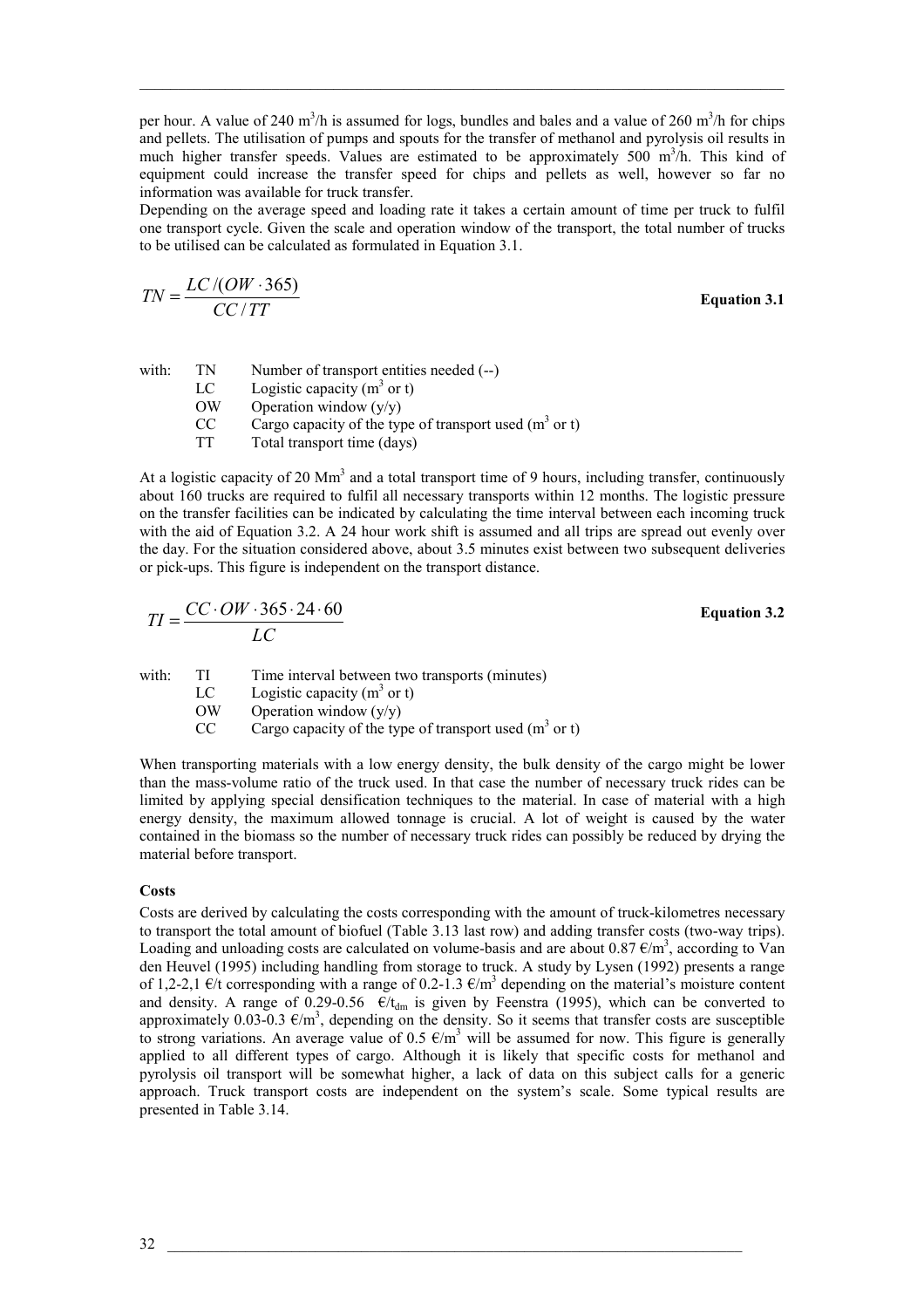| <b>Distance</b>   | MС      | Logs | <b>Chips</b> | <b>Bales</b> | <b>Pellets</b> | <b>Pyrolysis oil</b> | Methanol |
|-------------------|---------|------|--------------|--------------|----------------|----------------------|----------|
| $50 \text{ km}$   | 45 %    | 7 Q  | 12.3         | 99           |                |                      |          |
|                   | $10\%$  |      | 11.0         |              | 4. I           | 6.5                  | 5.8      |
| $200 \mathrm{km}$ | $45 \%$ | 20.8 | 24.1         | 22.9         |                |                      |          |
|                   | $10\%$  |      | 24.1         |              |                | 23.0                 | 20.7     |

<span id="page-33-0"></span>Table 3.14: Specific costs of truck transport of woody biomass (€/t<sub>dm</sub>) and liquid fuel (€/tonne) for **different cargo types.**

The results show that the drying of chips has no effect on the total transport costs. The chips density is low, even when the material is wet. Hence the volume determines the amount of transports needed. Transfer costs are dependent on volume as well, so a weight reduction is of no use. The application of densification technologies might be of interest though. Transport costs for pellets are much lower than those for chips and transporting liquid fuels is cheaper as well. When these data would be normalised with regard to energy content, the costs for pyrolysis oil and methanol transport would be relatively lower.

#### **Energy**

The energy consumption during truck transport is determined by the total amount of diesel consumption during transport, taking into account a LHV of 35.7 MJ/l for diesel. Transfer operations cost about 5 MJ<sub>prim</sub>/t<sub>dm</sub> (Feenstra, 1995). Table 3.15 gives the results of calculations for a 50 km as well as a 200 km distance.

**Table 3.15: Specific primary energy consumption during truck transport of woody biomass**  $(GJ_{prim}/t_{dm})$  and liquid fuel  $(GJ_{prim}/t_{on})$  for different cargo types<sup>i)</sup>.

| <b>Distance</b>                                                                                        | Logs | `hins | <b>Bales</b> | <b>Pellets</b> | Pyrolysis oil | Methanol |
|--------------------------------------------------------------------------------------------------------|------|-------|--------------|----------------|---------------|----------|
| 50 km                                                                                                  | 0 10 |       | 0 10         | 0.07           | .) O9         | 0.09     |
| 200 km                                                                                                 | 0.38 | 0.43  | 0.38         | 0.23           | ገ 33          |          |
| i) A primary energy conversion efficiency of 0.89 is assumed for Diesel (Hendriks, 2000; Jager, 1998). |      |       |              |                |               |          |

These results correspond with a range of 0.6-1.0 MJ/t.km, including the return trip. According to Börjesson (1996) a range of 1.3-1.7 MJ/t.km is plausible (the higher end of range is based on future bioenergy based transport system) and a value of 0.5 MJ/t.km is given by Van den Heuvel (1995) and Feenstra (1995). It seems that calculated results are well within range of literature values.

#### 3.3.2 Train transport

A major advantage when transporting biofuels by train is the possibility to bypass two transfer points, the exporting harbour and the importing harbour. This seriously brings down the costs and the amount of time needed. Besides it is unnecessary to provide large storage facilities since a trainload is of a much smaller magnitude as a shipload (this feature will be discussed more elaborately in Section [3.4\)](#page-38-0). Logistic conditions in Europe are far from ideal. At some borders the engine has to be changed or sometimes even the whole train because of a difference in track width. In the future some difficulties might be solved but certainly not all. These conditions are partly responsible for the fact that it is almost impossible to gain insight in the cost determining factors of rail transport.

The logistics involved in train transport are similar to those discussed in Section [3.3.1](#page-31-0) on truck transport. Trains are considered to carry a volume of  $2500 \text{ m}^3$  and  $1000$  t Feenstra (1995) with an average speed of 75 km/h. In a similar way as has been described in Section [3.3.1,](#page-31-0) the number of trains necessary and the amount of time between two transports can be determined. At a two-way distance of 3000 km and an annual scale of 20 Mm<sup>3</sup> about  $37$  trains are needed which travel with 65 minutes interval schedules. Note, that a load of little less than  $2500 \text{ m}^3$  is expected each hour, which is about equal to the amount processed in the truck transport link (a truck load of 130  $m<sup>3</sup>$ , every 3.5 minutes). As long as the operation windows of the chain components are identical, the processing speed matches by definition.

#### **Costs**

The costs for rail transport are difficult to obtain but something can be said about prices. The prices are hard to generalise because they depend on the availability of return-freights, the total volume of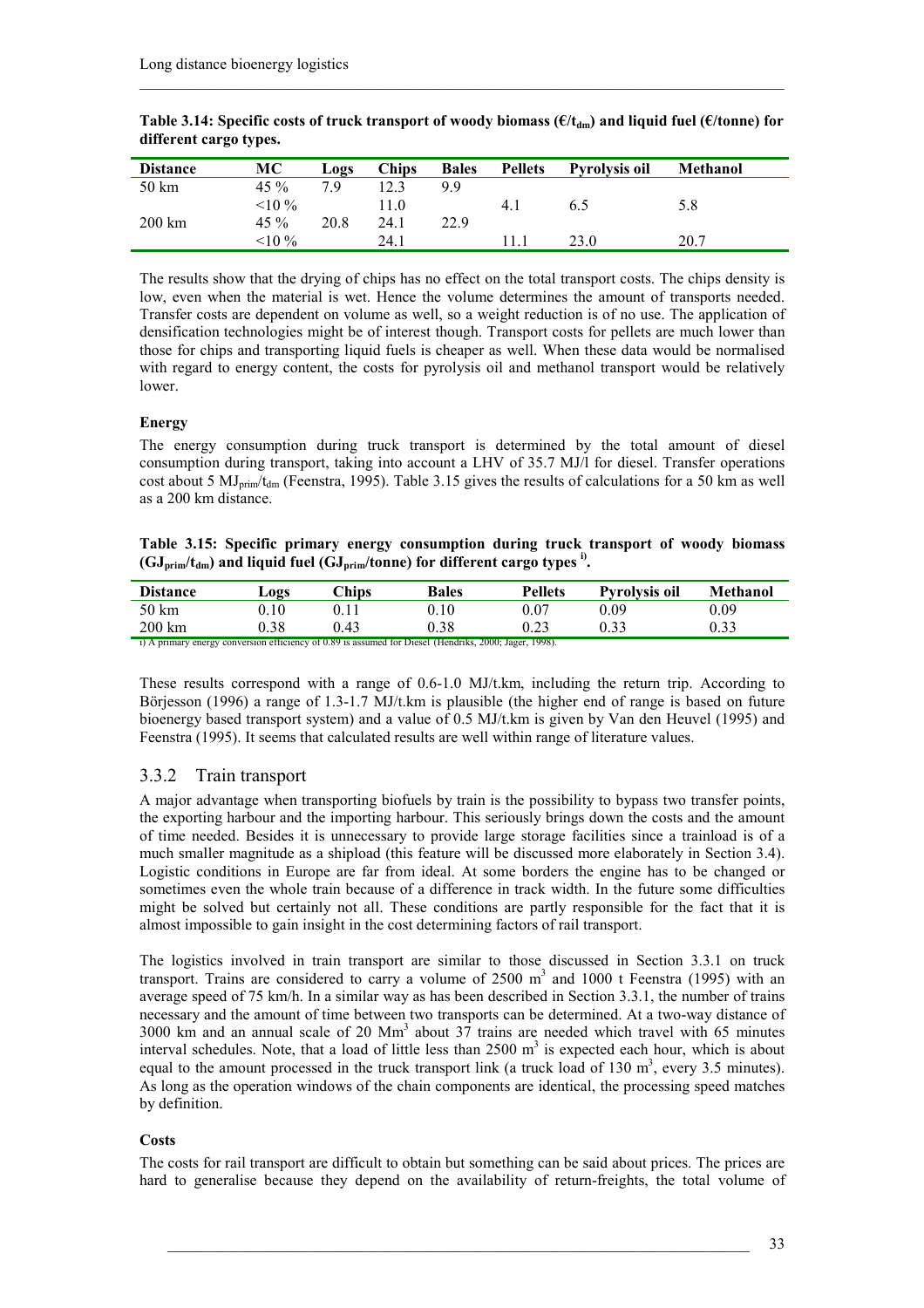<span id="page-34-0"></span>transport in the same direction, the transfer terminal policies and the route. A container transport from Rotterdam to Paris costs four times as much as a transport from Rotterdam to Barcelona (Nolen, 2001). Intermodal container transport seems to be an attractive possibility for biofuel transport, since transfer is limited to containers, rather than bulk goods. However Nolen (2001) gives an estimate of about 70- 100 €/t, for respectively Rotterdam-Malmö and Rotterdam-Stockholm, which is far too high for the type of cargo considered in this study. Another estimate is derived from a study by Börjesson (1996) and presented in Table 3.16.

| <b>Biomass form</b>   | 500 km | 1000 km | 1500 km | 2000 km                                                                                                                                                      |
|-----------------------|--------|---------|---------|--------------------------------------------------------------------------------------------------------------------------------------------------------------|
| <b>Salix</b>          | 25.5   | 36.3    | 47.2    | 58.0                                                                                                                                                         |
| Forest residues       | 28.6   | 40.8    | 53.1    | 65.3                                                                                                                                                         |
| Pellets               | 9.0    | 12.8    | 16.7    | 20.5                                                                                                                                                         |
| $MeOH$ <sup>ii)</sup> | 31.7   | 45.2    | 58.7    | 79 9                                                                                                                                                         |
|                       |        |         |         | i) Börjesson (1996) except pyrolysis oil: Salix: 860+1.4d (US\$/TJ); Logging Residues: 740+1.1d (US\$/TJ); Methanol: 430+0.67d (US\$/TJ); it is assumed that |

Table 3.16: Train transport costs, including transfer, for different energy carriers in  $(E/t_{dm})$  for **woody biomass or (€/t) for liquid biofuels i) .**

the originally energy based values are based on LHV50%MC for Salix, LHV 25%MC for residues and LHV 19.91 GJ/tonne for MeOH; ii) based on tonnes of liquid fuel.

Börjesson's figures give an indication of train transport costs, depending on distance and cargo. A costs assumption for pyrolysis oil transport is hard to make since the costs associated with increased safety protocols are unknown. In this study it is assumed that transporting pyrolysis oil by train costs the same as transporting methanol. In a logistic survey Feenstra (1995) gives an indication for intermodal container transport costs, based on containers of 38  $m<sup>3</sup>$  and 15 t which can be put on a train (three containers per wagon), of 4.7-11.7  $\epsilon/t$ . No distance indication is given here, however the report focuses on domestic biomass sources so the value should be compared to the figures in the left part of Table 3.16. Transfer costs are not included either but these are about 1.0  $\epsilon/t_{dm}$ , as presented in the same report. When assuming a 50% moisture content, the upper part of Feenstra's figure comes close to the lower end of Börjesson's forest residues data range (24.4  $\epsilon/t_{dm}$  for Feenstra compared to 28.6  $\epsilon/t_{dm}$  for Börjesson). In this study Börjesson's values will be used. This implies that train transport costs are assumed to be scale independent. All later calculations are based on values for forest residues (for all woody fuels except pellets). For pellets it is assumed that train transport costs are cheaper, because of their lower density. A factor of 0.3 is applied, representing the density ratio of the material.

#### **Energy**

Energy consumption is based on Börjesson (1996), who calculates a figure of  $0.63{\text -}0.70 \text{ MJ}_{\text{prim}}/t.$ km, based on trains of 800 t and 2400  $m<sup>3</sup>$ , including the energy embodied in the vehicle and infrastructure. For a distance of 1000-1500 km, this implies an energy expenditure of 630 to 1050  $MJ_{\text{prim}}/t$ . For a life cycle study on biomass transport systems, Forsberg (1999) uses a figure of 0.29 MJ $_{\rm e}/t$ km, assuming an electrical engine, 52 carriages and 40% degree of use, resulting in an energy consumption of 725-1090 MJ<sub>prim</sub>/t.km. Feenstra (1995) gives a value of 0.50 MJ/t.km for a 2508 m<sup>3</sup> and 990 t train. Energy consumption as a result of transfer operations amounts to 10  $MJ/t_{dm}$  (Feenstra, 1995).

#### 3.3.3 Ship transport

The longest transport link within the chain will take place by ship or train. A train transport has the advantage of avoiding some cost increasing transfer points. Sea transport will be more expensive at this point, however it has the lowest variable costs possible. A logistic model has been created which tries to relate the costs and the energy use of sea transport to aspects like distance, ship capacity, cargo type, time scheduling and more. The shipping business is an opaque field where activities are optimised according to boundary restrictions valid within a specific location and time. So it is difficult to find real costs and prices and if found they are almost impossible to generalise or extrapolate. To gain insight in the costs determining aspects of sea transport it is necessary to make some assumptions, which will be explained below.

Ocean ships come in all sizes, ranging from less than one to hundreds of thousands tonnes dead weight (dwt). One generalisation that can be made is that the bigger the cargo capacity of a ship, the more efficient a transport can take place. Hence, at the large logistic scales considered in this study it is best to consider the larger vessels. Ships can be equipped to be self-(un)loading which could decrease the transfer costs in port. However according to Jansen (2001), director of the Baltscand Bioenergy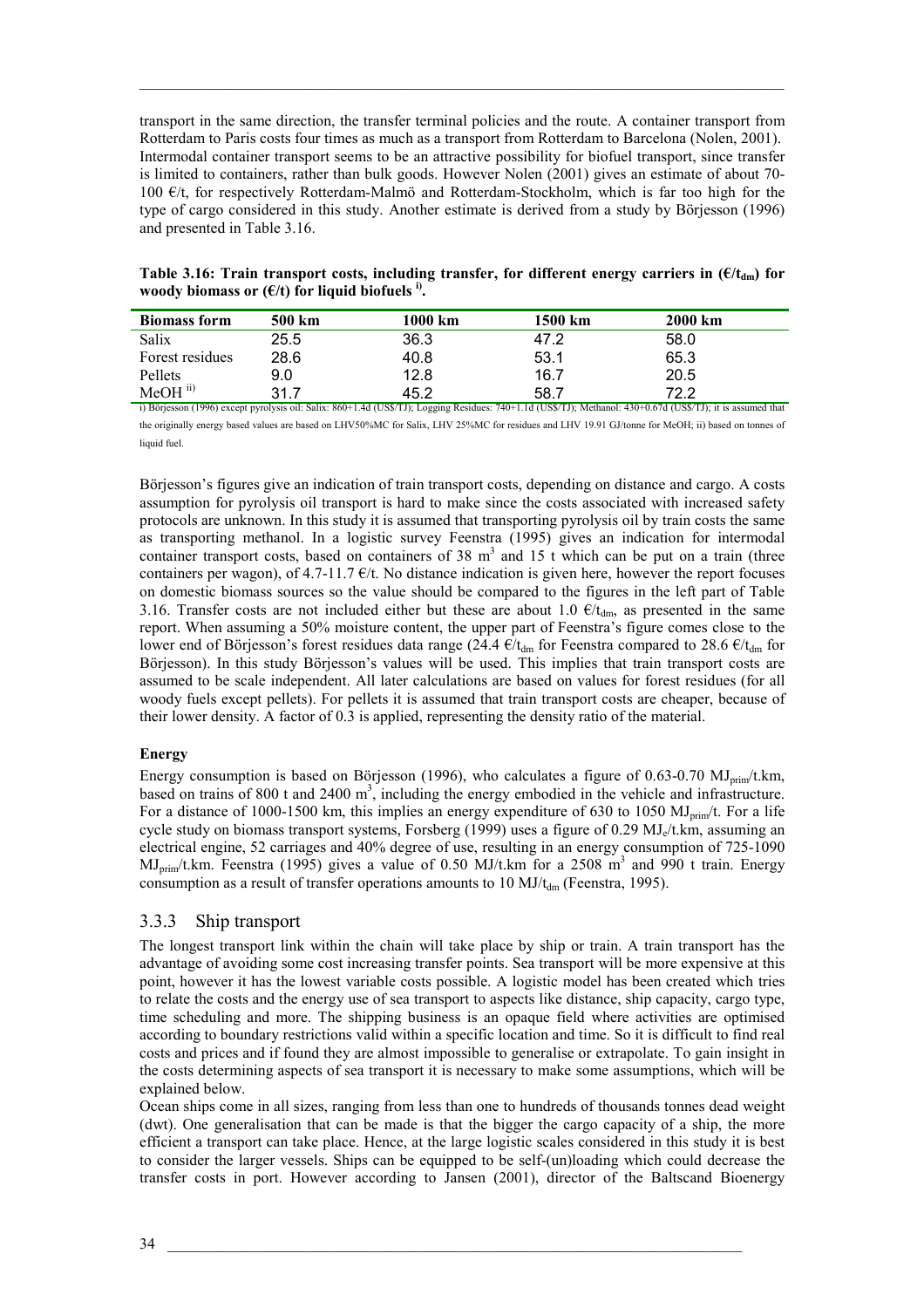Company this will only increase the capital costs of the ship by the same amount. To keep the modelling simple it is assumed that all vessels have to be unloaded by port cranes.

Table 3.17 presents the characteristics of the ships that are taken into account. The first two vessels are conventional bulk carriers of different sizes CV-I and CV-II (Willekes, 2000). The Tornator type is a bulk vessel as well but of a smaller size (Ehlers, 2001). The fourth ship is a large capacity bulk vessel used by Citadel Shipping (Grandelius, 2001) for intercontinental pellets transport, however, it is not dedicated to this type of cargo only. The last ship to be considered is a chemical tanker, assumed to be suitable to transport methanol or pyrolysis oil (Roktrader, 2001).

| <b>Type</b>                                                                               | $CV-I$ <sup>i)</sup> | $CV-II$ <sup>i)</sup> | Tornator <sup>ii)</sup> | Pellets <sup>iii</sup> | Tanker <sup>iv)</sup>    |
|-------------------------------------------------------------------------------------------|----------------------|-----------------------|-------------------------|------------------------|--------------------------|
| Capacity (t)                                                                              |                      |                       |                         | 22000                  | $\overline{\phantom{a}}$ |
| Capacity (m3)                                                                             | 21300                | 42600                 | 7000                    | 30000                  | 4927                     |
| Ship dwt t                                                                                | 15000                | 30000                 | 5000                    | 25000                  | 4527                     |
| Vessel costs (mln $\epsilon$ )                                                            | 11.9                 | 15.2                  | 11                      | 16                     | 10.6                     |
| Life time                                                                                 | 25                   | 25                    | 25                      | 25                     | 25                       |
| Fuel use HFO $(t / km)$<br>$(4001)$ $(3001)$ $(4001)$ $(4001)$ $(4001)$ $(4001)$ $(4001)$ | 0.03                 | 0.04                  | 0,015                   | 0.04                   | 0.015                    |

| Table 3.17: Characteristics of different ships. |  |  |
|-------------------------------------------------|--|--|
|                                                 |  |  |

i) Wasser (1995); ii) Ehlers (2001); iii) Grandelius (2001); iv) Roktrader (2001).

Besides more or less predetermined parameters such as logistic capacity, distance and speed, two other factors determine the amount of ships needed to transport all cargo over a given distance. In the first place the size of the ships used; the larger the cargo capacity of a vessel, the smaller the total number of transports needed. In the second place the timeframe wherein all transport operations must be fulfilled. This operation window is mainly determined by supply restrictions but even if this is not the case it might be problematic to spread out this timeframe over the whole year because of logistic limitations in other parts of the transport chain. This time constraint affects the operation window of the whole transport system and is therefore an important cost determining factor. The bigger the operation window, the fewer ships are necessary to fulfil the annual shipment, thereby reducing the transport costs.

Ships can be specially dedicated to carrying biomass so they cannot be used effectively on their return trip. When ships are designed to carry out more general tasks, they can be used to take return freights. For the latter case, ships are assumed to be in use only one-way.

The cargo transfer rate is strongly dependent on the port facilities and the possibility to utilise them. Different figures have been found. A business manager of Malmö harbour indicates loading and unloading rates of 60, 90 and 100 t/h for logs, chips and pellets respectively and methanol can be transferred at speeds faster than 1000 t/h (Olsson, 2001). According to Malmborg (2001), director of a biomass importing terminal in Ystad, logs and chips can be loaded or unloaded at equal rates of 200- 300 t/h. A figure of 125 t/h and 833 t/h is given by Wasser (1995) for respectively logs and chips. In an exploratory study by Willekes (2000) a figure of 420 t/h for chips is presented. Pellets can be loaded with spouts at speeds of about 500-1000 t/h but the unloading is much slower (Grandelius, 2001; Colquitt, 2001). Encountered ranges of loading and unloading speeds for different types of cargo are presented in Table 3.18.

| Cargo type                  | Speed for loading or unloading $(t/h)$ |
|-----------------------------|----------------------------------------|
|                             | 60-300                                 |
| Logs<br>CRL's <sup>i)</sup> | 40-200                                 |
| Chips                       | 90-835                                 |
| Pellets                     | 100-1000                               |
| MeOH                        | >1000                                  |
| Pyro-oil $^{ii)}$           | >1000                                  |

**Table 3.18: Transfer speed for different cargo types.**

i) treated as logs, corrected for their lower density; ii) assumed to be equal to MeOH.

Transfer rates can theoretically be improved by using additional cranes and adjusting the ship's design but an optimum would soon be reached because of spatial limitations. For further calculations it is assumed that transfer will take place at the highest rates presently found.

The minimum size of the fleet can be determined with the aid of [Equation 3.1](#page-32-0) and the time interval between two transports is calculated by using [Equation 3.2](#page-32-0) as presented in Section [3.3.1.](#page-31-0) Some typical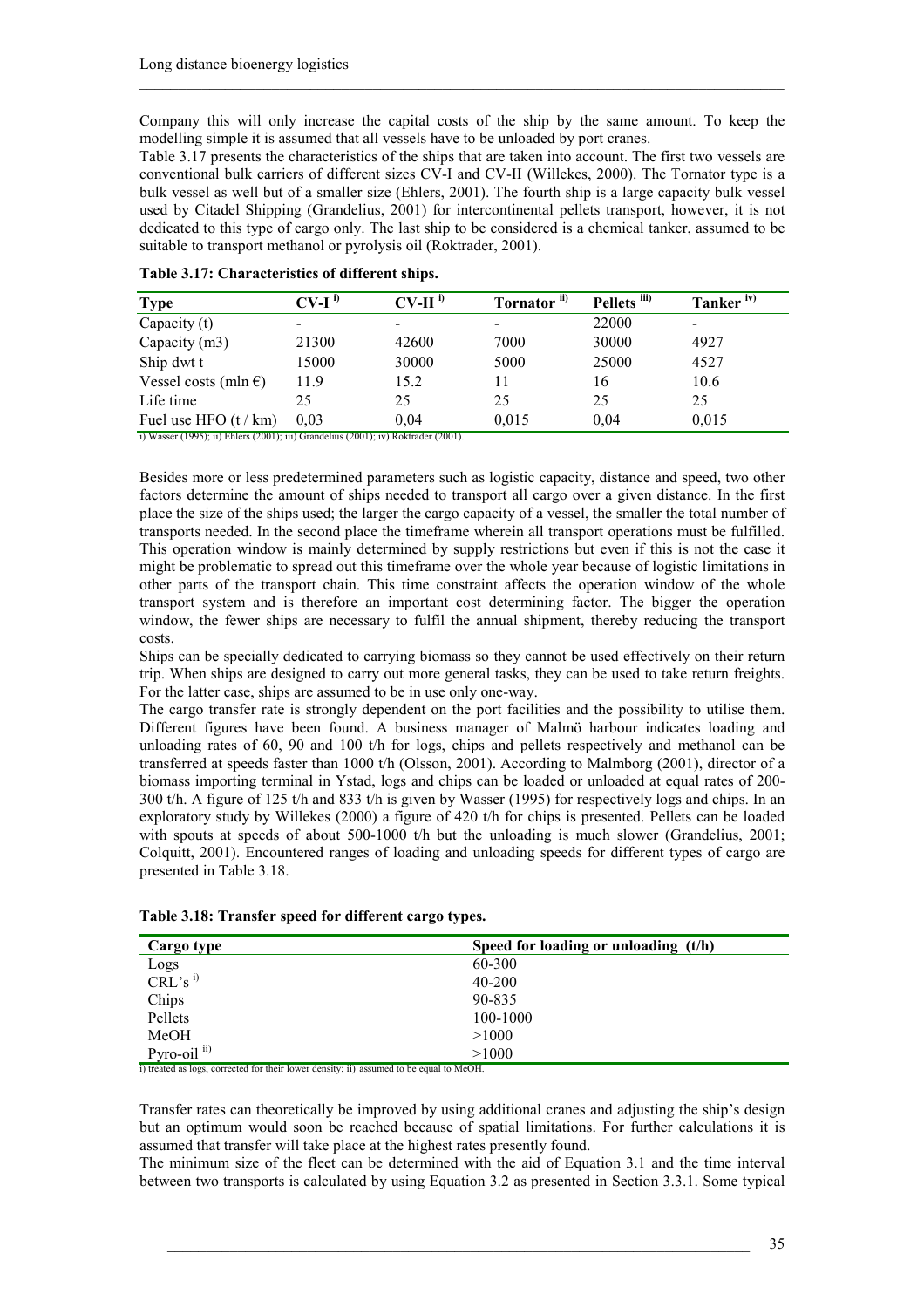values are presented in Table 3.19. In case dedicated ships are utilised, the fleet would have to be twice as large but the time interval remains unaffected.

| Table 3.19: Fleet size and time interval between two transports for different transport scales and |
|----------------------------------------------------------------------------------------------------|
| distances. A non-dedicated shipment with a freight capacity of $42{,}600 \text{ m}^3$ is assumed.  |

|                 | $20 \text{ Mm}^3/\text{V}$   |                         | $80 \text{ Mm}^3/\text{V}$ |                         |
|-----------------|------------------------------|-------------------------|----------------------------|-------------------------|
| $\bf{OW}$ (y/y) | $1.500 \mathrm{km}$          | 10,000 km               | 1.500 km                   | 10.000 km               |
|                 | 10 ships (9 hours)           | 50 ships (9 hours)      | 38 ships (2 hours)         | 200 ships (2 hours)     |
|                 | $5 \text{ ships}$ (19 hours) | $25$ ships $(19$ hours) | 19 ships (5 hours)         | $101$ ships $(5$ hours) |

### **Costs**

The costs for sea transport consist of capital costs, operation and maintenance costs, fuel costs, transfer costs and port charges. An elaborate description of each of these cost factors is presented below.

### *Capital and O&M costs*

Capital costs are calculated by annuitising the total ship costs with an optional correction for the possibility of dedicated ships being only in use part of their devaluation period. Annual operation and maintenance expenses are assumed to amount to 10% of these total ship capital costs.

### *Fuel*

Fuel costs are based on specific fuel consumption for the ship considered and the total transport distance. For dedicated ships the return trip is assumed to add to the fuel costs as well, however because of the empty cargo holds, fuel consumption is down to 65% of the full load consumption level (Wasser, 1995). Large ships use mainly Heavy Fuel Oil (HFO) in amounts ranging from 0.01-0.03 t/km. HFO can be purchased at prices ranging from 139-290  $\epsilon$ /t (Wasser, 1995). For port manoeuvring usually Marine Diesel Oil (MDO or gasoil) is used. This type of fuel is more expensive (Wasser, 1995) but the consumption rate is very low because these diesel engines are only used in port. In this study, MDO consumption is considered to be negligible compared to HFO consumption.

### *Transfer*

Transfer costs are assumed to be solely dependent on the type of cargo considered. Figures are based on a report by Wiklund (1996) and a personal communication with the business manager of the port of Malmö (Olsson, 2001). In Wiklund's study the loading and unloading of chips and logs is estimated to cost about 2  $\epsilon/t$ . Transferring pellets costs 2.6  $\epsilon/t$ . Olsson's figures are considerably higher, with costs ranging from 4.3  $\epsilon$ /t for pellets to 6.4  $\epsilon$ /t for logs. Olsson also gives an indication for the costs of methanol transfer of about 1.6  $\epsilon/t$ . An estimate of 7.4 and 4.4  $\epsilon/t$  is given by Wasser (1995) for loading and unloading logs and chips respectively. In Table 3.20 ranges are given for different cargo types. Loading and unloading are assumed to be equally expensive in all cases. For bales or bundles it is assumed that transfer prices are equal to those of logs, on a volume basis. For pyro-oil, figures are assumed to be equal to methanol figures.

| Cargo type                  | Costs for loading or unloading $(f/t)$ |
|-----------------------------|----------------------------------------|
|                             | $2.0 - 7.4$                            |
| Logs<br>Bales <sup>i)</sup> | $3.1 - 10.1$                           |
| Chips                       | $2.0 - 4.4$                            |
| Pellets                     | $2.6 - 4.3$                            |
| MeOH                        | 1.6                                    |
| Pyro-oil <sup>ii)</sup>     | 1.6                                    |

#### **Table 3.20: Transfer costs for different types of cargo.**

i) treated as logs, corrected for their lower density; ii) assumed to be equal to methanol

#### *Port charges*

The port charges are assumed to represent the total costs involved in capital use at the shore. Because the monetary value of the cargo types considered in this study is relatively low, the port charges amount to a large share of the total costs for sea transport, namely about one third. The port charges are highly dependent on the type of service a port provides. Generally the rate is solely dependent on the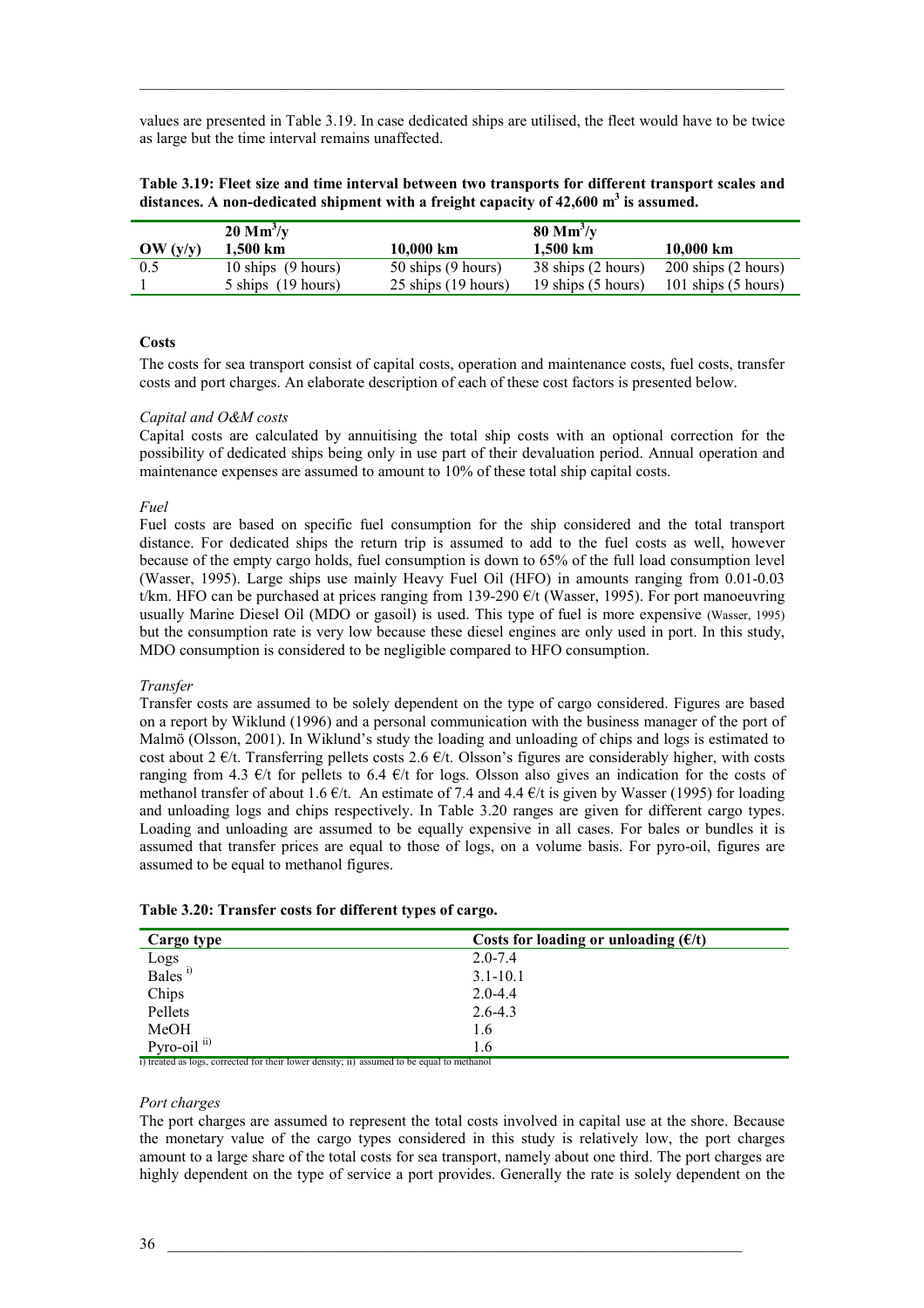ship's dead-weight tonnage and therefore relates only marginally to the amount of ships used (smaller ships have proportionally smaller dead-weights). There are no set rules about who should cover the charges. It totally depends on the contract whether it is the ship owner, the transport company, the loading or the discharging customers who has to pay. In this study it is considered irrelevant who pays these costs for in the end they will add up to the total sum anyway. But it should be kept in mind that when deriving costs from prices, they may seem high because of these hidden expenses. The operations manager of the port of Norrköping, states the total port charges consist of 0.34  $\epsilon$ /gross tonnage plus 0.39 €/ton cargo; the latter being fairway taxes (Söderhielm, 2001). The director of MP Bolagen, a Swedish biomass importing company in Ystad, states a figure of about 0.54 €/ton cargo (Malmborg, 2001). For the average Dutch situation a figure of about 0.68  $\epsilon$ /ton is plausible (Willekes, 2000). When adding up these costs, a costs figure can be calculated for different distances and cargo types. Table 3.21 shows some results. Transport costs are independent of the system's scale.

**Table 3.21: Total specific costs of sea transport with a CV-II and an operation window of 0.5 to 1**  $y/y$ , expressed in  $E/t_{dm}$  (woody biomass) or  $E/t$  (liquid fuels).

| <b>Distance</b> | <b>Dedicated</b>                                                                             | Logs $"$ |        |        |       | Chips ii) Bales iii) Pellets iv) Pyro oil v) | $MeOH$ $V(I)$ |
|-----------------|----------------------------------------------------------------------------------------------|----------|--------|--------|-------|----------------------------------------------|---------------|
| 1500 km         | no                                                                                           | 25       | 22     | 39     | 12    | 8.4                                          |               |
|                 | yes OW:1-0.5 27-34                                                                           |          | 26-34  | 42-52  | 13-16 | $11 - 16$                                    | $15-22$       |
| 10.000 km       | no                                                                                           | 42       | 55.    | 66     | 21.   | 30                                           | 42            |
|                 | ves OW:1-0.5 51-74                                                                           |          | 77-119 | 80-117 | 27-39 | 45-77                                        | 64-112        |
|                 | i) at $44\%$ MC: ii) at $10\%$ MC: iii) at $42\%$ MC: iv) at $8\%$ MC: v and vi at $0\%$ MC. |          |        |        |       |                                              |               |

For dedicated transports, ranges are the result of a difference in capital utilisation. Dedicated carriers are more expensive, even when the system's operation window is  $1 \sqrt{y}$ . This is the result of additional fuel use during the return trip for dedicated ships.

## **Energy**

The energy use for shipping biofuels is assumed to be equal to the primary energy content of the amount of fuel oil consumed during transport. The energy consumption during transfer operations is about 0.04 GJ<sub>prim</sub>/t<sub>dm</sub>, according to Feenstra (1995). Fuel consumption during return freights of non dedicated transports is assumed to be 65% of the full load consumption. Some calculated results are presented in Table 3.22.

| Table 3.22: Total specific energy use during sea transport with a CV-II and an operation window                                   |  |
|-----------------------------------------------------------------------------------------------------------------------------------|--|
| of 1 y/y days in $\mathrm{GJ}_{\mathrm{prim}}/t_{\mathrm{dm}}$ (woody biomass) or $\mathrm{GJ}_{\mathrm{prim}}/t$ (liquid fuels). |  |

| <b>Distance</b> | <b>Dedicated</b> | Loas " | Chips $\overline{}}$ |      |      | Bales iii) Pellets iv) Pyro oil v) | MeOH <sup>vi)</sup> |
|-----------------|------------------|--------|----------------------|------|------|------------------------------------|---------------------|
| 1.500 km        | no               | 0.26   | 0.46                 | 0.37 | 0.18 | 0.24                               | 0.32                |
|                 | ves              | 0.38   | 0.71                 | 0.55 | 0.25 | 0.34                               | 0.47                |
| 10,000 km       | no               | 1.30   | 2.63                 | 2.00 | 0.77 | 1.14                               | 1.65                |
|                 | ves              | 2.09   | 4.30                 | 3.24 | 1.23 | 1.82                               | 2.67                |

i) at  $44\%$ MC; ii) at  $10\%$ MC; iii) at  $42\%$ MC; iv) at  $8\%$ MC; v and vi at  $0\%$ MC.

In a study by Börjesson (1996) a figure of 0.17-0.23  $MJ<sub>prim</sub>/t.km$  is used to estimate the energy input during ship transport. This range corresponds to  $0.26$ -0.35 GJ<sub>prim</sub>/t for 1,500 km and 1.7-2.3 GJ<sub>prim</sub>/t for 10,000 km. Which is within acceptable range of the calculated values.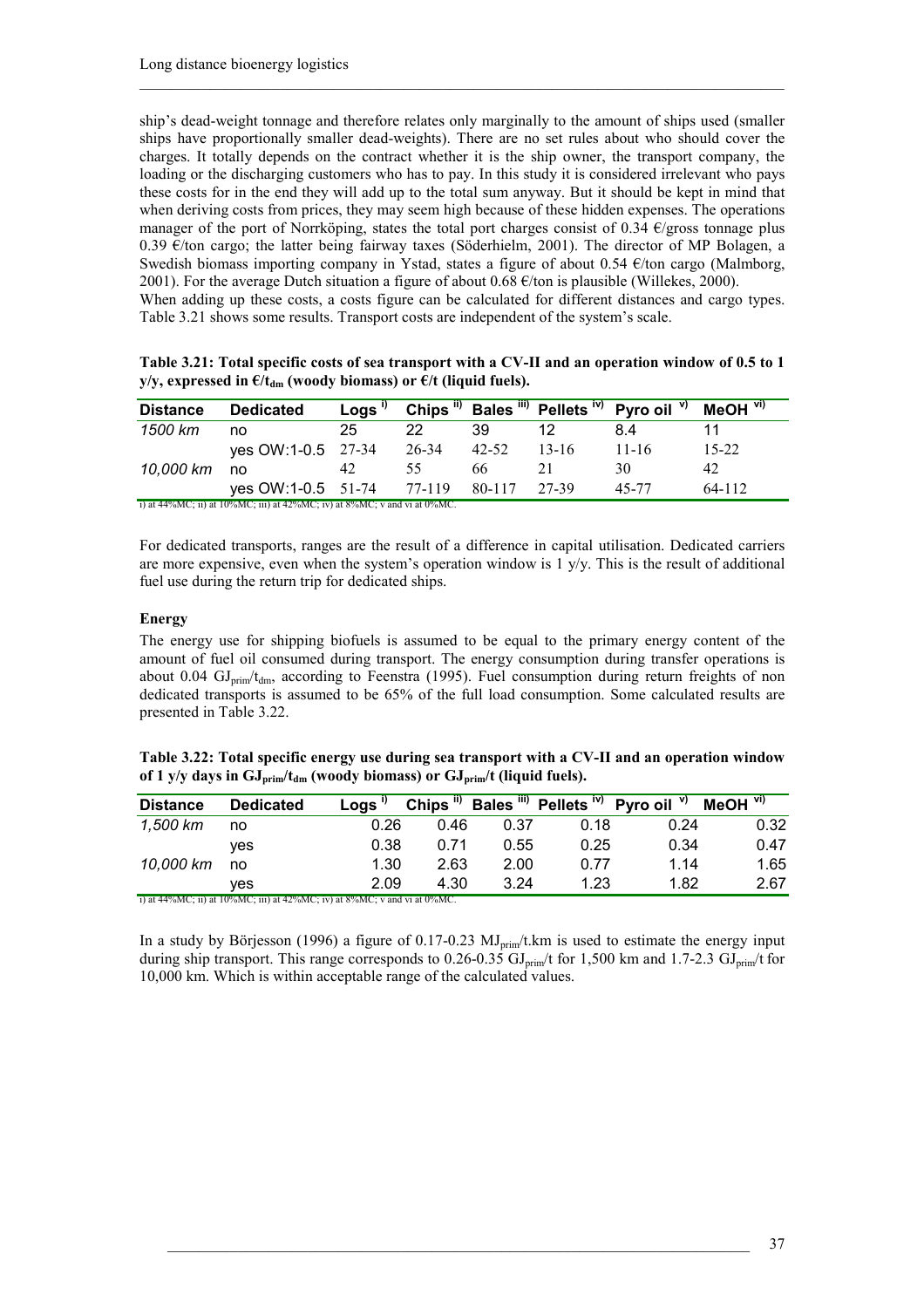# <span id="page-38-0"></span>**3.4 Storage**

At a number of points in the transport chain it is necessary to create storage possibilities for biofuels. Particularly at points where cargo is transferred between transport modalities of different scales. A large ship can take more than a thousand times as much freight as a road truck. This implies logistic bottlenecks which can only be resolved by providing sufficient storage facilities. Another reason for the necessity of storage facilities is the possible seasonal dependency of biofuel supply. The supply of biomass is often limited to a part of the year, while demand is always up and high capital investment costs call for a continuing supply of feedstock. This asks for a peak production during part of the year, which could stress the logistic capacity of the storage facilities and potentially of the whole chain. In Table 3.23 some characteristics of different storage facilities are given.

| <b>Biomass form</b>                                                                                           | Logs, bales and bundles       |                          |         |                        | <b>Chips and pellets</b> |
|---------------------------------------------------------------------------------------------------------------|-------------------------------|--------------------------|---------|------------------------|--------------------------|
| <b>Type</b>                                                                                                   | Open air <sup>i</sup> Outdoor | uncovered ii) roofed ii) | Outdoor | Bunker <sup>iii)</sup> | Silo iii)                |
| Size $(m^3)$                                                                                                  |                               | 3000                     | 3000    | 25000                  | 5000                     |
| Surface area $(m2)$                                                                                           |                               |                          |         |                        |                          |
| Capital costs (1000 $\epsilon$ )                                                                              |                               | 27                       | 108     | 1630-2170              | 331                      |
| Maintenance (% invest.)                                                                                       |                               |                          | 3       |                        |                          |
| Lifetime (years)                                                                                              | N/A                           | 25                       | 25      | 25                     | 25                       |
| Land costs $(\text{\ensuremath{\mathsf{E}}}/\text{\ensuremath{\mathsf{m}}}^2 \text{\ensuremath{\mathsf{y}}})$ | 2.3                           |                          |         |                        |                          |
| i) Malmborg (2001); ii) Pierik (1995); iii) Feenstra (1995).                                                  |                               |                          |         |                        |                          |

|  |  | Table 3.23: Characteristics of some storage facilities. |  |  |  |
|--|--|---------------------------------------------------------|--|--|--|
|--|--|---------------------------------------------------------|--|--|--|

No information has been found about the storage of liquid fuels. However, as will be clarified later, significant costs are only associated with the storage of large supplies of woody biomass. So this problem is more or less resolved.

In order to determine the total needed storage capacity, two situations must be considered. When considering a constant supply of biofuels, it suffices to calculate the buffer capacity needed at each transfer point to process the biggest possible shipments. However, when supply limitations occur, a larger storage capacity is necessary. In that case large stocks of biofuels must be stored at some point in the chain. Both situations will be discussed.

For the situation with a constant biofuel supply, a base capacity is deemed satisfactory in order to be able to cope with transfer and handling. As a base capacity, a two-day buffer storage is considered reasonable. The size of this storage is determined by calculating the total amount of biomatter processed during two days. Since biomass flow is the same throughout the chain, as determined by the operation window of the logistic system, the storage buffer size will be the same for all transfer points, namely approximately 0.5% of the system's end scale.

For the alternative situation where a supply restriction presides, a way between two alternatives is possible. One possibility is a large scale storage of biofuels at the end of the chain. However this would ask for a drastic increase in chain performance, because all material has to be transported during a small part of the year. The lying idle of purchased capital during the rest of the year makes the situation even less attractive. The second alternative is to store all biofuels at some point at the top of the chain. For residues and chipped biomass forms the material needs to be upgraded in some way, however this restriction does not hold for logs, bales or Eucalyptus and Salix stems, so this option offers good prospects in case of seasonal dependency of supply.

For both ways, and every possible middle course, the additional storage capacity is calculated by multiplying the system's scale by the operation window required for the harvesting. In case of a six months harvesting window, a supply buffer storage capacity of half the total annual scale is considered necessary. Table 3.24 gives some examples.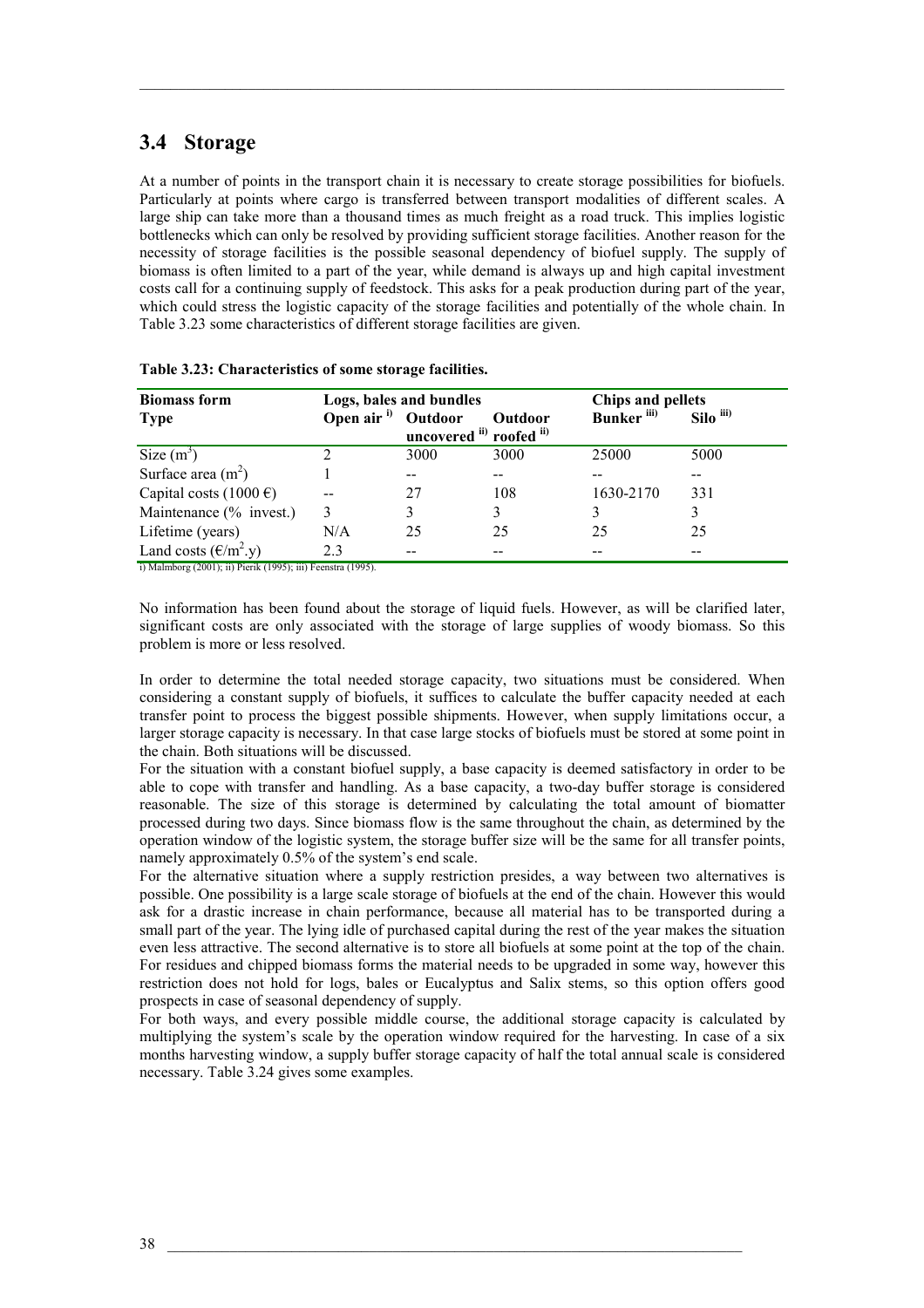| Chain                | Ordinary storage (m <sup>3</sup> ) | Supply storage $(m^3)$ |
|----------------------|------------------------------------|------------------------|
| Harvesting site      | 50,000                             |                        |
| <b>CGP</b>           | 50,000                             | 5,000,000              |
| Export terminal      | 50,000                             |                        |
| Import terminal      | 50,000                             |                        |
| Energy plant (Truck) | 50,000                             |                        |
| Total                | 250,000                            | 5,000,000              |

| Table 3.24: Some typical storage capacities, assuming an annual scale of 10 Mm <sup>3</sup> and a supply |  |  |  |  |
|----------------------------------------------------------------------------------------------------------|--|--|--|--|
| harvesting window of $0.5$ y/y.                                                                          |  |  |  |  |

It can be seen from these figures that a supply restriction, drastically increases the need for storage capacity. For this study it is assumed that if necessary, the total supply buffer storage will be situated at the top of the chain (CGP). This means, a large storage capacity for liquid fuels isn't necessary.

During storage, biomass tends to decompose when the material is wet and/or chipped. This results in dry matter losses. Material can dry during storage as well, depending on storage conditions, such as humidity and ventilation. Table 3.25 gives drying and decomposing characteristics for two types of storage.

|  |  | Table 3.25: Dry matter losses and drying characteristics during storage. |
|--|--|--------------------------------------------------------------------------|
|  |  |                                                                          |

| Dry matter loss                    | <b>Moisture content loss</b>        |
|------------------------------------|-------------------------------------|
| $15\%$                             | results in 35-45 $\%$ <sup>1)</sup> |
| $3\%$ /month                       | decrease of 1.5 % point/month       |
| (only for chips with $MC > 20\%$ ) | (chips with $MC > 20\%$ )           |
|                                    |                                     |

i) an original value of 50% MC is assumed

### **Costs**

Costs are calculated with the use of the data presented above in [Table 3.23](#page-38-0) by annuitising capital investments and adding 3% maintenance. Land costs, which are only included in the open air alternative are assumed to be 2.3  $\epsilon/m^2$ .y, based on Malmborg (2001). Power consumption is assumed to be negligible. In Table 3.26 an overview of the results is presented.

|  | Table 3.26: Specific storage costs, depending on average storage time $(\ell/m^3)$ . |  |
|--|--------------------------------------------------------------------------------------|--|
|  |                                                                                      |  |

|                        | Biomass form Logs, bales and bundles |                      | Chips and pellets        |        |      |  |
|------------------------|--------------------------------------|----------------------|--------------------------|--------|------|--|
| <b>Type</b>            | Open air                             | Outdoor<br>uncovered | <b>Outdoor</b><br>roofed | Bunker | Silo |  |
| Costs $(\epsilon/m^3)$ |                                      |                      | 5.0                      |        | 9.3  |  |

From these figures a mass based costs estimate for storage of different types of biomass can be deduced. Depending on the density of the biomass, specific costs per tonne range from 3 to 7  $\epsilon/t_{dm}$  for uncovered outdoor storage and 16 to 81  $\epsilon/t_{dm}$  for roofed or indoor storage. These estimates are given in Table 3.27.

|                           | <b>_02S</b> | <b>Bales or Bundles</b> <sup>17</sup>                                                                                                      | <b>Pellets</b> | Chips |  |
|---------------------------|-------------|--------------------------------------------------------------------------------------------------------------------------------------------|----------------|-------|--|
| Costs $(\epsilon/t_{dm})$ | 16)         | $3 - 7(23 - 25)$                                                                                                                           | 16-20          | 62-81 |  |
|                           |             | i) Residue bales, Salix and Eucalyptus bundles are included within the given range. Values in brackets give the costs for covered storage. |                |       |  |

For a comparison, a comprehensive study by Van den Heuvel (1995) indicates ranges of 3.3-19.0  $\epsilon/t_{dm}$ and 8.1-27.1  $E/t_{dm}$  for respectively indoor and outdoor storage. So it seems that the presented calculations are within range of known literature values.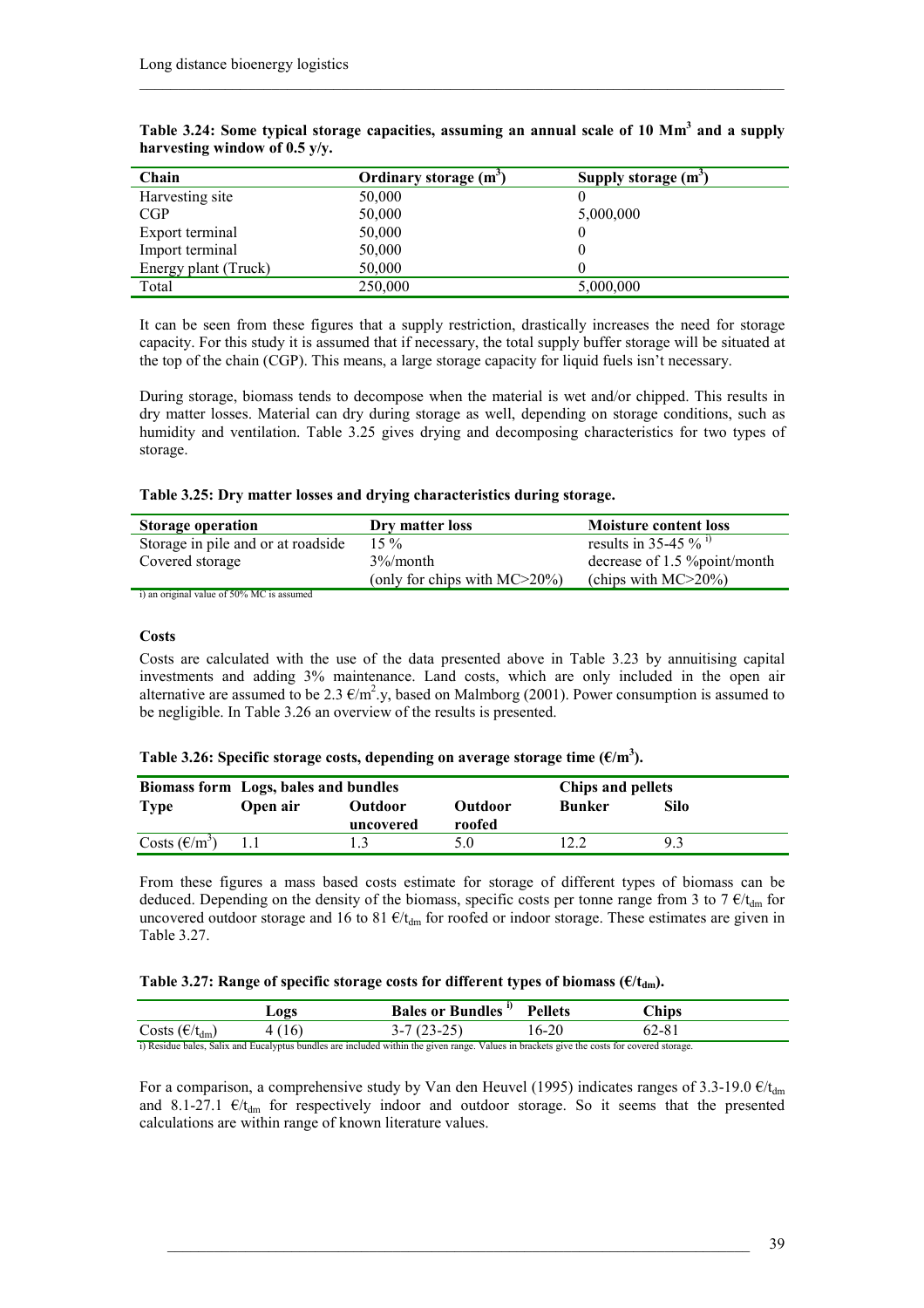## **Energy**

Since artificial drying is not considered part of the storage operation, no energy expenses are associated with storing biomass. In case of storage of chemicals like methanol or pyrolysis oil, some additional technology might be necessary to safeguard security, however this aspect is left out of consideration due to a lack of data.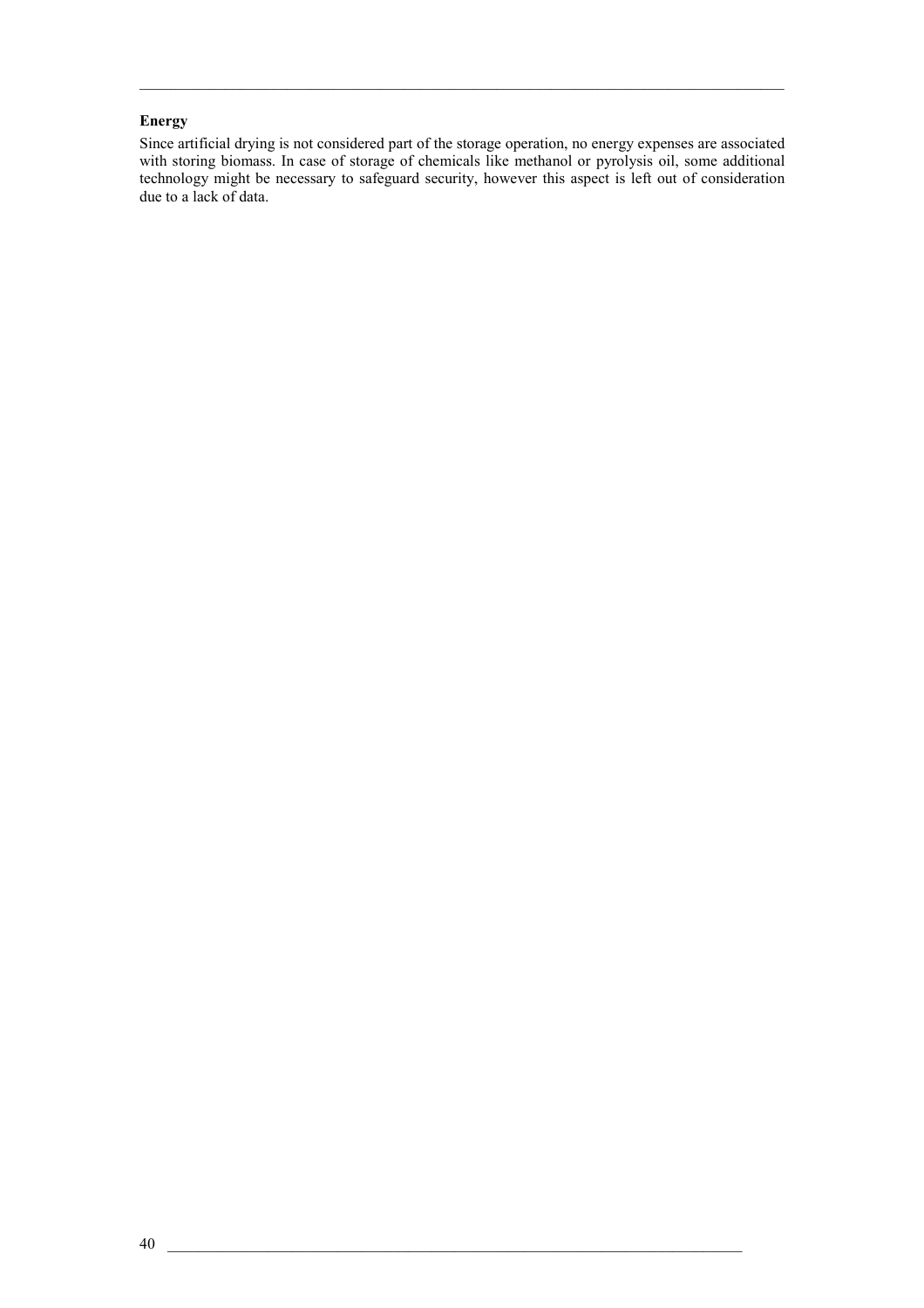# <span id="page-41-0"></span>**3.5 Energy Conversion**

A variety of different biomass conversion techniques exist. The most important distinction to be made within this study is related to the choice of utilisation, the production of power or the production of liquid fuels. The production of heat energy is not considered useful because of its relatively low application value.

Energy conversion technologies are currently rapidly developing so efficiency figures as well as costs are difficult to predict, even on the short term. It lies beyond the scope of this study to give a thorough analysis of state-of-the-art conversion techniques so instead some key values will be used.

## 3.5.1 Power production: gasification

Power is one of the most valuable forms of energy and biomass electricity prices can easily be compared to prices for electricity from conventional sources. For this study one conversion technologies is considered, the gasification of biomass.

## **Gasification**

Gasification means the thermal gasification of biomass or the thermochemical conversion of biomass into gaseous fuels by means of partial oxidation of the biomass at high temperatures. Many different types of biomass gasification processes are commercially applied. For this study the recent biomass integrated gasification/combined cycle (IGCC or BIG-CC) technology is considered (Faaij et al., 1998).

For all cases biofuels are considered to possess an energy content of  $16-17 \text{ GJ}_{LHV}$  per tonne at  $8-10\%$ moisture content or 19.5  $\text{GJ}_{\text{HHV}}$ . The most relevant characteristics of both combustion, co-firing and gasification plants are presented in [Table 3.29.](#page-42-0)

| <b>Type</b>                        | $BIG/CC$ <sup>i)</sup> |
|------------------------------------|------------------------|
| Capacity plant (MWth LHV)          | 316                    |
| Investment costs (mln $\epsilon$ ) | 325                    |
| Efficiency power (% LHV)           | 48                     |
| O&M costs $(\%$ inv.)              | 4                      |
| Life time $(y)$                    | 25                     |

| Table 3.28: Characteristics of some power conversion technologies, including pretreatment. |  |  |
|--------------------------------------------------------------------------------------------|--|--|

## 3.5.2 Liquid fuel production: methanol synthesis and pyrolysis

The conversion of woody biomass to liquid fuels offers some efficiency advantages during transport and handling, however the utilisation form is completely different in nature so a comparison is difficult. A sensible analysis will have to be made on the account of domestic requirements and relative costs. Two liquid substances are assessed within this study, methanol and pyrolysis oil.

## **Methanol synthesis**

i) Faaij (1998).

Biomass-derived methanol is produced through gasification. The biomass is converted into a synthesis gas that is processed into methanol. Because of the high investment costs and the sophisticated technology involved, methanol synthesis is considered to be limited to large scale activities. Methanol has a density of 0.79  $t/m<sup>3</sup>$ , a HHV of 19.92 GJ/t and a LHV of 25.22 GJ/t (Jager, 1998). This could make storage and transport operations more efficient but safety measures must be taken into account due to the toxicity and flammability of the substance. Methanol can be used as a blend in transportation fuel and in the long term, possibly as a fuel in fuel cell vehicles.

## **Pyrolysis oil synthesis**

During pyrolysis, biomass is heated in the absence of air, resulting in a breaking down into a complex mixture of liquids, gasses, and a residual char (usually charcoal). The composition of this mixture depends on the exact conditions during the process. Pyrolysis can be carried out under a variety of conditions to capture all the components, and to maximise the output of the desired product be it char, liquid or gas. Recent research activities have focused mainly on the fast production of the liquid oil (flash pyrolysis) and have pointed out that production could be cheap and economically profitable at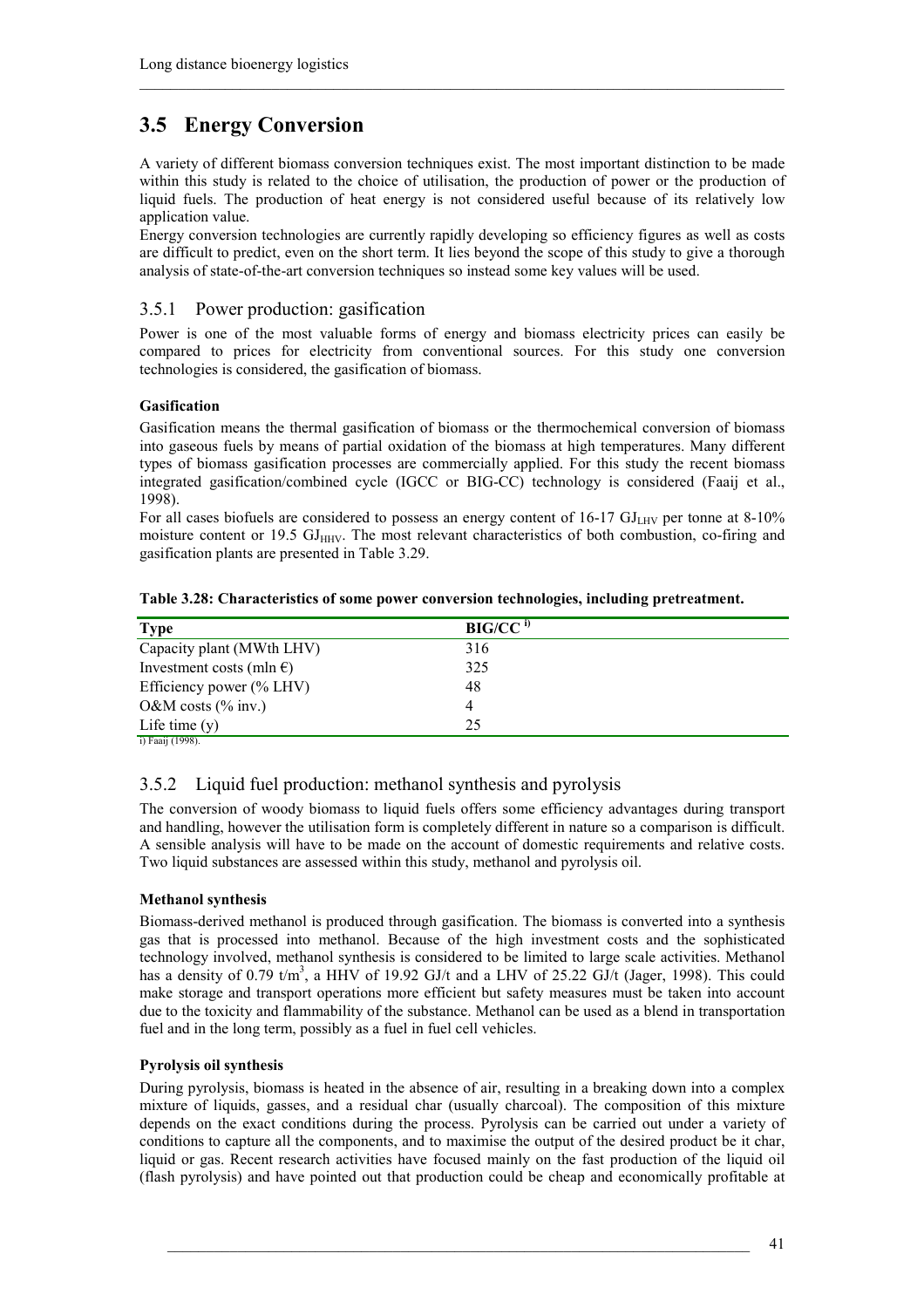<span id="page-42-0"></span>low scales (Faaij, 2001a; Van den Heuvel et al., 1994). For this reason this study focuses solely on the production of liquid oil with respect to pyrolysis. Dry pyrolysis oil has a density of about 1.175  $t/m<sup>3</sup>$ and an energy content of 20-24 GJ/t, depending on the exact composition (Schenkeveld, 2001; Meeuwesen, 1997). The liquid oil is easier to store and transport than solid biomass material due to spatial characteristics, however because of its toxic and corrosive nature, security measures must be taken which are likely to be expensive. In Table 3.30 some basic characteristics of pyrolysis and methanol synthesis technologies are presented. Data for methanol synthesis are derived from Faaij (2000). For pyrolysis related technology, data is derived from Schenkeveld (2001).

For pyrolysis oil the utilisation is not obvious. Unlike methanol, it is as yet impossible to run combustion engines on pyrolysis oil. In the long term future, oil fired gas turbines and diesel engines might possibly be adjusted to make the application of pyrolysis oil as a transport fuel possible (Meeuwesen, 1997) but at present none of these options is in a developed state. In this study it is assumed that pyrolysis oil is gasified, in order to generate electricity or methanol. Performance figures for this type of technology are based on BIG/CC technology (Faaij et al., 1998) and methanol production technology (Hamelinck, 2001; Hamelinck et al., 2001).

|                                 | Methanol synthesis <sup>i)</sup> |        |     | Pyrolysis <sup>ii)</sup> Pyro-methanol <sup>iii</sup> ) Pyro-power <sup>iv)</sup> |     |
|---------------------------------|----------------------------------|--------|-----|-----------------------------------------------------------------------------------|-----|
| <b>Type</b>                     | <b>Small scale</b> Large scale   |        |     |                                                                                   |     |
| Capacity plant (MWth LHV) 375   |                                  | 830    | 34  | 405                                                                               | 316 |
| Capital costs (mln $\epsilon$ ) | 302                              | 574    | 9.1 | 203                                                                               | 247 |
| Efficiency fuel $(\%$ LHV)      | 52                               | 51 $v$ | 67  | 64                                                                                | 48  |
| O&M costs $(\%$ inv.)           |                                  |        |     |                                                                                   |     |
| Life time $(y)$                 | 25                               | 25     | 25  | 25                                                                                | 25  |

i) Faaij (2000); ii) Schenkeveld (2001); iii) Hamelinck (2001): unit 6 was used, without pretreatment and tar cracker; iv) Faaij (1998): the largest available SOTA system was used, without pretreatment and tar cracker; v) an additional 13% of power is produced by this system, which is deducted from the total annual costs, taking into account an electricity price of 3.5 €ct/kWh.

### **Logistics**

It is assumed that all conversion technologies operate with a practical load factor of 8000 hours per year. No operation window restrictions are applied because it is considered eminent that power and fuel production continue the whole year.

#### **Costs**

Costs are calculated by annuitising the total capital investments and adding a 4% operation and maintenance share. It is assumed that capital investments will be relatively cheaper for large scale installations so capital costs are scale dependent.

**Table 3.30: Specific costs of different energy conversions in €/tdm (woody fuels) or €/tonne (Pyro conversions); values in brackets represent costs in €/GJ.**

| <b>Process scale</b>     | $BIG/CC$ <sup>i)</sup> | Methanol <sup>i)</sup> | <b>Pyrolysis</b> | Pvro-MeOH | <b>Pyro-Power</b> |
|--------------------------|------------------------|------------------------|------------------|-----------|-------------------|
| Large scale              | 84.4 (8.8)             | 38.2(4.1)              | $- -$            | --        | --                |
| Small scale              | $\sim$ $-$             | 76.8(8.1)              | 25.5(2.1)        | 65.2      | 47.2              |
| i) pretreatment included |                        |                        |                  |           |                   |

It must be noted that pretreatment steps like sizing and drying are included within the capital costs of methanol and power conversion installations. It is hard to determine exactly what share of this price is made up by pretreatment installations and operations. For this study, all calculations will be corrected by subtracting the earlier calculated pretreatment costs from the values presented above.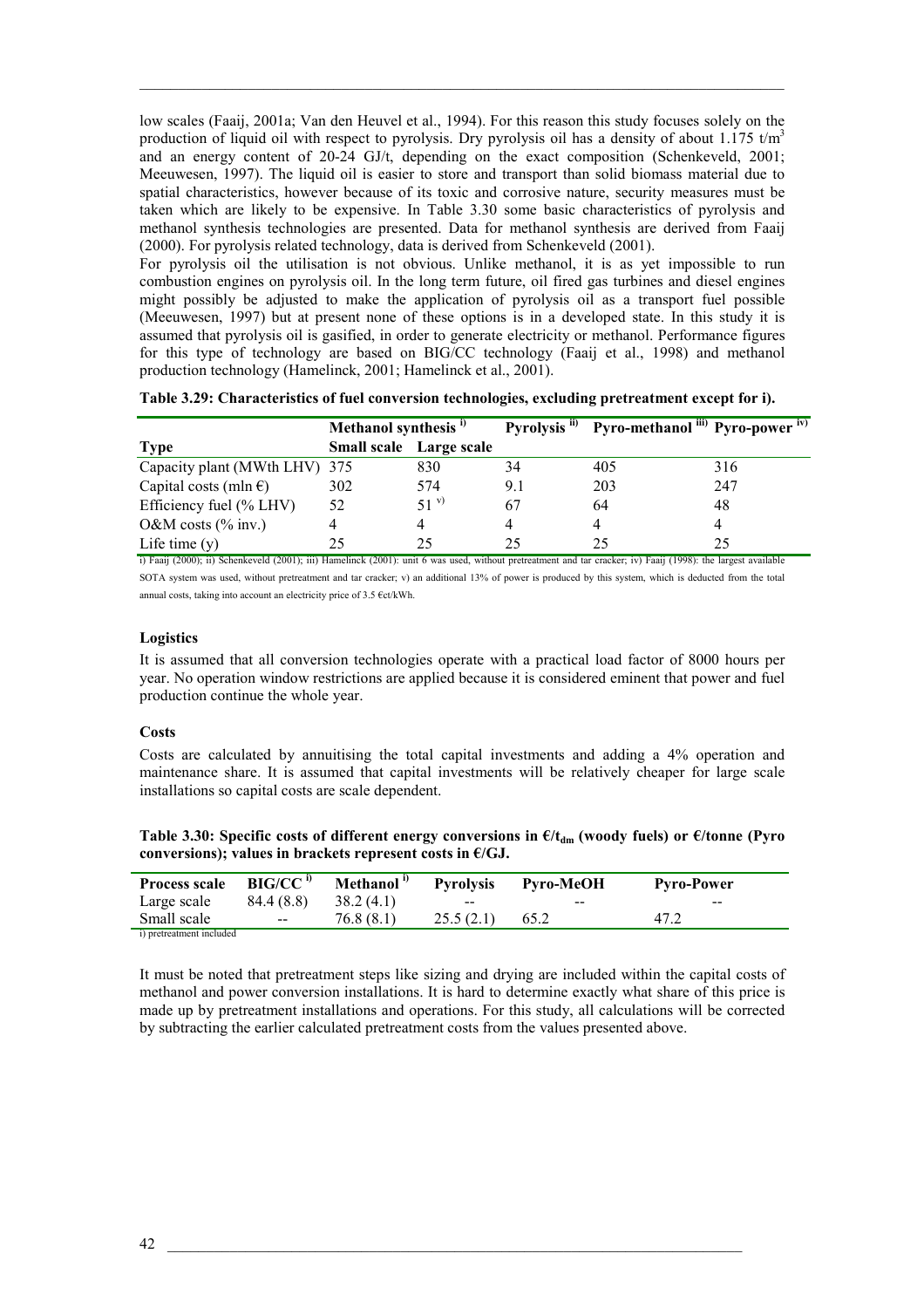# **4 Scenario outlines**

In this section a number of scenarios will be presented. Based on geographical, agricultural and scale related factors, different situations are assessed, taking into account all possible chains considered to be of serious interest. The main scenarios considered are on one hand Europe, where Scandinavia and the Baltic countries are considered, and on the other hand Latin America, with Brazil and Nicaragua as two possible suppliers. Both continents offer promising potential to supply large amounts of biofuels in the future but at the same time these areas are different in many ways, which makes it possible to gain insight in the way a chain's organisation should be adjusted to account for these differences. The main factors of differentiation are:

- Biomass source: Yield figures, production densities and costs figures will differ
- Geographical situation: Depending on the availability of coastal or railroad connections, certain chains might offer more attractive transport conditions.
- Transport distances: Logistic costs might be a serious constraint and besides that this factor seriously influences the time, necessary to transport the biofuels.

A number of other factors might influence chain performance as well (interest rate, oil prices), but since they are not specifically related to the scenarios considered, they are discussed within the sensitivity analysis (Section [5.2\)](#page-55-0). Scale effects are not taken into account, since all operations run at a large scale where efficiency figures are unaffected by variations.

# **4.1 The transport chains**

A variety of chain structures is proposed for each scenario. The order and organisation within these chains are based upon the information presented in the first three sections. [Table 4.1](#page-44-0) gives an overview of all chain alternatives to be analysed. Each chain and its steps will be clarified individually.

## **Logs**

The chain of logs is probably the most simple of all chains considered. The trees are considered to be harvested mechanically, as has been described in Section [3.1.](#page-23-0) After haulage to the roadside the logs can be stored to dry during the warm summer months. No pretreatment is intended so the next step is a truck transport directly to the harbour or railway terminal. At these export terminals a storage option is available. After ship transport, the biofuels are transferred to a truck and taken to the energy plant, again a storage facility is present. In case of an international train transport, no additional transfer is necessary and the fuels are taken directly to the energy plant. Finally the logs will be sized to chips, dried to 10% moisture content and converted to methanol or power. This chain is not applicable to Salix or Eucalyptus, since the stems of these crops are too thin. Heat used for drying is assumed to be freely available.

## **Chips**

This chain is also relatively simple and widely applied, especially when transport distances are relatively small. This chain is applicable to residue wood, as well as Salix and Eucalyptus. Salix, Eucalyptus and forestry residue chips are considered to possess the same density and moisture content so they can be treated equally during transport and handling operations. As has been described in Section [3.1,](#page-23-0) trees and plants are considered to be dried in-field before being chipped in-field. After haulage to the roadside the chips can be transported to the CGP by truck. At the CGP, the chips will be force-dried to prevent high dry matter losses and health hazards during handling. The dry chips can be stored for some time and subsequently a truck transport will take them to the export terminal. In the import terminal, a storage facility is available so truck transport to the energy plant can be organised smoothly.

Note that the key difference between this chain and the logs chain, is the position of chipping and drying. Chipping logs centrally is a lot cheaper than chipping residues locally, however fresh residues cannot be transported easily because of their shape. An alternative possibility would be to chip the logs centrally before the international transport. However, chips have a low density and the decomposition is high. The next chain offers a possibly attractive alternative.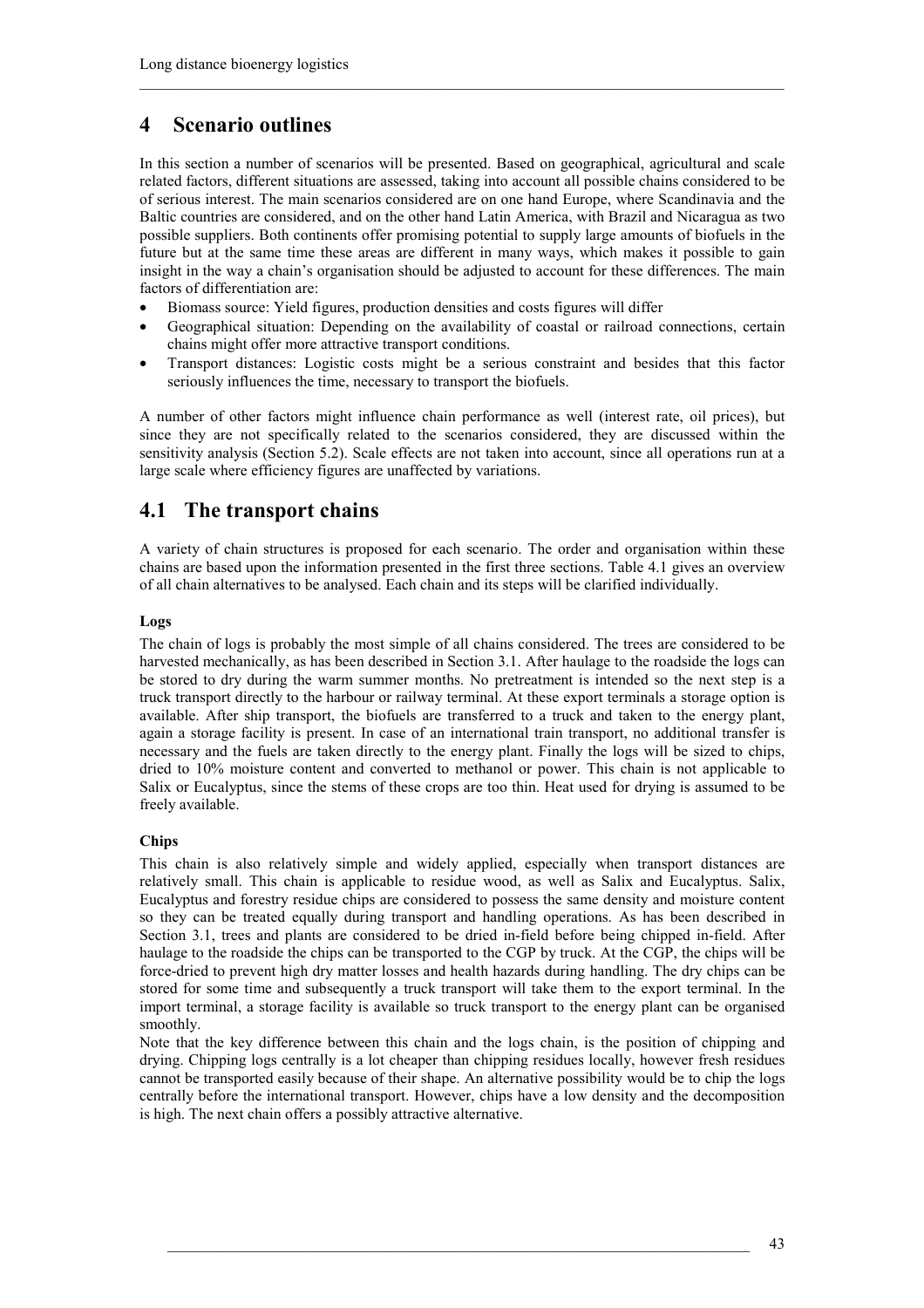#### <span id="page-44-0"></span>**Bales / Bundles**

This chain is based on a new system for compacting logging residues as has been described in Section [3.1.](#page-23-0) After in-field drying, residues are compacted and shaped into bales (CRL's), whereas Salix and Eucalyptus stems are tied in bundles of similar shape. As discussed earlier it is assumed, that bundles of Salix and Eucalyptus stems can be considered as CRL's during transport and handling operations. No central pretreatment steps are intended so there is no need for a CGP and transport is limited to a truck ride, directly to the harbour or railway terminal. At the export terminal, a storage facility is available. After the international transport the imported biofuels are either directly taken to the conversion plant (in case of a train transport or coastal plant) or they are first transferred and transported by truck and then taken to the conversion plant (in case of an inland conversion plant). Heat used for drying is assumed to be freely available.

| <b>Production system</b>           | Logs      |           | <b>Chips</b> |           | <b>Bales/Bundles</b> |           |           |           |              |           |           |           |
|------------------------------------|-----------|-----------|--------------|-----------|----------------------|-----------|-----------|-----------|--------------|-----------|-----------|-----------|
| <b>CHAIN STRUCTURE</b>             | Logs      |           | Chips        |           | <b>Bales</b>         |           | Pellets   |           | MeOH         |           | Pyro      |           |
| $S =$ Internat. Sea transport      | S         | L         | S            | L         | S                    | L         | S         | L         | <sub>S</sub> | L         | S         | L         |
| $L =$ Internat. Overland transport |           |           |              |           |                      |           |           |           |              |           |           |           |
| Harvesting and forwarding          | $\bullet$ | $\bullet$ | $\bullet$    | $\bullet$ | $\bullet$            | $\bullet$ | $\bullet$ | $\bullet$ | $\bullet$    | $\bullet$ | $\bullet$ | $\bullet$ |
| Storage in pile                    |           |           |              |           |                      |           |           |           |              |           |           |           |
| Baling                             |           |           |              |           | $\bullet$            | $\bullet$ | $\bullet$ | $\bullet$ | $\bullet$    | $\bullet$ | $\bullet$ | $\bullet$ |
| Chipping                           |           |           | $\bullet$    | $\bullet$ |                      |           |           |           |              |           |           |           |
| Storage in pile                    |           |           | $\bullet$    | $\bullet$ | $\bullet$            | $\bullet$ | $\bullet$ | $\bullet$ | $\bullet$    | $\bullet$ | $\bullet$ | $\bullet$ |
| Storage at roadside                | $\bullet$ | $\bullet$ |              |           |                      |           |           |           |              |           |           |           |
| Pyrolysis oil synthesis            |           |           |              |           |                      |           |           |           |              |           | $\bullet$ | $\bullet$ |
| Local transport                    | $\bullet$ | $\bullet$ | $\bullet$    | $\bullet$ | $\bullet$            | $\bullet$ | $\bullet$ | $\bullet$ | $\bullet$    | $\bullet$ |           |           |
| Central storage                    |           |           | $\bullet$    | $\bullet$ |                      |           | $\bullet$ | $\bullet$ | $\bullet$    | $\bullet$ | $\bullet$ | $\bullet$ |
| Central chipping                   |           |           |              |           |                      |           | $\bullet$ | $\bullet$ | $\bullet$    | $\bullet$ | $\bullet$ | $\bullet$ |
| Central drying                     |           |           | $\bullet$    | $\bullet$ |                      |           | $\bullet$ | $\bullet$ | $\bullet$    | $\bullet$ | $\bullet$ | $\bullet$ |
| <b>Central Pelleting</b>           |           |           |              |           |                      |           | $\bullet$ | $\bullet$ |              |           |           |           |
| Methanol synthesis                 |           |           |              |           |                      |           |           |           | $\bullet$    | $\bullet$ |           |           |
| Central transport                  | $\bullet$ |           | $\bullet$    |           | $\bullet$            |           | $\bullet$ |           | $\bullet$    |           | $\bullet$ |           |
| Storage at export terminal         | $\bullet$ | $\bullet$ | $\bullet$    | $\bullet$ | $\bullet$            | $\bullet$ | $\bullet$ | $\bullet$ | $\bullet$    | $\bullet$ | $\bullet$ | $\bullet$ |
| Train transport                    |           | $\bullet$ |              | $\bullet$ |                      | $\bullet$ |           | $\bullet$ |              | $\bullet$ |           | $\bullet$ |
| Ship transport                     | $\bullet$ |           | $\bullet$    |           | $\bullet$            |           | $\bullet$ |           | $\bullet$    |           | $\bullet$ |           |
| Transport to conversion unit       | $\bullet$ |           | $\bullet$    |           | $\bullet$            |           | $\bullet$ |           | $\bullet$    |           | $\bullet$ |           |
| Storage at conversion unit         | $\bullet$ | $\bullet$ | $\bullet$    | $\bullet$ | $\bullet$            | $\bullet$ | $\bullet$ | $\bullet$ | $\bullet$    | $\bullet$ | $\bullet$ | $\bullet$ |
| Chipping                           | $\bullet$ | $\bullet$ |              |           | $\bullet$            | $\bullet$ |           |           |              |           |           |           |
| Drying chips                       | $\bullet$ | $\bullet$ |              |           | $\bullet$            | $\bullet$ |           |           |              |           |           |           |
| Power conversion                   | $\bullet$ | $\bullet$ | $\bullet$    | $\bullet$ | $\bullet$            | $\bullet$ | $\bullet$ | $\bullet$ |              |           | $\bullet$ | $\bullet$ |

#### **Table 4.1: Selected transport chains.**

### **Pellets**

The bales chain is assumed to form the basis for a pellets based transport chain. Since, as has been shown in Section [3.1,](#page-23-0) the bales production system is the cheapest, next to the system of logs, of which the future applicability is highly uncertain. Furthermore the bales system offers possibilities for utilisation of residues, as well as energy crops in a variety of regions. Besides, the material shape offers some advantages during transport and handling.

After the bales have been produced, a truck transport is arranged to take all material to a CGP where the chipping, drying and pelleting operations will be performed. A storage facility is available at this point. The pellets are subsequently transported, either by train to the conversion plant in the importing country or by truck to the harbour (the latter is unnecessary if the CGP is located at the harbour) where they are shipped, after optional storage for some time. As a last step, the pellets are taken from the harbour to the energy plant by truck.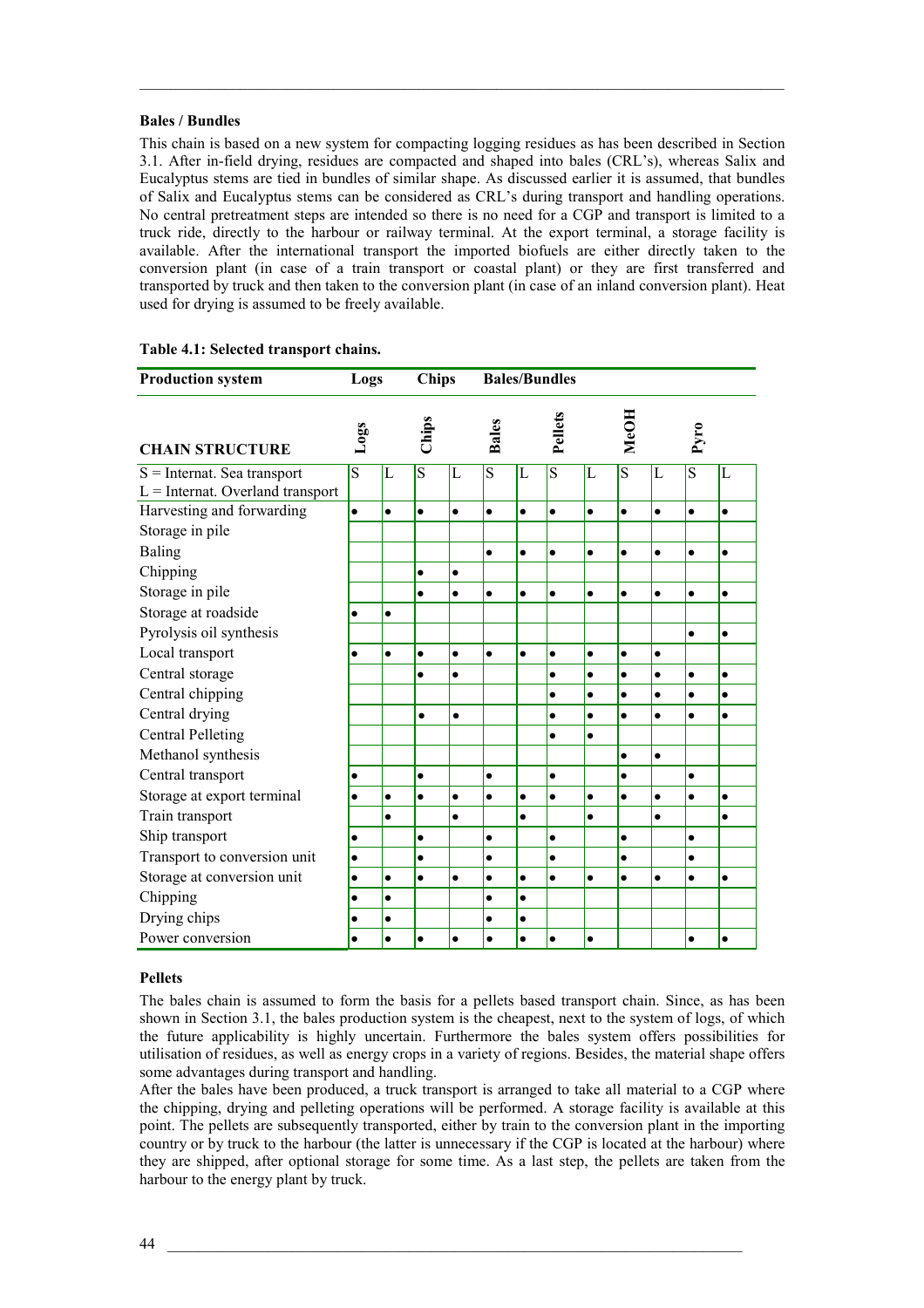## **Methanol**

The bales chain is assumed to constitute the basis for a methanol based transport chain for the same reasons as stated in the pellets chain description. The sole difference, compared to the pellets chain is the early conversion of dried chips to methanol, in stead of pellets. This conversion takes place on a relatively small scale. Heat used for drying is assumed to be freely available.

## **Pyrolysis oil**

The pyrolysis chain is based on the idea of local scale liquid fuel production since the conversion technology might proof relatively cheap. However, the feedstock material needs to be chipped and dried to 8% moisture content before the conversion (Meeuwesen, 1997). For that reason, a cost intensive drying step is also necessary so the scale of operation must still be high enough to justify the investments needed (units of 30 MWth are assumed, based on Schenkeveld (2001)). The basis for this alternative is the bales production system, with an in-field chipper, dryer and pyrolysis reactor. The local production site is considered to be equivalent to a CGP for this alternative. The oil can be stored locally, after which it is directly transported to the harbour or railway terminal. At the export terminal, again a storage facility is available. After international transport the imported biofuels are either directly taken to the conversion plant (in case of a train transport or coastal plant) or they are first transferred on a truck in the import terminal (in case of an inland conversion plant). Heat used for drying is assumed to be freely available.

### **Utilisation**

At the bottom-end of each chain, the energy carriers delivered, will be utilised as either power or methanol. These conversions will take place by a large scale gasification (BIG/CC technology) or large scale methanol synthesis. Both options will be considered for all chains, except with respect to the methanol chain, since in that case, the energy carrier (methanol), already has a high application value, rendering subsequent conversions are pointless.

## **4.2 The Scenarios**

It lies beyond the scope of this study to assess the nature and quantity of all possible sources and destinations so in order to simplify this assessment a number of general cases will be constructed that are suitable for the situation of large scale biofuel import to the Netherlands.

Some choices are made, concerning the equipment used. For drying and sizing equipment the cheapest alternatives have been chosen. Densification equipment was selected for the average price. With regard to ship transport the largest scale was selected, which is also the cheapest. An overview is presented in Table 4.2.

| Equipment      | Type used                                                                    |
|----------------|------------------------------------------------------------------------------|
| Chipper        | MP Bolagen                                                                   |
| Dryer          | Van den Broek RDD (large)                                                    |
| Pelletiser     | Fr Hausm. Extruder                                                           |
| Ship transport | CV II 30,000 dwt (woody fuels) and Chemical Tanker 4,527 dwt (liquid fuels). |

**Table 4.2: Equipment used for scenario calculations.**

## 4.2.1 Europe

The European countries to take into account as biomass producers are Sweden and Finland in the north, and Poland and the Baltic countries in the east. Biomass sources to be utilised are forestry residues and Salix. No distinction is made between the two, since material characteristics are not too different and costs are assumed to be practically the same in the near future. The logs chain, however is not available for Salix or Eucalyptus.

Three different geographical situations are taken into account. International distances range from 1000 to 2000 km but an average of 1500 km will be used in this analysis. An overview of the considered situations and their characteristics is presented in [Table 4.3](#page-46-0). The distance, from production site to CGP (local transport) is assumed to be 50 km in average for all situations. The distance from CGP (central transport) to the export terminal is assumed to be 200 km. Materials can be transported by ship or overland by train. A train transport is assumed to run directly from CGP to the point of utilisation in the destination country. For the ocean transport alternative, two options are considered, one for a situation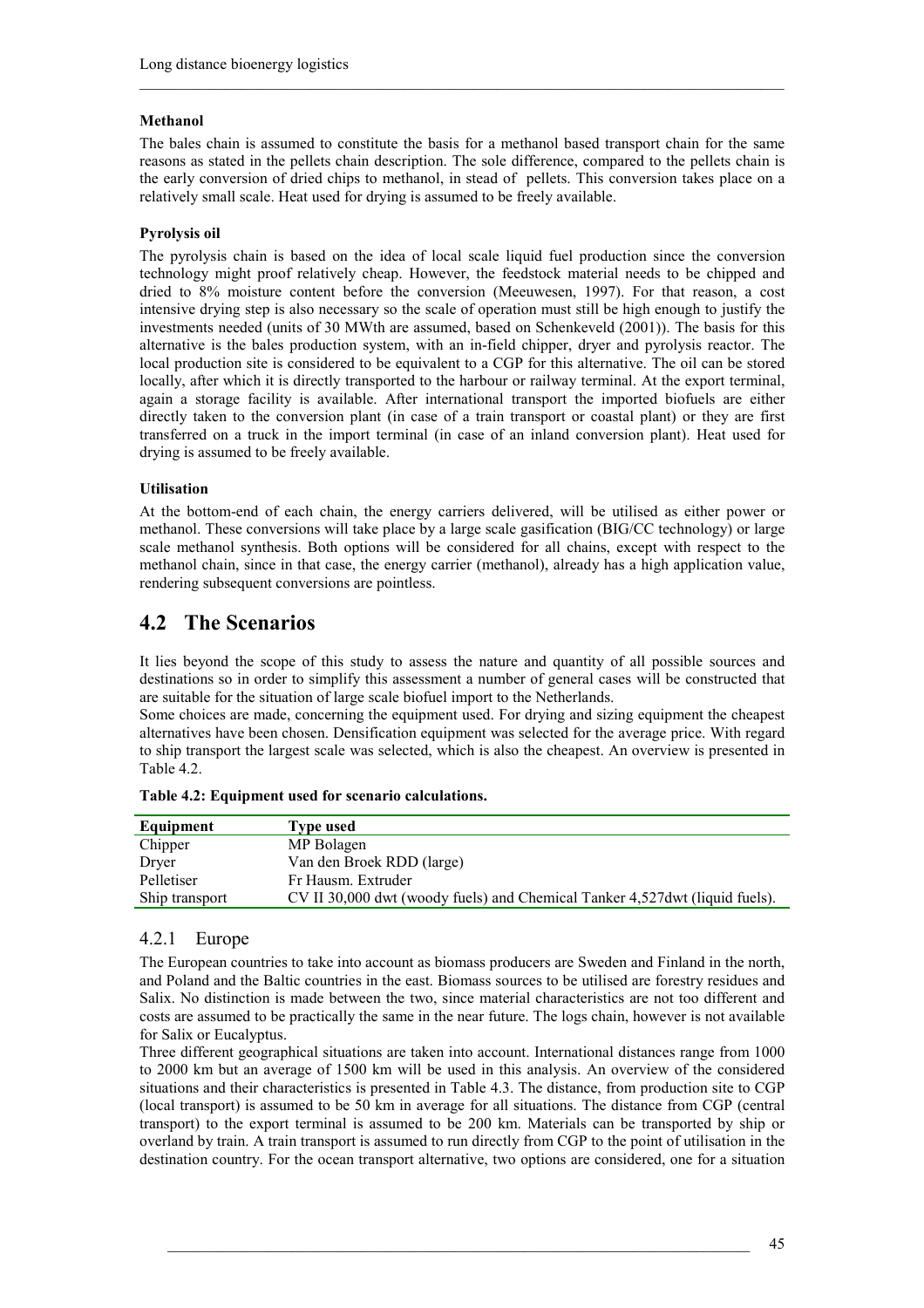<span id="page-46-0"></span>with an inland CGP and one for a situation with a coastal CGP. For the latter, the central transport distance is set to zero.

|          |               | Inland CGP         | Coastal CGP    |
|----------|---------------|--------------------|----------------|
| Ocean    | Local         | 50 km              | 50 km          |
|          | Central       | $200 \mathrm{km}$  | $0 \text{ km}$ |
|          | International | $1500 \mathrm{km}$ | 1500 km        |
| Overland | Local         | 50 km              |                |
|          | Central       | $0 \text{ km}$     |                |
|          | International | 1500 km            |                |

| Table 4.3: Assumed transport distances for four different situations in Europe. |  |
|---------------------------------------------------------------------------------|--|
|---------------------------------------------------------------------------------|--|

A harvest window of 0.5 y/y is defined, due to the seasonal dependency of biomass supply. The system's operation window is set at 1 y/y, since operations are not supply limited due to the application of long term storage facilities at the production site.

## 4.2.2 Latin America

The Latin-American countries to consider in this study, are Brazil and Nicaragua. The most important biomass source to be utilised in these regions is Eucalyptus. Distances range from 9,000 to 13,000 km but in this scenario analysis a value of 10,000 km is used. An overview of the characteristics of these situations is presented in Table 4.4.

**Table 4.4: Assumed transport distances for four different situations in Latin America.**

|       |               | Inland CGP | Coastal CGP          |  |
|-------|---------------|------------|----------------------|--|
| Ocean | Local         | 50 km      | 50 km                |  |
|       | Central       | 200 km     | $0 \text{ km}$       |  |
|       | International | 10,000 km  | $10.000 \mathrm{km}$ |  |
|       |               |            |                      |  |

A long distance train transport is obviously impossible within this scenario, so only ocean transport situations are considered. As in the previous case, two situations are considered, one with an inland CGP and one with a coastal CGP. For the latter the central transport distance is set to zero. A harvest window of 0.5 y/y is defined, as a result of seasonal dependency of biomass supply. The system's operation window is set to  $1 \sqrt{\gamma}$ , since log term storage facilities safeguard a continuous supply.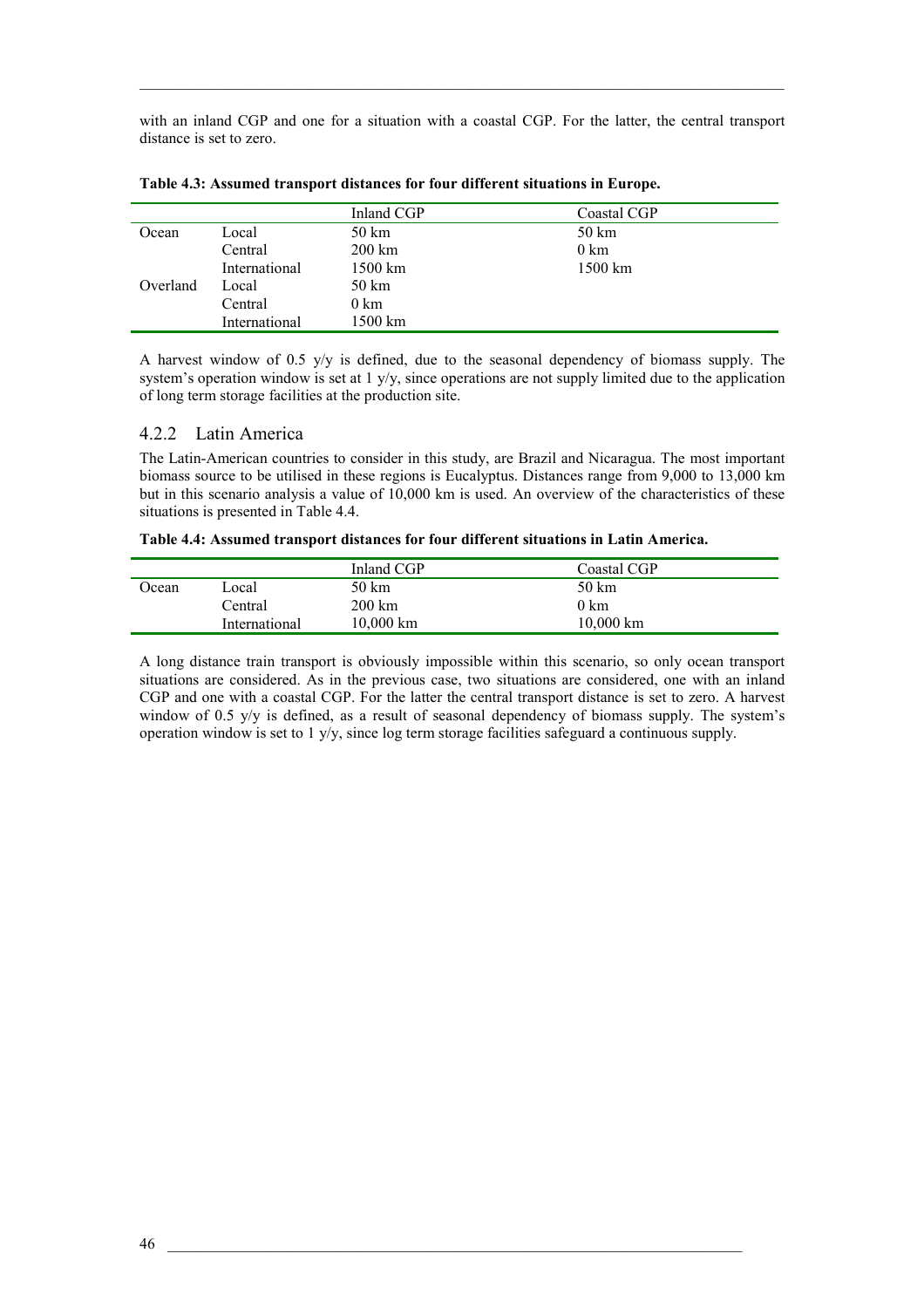# **5 Results and discussion**

This section will deal with the results of the analysis of all transport chains, for the three presented scenarios. Chain components have been combined to form systems, including production, transport, transfer, pretreatment and energy conversion as was presented in [Table 4.1.](#page-44-0) As has become clear from the preceding sections, the input data is often of an uncertain nature. As a consequence the calculated performance figures for the whole chain, for both costs and energy consumption, should be considered a rough estimate. The main purpose of this analysis is to make a comparison between different alternatives.

Section 5.1 presents the model outcome for the different scenarios. To gain a clear insight in chain performances and to make comparison more easy, costs and energy losses during the conversion step are excluded at first. An estimation of electricity and fuel costs based on different biomass chains and conversion technologies will be given separately. In order to acquire an insight in the influence of model parameters and the sturdiness of the presented outcome, a sensitivity analysis has been conducted, the results of which will be presented in Section [5.2](#page-55-0). Finally a discussion with regard to the uncertainty of input data is given in Section [5.3.](#page-58-0)

# **5.1 Model outcome**

## 5.1.1 Mass balance

An overview of dry matter losses for the different chains is presented in Table 5.1. During ship transport and during storage in transfer facilities, the materials are dry and/or compacted so the only significant losses of dry matter occur at or near the point of harvest. Since biomass prices are assumed to include dry matter losses during harvest and forwarding, losses are only taken into account from the moment of local truck transport to the moment of conversion. For the chips chain, dry matter losses are 10%, because of decomposition losses during long term storage. The other chains are unaffected by decomposition, due to the application of pretreatment operations.

| Table 5.1: Total dry matter losses for different transport chains. |  |
|--------------------------------------------------------------------|--|
|--------------------------------------------------------------------|--|

| Chain         | <b>Biomass dry matter losses</b> |
|---------------|----------------------------------|
| Logs          | $0\%$                            |
| Chips         | 10%                              |
| <b>Bales</b>  | $0\%$                            |
| Pellets       | $0\%$                            |
| Pyrolysis oil | $0\%$                            |
| Methanol      | $0\%$                            |

## 5.1.2 Europe

## **Costs**

In [Figure 5.1](#page-48-0) and [Figure 5.2](#page-48-0) the model outcome is presented for European conditions for an inland and coastal CGP respectively.

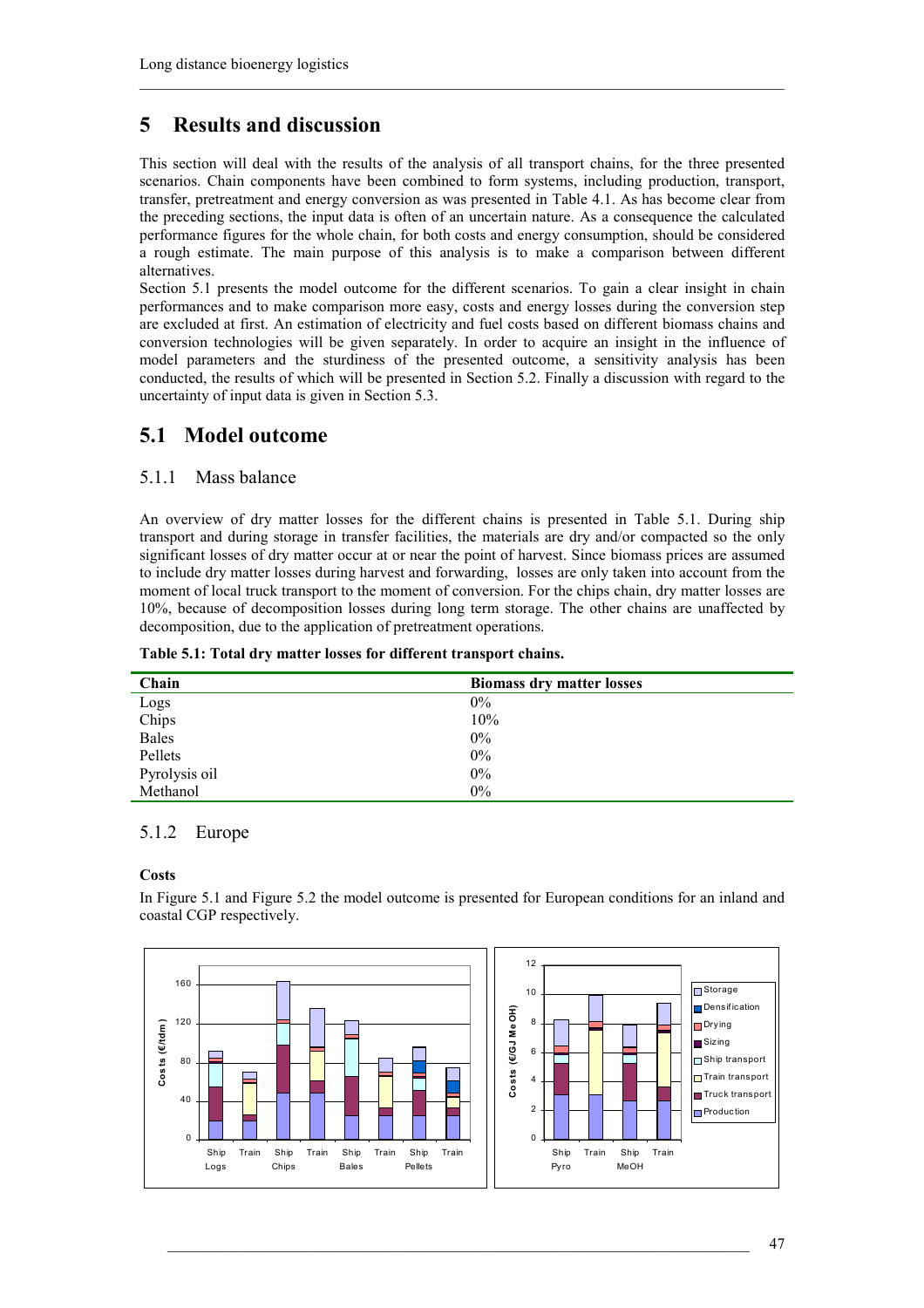## <span id="page-48-0"></span>**Figure 5.1: Chain costs for a European situation with an inland CGP in**  $\epsilon/t_{dm}$  **(woody biomass) or €/GJfuel (liquid fuels); international transport distance 1500 km; conversion costs are excluded.**



## **Figure 5.2: Chain costs for a European situation with a coastal CGP in**  $E/t_{dm}$  **(woody biomass) or €/GJfuel (liquid fuels); international transport distance 1500 km; conversion costs are excluded.**

#### *Performance*

For the inland CGP alternative, costs for woody biomass, delivered and ready-to-burn at the energy conversion plant range from 71-135  $\epsilon/t_{dm}$  or 92-164  $\epsilon/t_{dm}$  for train and ship transport respectively. For liquid fuels a smaller range of respectively 9.4-9.9  $\epsilon$ /GJ<sub>fuel</sub> or 7.8-8.2  $\epsilon$ /GJ<sub>MeOH</sub> applies. In case of a coastal CGP, the ship transport chains become cheaper. Woody biomass, transported by ship can be acquired at prices ranging between 75-140  $\epsilon/t_{dm}$ . Liquid fuels transported by ship are available at 6.6  $\epsilon$ /GJ<sub>MeOH</sub>.

#### *Chain comparison*

For woody biomass, a chain comparison makes clear that the pellets and logs chains are financially the most attractive. The bales chain is more expensive and the chips chain is the most costly of all. It seems that the densification of biomass, by baling but especially by pelleting, proofs worthwhile. With respect to liquid fuels, the pyrolysis oil based chain oil is slightly more expensive than the methanol chain. The logistic advantage during truck transport and the higher energy density of pyrolysis oil, compared to methanol seem to be compensated by the high conversion losses during methanol synthesis. With regard to the long distance transport alternative within the chain, a train transport seems to be a better option than a ship transport for all chains delivering woody biomass. For liquid fuels, a ship transport is cheaper.

#### *Components contribution*

Pretreatment costs are relatively low, even for the pellets chain. Sea transport is also relatively inexpensive, but due to the necessity of additional truck transfers and transports, ship transport chains still have to compete with the train transport chains. Truck transport and train transport contribute a major share to the total costs. Storage and biomass production can be expensive as well, depending highly on the type of biomass produced. Chips appear to be economically unattractive due to their high production costs and the necessity of expensive storage facilities.

#### *Improvement potential*

A significant reduction of costs, can be achieved by reducing transfer and transport costs, especially with regard to truck transport. An easy way to accomplish this, is to reduce the number of transfer points within the chains. This especially reduces the costs for ship transport chains, as is made clear by the results presented for a coastal CGP situation. Another possibility is to reduce costs of biomass production. A possible solution is to import biomass from developing countries in the tropics. Besides, the necessity of a long term storage of biomass could be reduced by exploiting multiple areas, covering a full-year supply.

### **Energy**

[Figure 5.3](#page-49-0) and [Figure 5.4](#page-49-0) depict the energy balance for all chains within Europe for a situation with an inland and coastal CGP respectively.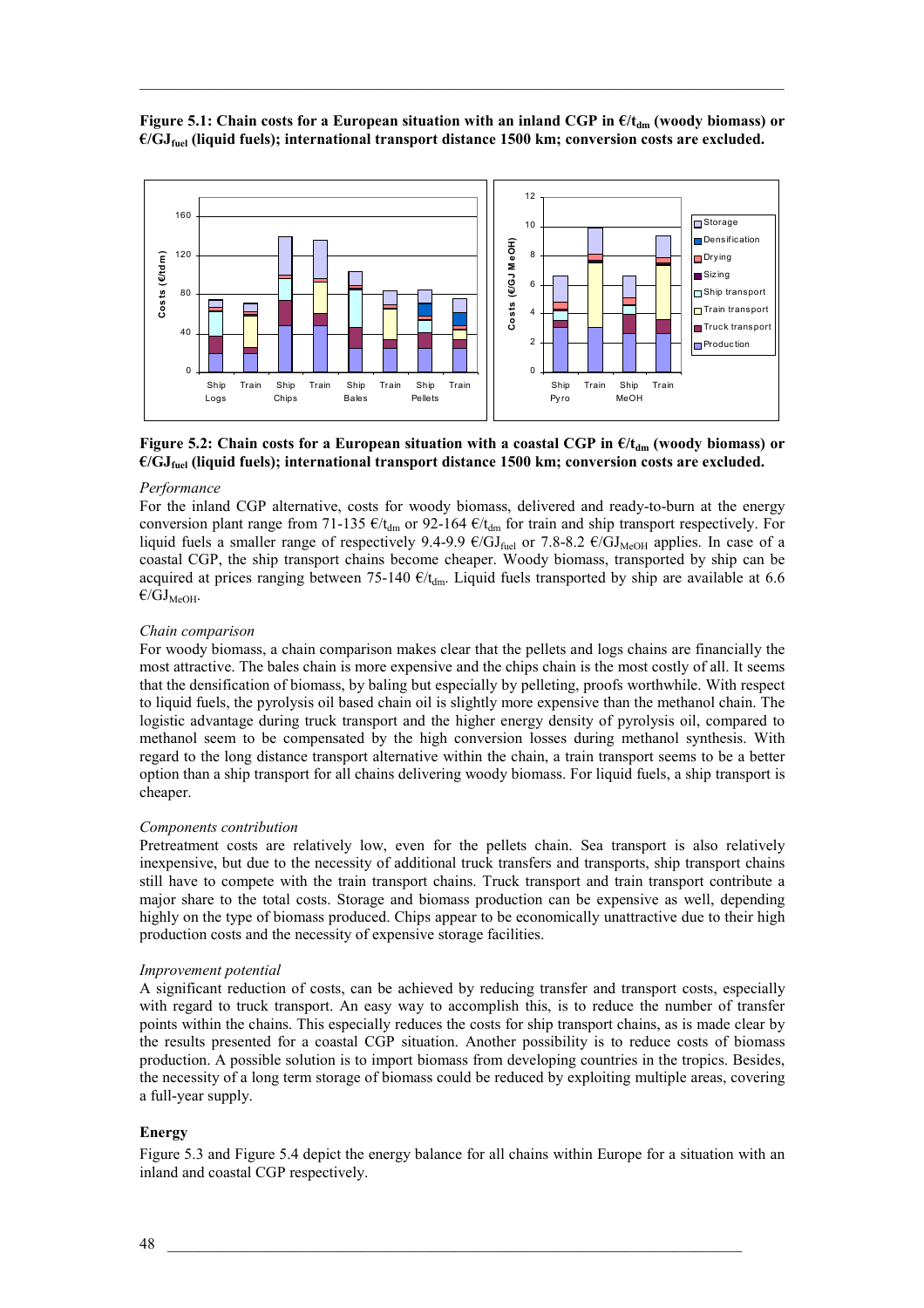<span id="page-49-0"></span>

**Figure 5.3: Chain energy consumption figures for a European situation with an inland CGP in GJprim/GJbio (woody biomass) or GJ/GJfuel (liquid fuels); international transport distance 1500 km.**



**Figure 5.4: Chain energy consumption figures for a European situation with a coastal CGP in GJprim/GJbio (woody biomass) or GJ/GJfuel (liquid fuels); international transport distance 1500 km.**

#### *Performance*

For a situation with an inland CGP the energy consumption ranges between  $0.16$ -0.20  $\text{GJ}_{\text{prim}}/\text{GJ}_{\text{bio}}$  for a train transport and 0.10-0.16  $GJ_{\text{prim}}/GJ_{\text{bio}}$  for a ship transport regarding woody biomass. Liquid fuels are available at 0.17-0.22  $\text{GJ}_{\text{prim}}/\text{GJ}_{\text{MeOH}}$  and 0.16-0.19  $\text{GJ}_{\text{prim}}/\text{GJ}_{\text{MeOH}}$  for train and ship transport respectively. When a coastal CGP is utilised, the chains making use of a ship transport will become slightly more attractive. These energy consumption figures lie within a range of 0.08-0.16 GJ<sub>prim</sub>/GJ<sub>bio</sub> for woody biomass and 0.14-0.15  $\overline{GJ}_{prim}/\overline{GJ}_{MeOH}$  for liquid fuels.

#### *Chain comparison*

The bales and logs chains are the most favourable among the woody biomass chains. The pellets chain has a much higher energy consumption than the other chains. The increased energy input as a result of pelleting, apparently doesn't pay off with respect to energy use during transport. With respect to the liquid fuel chains, methanol is favourable. This is the result of high conversion losses associated with the pyrolysis chain. The choice between international train and ship transport seems to be of a relatively high importance, since the differences between chain performance as a result of this choice are larger than the energy input differences between the different chains. Train transport is clearly much more energy consuming than ship transport.

#### *Components contribution*

Pretreatment operations like densification and especially drying contribute the largest share to the total energy consumption. Drying operations are especially unfavourable for the chips and pellets chain, due to the lack of waste heat. Truck transport and ship transport contribute only marginally to the total energy consumption. Train transport, however is a very important energy consumer. Biomass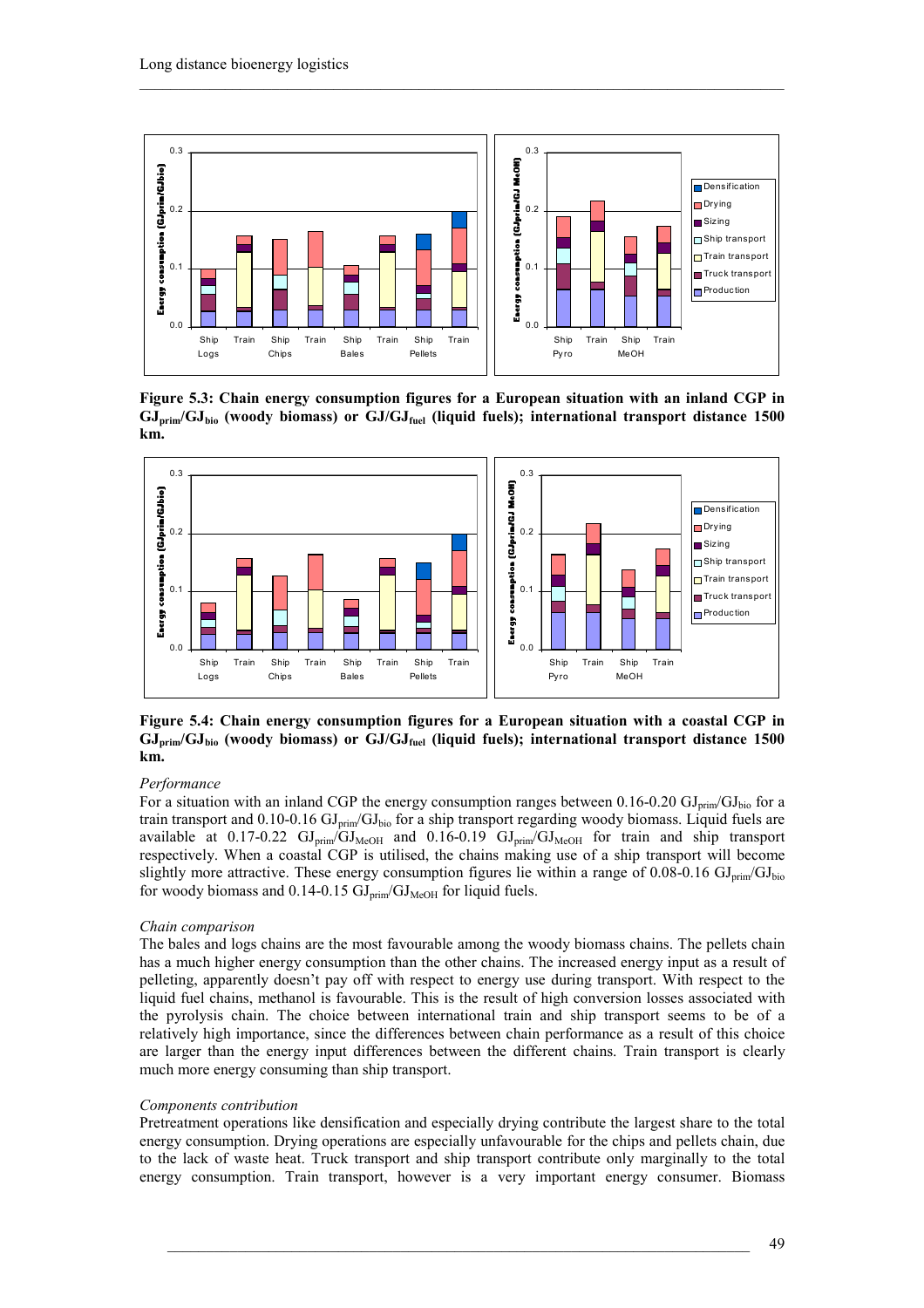production is an important factor as well, however differences between chains are small. Chain energy consumption figures do not positively correlate with the chain costs. This is mainly due to the larger influence of pretreatment operations on energy expenditure in comparison to costs. Besides, the storage of biomass, which is a major factor in determining costs, doesn't influence energy expenditure at all.

#### *Improvement potential*

In general, drying is the most energy consuming step within the systems considered. Significant energy savings can be made by using waste heat from other operations. With regard to train transport, the potential for energy reductions is hard to estimate, because of the limited knowledge of the technology involved. Biomass production, might become less energy consuming in the future, due to scale advantages in the utilisation of forestry and agriculture equipment.

### **Application**

In order to make a comparison of actual costs, based on the application of bioenergy, all chains are constructed to result in the production of a single bioenergy form. In Figure 5.5 an integral comparison of all chains is presented, assuming the final utilisation of both, methanol (top) and power (bottom) for all chains considered. The methanol chain is not considered with respect to the production of power, because the conversion from methanol to electricity is not a realistic option.



**Figure 5.5: Methanol (top) and electricity (bottom) costs for a European situation with a coastal CGP in €/GJ; international transport distance 1500 km; Conversion efficiency and costs for** methanol synthesis are based on a 830 MW<sub>th</sub> methanol synthesis plant, except for the methanol **chain, where a small scale conversion (375 MWth) is applied; For the pyrolysis-chain a special conversion has been applied (Section [3.5\)](#page-41-0); conversion efficiency and costs for electricity are based** on a 316 MW<sub>th</sub> BIG/CC unit.

Costs for imported methanol range from 11.2-18.5  $\epsilon$ /GJ<sub>MeOH</sub> for a train transport and 13.5-21.2  $\epsilon$ /GJ<sub>MeOH</sub> for a ship transport. For electricity from imported biomass, costs range between 17.4-28.9  $\epsilon$ /GJ<sub>e</sub> for a train transport and 17.9-26.0  $\epsilon$ /GJ<sub>e</sub> for a ship transport.

The added energy conversion costs, more or less, level out the relative differences between the chains, since the share of conversion to the total costs is high, ranging from 28%-57% for methanol and 28%- 62% for power. The higher end of these ranges is connected with the pyrolysis chains. A double energy conversion proofs to be a dramatically high costs factor. This seriously reduces the feasibility of the pyrolysis oil based transport chain, when producing electricity. The logs and pellets chain are still the most attractive transport options, either with the use of train or by ship.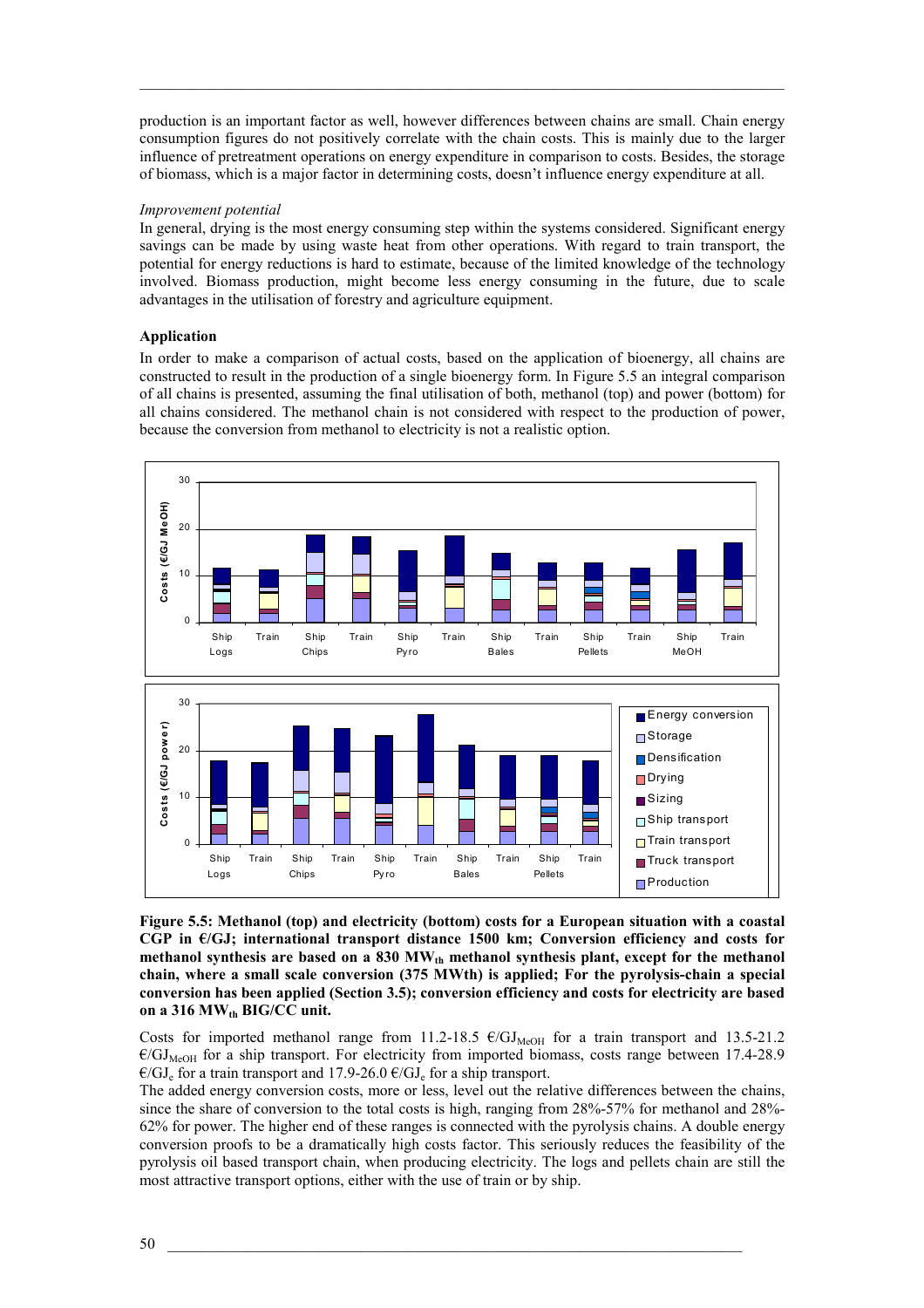## 5.1.3 Latin America

## **Costs**

In Figure 5.6 and Figure 5.7 the financial performances of different transport chains are presented for a situation with an inland and coastal CGP respectively.



Figure 5.6: Chain costs for a Latin-American situation with an inland CGP in  $E/t_{dm}$  (woody biomass) or  $\epsilon/GJ_{\text{fuel}}$  (liquid fuels); international transport distance 10,000 km; conversion costs **are excluded; ship transport only.**



Figure 5.7: Chain costs for a Latin-American situation with a coastal CGP in  $E/t_{dm}$  (woody biomass) or  $\epsilon/GJ_{\text{fuel}}$  (liquid fuels); international transport distance 10,000 km; conversion costs **are excluded; ship transport only.**

### *Performance*

For an inland CGP, the costs for delivered and ready-to-burn biomass lie within a range of 82-170  $\epsilon/t_{dm}$ and liquid fuels are available at 7.0-7.2  $\epsilon$ /GJ<sub>MeOH</sub>. A coastal CGP situation significantly reduces the involved costs, resulting in a range of 71-146  $\epsilon/t_{dm}$ . For liquid fuels a range of 5.4-5.9  $\epsilon/GJ_{MeOH}$  applies.

#### *Chain comparison*

The order of chain costs performances doesn't change for the Latin American situation. Comparison of the different chains makes clear that for woody biomass, the pellets chain costs the least. Bales are more expensive and chips are even more than twice as expensive as pellets. For liquid fuels, the pyrolysis chain, is the most attractive. This is due to the higher energy density of pyrolysis oil, and the favourable situation with respect to truck transport, and especially transfer (in-field conversion renders cost intensive bulk transports obsolete). The higher costs for the chips chain, are the result of extra storage costs, which is credible. However, the high but very uncertain biomass production costs for Eucalyptus chips, also contribute largely to the extraordinary high value of the chips chain, which makes the comparison on this ground unfair.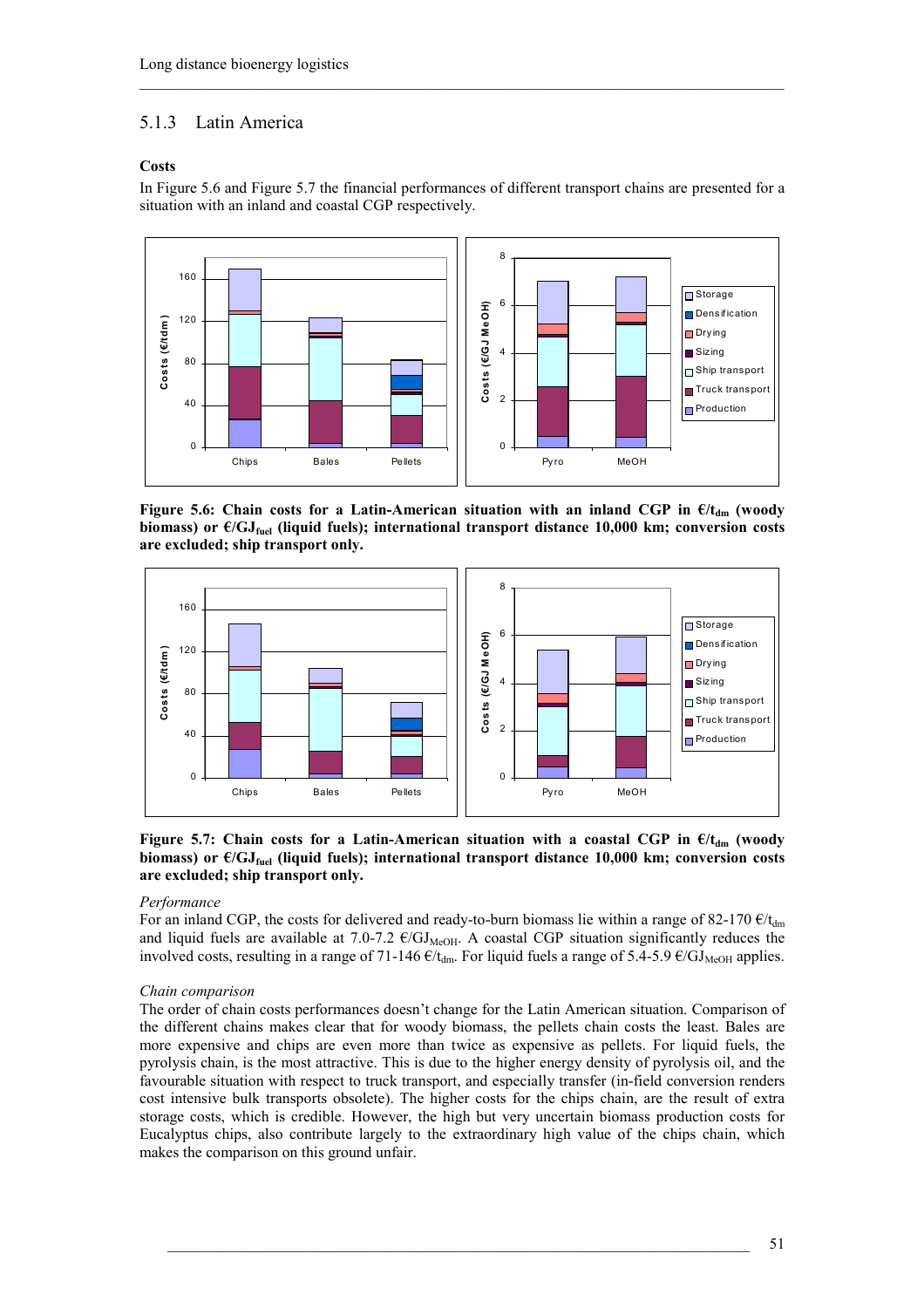### *Components contribution*

The relative contribution of different system components to the chain costs is slightly different from the European situation. The most striking is the costs increase of international transport (ship) and the costs decrease of biomass production. The higher transport costs do not totally cancel out the advantage of low biomass costs. Pretreatment, storage and truck transport are still important costs determining factors, but do not strongly influence the relative chain performance.

#### *Improvement potential*

It seems that sea transport and storage are the components where the most important costs advantages are to be expected. Storage can be avoided by reducing the harvest window of the bioenergy system, for example by exploiting multiple areas, covering a full-year supply. Costs of sea transport are difficult to reduce. It might become cheaper when dedicated vessels and transfer equipment will be utilised, specially developed to carry pellets, bales or logs. A scale increase could also make things cheaper. However, the shipping industry already uses efficient cranes and for the purpose of this study the use of large vessels has already been assumed.

### **Energy**

In Figure 5.8 and Figure 5.9 energy consumption figures are presented for Latin-American conditions, with respectively an inland and coastal CGP.



**Figure 5.8: Chain energy consumption figures for a Latin-American situation with an inland** CGP in GJ<sub>prim</sub>/GJ<sub>bio</sub> (woody biomass) or GJ/GJ<sub>fuel</sub> (liquid fuels); international transport distance **10,000 km; ship transport only.**



**Figure 5.9: Chain energy consumption figures for a Latin-American situation with a coastal CGP in GJprim/GJbio (woody biomass) or GJ/GJfuel (liquid fuels); international transport distance 10,000 km; ship transport only.**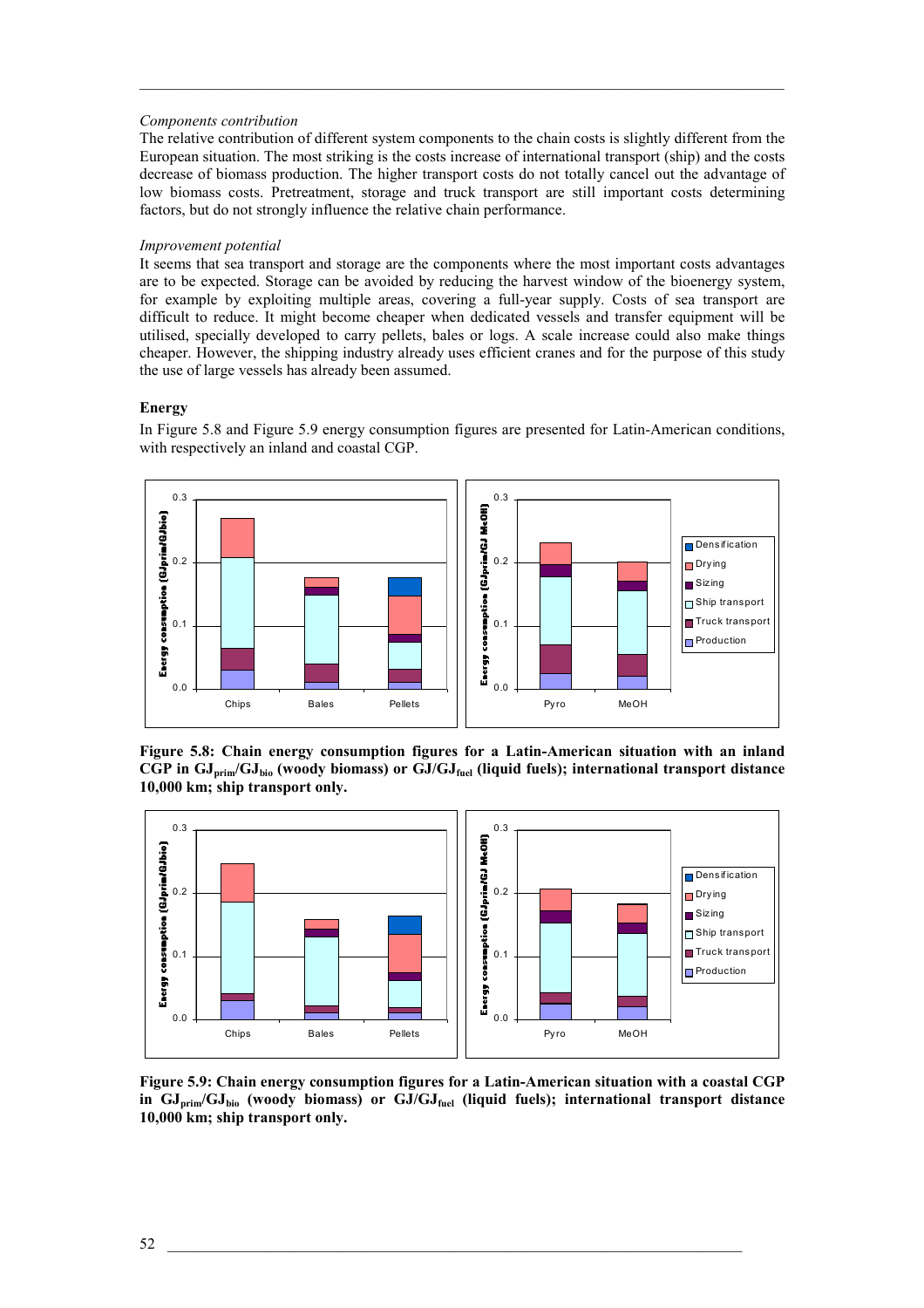## *Performance*

Energy consumption figures for the chains based on woody biomass range between 0.18-0.27  $GJ<sub>prim</sub>/GJ<sub>bio</sub>$  for a situation with an inland CGP. For liquid fuels a range of 0.20-0.23  $GJ<sub>prim</sub>/GJ<sub>MoOH</sub>$ applies. In case of a coastal situation, figures are slightly lower, resulting in ranges of 0.16-0.25  $\text{GJ}_\text{prim}/\text{GJ}_\text{bio}$  and 0.18-0.21  $\text{GJ}_\text{prim}/\text{GJ}_\text{MeOH}$  for respectively woody biomass and liquid fuels.

## *Chain comparison*

For woody fuels, the pellets or bales chains are the most favourable alternatives. Chips are more energy consuming, mostly due to the increase of fuel use during ship transport. The energy savings as a result of a high bulk density during ship transport are counter balanced by a high energy consumption during drying and pelleting.

## *Components contribution*

Drying and pelleting operations, as well as sea transport are the major costs determining components within the chains. Energy use during biomass production is very low for all chain alternatives.

## *Improvement potential*

Drying operations and ship transport are just like for the European situation the most influential components, with respect to energy use. Energy consumption during drying can be reduced by applying waste heat. This would seriously reduce energy input for the pellets chain. Energy savings with regard to sea transport operations is a more complicated issue and lies beyond the scope of this study.

## **Application**

All chains are constructed to result in the production of methanol or electricity. In Figure 5.10 an integral comparison of all chains is presented, assuming the final utilisation of both methanol (left) and power (right) for all chains considered. The methanol chain is not considered with respect to the production of power, because the conversion from methanol to electricity is unrealistic.



**Figure 5.10: Methanol (left) and electricity (right) costs for a Latin-American situation with a coastal CGP in €/GJ; international transport distance 10,000 km; Conversion efficiency and costs** for methanol synthesis are based on a 830 MW<sub>th</sub> methanol synthesis plant, except for the **methanol chain, where a small scale conversion (375 MWth) is applied; For the pyrolysis-chain a special conversion has been applied (Section [3.5\)](#page-41-0); conversion efficiency and costs for electricity** are based on a 316 MW<sub>th</sub> BIG/CC unit.

Costs range from 11.3-19.2  $\epsilon/GJ_{\text{MeOH}}$  for methanol and 17.5-25.9  $\epsilon/GJ_{\text{e}}$  for electricity. Like for the European situation, it can be seen that the relative performance differences between the chains are levelled out. With regard to fuel production, the pellets chain is the cheapest. The liquid fuel chains are more expensive but still credible alternatives. As a result of the necessary extra conversion, the logistic advantages of the pyrolysis oil based chain, are compensated. The chains based on chips are the least favourable, due to high transport costs. With regard to the production of electricity, the pellets chain is the cheapest, followed by the bales chain. Pyrolysis is unfavourable, due to the high costs of the conversion of pyrolysis oil to methanol. Chips are the least favourable, due to high transport costs.

## 5.1.4 Scenario comparison

A complete overview of financial results is given in [Figure 5.13.](#page-56-0) Total costs for European bioenergy range from 11.2-21.2  $\epsilon$ /GJ<sub>MeOH</sub> for methanol and 17.4-28.0  $\epsilon$ /GJ<sub>e</sub> for electricity. For Latin-America, costs ranges are 11.3-21.8  $\epsilon/GJ_{\text{MeOH}}$  for methanol and 17.4-28.7  $\epsilon/GJ_{\text{e}}$  for electricity. So it is slightly more expensive to import biomass from Latin America. The financial advantage provided by cheaper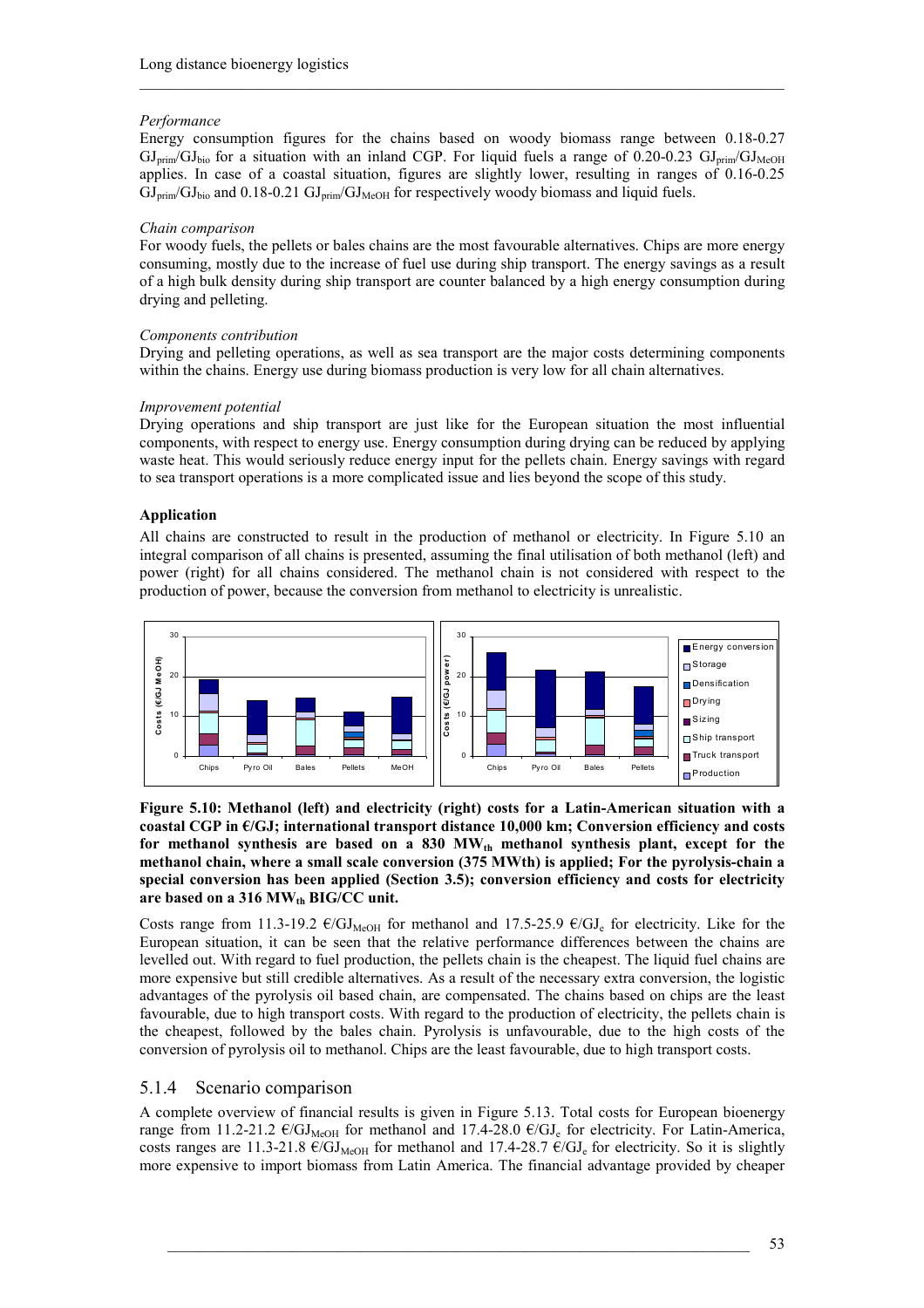

biomass production costs, is just exceeded by the higher costs for a long distance intercontinental ship transport.

**Figure 5.11: Overview of electricity (top) and methanol (bottom) costs for different chains. Situations considered are Latin-American (LA) ship transport from an inland and coastal area and European (EU) ship and train transport from an inland and coastal area. Lines serve only as a visual aid and do not indicate intermediate chain options.**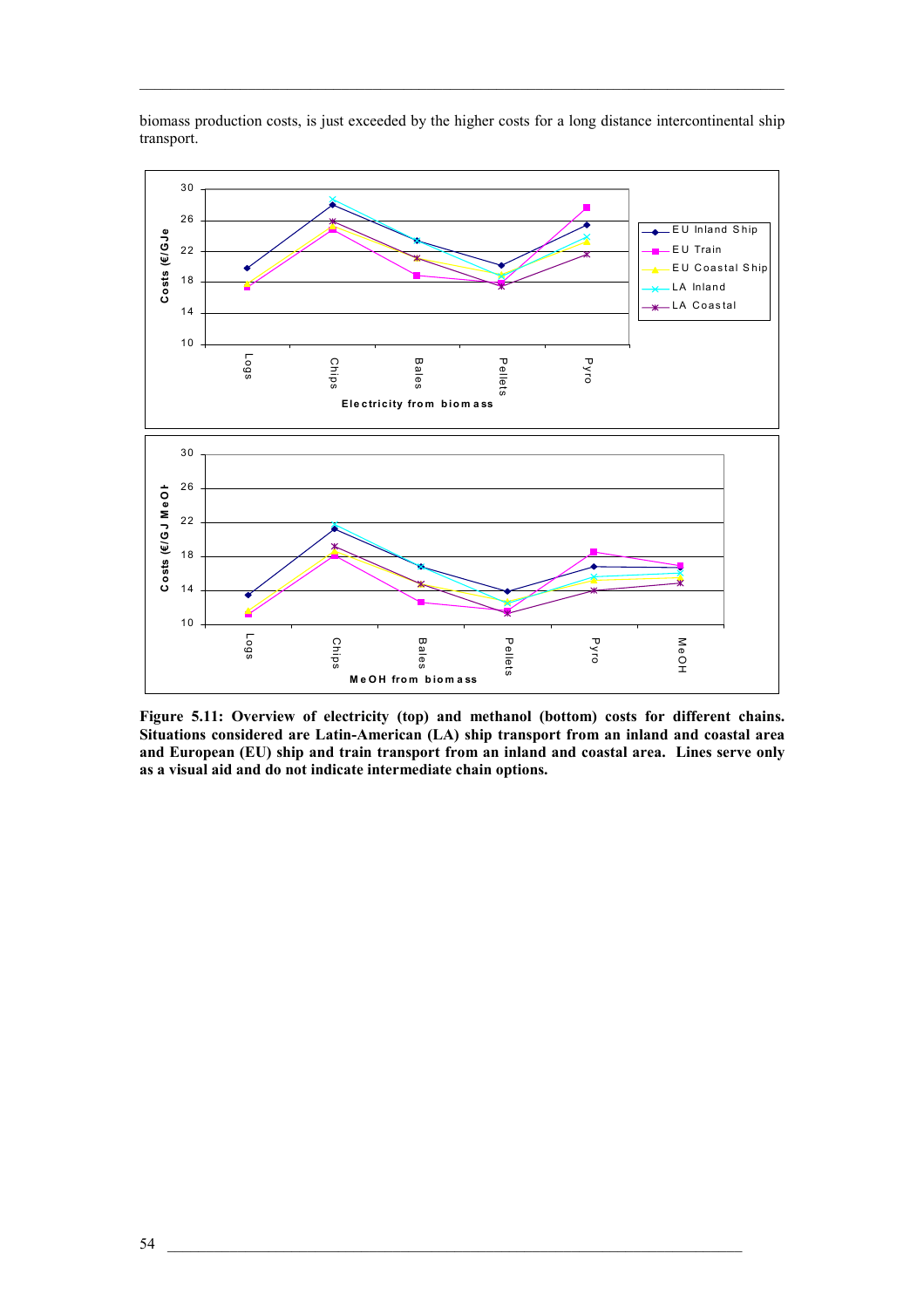# <span id="page-55-0"></span>**5.2 Sensitivity analysis**

In order to gain insight in the relative influence of variables, a sensitivity analysis is performed for the pellets chain (Latin-America coastal). In the first place because it seems to be the best choice. In the second place because the layout of this chain offers the possibility to include all pretreatment steps (i.e. also pelleting) in the analysis. Energy conversion costs are not included. A distinction is made between more or less fixed variables which are subject to a high degree of uncertainty (such as maximum weight/volume, transfer rates or port charges) and flexible variables which are more dependent on the situation considered (such as transport distances or the operation window of a system). Results are presented in spider plots, giving index values at the x-axis for various parameters (100% represents the default position) and total costs at the y-axis. In Figure 5.12 the results are presented for the 'flexible' system variables.



**Figure 5.12: Sensitivity analysis with regard to interest rate, scale, distance production site; the default position is the pellets chain for Latin-America and an inland CGP.**

Costs range from 69-123  $\epsilon/t_{dm}$  and all parameters show a linear influence on the total costs. The most important factors of influence appear to be the operation window, the interest rate, the harvest window and the international transport distance. In order to improve chain performances, the harvest window could be increased. One possibility is to combine biomass streams from different source locations around the world, in order to prevent seasonal influences on supply and the associated high storage costs. The operation window for pretreatment facilities will then decrease to be less than a year. However, the system's operation window has a huge influence on total costs. This trade-off could still be profitable, according to the analysis above.

The distances of the segments PS-CGP and harbour-energy plant, appear to be of little importance. Still it has become clear that truck transport has a big influence on total chain costs. This is mainly due to the costs involved with transfer. Costs reduction within truck transport components is only effective when skipping transfer points.

Another point of consideration is the interest rate of a country when large capital investment decisions are to be made.

With regard to energy consumption figures, a range of 0.18-0.24 GJ<sub>prim</sub>/GJ<sub>bio</sub> applies. The international transport distance is the most important parameter. The sensitivity is low with regard to the segments where truck transports are used and sensitivity decreases with smaller distances.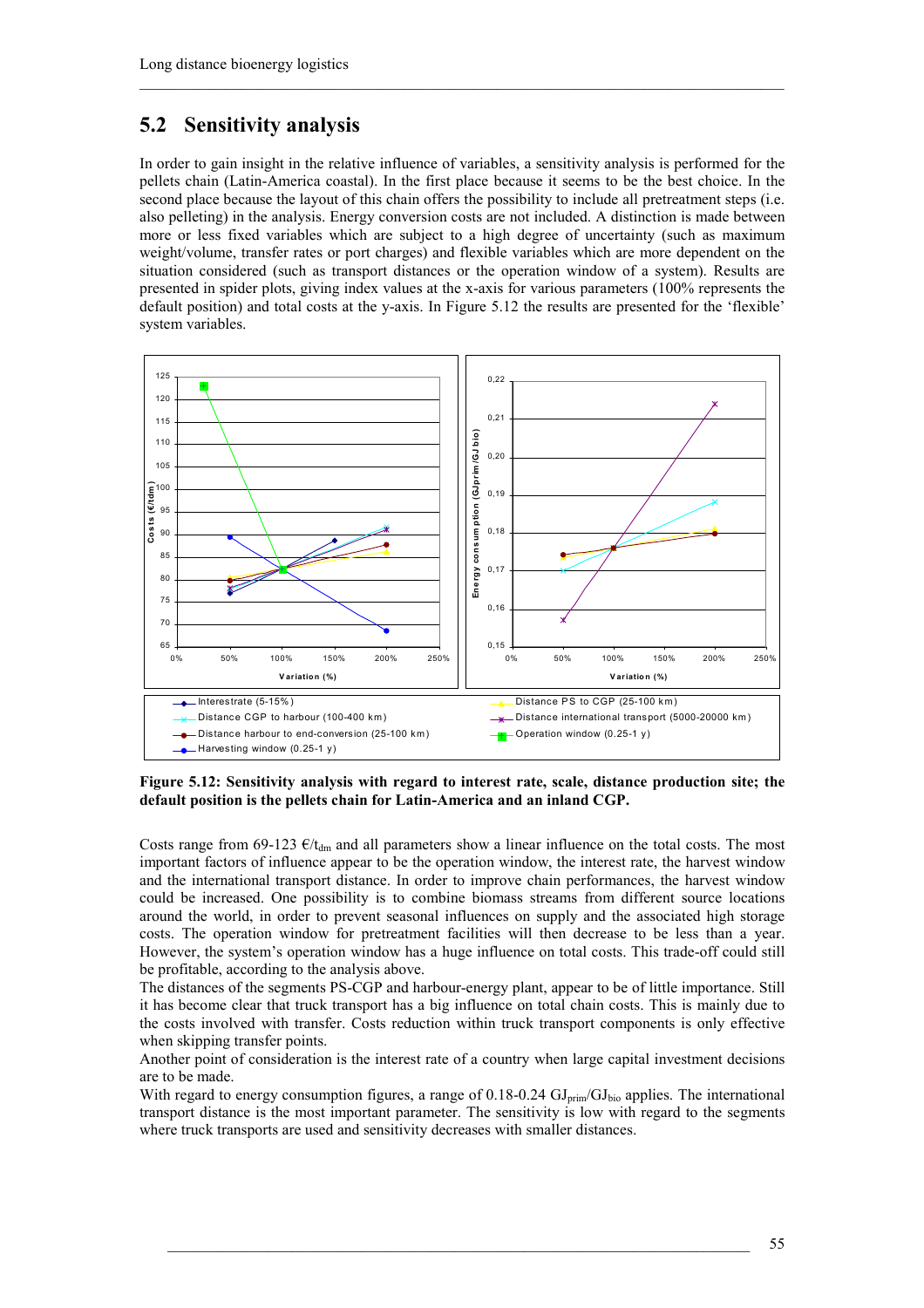<span id="page-56-0"></span>In Figure 5.13, costs and energy consumption are presented as related to the distance of international transport for ship as well as for train.



### Figure 5.13: Total costs  $(\mathcal{E}/t_{dm})$  and energy consumption  $(GJ_{prim}/GJ_{bio})$ , excluding conversion **costs, as a function of international transport distance, for train and for ship; the default position is the pellets chain for Latin-America and an inland CGP.**

For a train transport the fixed costs are lower than for a ship transfer. Which means that, at relatively short distances a train transport is to be preferred. However, variable costs are higher for a train transport than for a ship transport so at a certain point a break-even distance will be reached. For the chain considered (pellets), this distance is about 7,000 km.

It must be noted that the financial information used to calculate train transport costs, is highly uncertain. The same is true for shipping, where factors like transfer costs and port charges are strongly dependent on specific location. A slight alteration in input values could shift the break-even point towards either direction, but still, for a European situation, where distances often are way beneath 2,000 km a train transport proofs to be the cheapest alternative.

With regard to energy input, a train transport is highly unfavourable. For any distance beyond 800 km a train transport is more energy consuming. At larger distances, for example beyond 6,000 km, a train transport consumes more than  $0.4 \text{ GJ}_{\text{prim}}/\text{GJ}_{\text{bio}}$ . With an energy loss this high, a long distance transport by train is unfeasible.

In order to obtain an insight in the relative influence of different 'fixed' parameters and the sturdiness of the model presented, three spider plots are presented in [Figure 5.14.](#page-57-0) The first diagram presents an analysis of truck transport parameters (top left), the second diagram presents an analysis of ship transport parameters (top right) and the third diagram gives an analysis of pretreatment parameters (bottom left).

#### *Truck transport parameters*

The maximum tonnage truck capacity, has a non-linear negative influence on total costs. The explanation for this is that an increase in maximum tonnage is only effective up to a certain value, since beyond that value volume limitations determine the number of transports. Pellets possess a relatively high density, which means, the transport capacity tends to be mass limited up to high values. For most other energy carriers, an increase of maximum tonnage won't be as effective in terms of costs reduction. When the transport capacity is mass-limited, maximum tonnage strongly influences costs, giving a range of 77-95  $\epsilon/t_{dm}$ . Truck km-costs also exert a relatively large influence on the total costs, causing a range of 74-92  $\epsilon/t_{dm}$ . With regard to transfer costs, chain performances are not as sensitive. A range of 80-86  $\epsilon/t_{dm}$  is found. However, it must be stressed that handling costs for pellets are low compared to other woody fuels. For other chains this range will probably be wider.

### *Ship transport parameters*

The ship volume capacity is the most influential parameter within this category. The influence is nonlinear and negative. This is due to the increase of the number of necessary vessels and the accompanying capital costs. Capital costs are annuitised, using an exponential formula, hence the nonlinear curve. Total costs range between 75-93  $\epsilon/t_{dm}$ . The system is highly sensitive to transfer costs as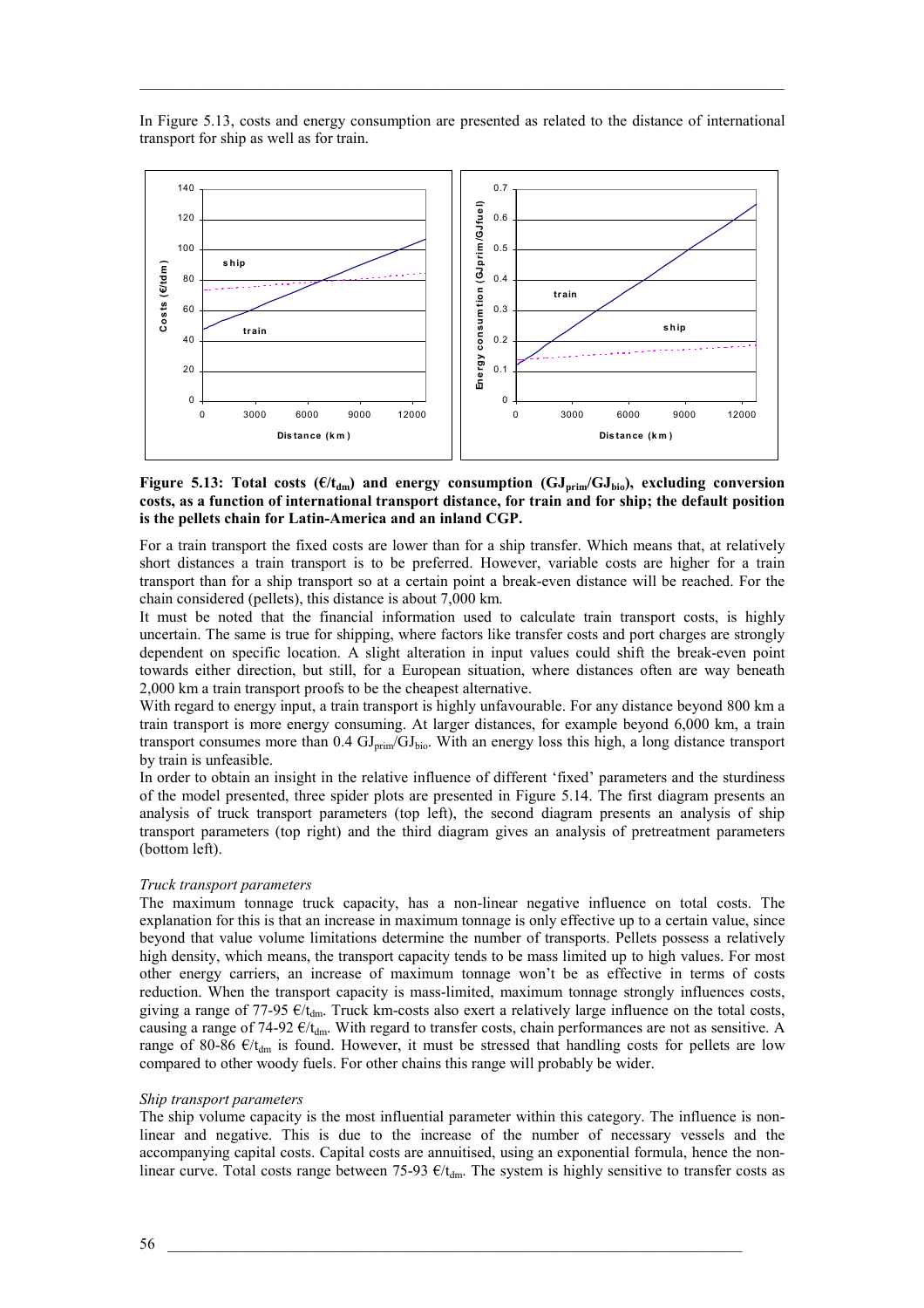<span id="page-57-0"></span>well. A range of 77-95  $\epsilon/t_{dm}$  is found. Heavy fuel costs and port charges are less important, but there influence is still significant. Total costs range from 81-85  $\epsilon/t_{dm}$  for both parameters. Ship speed and transfer rate exert a negative influence, but are practically insignificant with regard to the total chain costs. The system's dependency on both parameters is non-linear for the same reason as explained above.



**Figure 5.14: Sensitivity analysis for uncertain input data concerning truck transport, ship transport and pretreatment operations; the default position is the pellets chain for Latin-America and an inland CGP.**

#### *Pretreatment parameters*

The pretreatment parameters seem to be less influential than the other parameters discussed. The biggest range to be expected is 81-93  $\epsilon/t_{dm}$ , with regard to the practical load factor for densification. This is by far the most important parameter within this category. Electricity costs result in a range from 80-86  $\epsilon/t_{dm}$  while heat costs are practically insignificant, lying between 82-83  $\epsilon/t_{dm}$ . The practical load factors for drying and densification operations exert a non-linear negative influence on the total costs. Curves are negative because a larger operation time reduces capital costs for the equipment involved. A non-linear relationship is found because annual capital costs are calculated, using an exponential annuity calculation, dependent on interest rate. The load factor for densification is the most influential, probably due to the shorter life-time as compared to drying equipment.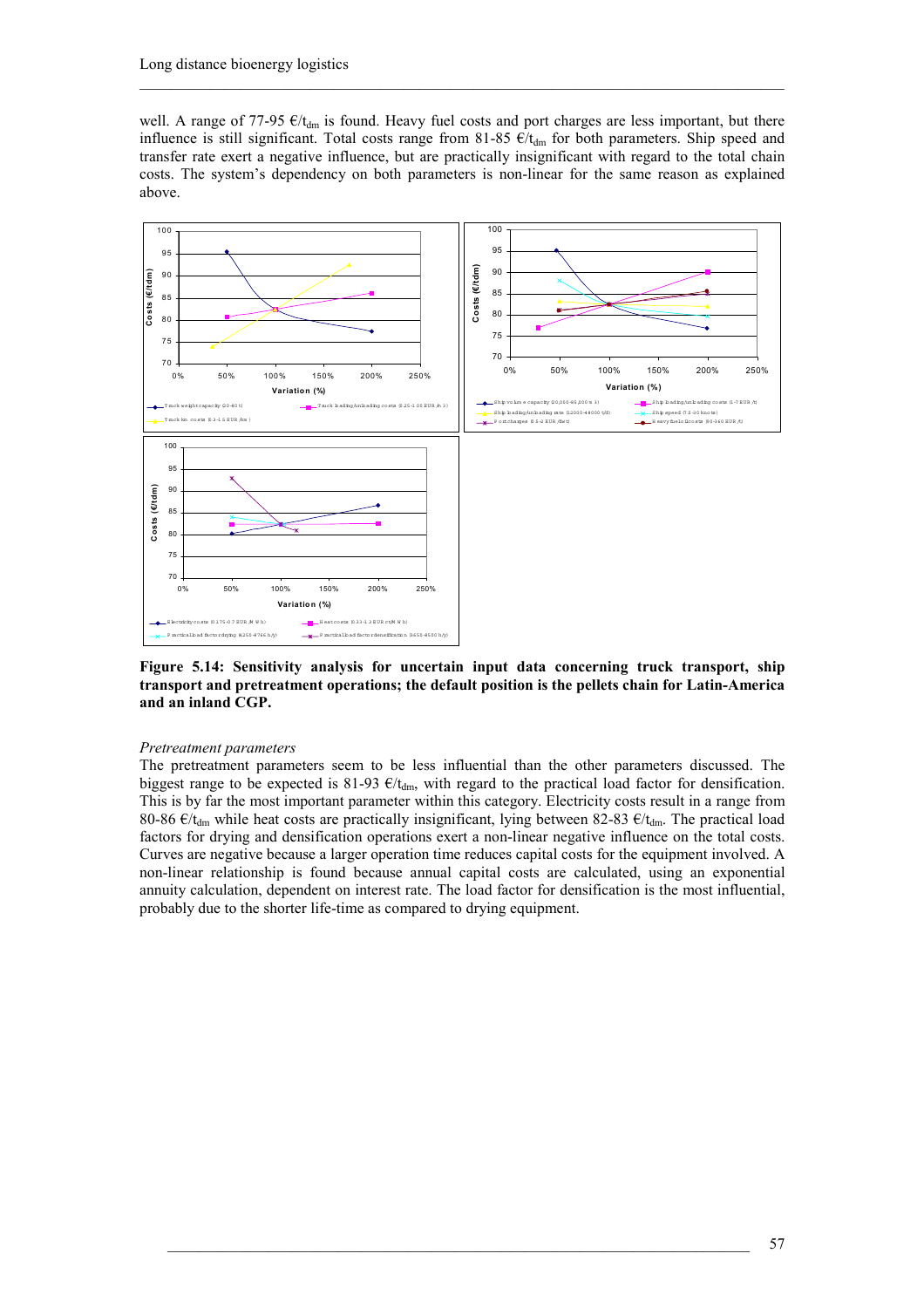# <span id="page-58-0"></span>**5.3 Parameter discussion**

In this section the degree of uncertainty for various input data will be discussed for each system component.

#### **Biomass production**

Biomass production costs and energy use are derived from a variety of credible literature sources. However wide ranges exist for all biomass sources considered. This is because costs and energy consumption are strongly dependent on local conditions. No detailed study has been done into biomass production systems; therefore the dependency of costs and prices of biomass on specific local conditions could not be taken into account. With respect to the feasibility of the production systems considered in this study, it must be noted that the availability of whole stem wood (logs chain) is uncertain, since this wood is normally used in the timber and pulp industry. Another factor of uncertainty is the future price development of energy crop cultivation. In this study it is assumed, that European prices for Salix will drop in the near future.

#### **Pretreatment**

Most data on pretreatment operations are derived from Pierik (1995). The results of performed costs and energy calculations were validated with other literature. Generally, the calculated values turn out low compared to other literature sources, but they are all within acceptable ranges. The only exception to this holds for calculated pelleting costs. These can not be validated easily, since literature sources are unclear and/or incomplete with regard to equipment performance figures and feedstock properties.

#### **Transport**

Costs and energy use of truck transport is largely based on Van den Heuvel (1995). For woody fuels this information is credible, however with regard to transfer operations, a more differentiated approach would have been favourable, since now no distinction is made between different types of cargo. With regard to truck transport of liquid fuels, no data was available so calculations for methanol an pyrolysis oil should be considered highly uncertain. Truck fuel consumption, speed and loading and unloading rates don't influence the total costs in this model.

Train transport figures are solely derived from Börjesson (1996). Other useful quantitative information could not be found. Pyrolysis oil transport costs are assumed to be equal to methanol transport costs, since both substances are liquid, and hazardous during transport. However, this assumption could not be substantiated by literature or other references. Calculations on energy consumption during train transport proof to be within ranges of other literature sources.

Ship transport data are mainly derived from personal communications with people active in the Swedish harbour sector. This could result in a slight bias, caused by the regional dependency of some of the figures used. For example, transfer costs and port charges are strongly dependent on facilities available. This study was limited in time, so a more detailed analysis of harbour operations could not be done. It was assumed that only non-dedicated ships are used. In case of future developments towards large scale biofuel transports, the utilisation of dedicated ships could reduce costs, due to more efficient handling or even onboard pretreatment facilities.

#### **Storage**

A rather arbitrary time of two-days storage has been assumed for all transfer points. Another weak point is the lack of data on storage of liquid fuels. However, since storage costs are dominated by the long-term biomass storage costs as a result of seasonal biomass supply, no significant influence on total costs is to be expected.

#### **Energy conversion**

Calculations of energy conversion costs are relatively crude. For gasification and methanol synthesis of biomass, data are derived from extensive research. However, on flash pyrolysis little is known at present so the figures used, should be considered uncertain. The costs and efficiencies of gasification or methanol synthesis of pyrolysis oil, are based on crude assumptions as well. The energy conversions contribute a large share to the total bioenergy price, so it should be kept in mind that prices, based on pyrolysis chains stated are uncertain.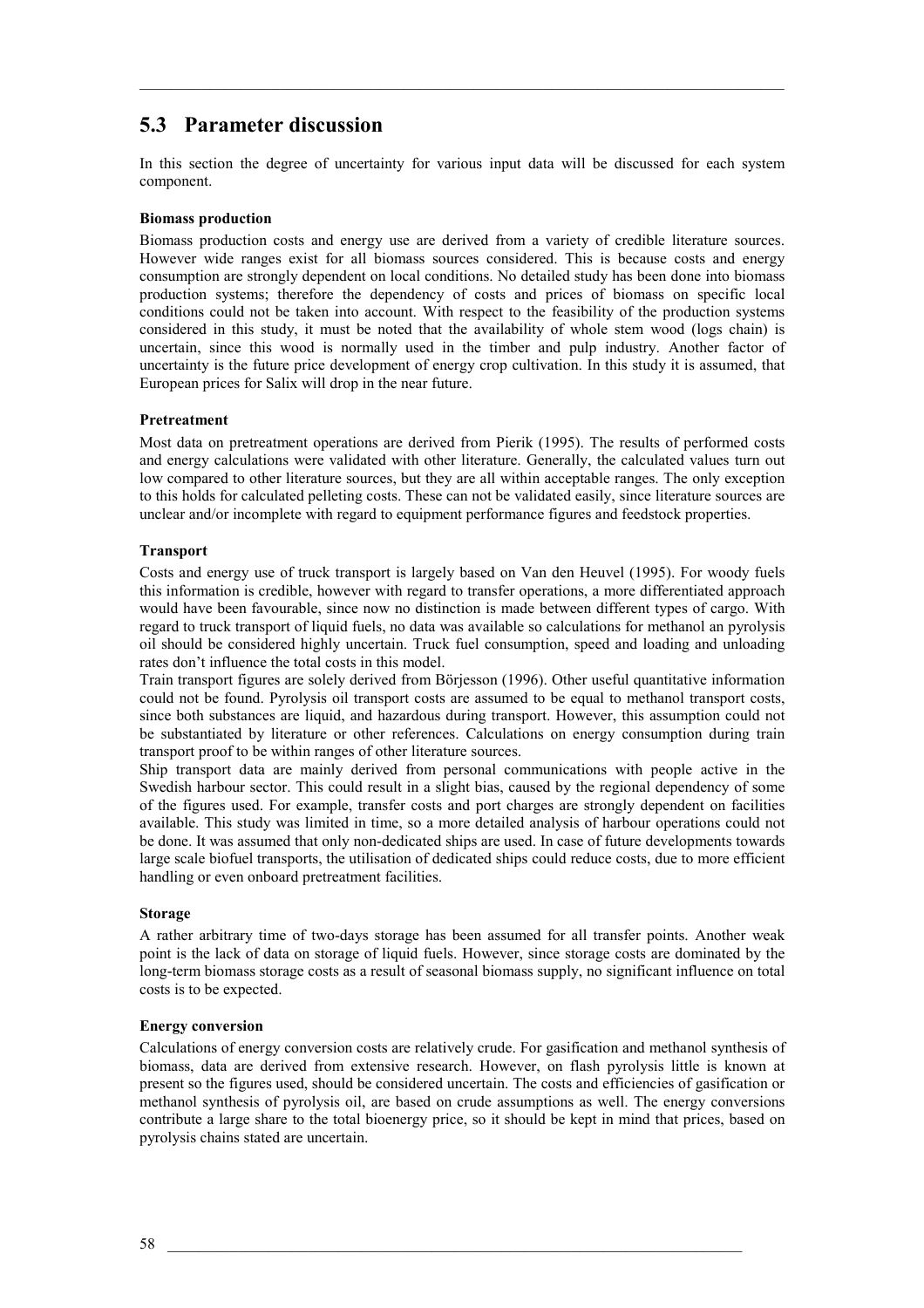# **6 Conclusions and Recommendations**

## **6.1 Conclusions**

As a consequence of environmental advantages and increasingly progressive energy policies in various European countries, biomass energy has the potential to become one of the world's most important sources of energy. Current insights suggest that some world regions have a much larger bioenergy production potential than others. Consequently various countries may become net suppliers of renewable bioenergy to countries that are net importers of energy (Faaij, 2001b). In order for bioenergy to be available to importing regions a distribution of biofuels over long distances is necessary. This implies extra costs, complex logistics and energy losses. Hence a transportation problem exists. When transporting biofuels, a variety of alternative chains can be constructed. Within this study a selection has been made that includes direct transport of woody biomass (chips, logs or bales), an intermediate energy carrier (pyrolysis oil) and a high quality energy carrier (methanol). Besides, factors like the production method of biomass, the transport type and the order and choice of pretreatment operations are of importance.

The composition of a logistic chain is expected to largely influence costs and energy expenditure and therefore this study has compared a variety of transport chains. An individual chain's performance is influenced by a large number of variables, such as the transport distance, fuel prices and equipment operation windows. In order to explore possibilities for improvement, the effects of such variables on costs and energy consumption within a chain, were assessed. The main objective of this study was to obtain an insight in the impact of different key factors, on chain costs and energy consumption. Scenarios analysed are Latin-America and Europe for which the distinguishing parameters were assumed to be the transport distances and biomass prices. For both regions an analysis was made for a situation where ship transports are applied for both, a coastal and an inland biomass production site. In case of European biomass, a train transport was considered as well.

Within this study, it is assumed that delivered biomass can be converted to power or methanol. Total costs for European bioenergy range from 11.2-21.2  $\epsilon$ /GJ<sub>MeOH</sub> for methanol and 17.4-28.0  $\epsilon$ /GJ<sub>e</sub> for electricity. For Latin-America, costs ranges are 11.3-21.8  $\epsilon/GJ_{\text{MeOH}}$  for methanol and 17.4-28.7  $\epsilon/GJ_{\text{e}}$ for electricity. The lower end of these ranges is represented by transport chains that are characterised by the use of high density energy carriers such as logs, pellets or liquid fuels.

The transport of chips should be avoided categorically. Local (small scale) chipping operations are expensive and transport is uneconomical, since most transport systems are volume limited. Besides, there is the problem of high dry-matter losses and health hazards during decomposition of wet chips.

A transport chain, based on the transport of whole stem wood (logs) appears most favourable for all situations, since costs intensive pretreatment operations like chipping and drying are only necessary at the conversion unit. However the availability of whole stem wood is limited, due to market competition with the timber and pulp industry.

A reasonable alternative for all situations considered is to use forest residues or dedicated energy crops. Salix is applied in Europe and Eucalyptus for Latin America. The most favourable way of preparing biomass, is to apply baling equipment. In this way, inefficient local chipping is avoided and road transport is relatively cheap, due to the higher density of the bales.

For all situations considered, it proofs favourable to centrally chip and dry biomass to pellets. This creates a big costs advantage with respect to transport costs for truck transports as well as for ship or train transport over longer distances. Energy use figures are pretty high for this option.

Another possibility is to convert biomass to pyrolysis oil or methanol as soon as possible, before transport by ship or train takes place. This results in very low transport and pretreatment costs. However, a chain based on methanol transport, turns out to be more expensive due to scale disadvantages during the early conversion. Energy based on pyrolysis oil is expensive because an extra conversion is necessary in order to utilise the product.

With respect to energy consumption, the transport of chips is highly unfavourable, for the same reasons as stated above. A production system based on baling seems the most feasible. Pelleting of biomass significantly increases energy input. For Latin-American chains this energy input is compensated by an equal gain in energy savings during sea transport. Energy consumption figures for drying can possibly be reduced to a large extent by utilising waste heat.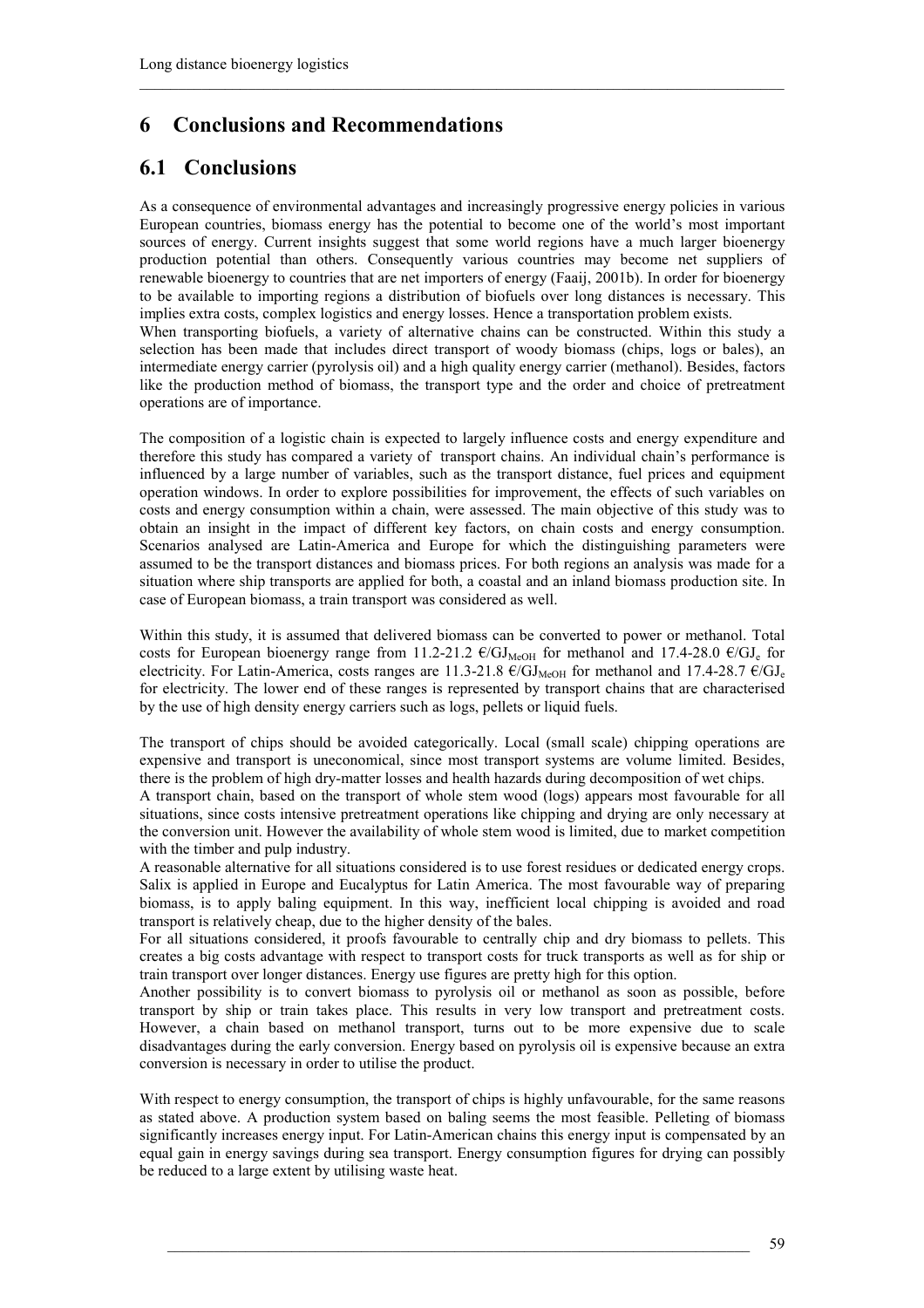### **Scenario analysis**

In Latin-America, biomass is cheaper than in Europe. However, this financial advantage is exceeded by the higher costs for a long distance ship transport. For long distances and intercontinental transport, a ship transport is to be preferred over a train transport. With respect to costs, the break-even distance depends on the structure of the chain considered. A train transport can be an attractive alternative up to 1,000-7,000 km. However when energy consumption is considered, a train transport becomes unfeasible already after 3,000-4,000 km. Within Europe a train transport is cheaper than a ship transport, except when liquid fuels are carried. In case a ship transport is used, costs, as well as energy can be saved by utilising coastal biomass production regions.

#### **Parameter analysis**

For the most favourable chain (based on pellets), total costs range from 69-123  $\epsilon/t_{dm}$ , excluding energy conversion. Energy input lies within a range of  $0.16-0.21 \text{ GJ}_{\text{prim}}/\text{GJ}_{\text{bio}}$ . By far the most influential parameters are the operation window of the system and the harvest window. When these are left out of the picture, a smaller range of 78-92  $\epsilon/t_{dm}$  remains. Other factors of importance are the interest rate and the international transport distance. Pretreatment operations do contribute an important share to the total costs and energy use, however energy costs and load factor figures, determining the application of pretreatment equipment exert a relatively weak influence.

#### **Improvement potential**

Costs could be reduced by increasing the harvest window of a biomass system. However, it is of crucial importance to maintain a large operation window, in order to keep a biomass transport system economically feasible. A significant reduction of costs, can be achieved by reducing transfer and transport costs, especially with regard to truck transport. An easy way to accomplish this, is to reduce the number of transfer points within the chains. It seems that, with regard to intercontinental distances, sea transport and storage are the components where the most important costs improvements are to be expected.

With respect to energy consumption, it seems that drying operations and long distance transport are the most influential components. During drying, energy input can be reduced by applying waste heat. This would seriously reduce energy input for the pellets chain. Energy savings with regard to sea transport operations is a more complicated issue and lies beyond the scope of this study. With regard to train transport, the potential for energy reductions is hard to estimate, because of the limited knowledge of the technology involved.

#### **Parameter discussion**

Within this study a large amount of data has been used. Some parameters are subject to a high degree of uncertainty. It remains unknown in what way the costs and prices of biomass depend on local conditions. Another factor of uncertainty is the future price development of energy crop cultivation. Calculated costs and energy consumption of pretreatment operations are validated but pelleting costs are uncertain, since literature sources are inconsistent. Train transport costs are based on a single source and could therefore not be validated. Ship transport data are mainly derived from personal communications with people active in the Swedish harbour sector. This could result in a bias, caused by the regional dependency of some of the figures used. Due to time limitations, a more detailed analysis of harbour operations could not be done. It was assumed that only non-dedicated ships are used. In case of future developments towards large scale biofuel transports, the utilisation of dedicated ships could decrease the costs. A rather arbitrary time of two-days storage has been assumed for all transfer points. With respect to storage and transport of liquid fuels, no data was available so results with respect to chains based on methanol or pyrolysis oil should be considered uncertain. Calculations of energy conversion costs are rather uncertain with respect to flash pyrolysis. The costs and efficiencies of gasification or methanol synthesis of pyrolysis oil, are based on uncertain assumptions as well. The energy conversions contribute a large share to the total bioenergy price, so it should be kept in mind that prices, based on pyrolysis chains stated, are uncertain.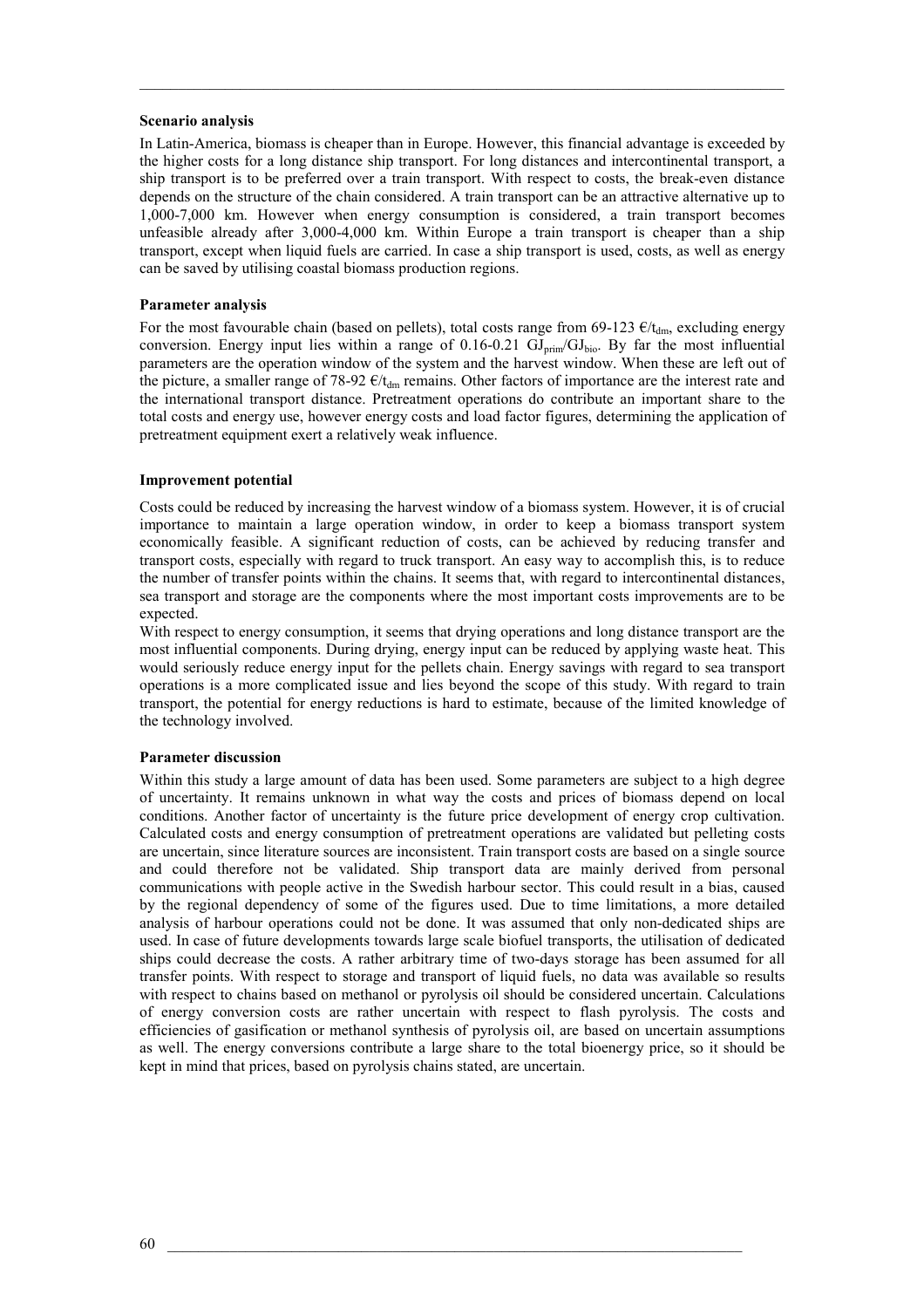# **6.2 Recommendations**

With the outcome of this study a new insight is gained into the factors, determining costs and energy consumption during bioenergy transport. As a result, this research can be helpful for energy companies and bioenergy traders in developing actual biotrade strategies.

It is advisable to start experimenting with small scale bioenergy transport operations, using European forestry logs if available. When in the future processing scales increase, the production of dedicated energy crops like Salix or even Latin-American crops like Eucalyptus will be necessary. The application of densification equipment is highly recommended for this situation. In the long term, an early methanol conversion might also be interesting, or even the application of flash pyrolysis. However, at the moment no conclusive recommendations can be given on the feasibility of transporting liquid fuels.

Due to the limitation of time, a lot of information could not be obtained. Therefore, the results of this study, are partly based on data, with a high degree of uncertainty. Many assumptions have been made in order to cope with this problem. Especially with regard to truck transport, train transport and the storage and transfer of liquid fuels a huge lack of data exists. It would improve the credibility of the outcome of the developed model, if this information could yet be obtained and used.

A lot of progress is currently made in the field of biomass conversion technologies. Methanol synthesis, pyrolysis and BIG/CC technologies are rapidly improving. A more sophisticated conversion technology could significantly reduce calculated costs.

This study is more broad and more detailed than former studies in this field. In order to obtain actual fuel or electricity prices, the chosen general approach is unsuitable and a more specific systems study will be necessary. For this purpose, only the most successful chains need to be considered. Some Dutch energy companies are already importing large quantities of biomass. A co-operation between researchers and energy companies could be profitable.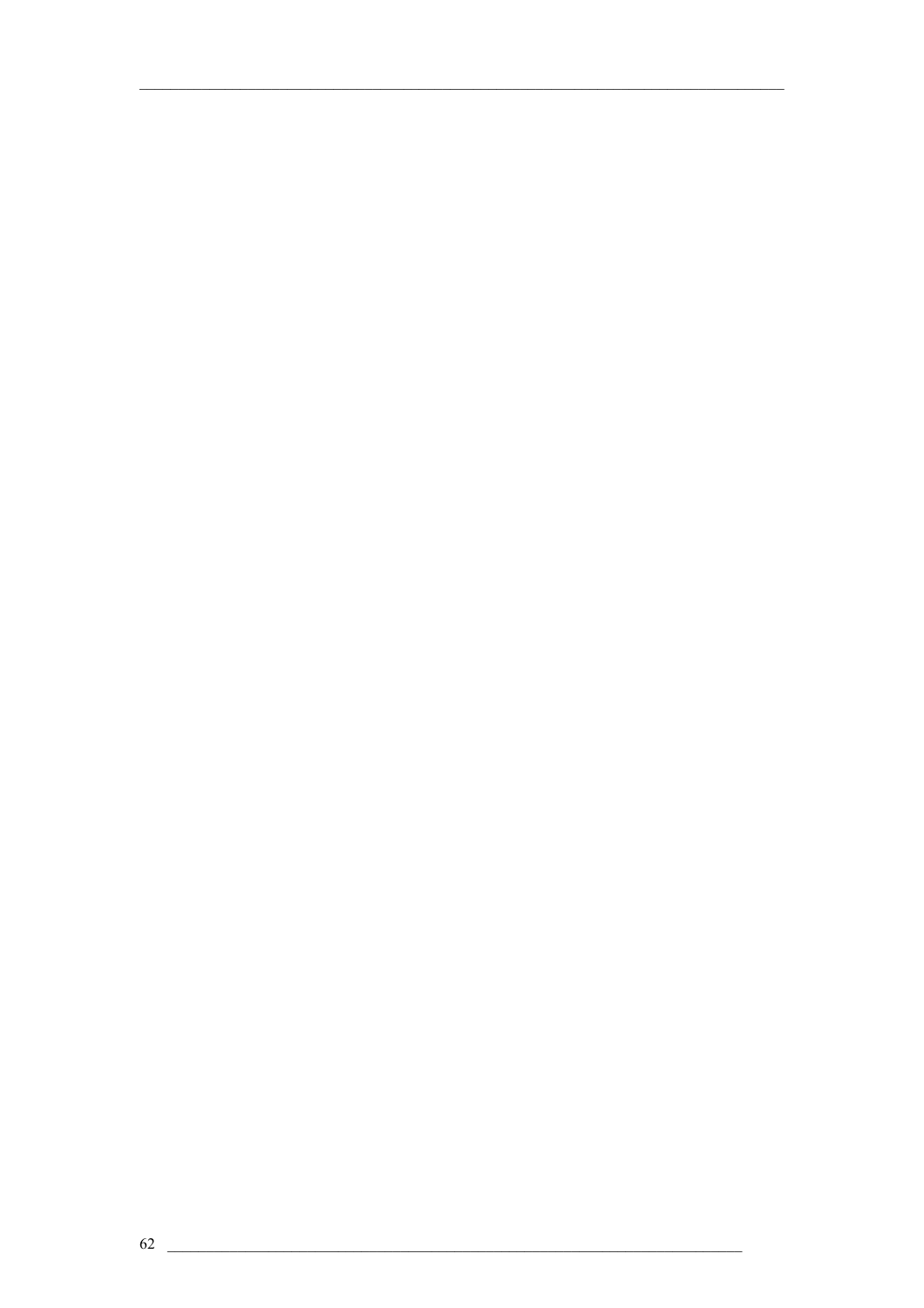## **7 References**

- Agterberg A, Faaij A, Hektor B and Forsber G, 1998, Bio-energy trade: possibilities and contraints on short and longer term, BiV Karlstad / STS Utrecht / SIMS Uppsala.
- Andersson G, 2000, Alternatives to road haulage project: Current situation paper Sweden, www. skogforsk.se.
- Andersson G, 2000/2001, Compaction of logging residue by means of Fiberpac 370 and Woodpac systems, Skogforsk / Uppsala Science Park, Uppsala.
- Azar C and Larson ED, 2000, Bioenergy and land-use competition in Northeast Brazil, Chalmers University of Technology / Göteborg University, Göteborg.
- Börjesson P, 1996, Energy analysis of biomass production and transportation.
- Börjesson P and Gustavsson L, 1996, Regional production and utilization of biomass in Sweden, Biomass and Bioenergy, 21(9): 747-764.
- Börjesson P, Gustavsson L, Christersson L and Linder S, 1997, Future production and utilisation of biomass in Sweden: Potentials and CO2 mitigation, Biomass and Bioenergy, 13(6): 399-412.
- Brikettenergi, 2001a, SBE Brikettenergi: Refined fuel for the future, SBE Svensk BrikettEnergi AB, Huskvarna.
- Brikettenergi, 2001b, Tillbaka till framtiden, SBE BrikettEnergi AB, Huskvarna.
- Colquitt J, 2001, Personal communication on biomass logistics, Savannah, Georgia USA, President Fulghum Fibrefuels.
- Damen K, 2001, Future prospects for biofuel production in Brazil a chain analysis comparison of ethanol from sugarcane and methanol from eucalyptus in Sao Paulo State, University Utrecht, Utrecht.
- De Jonge M, 2001, Personal communication on dryer technology, Driebergen, Researcher Vandenbroek international BV.
- Dornburg V, 1999, A system analysis of biomass energy systems in relation to scale optimising economics and energy yields of heat and power generation with biomass combustion and gasification technologies, Science, Technology and Society, Utrecht.
- Ehlers A, 2001, Personal communication on ship transport of biomass, Bremen, Germany, Bremer Reederei E&B GMBH.
- Ehrning U, 2001, Personal communication on truck transport of biomass, Göteborg, Volvo Global Trucks.
- Faaij A, 2000, Long term perspectives for production of fuels from biomass; integrated assessment and RD&D priorities - preliminary results -, Utrecht University, Utrecht.
- Faaij A, 2001a, Personal communication, Utrecht, Researcher.
- Faaij A, 2001b, Sustainability of large scale international trade of energy from biomass, Utrecht University, Utrecht.
- Faaij A, Meuleman B and Ree Rv, 1998, Long term perspectives of biomass integrated gasification / combined cycle (BIG/CC) technology: costs and efficiency and a comparison with combustion, Department of Science, Technology and Society, Utrecht University, Utrecht.

 $\overline{a}$  63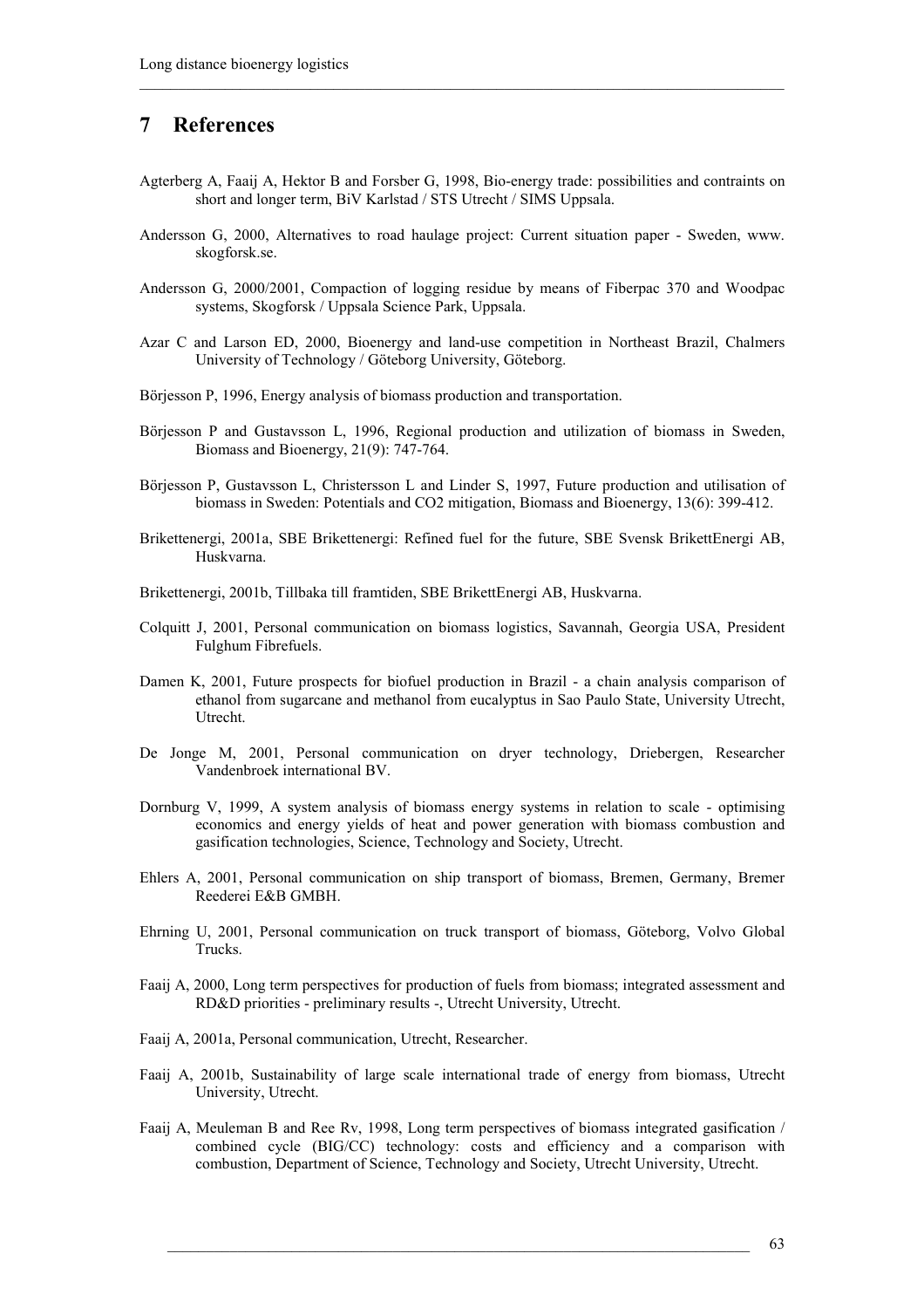- Feenstra F, J.K. Gigler, R.M. de Mol, A.H. Bosma, 1994, Logistiek bij de inzameling van biomassa, IMAG-DLO, Wageningen.
- Feenstra F, J.K. Gigler, R.M. de Mol, A.H. Bosma, 1995, Logistiek bij de inzameling van biomassa, IMAG-DLO, Wageningen.
- Forsberg G, 1999, Assessment of bioenergy Systems an integrating study of two methods (PhD Thesis), Swedish University of Agricultural Sciences, Uppsala, Sweden.
- Glöde D, 2000a, GROT & gagnvirkesskördaren analys av ett framtida koncept för bättre lönsamhet vid GROT-skörd, Skogforsk / Uppsala Science Park, Uppsala.
- Glöde D, 2000b, Slutrapport av projekt: Integrerad skörd av GROT och gagnvirke en systemanalys, Skogforsk / Uppsala Science Park, Uppsala.
- Grandelius L, 2001, Personal communication on ship transport of biomass, Helsingborg, Manager of Citadel Shipping company Helsingborg.
- Håkansson M, Steffen, C., 1994, Praktisk Skogshandbok, Sveriges Skogsvårdsförbund, Djursholm.
- Halen CJGv, Hanekamp, E., Hilten O. van, Zeevalkink, J.A., 2000, Bedijfseconomische en beleidsmatige evaluatie van elektriciteit- en warmteopwekking uit afval en biomassa. Deel 4 van 4. Rapport 2EWAB00.23, Novem, Utrecht.
- Hamelinck, 2001, Personal communication on methanol synthesis technology, Utrecht, Technical research.
- Hamelinck CN, Faaij PCA, Larson ED and Kreutz TG, 2001, Future prospects for production of methanol and hydrogen from biomass, Article submitted to Biomass & Bioenergy.
- Hendriks F, 2000, Natural gas as a feedstock for automotive fuels an alternative to crude oil, University Utrecht / Shell, Utrecht.
- Jager F, Troelstra, 1998, Kosten-effectiviteit van transportbrandstoffen uit biomassa, Novem. onderzoek uitgevoerd in het kader van programma Energiewinning uit Afval en Biomassa. Vergelijking transportbrandstoffen met electriciteitsproductie
- Jansen U, 2001, Personal communication on ship transport of biomass, Helsingborg, Balt-Scand Bioenergi AB.
- Lowe RT, Sims, R.E.H., Cooper, J.A., 1994, Utilization of short rotation forestry for fuel wood from an effluent disposal scheme, Massey university, Palmerston North, New Zealand.
- Lysen EH, Daey Ouwens, C., Onna, M.J.G. van, Blok, K., Okken, P.A., Goudriaan, J., 1992, De haalbaarheid van de produktie van biomassa voor de Nederlandse energiehuishouding, Novem (EWAB), Utrecht.
- Lysen EH, 2000, Beschikbaarheid biomassa voor energie-opwekking Grain, Novem, Utrecht.
- Malmborg Ö, 2001, Personal communication on ship transport of biomass, Ystad, Director MP Bolagen Ystad.
- Mared K, 2001, Personal communication on truck transport of pellets, Huskvarna, President Brikettenergi AB, Huskvarna.
- Meeuwesen AAGA, 1997, Pyrolyse van hout, verdere verwerkingsroutes en toepassingen Het perspectief van bio-olie, technologische mogelijkheden, energetische efficiency en productiekosten. Rapport nr. 97089, NW&S Utrecht University, Utrecht.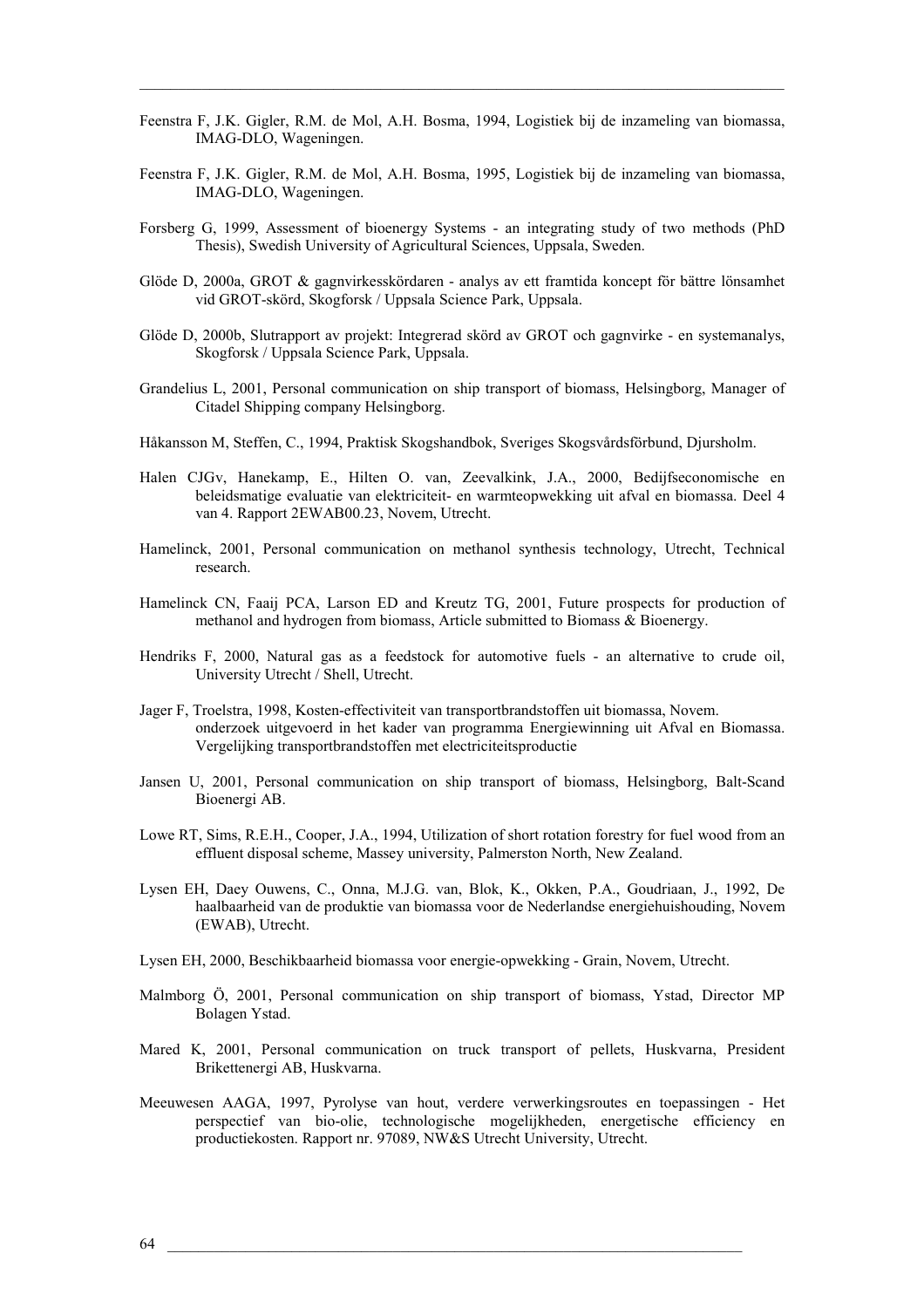- Nolen D, 2001, Personal communication on train transport of biomass, Rotterdam, Optimodal bv traincargo - Verkoop.
- OECD, 1996, National accounts Main aggregates, Edition 1997, Paris.
- Olsson J, 2001, Personal communication on ship transport of biomass, Malmö, Manager business development port of Malmö.
- Pierik JTG and Curvers APWM, 1995, Logistics and pretreatment of biomass fuels for gasification and combustion, ECN, Petten.
- Roktrader L, 2001, Ship broker, Korea.
- Samson R, Drisdelle, M., Mulkins, L., Lapointe, C., Duxbury, P., 2000. The use of switchgrass biofuel pellets as a greenhouse gas offset strategy, Resource Efficient Agricultural Production-Canada, Quebec.
- Savolainen V, Berggren, H., 2000, Wood fuels basic information pack, Energidalen, Jyväskylä.
- Schenkeveld W, 2001, Personal communication on pyrolysis related conversion technologies, Amsterdam, Shell pyrolysis research.
- Sikkema R, 1993, Stroom uit de boom? Potentiële beschikbaarheid van rondhout, resthout en oud hout voor energie-opwekking., Stichting Bos en Hout, Wageningen.
- Skogforsk, 2000, Composite residue logs cut wood-fuel costs, Uppsala.
- SNEA, 2000, Energy in Sweden 2000, Swedish National Energy Administration, Stockholm.
- Söderhielm R, 2001, Personal communication on ship transport of biomass, Norrköping, Operations manager port of Norrköping.
- Svenningsson P, 2001, Personal communication on biomass production, Lund, Researcher Lund institute of Technology and Society.
- Van den Broek R, 2000, Sustainability of biomass electricity systems, thesis, Utrecht University, dept. of Science, Technology and Society, Utrecht.
- Van den Heuvel E, 1995, Pretreatment technologies for energy crops, Biomass Technology Group, Enschede.
- Van den Heuvel EJMT, Stassen HEM and Feil FS, 1994, Conversieroutes voor energiegewassen : een overzicht van bestaande en mogelijke routes voor de produktie van elektriciteit en transportbrandstoffen, BTG.
- Walsum Nv, 2001, Personal communication on truck transport of methanol, Rotterdam, Hoyer Nederland.
- Wasser, 1995, Foreign wood fuel supply for power generation in the Netherlands.
- Wiklund, 1996, Konkurrens om biomassa Regionala obalanser, Naturvårdsverket, Stockholm.

Willekes MJ, 2000, Studie multi-functionele kade - overslag biomassa, TU Delft, Delft.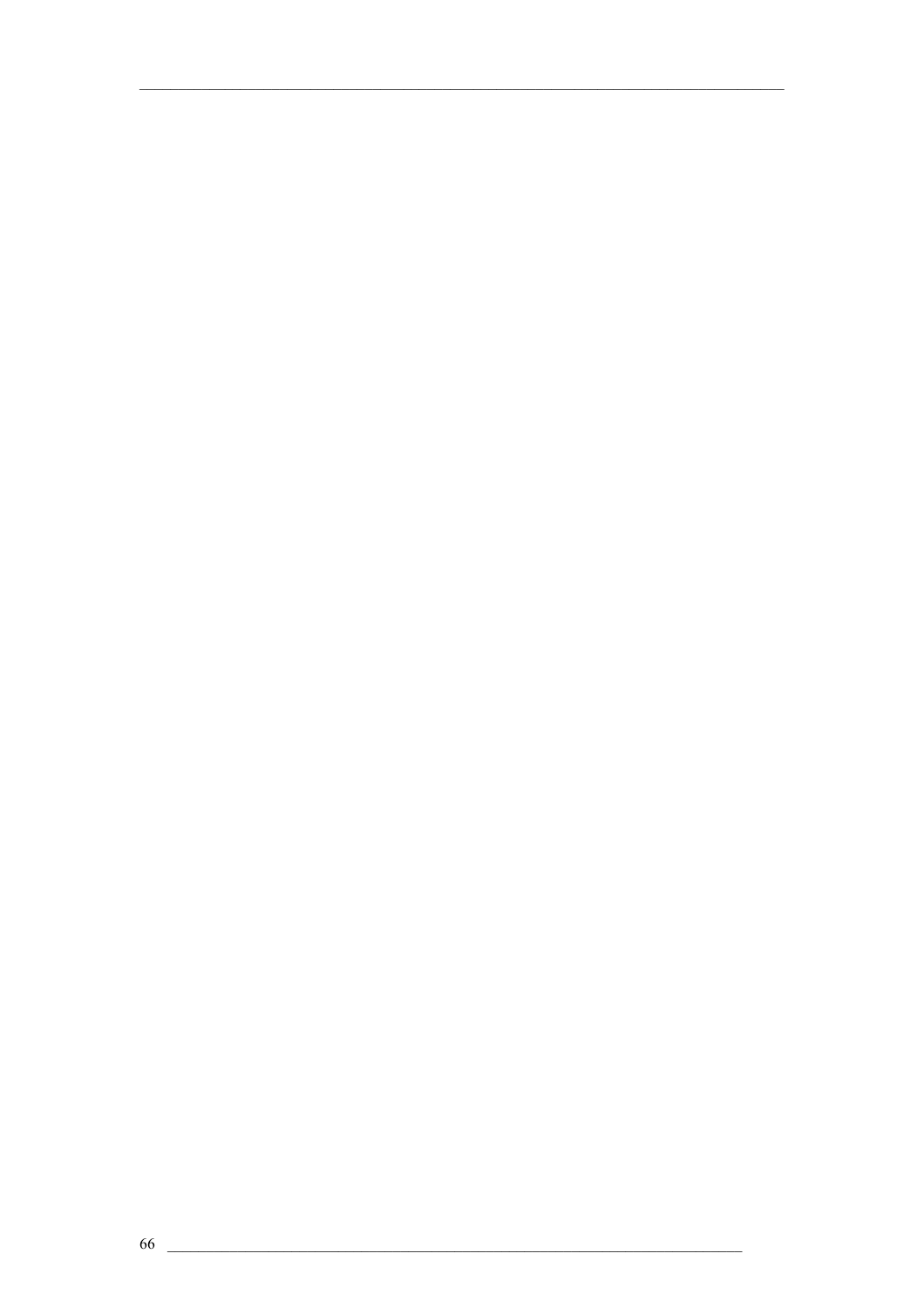# **Acknowledgements**

While working on this thesis, I have received a lot of useful support from the following people. I wish to express my gratitude for all their efforts.

| Gert Andersson   | Skogforsk, Uppsala                                      |
|------------------|---------------------------------------------------------|
| John Colquitt    | Fulghum Fibrefuels Ltd., Savannah, Georgia              |
| Arne Ehlers      | Bremer Reederei E&B GMBH, Bremen                        |
| Lasse Grandelius | Citadel Shipping, Helsingborg                           |
| Östen Malmborg   | MP Bolagen AB, Ystad                                    |
| Krister Mared    | Brikettenergi AB, Huskvarna                             |
| Udo Janssen      | BaltScand, Helsingborg                                  |
| Marco de Jonge   | VandenBroek International, Driebergen                   |
| Jan Olsson       | Port of Malmö, Malmö                                    |
| Rolf Söderhielm  | Port of Norrköping, Norrköping                          |
| Per Svenningsson | LTH Lund University, Lund                               |
| M.J. Willekes    | Sectie Transport en Logistieke systemen TU Delft, Delft |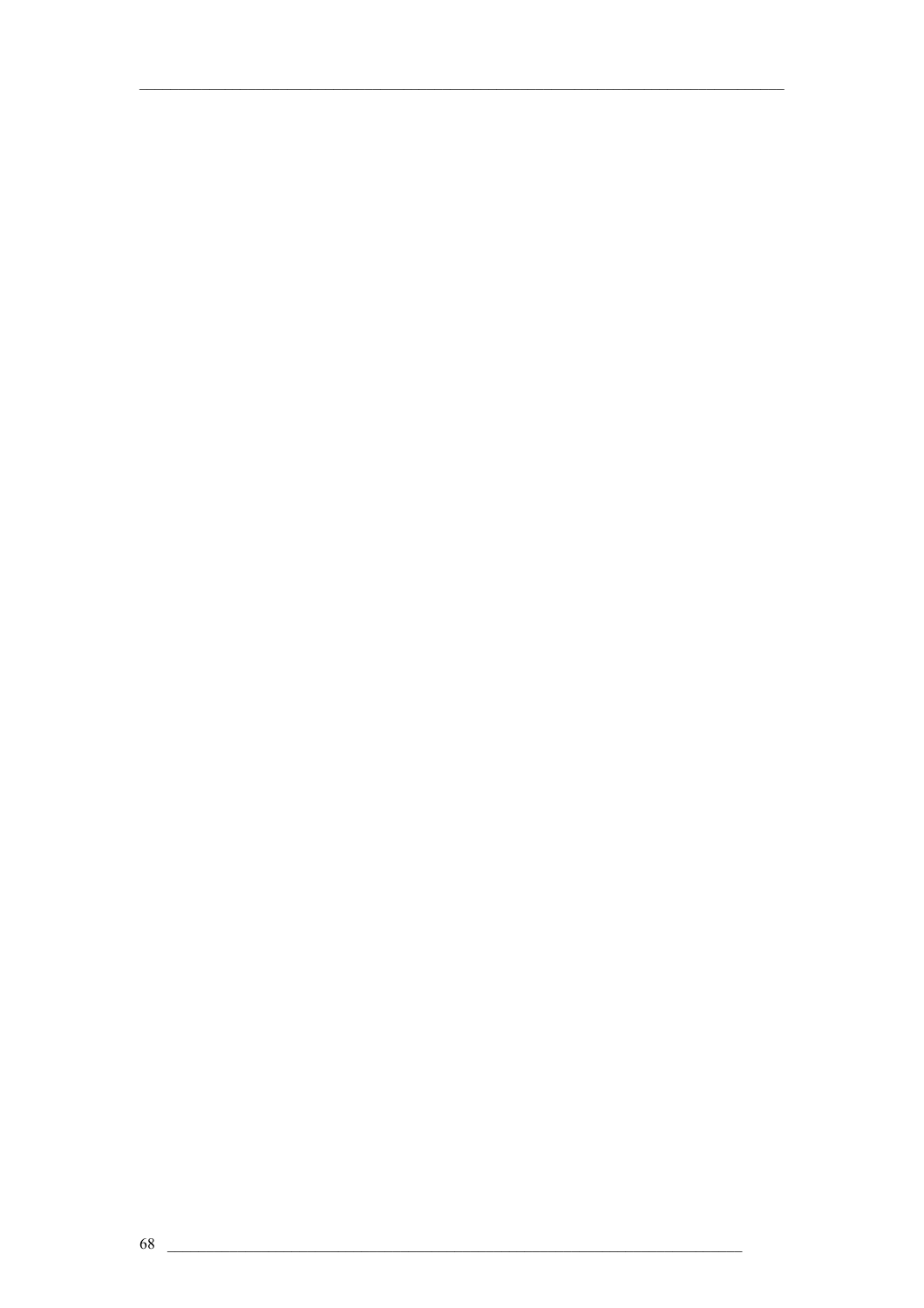# **Appendix I: Biomass energy practice in Sweden**

Compared to other countries, Swedish energy supply comes from a relatively large proportion of renewable energy sources, such as biofuels, hydro power and wind power. Sweden has a good availability of forests, an efficient forest products industry and a wide existence of district heating systems, which creates a suitable climate for biofuel energy production. In 1999 renewable sources provided 26% of the country's total energy supply. No less than 15% was made up by biofuels (94 TWh).

Of the European countries it is Sweden and Finland that have the highest proportions of biofuels in their respective energy systems. Other countries with potentially high volumes of biofuels, but in which little use is made of them in their energy systems, are Germany, France, the UK, Romania and Austria (SNEA, 2000). So Sweden is not just an important source of biofuels for the rest of Europe, but especially an example for other countries with a potential to produce biofuels themselves.

## **Biomass district heating and electricity**

The quick development of Sweden's industrial wood fuel market is based on the development of the district heating sector<sup>4</sup> over a period of 20 years, from a low level in the 1970s to a substantial market of over 50% of biofuels supplied to the district heating sector, reaching 26.5 TWh in 1999 (SNEA, 2000). Of this, wood fuels accounted for 15.7 TWh which mainly consisted of felling waste and forest by-products. Approximately 3.5 TWh of biofuels were used for electricity production during 2000. Of this, about 1 TWh of wood fuels was used for the production of electricity in CHP plants. Of the remainder, 1.1 TWh of wood fuels were used in industrial back-pressure plants and 1.2 TWh in the form of black liquors (pulp industry).

## **The Swedish wood fuel market**

Swedish market prices for wood fuels steadily decreased over the last 20 years, while consumption increased dramatically. There are many producers and there is a strong competition between them, showing transparency in the production costs. Unrefined wood-fuels (residue chips) are traded in Sweden at approximately 100 SEK/MWh. Recycled wood fuels can be imported to Sweden at 20-30 percent lower prices. As a result the domestic price level has been nominally stable for many years, which means a decrease in real value.

## **International competition and European policy**

Prices kept dropping even below domestic production costs, mainly under the influence of international competition. The extensive waste legislation in other European countries, especially Germany and The Netherlands, make it possible to import organic waste and chipped demolition wood to Sweden at minimum prices. Therefore a few years ago Sweden started importing biofuels from abroad. Quantities are difficult to value but where estimated in 1997 to about 7-9 TWh and have increased each year since.

The utilization of wood-fuels is of course strongly dependent on the price of fossil fuels. In Sweden, the use of fossil energy has been taxed since the 1950s. There are different taxes on electricity, carbon dioxide, sulfur and NO<sub>x</sub>, depending on a variety of factors, such as the type of use (heating or motor fuel), the location (the northern, middle or southern parts of Sweden) and the sector where the energy is used (the industrial, the domestic or the energy sector). Tax rates can be as high as 3 Eurocents per kWhe for coal and crude oil whereas prices for biofuels and other 'clean energy carriers' are unaffected. As a result of this sophisticated tax system, bioenergy has been able to compete well with fossil fuel consumption in Sweden.

### **Nord Pool electricity exchange**

l

Since the early 1990s the electricity market in Sweden and the other Nordic countries has been reconstructed and made part of the Nordic electricity market. Prior to the reconstruction, trade between the four Nordic countries (Norway, Sweden, Finland and Denmark) was controlled by bilateral agreements between purchasers and sellers. Today, this arrangement has been complemented by a Nordic power exchange, Nord Pool, on which the price of electricity for each hour of the day is determined 24 hours in advance. As a result, the production of electricity on the Nordic electrical

<sup>&</sup>lt;sup>4</sup> District heating is a public heating system, intended for supplying heat in networks to mostly residential buildings but also for industrial use. Heat is produced in and supplied from hot water boiler plants and combined heat and power plants in which heat and electricity are produced simultaneously.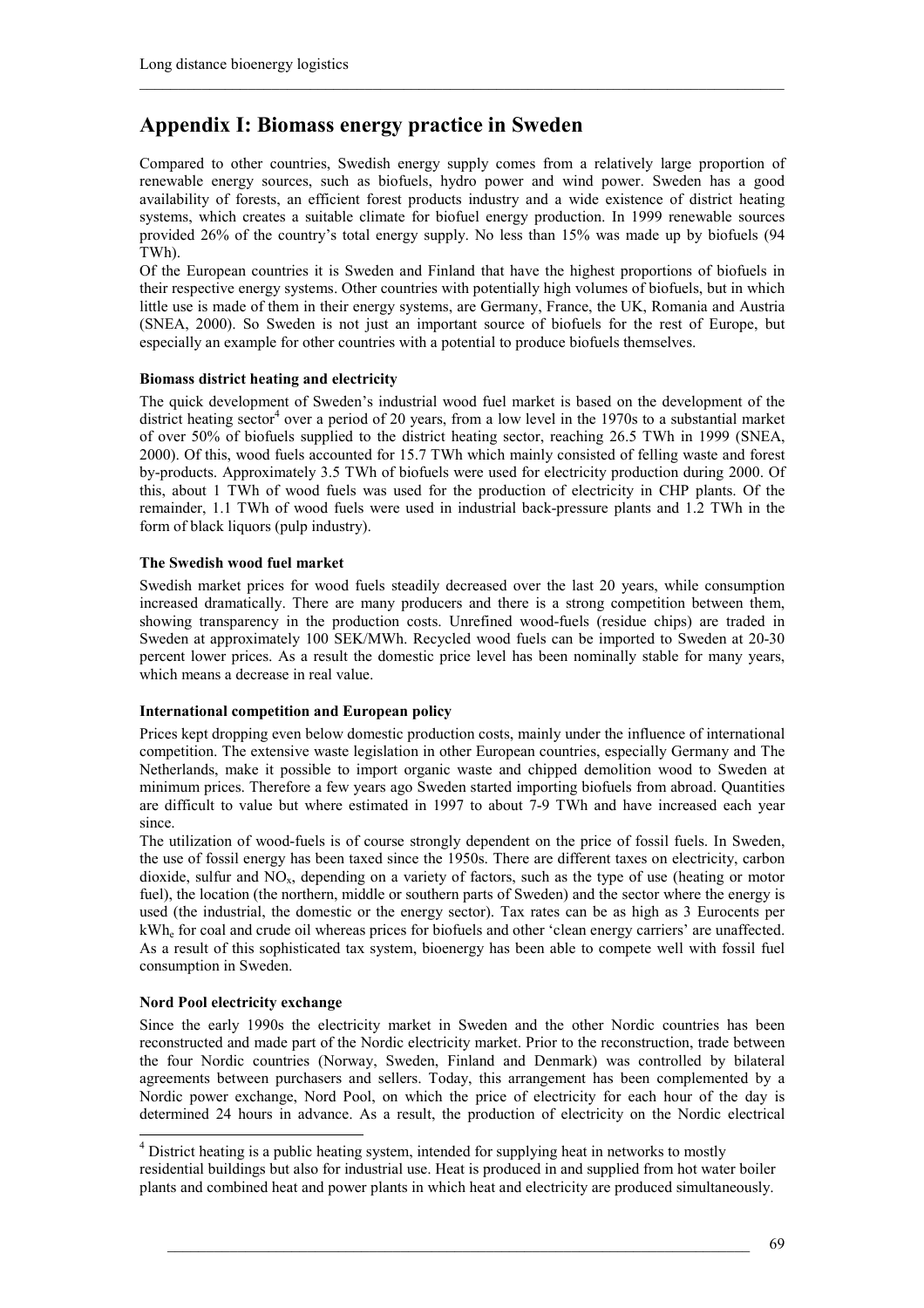system is produced in those plants having the lowest production costs. Electricity can now be directly traded between the Nordic countries. The prices of electricity vary between customer categories, between urban and rural areas and between the Nordic countries. This is due to varying transmission costs across regional and local transmission and distribution systems, different taxation regimes, subsidies, national rules and the structure of the electricity market. The final price of electricity to a customer consists of a grid tariff, a price for the electrical energy itself, various charges and taxes and, finally, the profit margin applied by each link in the chain. In Europe the development will be towards a common market, with electricity being produced wherever it is physically and economically most appropriate.

#### **Future potential**

So it has become clear that Sweden presently imports more and more biofuels, mainly because of the high taxes on fossil fuels and the extensive waste legislation in some densely populated European countries (Germany and The Netherlands). Energy policies have up to now mainly been national, however the European communion is moving towards one common policy, regarding energy and environment. This means energy taxes and waste legislation will be the same for most countries. The future economic potential of Swedish forest energy production is therefore promising to say the least.

Analyses of the Swedish biomass potential vary greatly depending on the assumptions used. Börjesson (1997) have calculated biomass potentials based on different intensities in logging residue and straw recovery, present and estimated future productivity of energy crops and forest trees, different balances between forest increment and demand for wood products, and different amounts of arable land available for energy crop production. A number of scenario's were considered, diverging from optimistic to pessimistic future perspectives concerning the above mentioned factors.

When considering forest fuels the amount of productive forest land in Sweden was assumed to be the same around 2015 as today, i.e. 23 million ha. Different production intensities were taken into account, resulting in varying yields. For example optimized fertilisation regimes and the application of ash recirculation could increase the potential yield drastically. Future energy crops cultivation (2015) was assumed to be realized on 200.000 to 800.000 ha, which constitutes respectively 7% to 30% of Sweden's current arable land.

Taking these factors into account, predictions for 2015 ranged from 30 to 170 TWh/y for forestry wood and from 14 to 59 TWh/y for energy crops. (Börjesson et al., 1997) shows that in the most optimistic case the future utilization of biomass, together with wind power (estimated to be 7 TWh in 2015), could replace a major part of fossil fuels and nuclear power production in Sweden.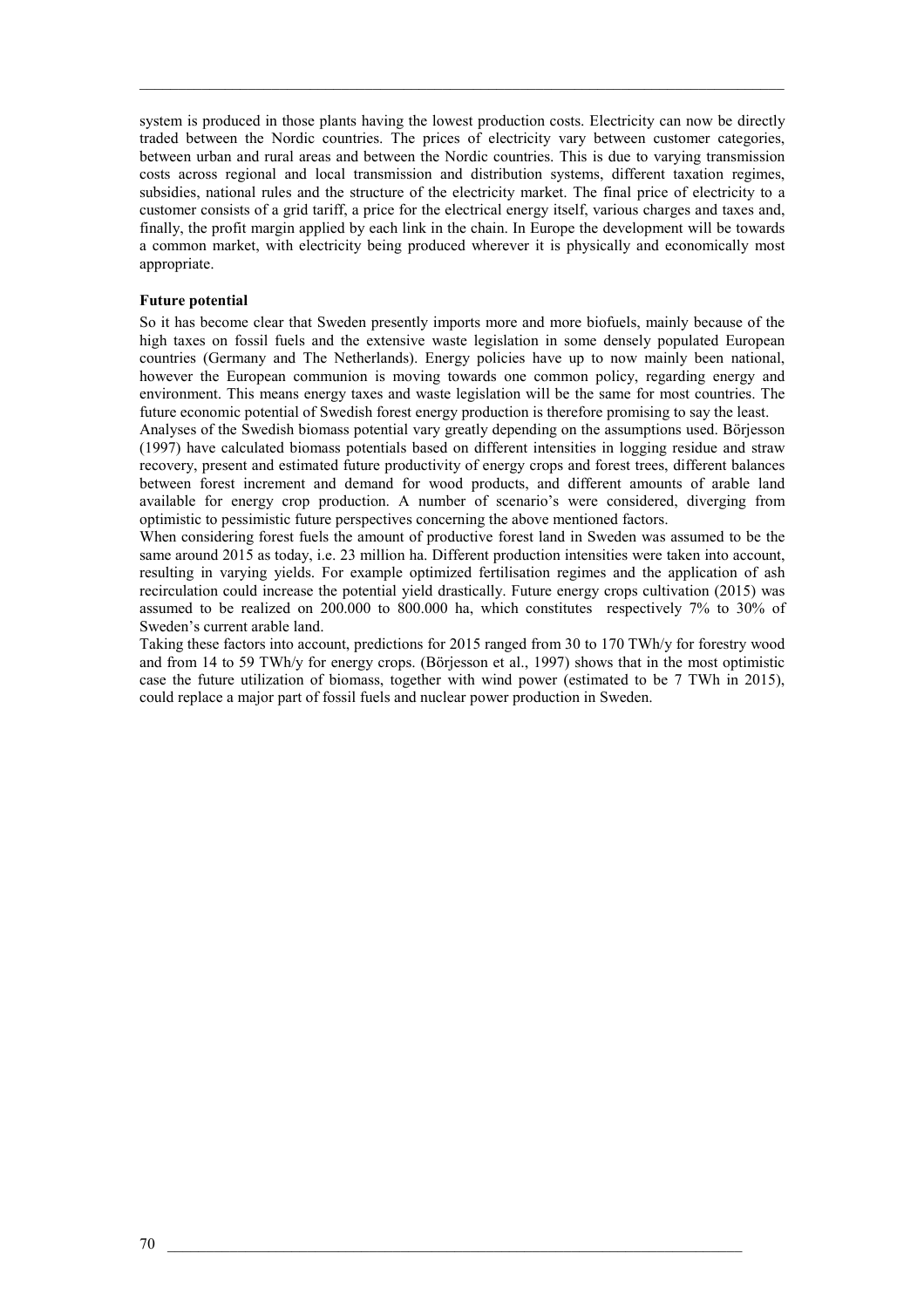# **Appendix II: Financial chain performances**

Conversion costs are excluded

# **Scenario Europe**

## **Table II.1: Ship transport, inland CGP**

|                 | Logs                | <b>Chips</b>        | <b>Bales</b>        | <b>Pellets</b>      | Pyro oil                           | Methanol                                            |
|-----------------|---------------------|---------------------|---------------------|---------------------|------------------------------------|-----------------------------------------------------|
|                 | $(\epsilon/t_{dm})$ | $(\epsilon/t_{dm})$ | $(\epsilon/t_{dm})$ | $(\epsilon/t_{dm})$ | ( $\epsilon$ /GJ <sub>MeOH</sub> ) | $(\boldsymbol{\epsilon}/G\mathbf{J}_{\text{MeOH}})$ |
| Production      | 18.60               | 48.04               | 24.30               | 24.30               | 3.09                               | 2.61                                                |
| Truck transport | 35.71               | 49.98               | 41.19               | 27.12               | 2.11                               | 2.59                                                |
| Train transport | 0.00                | 0.00                | 0.00                | 0.00                | 0.00                               | 0.00                                                |
| Ship transport  | 24.71               | 22.25               | 38.61               | 12.25               | 0.67                               | 0.63                                                |
| Sizing          | 1.41                | 0.00                | 1.41                | 1.41                | 0.12                               | 0.10                                                |
| Drying          | 3.56                | 3.70                | 3.56                | 3.70                | 0.45                               | 0.38                                                |
| Densification   | 0.00                | 0.00                | 0.00                | 12.63               | 0.00                               | 0.00                                                |
| Storage         | 8.07                | 39.75               | 13.99               | 14.15               | 1.78                               | 1.51                                                |
| Total           | 92.06               | 163.72              | 123.06              | 95.56               | 8.22                               | 7.84                                                |

## **Table II.2: Ship transport, coastal CGP**

|                 | Logs                | <b>Chips</b>        | <b>Bales</b>        | <b>Pellets</b>      | Pyro oil                      | Methanol                               |
|-----------------|---------------------|---------------------|---------------------|---------------------|-------------------------------|----------------------------------------|
|                 | $(\epsilon/t_{dm})$ | $(\epsilon/t_{dm})$ | $(\epsilon/t_{dm})$ | $(\epsilon/t_{dm})$ | $(\epsilon/GJ_{\text{MeOH}})$ | $(\boldsymbol{\epsilon}/GJ_{M_{eOH}})$ |
| Production      | 18.60               | 48.04               | 24.30               | 24.30               | 3.09                          | 2.61                                   |
| Truck transport | 18.43               | 25.87               | 22.08               | 16.07               | 0.46                          | 1.33                                   |
| Train transport | 0.00                | 0.00                | 0.00                | 0.00                | 0.00                          | 0.00                                   |
| Ship transport  | 24.71               | 22.25               | 38.61               | 12.25               | 0.67                          | 0.63                                   |
| Sizing          | 1.41                | 0.00                | 1.41                | 1.41                | 0.12                          | 0.10                                   |
| Drying          | 3.56                | 3.70                | 3.56                | 3.70                | 0.45                          | 0.38                                   |
| Densification   | 0.00                | 0.00                | 0.00                | 12.63               | 0.00                          | 0.00                                   |
| Storage         | 8.07                | 39.75               | 13.99               | 14.15               | 1.78                          | 1.51                                   |
| Total           | 74.78               | 139.61              | 103.96              | 84.51               | 6.57                          | 6.57                                   |

## **Table II.3: Train transport**

|                 | Logs                | <b>Chips</b>        | <b>Bales</b>        | <b>Pellets</b>      | Pyro oil        | Methanol                           |
|-----------------|---------------------|---------------------|---------------------|---------------------|-----------------|------------------------------------|
|                 | $(\epsilon/t_{dm})$ | $(\epsilon/t_{dm})$ | $(\epsilon/t_{dm})$ | $(\epsilon/t_{dm})$ | $(E/GJ_{MeOH})$ | ( $\epsilon$ /GJ <sub>MeOH</sub> ) |
| Production      | 18.60               | 48.04               | 24.30               | 24.30               | 3.09            | 2.61                               |
| Truck transport | 7.04                | 12.32               | 8.86                | 8.86                | 0.00            | 0.95                               |
| Train transport | 31.86               | 31.86               | 31.86               | 10.02               | 4.48            | 3.79                               |
| Ship transport  | 0.00                | 0.00                | 0.00                | 0.00                | 0.00            | 0.00                               |
| Sizing          | 1.41                | 0.00                | 1.41                | 1.41                | 0.12            | 0.10                               |
| Drying          | 3.56                | 3.70                | 3.56                | 3.70                | 0.45            | 0.38                               |
| Densification   | 0.00                | 0.00                | 0.00                | 12.63               | 0.00            | 0.00                               |
| Storage         | 8.06                | 39.41               | 13.96               | 14.12               | 1.78            | 1.51                               |
| Total           | 70.52               | 135.33              | 83.95               | 75.04               | 9.91            | 9.36                               |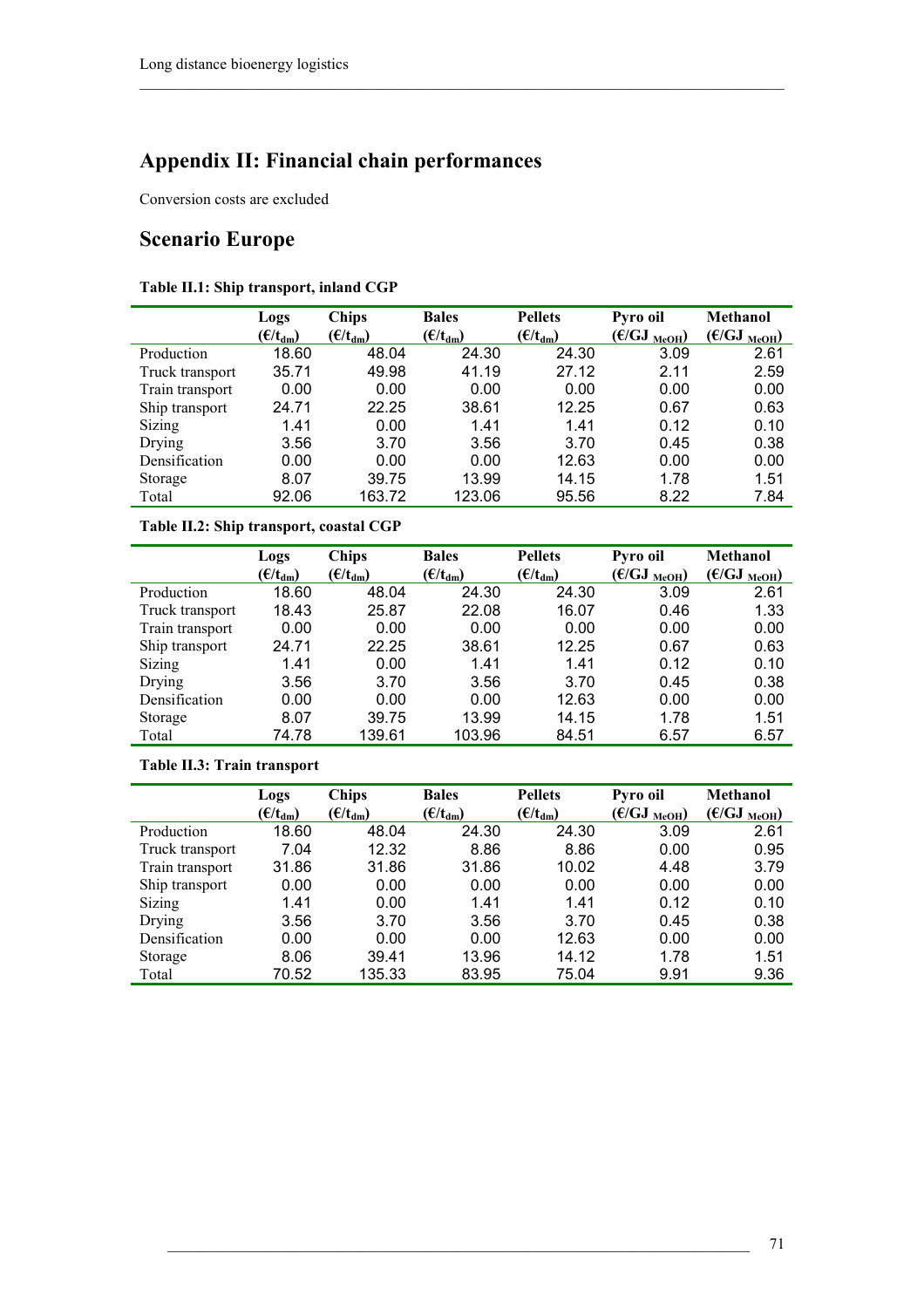## **Scenario Latin America**

|                 | <b>Chips</b><br>$(\epsilon/t_{dm})$ | <b>Bales</b><br>$(\epsilon/t_{dm})$ | <b>Pellets</b><br>$(\epsilon/t_{dm})$ | Pyro oil<br>$(\boldsymbol{\epsilon}/GJ_{MeOH})$ | Methanol                                                 |
|-----------------|-------------------------------------|-------------------------------------|---------------------------------------|-------------------------------------------------|----------------------------------------------------------|
|                 |                                     |                                     |                                       |                                                 | $(\text{\ensuremath{\mathfrak{C}/GJ}}$ <sub>MeOH</sub> ) |
| Production      | 26.93                               | 3.80                                | 3.80                                  | 0.48                                            | 0.41                                                     |
| Truck transport | 49.98                               | 41.19                               | 27.12                                 | 2.11                                            | 2.59                                                     |
| Train transport | 0.00                                | 0.00                                | 0.00                                  | 0.00                                            | 0.00                                                     |
| Ship transport  | 49.32                               | 58.92                               | 19.61                                 | 2.05                                            | 2.18                                                     |
| <b>Sizing</b>   | 0.00                                | 1.41                                | 1.41                                  | 0.12                                            | 0.10                                                     |
| Drying          | 3.70                                | 3.56                                | 3.70                                  | 0.45                                            | 0.38                                                     |
| Densification   | 0.00                                | 0.00                                | 12.63                                 | 0.00                                            | 0.00                                                     |
| Storage         | 39.75                               | 13.99                               | 14.15                                 | 1.78                                            | 1.51                                                     |
| Total           | 169.67                              | 122.87                              | 82.42                                 | 7.01                                            | 7.17                                                     |

#### **Table II.4: Ship transport, inland CGP**

## **Table II.5: Ship transport, coastal CGP**

|                 | <b>Chips</b>        | <b>Bales</b>        | <b>Pellets</b>      | Pyro oil        | <b>Methanol</b>                            |
|-----------------|---------------------|---------------------|---------------------|-----------------|--------------------------------------------|
|                 | $(\epsilon/t_{dm})$ | $(\epsilon/t_{dm})$ | $(\epsilon/t_{dm})$ | $(E/GJ_{MeOH})$ | $(\boldsymbol{\epsilon}/GJ_{\text{MeOH}})$ |
| Production      | 26.93               | 3.80                | 3.80                | 0.48            | 0.41                                       |
| Truck transport | 25.87               | 22.08               | 16.07               | 0.46            | 1.33                                       |
| Train transport | 0.00                | 0.00                | 0.00                | 0.00            | 0.00                                       |
| Ship transport  | 49.32               | 58.92               | 19.61               | 2.05            | 2.18                                       |
| Sizing          | 0.00                | 1.41                | 1.41                | 0.12            | 0.10                                       |
| Drying          | 3.70                | 3.56                | 3.70                | 0.45            | 0.38                                       |
| Densification   | 0.00                | 0.00                | 12.63               | 0.00            | 0.00                                       |
| Storage         | 39.75               | 13.99               | 14.15               | 1.78            | 1.51                                       |
| Total           | 145.57              | 103.76              | 71.37               | 5.35            | 5.91                                       |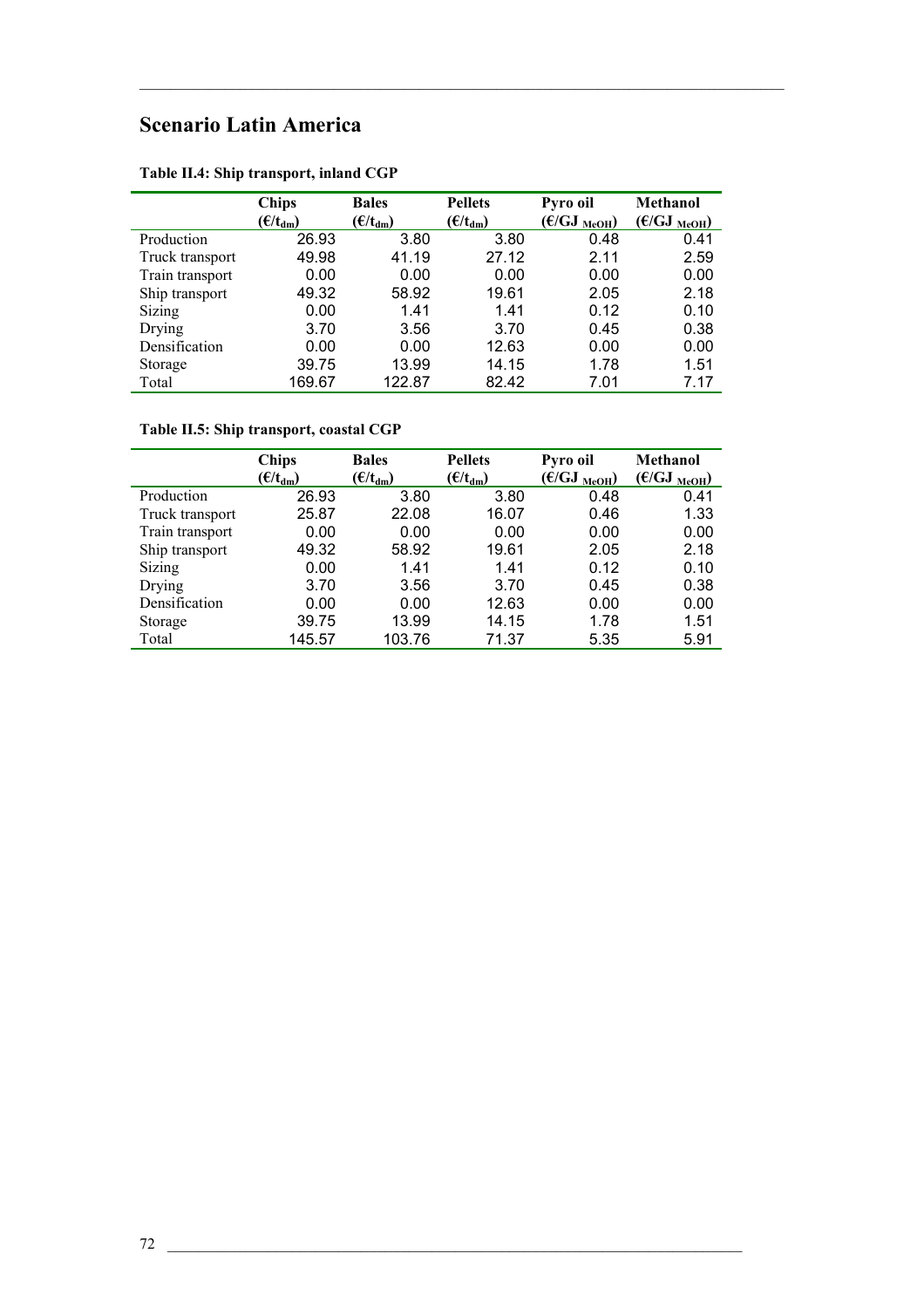# **Appendix III: Chain energy consumption**

# **Scenario Europe**

## **Table III.1: Ship transport, inland CGP**

|                 | Logs<br>$(GJ_{\text{prim}}/GJ_{\text{bio}})$ | Chips<br>$(GJ_{\text{prim}}/GJ_{\text{bio}})$ | <b>Bales</b><br>$(GJ_{\text{prim}}/GJ_{\text{bio}})$ | <b>Pellets</b><br>$(GJ_{\text{prim}}/GJ_{\text{bio}})$ | Pyro oil<br>$(GJ_{prim}/GJ_{MeOH})$ | Methanol<br>$(GJ_{\text{prim}}/GJ_{\text{MeOH}})$ |
|-----------------|----------------------------------------------|-----------------------------------------------|------------------------------------------------------|--------------------------------------------------------|-------------------------------------|---------------------------------------------------|
| Production      | 0.03                                         | 0.03                                          | 0.03                                                 | 0.03                                                   | 0.06                                | 0.05                                              |
| Truck transport | 0.03                                         | 0.03                                          | 0.03                                                 | 0.02                                                   | 0.04                                | 0.03                                              |
| Train transport | 0.00                                         | 0.00                                          | 0.00                                                 | 0.00                                                   | 0.00                                | 0.00                                              |
| Ship transport  | 0.01                                         | 0.03                                          | 0.02                                                 | 0.01                                                   | 0.03                                | 0.02                                              |
| <b>Sizing</b>   | 0.01                                         | 0.00                                          | 0.01                                                 | 0.01                                                   | 0.02                                | 0.02                                              |
| Drying          | 0.02                                         | 0.06                                          | 0.02                                                 | 0.06                                                   | 0.04                                | 0.03                                              |
| Densification   | 0.00                                         | 0.00                                          | 0.00                                                 | 0.03                                                   | 0.00                                | 0.00                                              |
| Total           | 0.10                                         | 0.15                                          | 0.10                                                 | 0.16                                                   | 0.19                                | 0.16                                              |

#### **Table III.2: Ship transport, coastal CGP**

|                 | Logs<br>$(GJ_{\text{prim}}/GJ_{\text{bio}})$ | <b>Chips</b><br>$(GJ_{\text{prim}}/GJ_{\text{bio}})$ | <b>Bales</b><br>$(\mathrm{GJ}_{\mathrm{prim}}/\mathrm{GJ}_{\mathrm{bio}})$ | <b>Pellets</b><br>$(GJ_{\text{prim}}/GJ_{\text{bio}})$ | Pyro oil<br>$(GJ_{\text{prim}}/GJ_{\text{MeOH}})$ | Methanol<br>$(GJ_{\text{prim}}/GJ_{\text{MeOH}})$ |
|-----------------|----------------------------------------------|------------------------------------------------------|----------------------------------------------------------------------------|--------------------------------------------------------|---------------------------------------------------|---------------------------------------------------|
| Production      | 0.03                                         | 0.03                                                 | 0.03                                                                       | 0.03                                                   | 0.06                                              | 0.05                                              |
| Truck transport | 0.01                                         | 0.01                                                 | 0.01                                                                       | 0.01                                                   | 0.02                                              | 0.01                                              |
| Train transport | 0.00                                         | 0.00                                                 | 0.00                                                                       | 0.00                                                   | 0.00                                              | 0.00                                              |
| Ship transport  | 0.01                                         | 0.03                                                 | 0.02                                                                       | 0.01                                                   | 0.03                                              | 0.02                                              |
| <b>Sizing</b>   | 0.01                                         | 0.00                                                 | 0.01                                                                       | 0.01                                                   | 0.02                                              | 0.02                                              |
| Drying          | 0.02                                         | 0.06                                                 | 0.02                                                                       | 0.06                                                   | 0.04                                              | 0.03                                              |
| Densification   | 0.00                                         | 0.00                                                 | 0.00                                                                       | 0.03                                                   | 0.00                                              | 0.00                                              |
| Total           | 0.08                                         | 0.13                                                 | 0.09                                                                       | 0.15                                                   | 0.16                                              | 0.14                                              |

#### **Table III.3: Train transport**

|                 | Logs                                 | <b>Chips</b>                         | <b>Bales</b>                         | <b>Pellets</b>                       | Pyro oil                              | Methanol                              |
|-----------------|--------------------------------------|--------------------------------------|--------------------------------------|--------------------------------------|---------------------------------------|---------------------------------------|
|                 | $(GJ_{\text{prim}}/GJ_{\text{bio}})$ | $(GJ_{\text{prim}}/GJ_{\text{bio}})$ | $(GJ_{\text{prim}}/GJ_{\text{bio}})$ | $(GJ_{\text{prim}}/GJ_{\text{bio}})$ | $(GJ_{\text{orim}}/GJ_{\text{MeOH}})$ | $(GJ_{\text{prim}}/GJ_{\text{MeOH}})$ |
| Production      | 0.03                                 | 0.03                                 | 0.03                                 | 0.03                                 | 0.06                                  | 0.05                                  |
| Truck transport | 0.01                                 | 0.01                                 | 0.01                                 | 0.01                                 | 0.01                                  | 0.01                                  |
| Train transport | 0.10                                 | 0.06                                 | 0.10                                 | 0.06                                 | 0.09                                  | 0.06                                  |
| Ship transport  | 0.00                                 | 0.00                                 | 0.00                                 | 0.00                                 | 0.00                                  | 0.00                                  |
| <b>Sizing</b>   | 0.01                                 | 0.00                                 | 0.01                                 | 0.01                                 | 0.02                                  | 0.02                                  |
| Drying          | 0.02                                 | 0.06                                 | 0.02                                 | 0.06                                 | 0.04                                  | 0.03                                  |
| Densification   | 0.00                                 | 0.00                                 | 0.00                                 | 0.03                                 | 0.00                                  | 0.00                                  |
| Total           | 0.16                                 | 0.16                                 | 0.16                                 | 0.20                                 | 0.22                                  | 0.17                                  |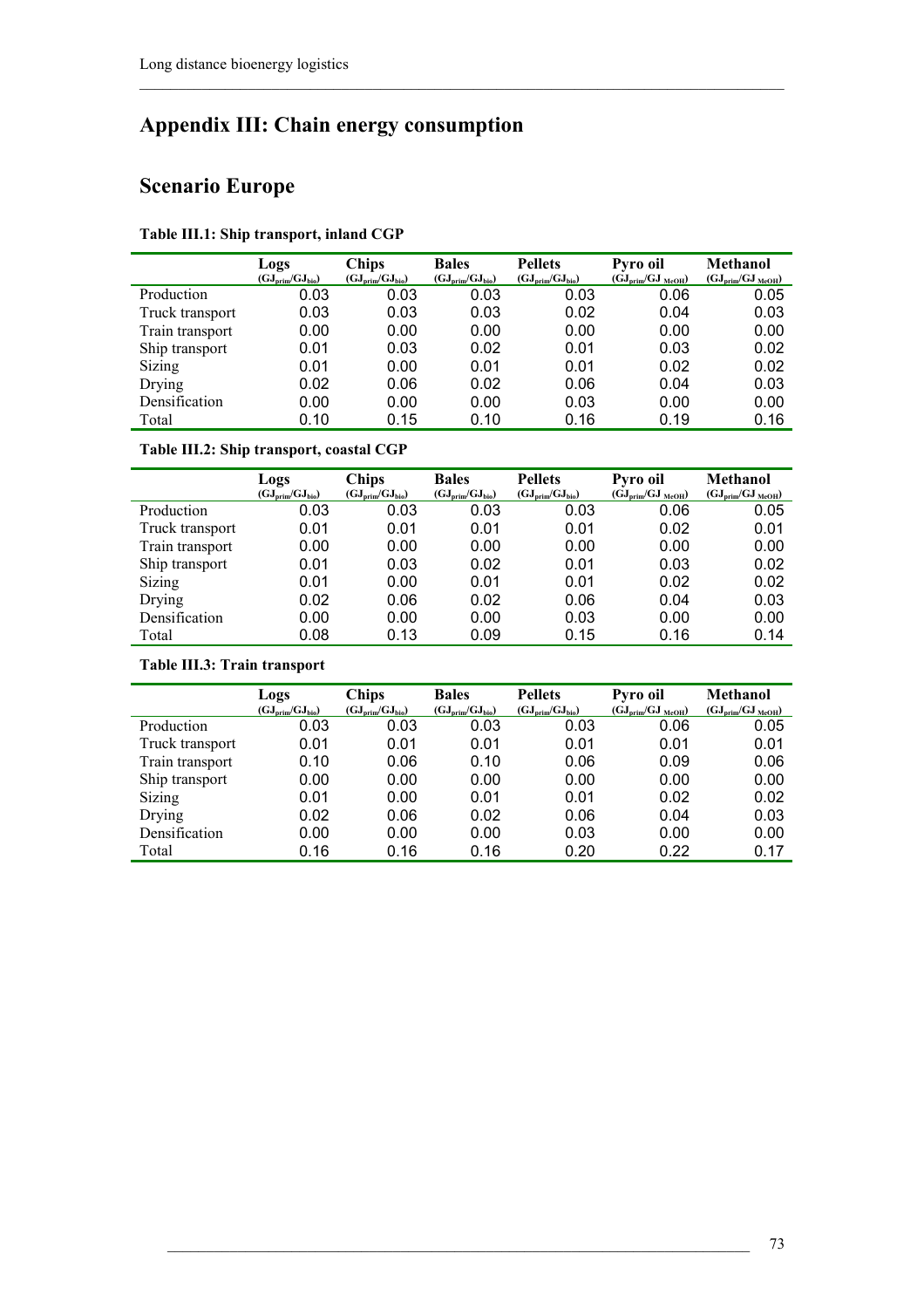# **Scenario Latin-America**

|                 | <b>Chips</b><br>$(GJ_{\text{prim}}/GJ_{\text{bio}})$ | <b>Bales</b><br>$(GJ_{\text{prim}}/GJ_{\text{bio}})$ | <b>Pellets</b><br>$(GJ_{\text{prim}}/GJ_{\text{bio}})$ | Pyro oil<br>$(GJ_{prim}/GJ_{MeOH})$ | Methanol<br>$(GJ_{\text{prim}}/GJ_{\text{MeOH}})$ |
|-----------------|------------------------------------------------------|------------------------------------------------------|--------------------------------------------------------|-------------------------------------|---------------------------------------------------|
| Production      | 0.03                                                 | 0.01                                                 | 0.01                                                   | 0.03                                | 0.02                                              |
| Truck transport | 0.03                                                 | 0.03                                                 | 0.02                                                   | 0.04                                | 0.03                                              |
| Train transport | 0.00                                                 | 0.00                                                 | 0.00                                                   | 0.00                                | 0.00                                              |
| Ship transport  | 0.14                                                 | 0.11                                                 | 0.04                                                   | 0.11                                | 0.10                                              |
| Sizing          | 0.00                                                 | 0.01                                                 | 0.01                                                   | 0.02                                | 0.02                                              |
| Drying          | 0.06                                                 | 0.02                                                 | 0.06                                                   | 0.04                                | 0.03                                              |
| Densification   | 0.00                                                 | 0.00                                                 | 0.03                                                   | 0.00                                | 0.00                                              |
| Total           | 0.27                                                 | 0.18                                                 | 0.18                                                   | 0.23                                | 0.20                                              |

#### **Table III.4: Ship transport, inland CGP**

## **Table III.5: Ship transport, coastal CGP**

|                 | <b>Chips</b>                         | <b>Bales</b>                         | <b>Pellets</b>                       | Pyro oil                              | Methanol                              |
|-----------------|--------------------------------------|--------------------------------------|--------------------------------------|---------------------------------------|---------------------------------------|
|                 | $(GJ_{\text{prim}}/GJ_{\text{bio}})$ | $(GJ_{\text{prim}}/GJ_{\text{bio}})$ | $(GJ_{\text{prim}}/GJ_{\text{bio}})$ | $(GJ_{\text{prim}}/GJ_{\text{MeOH}})$ | $(GJ_{\text{prim}}/GJ_{\text{MeOH}})$ |
| Production      | 0.03                                 | 0.01                                 | 0.01                                 | 0.03                                  | 0.02                                  |
| Truck transport | 0.01                                 | 0.01                                 | 0.01                                 | 0.02                                  | 0.01                                  |
| Train transport | 0.00                                 | 0.00                                 | 0.00                                 | 0.00                                  | 0.00                                  |
| Ship transport  | 0.14                                 | 0.11                                 | 0.04                                 | 0.11                                  | 0.10                                  |
| Sizing          | 0.00                                 | 0.01                                 | 0.01                                 | 0.02                                  | 0.02                                  |
| Drying          | 0.06                                 | 0.02                                 | 0.06                                 | 0.04                                  | 0.03                                  |
| Densification   | 0.00                                 | 0.00                                 | 0.03                                 | 0.00                                  | 0.00                                  |
| Total           | 0.25                                 | 0.16                                 | 0.16                                 | 0.21                                  | 0.18                                  |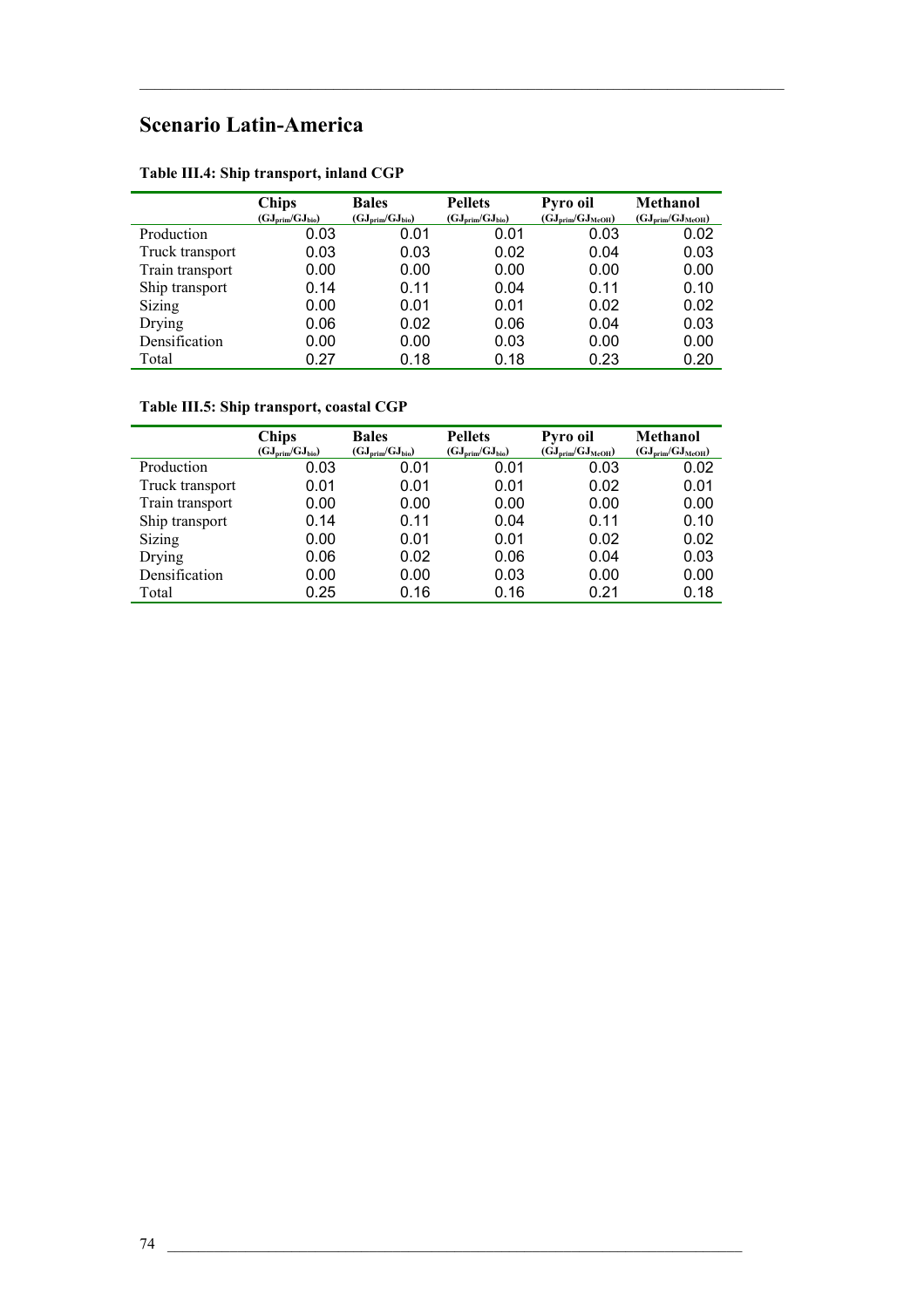# **Appendix IV: Methanol costs**

# **Scenario Europe**

| Table IV.1: Ship transport, inland CGP |  |  |
|----------------------------------------|--|--|
|                                        |  |  |

| $\epsilon$ /GJ <sub>MeOH</sub> | Logs  | <b>Chips</b> | <b>Bales</b> | <b>Pellets</b> | Pyro oil | Methanol |
|--------------------------------|-------|--------------|--------------|----------------|----------|----------|
| Production                     | 2.00  | 5.17         | 2.61         | 2.61           | 3.09     | 2.58     |
| Truck transport                | 3.84  | 5.38         | 4.43         | 2.92           | 2.11     | 2.55     |
| Train transport                | 0.00  | 0.00         | 0.00         | 0.00           | 0.00     | 0.00     |
| Ship transport                 | 2.66  | 2.39         | 4.15         | 1.32           | 0.67     | 0.62     |
| Sizing                         | 0.15  | 0.00         | 0.15         | 0.15           | 0.12     | 0.10     |
| Drying                         | 0.38  | 0.40         | 0.38         | 0.40           | 0.45     | 0.38     |
| Densification                  | 0.00  | 0.00         | 0.00         | 1.36           | 0.00     | 0.00     |
| Storage                        | 0.87  | 4.28         | 1.51         | 1.52           | 1.78     | 1.49     |
| Energy conv.                   | 3.58  | 3.58         | 3.58         | 3.58           | 8.60     | 9.00     |
| Total                          | 13.48 | 21.19        | 16.82        | 13.86          | 16.82    | 16.72    |

## **Table IV.2: Ship transport, coastal CGP**

| $E/GJ$ <sub>MeOH</sub> | Logs  | <b>Chips</b> | <b>Bales</b> | <b>Pellets</b> | Pyro oil | Methanol |
|------------------------|-------|--------------|--------------|----------------|----------|----------|
| Production             | 2.00  | 5.17         | 2.61         | 2.61           | 3.09     | 2.58     |
| Truck transport        | 1.98  | 2.78         | 2.38         | 1.73           | 0.46     | 1.31     |
| Train transport        | 0.00  | 0.00         | 0.00         | 0.00           | 0.00     | 0.00     |
| Ship transport         | 2.66  | 2.39         | 4.15         | 1.32           | 0.67     | 0.62     |
| <b>Sizing</b>          | 0.15  | 0.00         | 0.15         | 0.15           | 0.12     | 0.10     |
| Drying                 | 0.38  | 0.40         | 0.38         | 0.40           | 0.45     | 0.38     |
| Densification          | 0.00  | 0.00         | 0.00         | 1.36           | 0.00     | 0.00     |
| Storage                | 0.87  | 4.28         | 1.51         | 1.52           | 1.78     | 1.49     |
| Energy conv.           | 3.58  | 3.58         | 3.58         | 3.58           | 8.60     | 9.00     |
| Total                  | 11.62 | 18.60        | 14.76        | 12.67          | 15.17    | 15.47    |

#### **Table IV.3: Train transport**

| $\epsilon$ /GJ $_{\text{MeOH}}$ | Logs  | <b>Chips</b> | <b>Bales</b> | <b>Pellets</b> | Pyro oil | Methanol |
|---------------------------------|-------|--------------|--------------|----------------|----------|----------|
| Production                      | 2.00  | 5.17         | 2.61         | 2.61           | 3.09     | 2.58     |
| Truck transport                 | 0.76  | 1.33         | 0.95         | 0.95           | 0.00     | 0.94     |
| Train transport                 | 3.43  | 3.43         | 3.43         | 1.08           | 4.48     | 3.74     |
| Ship transport                  | 0.00  | 0.00         | 0.00         | 0.00           | 0.00     | 0.00     |
| Sizing                          | 0.15  | 0.00         | 0.15         | 0.15           | 0.12     | 0.10     |
| Drying                          | 0.38  | 0.40         | 0.38         | 0.40           | 0.45     | 0.38     |
| Densification                   | 0.00  | 0.00         | 0.00         | 1.36           | 0.00     | 0.00     |
| Storage                         | 0.87  | 4.24         | 1.50         | 1.52           | 1.78     | 1.49     |
| Energy conv.                    | 3.58  | 3.58         | 3.58         | 3.58           | 8.60     | 7.66     |
| Total                           | 11.17 | 18.14        | 12.61        | 11.65          | 18.51    | 16.88    |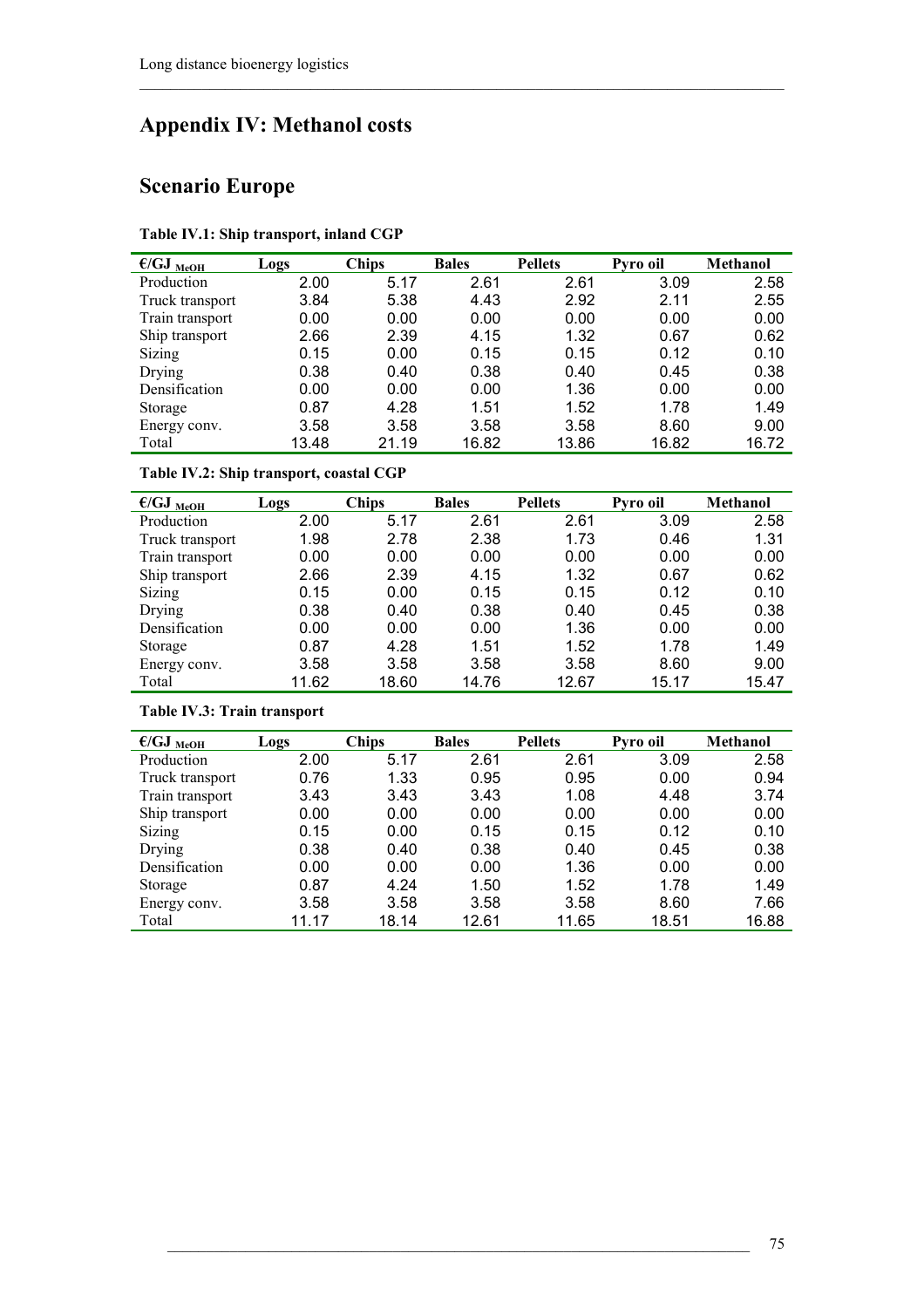# **Scenario Latin-America**

| $\epsilon$ /GJ <sub>MeOH</sub> | <b>Chips</b> | <b>Bales</b> | <b>Pellets</b> | Pyro oil | Methanol |
|--------------------------------|--------------|--------------|----------------|----------|----------|
| Production                     | 2.90         | 0.41         | 0.41           | 0.48     | 0.40     |
| Truck transport                | 5.38         | 4.43         | 2.92           | 2.11     | 2.55     |
| Train transport                | 0.00         | 0.00         | 0.00           | 0.00     | 0.00     |
| Ship transport                 | 5.31         | 6.34         | 2.11           | 2.05     | 2.15     |
| <b>Sizing</b>                  | 0.00         | 0.15         | 0.15           | 0.12     | 0.10     |
| Drying                         | 0.40         | 0.38         | 0.40           | 0.45     | 0.38     |
| Densification                  | 0.00         | 0.00         | 1.36           | 0.00     | 0.00     |
| Storage                        | 4.28         | 1.51         | 1.52           | 1.78     | 1.49     |
| Energy conv.                   | 3.58         | 3.58         | 3.58           | 8.60     | 9.00     |
| Total                          | 21.83        | 16.80        | 12.44          | 15.61    | 16.07    |

#### **Table IV.4: Ship transport, inland CGP**

## **Table IV.5: Ship transport, coastal CGP**

| $E/GJ$ MeOH     | <b>Chips</b> | <b>Bales</b> | <b>Pellets</b> | Pyro oil | Methanol |
|-----------------|--------------|--------------|----------------|----------|----------|
| Production      | 2.90         | 0.41         | 0.41           | 0.48     | 0.40     |
| Truck transport | 2.78         | 2.38         | 1.73           | 0.46     | 1.31     |
| Train transport | 0.00         | 0.00         | 0.00           | 0.00     | 0.00     |
| Ship transport  | 5.31         | 6.34         | 2.11           | 2.05     | 2.15     |
| Sizing          | 0.00         | 0.15         | 0.15           | 0.12     | 0.10     |
| Drying          | 0.40         | 0.38         | 0.40           | 0.45     | 0.38     |
| Densification   | 0.00         | 0.00         | 1.36           | 0.00     | 0.00     |
| Storage         | 4.28         | 1.51         | 1.52           | 1.78     | 1.49     |
| Energy conv.    | 3.58         | 3.58         | 3.58           | 8.60     | 9.00     |
| Total           | 19.24        | 14.74        | 11.26          | 13.96    | 14.82    |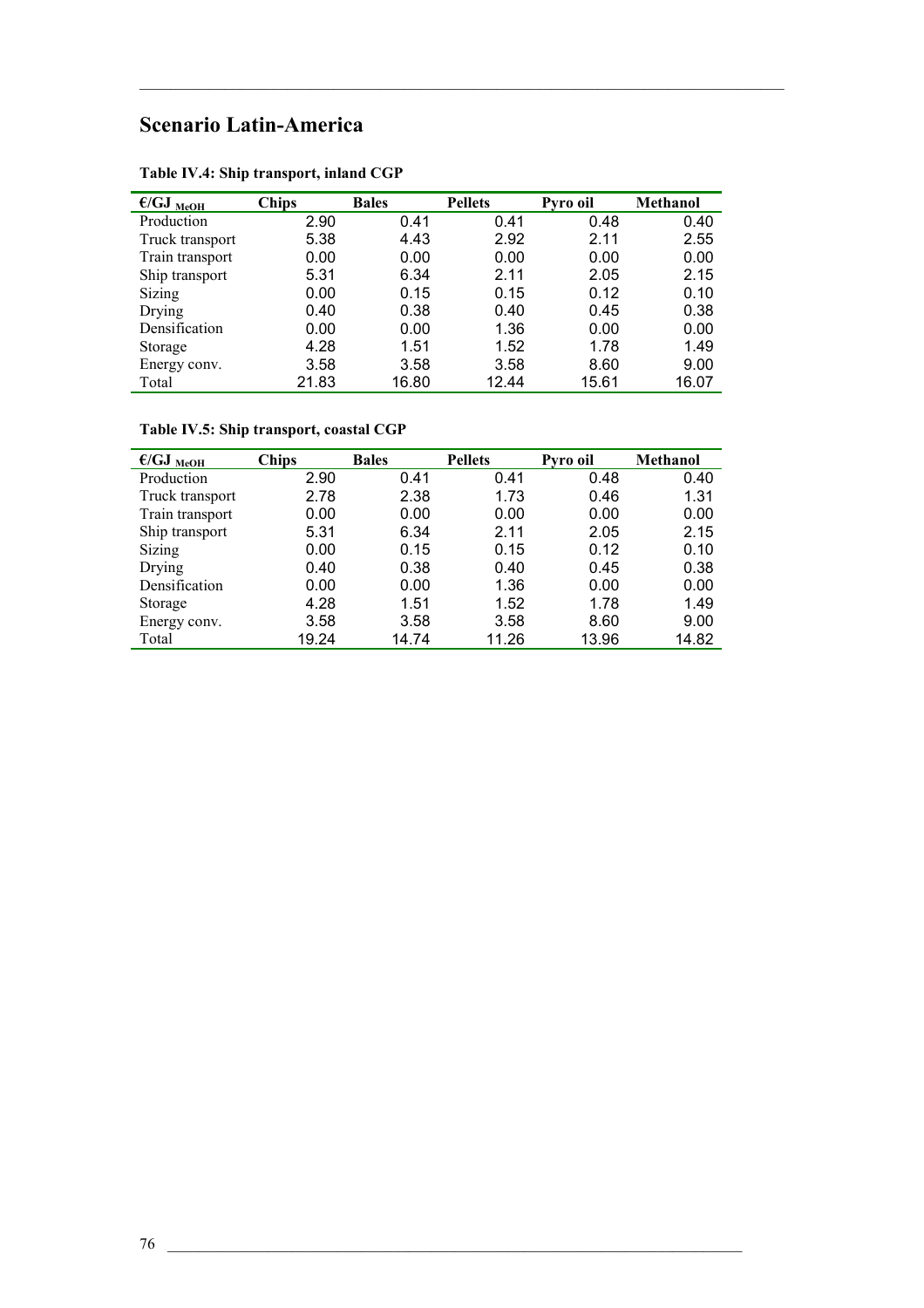# **Appendix V: Electricity costs**

# **Scenario Europe**

| Table V.1: Ship transport, inland CGP |  |  |
|---------------------------------------|--|--|
|                                       |  |  |

| $E/GJ$ <sub>electricity</sub> | Logs  | <b>Chips</b> | <b>Bales</b> | <b>Pellets</b> | Pyro oil |
|-------------------------------|-------|--------------|--------------|----------------|----------|
| Production                    | 2.12  | 5.47         | 2.77         | 2.77           | 4.10     |
| Truck transport               | 4.07  | 5.69         | 4.69         | 3.09           | 2.81     |
| Train transport               | 0.00  | 0.00         | 0.00         | 0.00           | 0.00     |
| Ship transport                | 2.81  | 2.53         | 4.40         | 1.40           | 0.89     |
| Sizing                        | 0.16  | 0.00         | 0.16         | 0.16           | 0.16     |
| Drying                        | 0.41  | 0.42         | 0.41         | 0.42           | 0.60     |
| Densification                 | 0.00  | 0.00         | 0.00         | 1.44           | 0.00     |
| Storage                       | 0.92  | 4.53         | 1.59         | 1.61           | 2.37     |
| Energy conv.                  | 9.33  | 9.33         | 9.33         | 9.33           | 14.48    |
| Total                         | 19.82 | 27.98        | 23.35        | 20.22          | 25.41    |

## **Table V.2: Ship transport, coastal CGP**

| $\epsilon$ /GJ electricity | Logs  | <b>Chips</b> | <b>Bales</b> | <b>Pellets</b> | Pyro oil |
|----------------------------|-------|--------------|--------------|----------------|----------|
| Production                 | 2.12  | 5.47         | 2.77         | 2.77           | 4.10     |
| Truck transport            | 2.10  | 2.95         | 2.52         | 1.83           | 0.62     |
| Train transport            | 0.00  | 0.00         | 0.00         | 0.00           | 0.00     |
| Ship transport             | 2.81  | 2.53         | 4.40         | 1.40           | 0.89     |
| Sizing                     | 0.16  | 0.00         | 0.16         | 0.16           | 0.16     |
| Drying                     | 0.41  | 0.42         | 0.41         | 0.42           | 0.60     |
| Densification              | 0.00  | 0.00         | 0.00         | 1.44           | 0.00     |
| Storage                    | 0.92  | 4.53         | 1.59         | 1.61           | 2.37     |
| Energy conv.               | 9.33  | 9.33         | 9.33         | 9.33           | 14.48    |
| Total                      | 17.85 | 25.24        | 21.17        | 18.96          | 23.22    |

#### **Table V.3: Train transport**

| $E/GJ$ <sub>electricity</sub> | Logs  | <b>Chips</b> | <b>Bales</b> | <b>Pellets</b> | Pyro oil |
|-------------------------------|-------|--------------|--------------|----------------|----------|
| Production                    | 2.12  | 5.47         | 2.77         | 2.77           | 4.10     |
| Truck transport               | 0.80  | 1.40         | 1.01         | 1.01           | 0.00     |
| Train transport               | 3.63  | 3.63         | 3.63         | 1.14           | 5.95     |
| Ship transport                | 0.00  | 0.00         | 0.00         | 0.00           | 0.00     |
| Sizing                        | 0.16  | 0.00         | 0.16         | 0.16           | 0.16     |
| Drying                        | 0.41  | 0.42         | 0.41         | 0.42           | 0.60     |
| Densification                 | 0.00  | 0.00         | 0.00         | 1.44           | 0.00     |
| Storage                       | 0.92  | 4.49         | 1.59         | 1.61           | 2.36     |
| Energy conv.                  | 9.33  | 9.33         | 9.33         | 9.33           | 14.48    |
| Total                         | 17.36 | 24.75        | 18.89        | 17.88          | 27.66    |